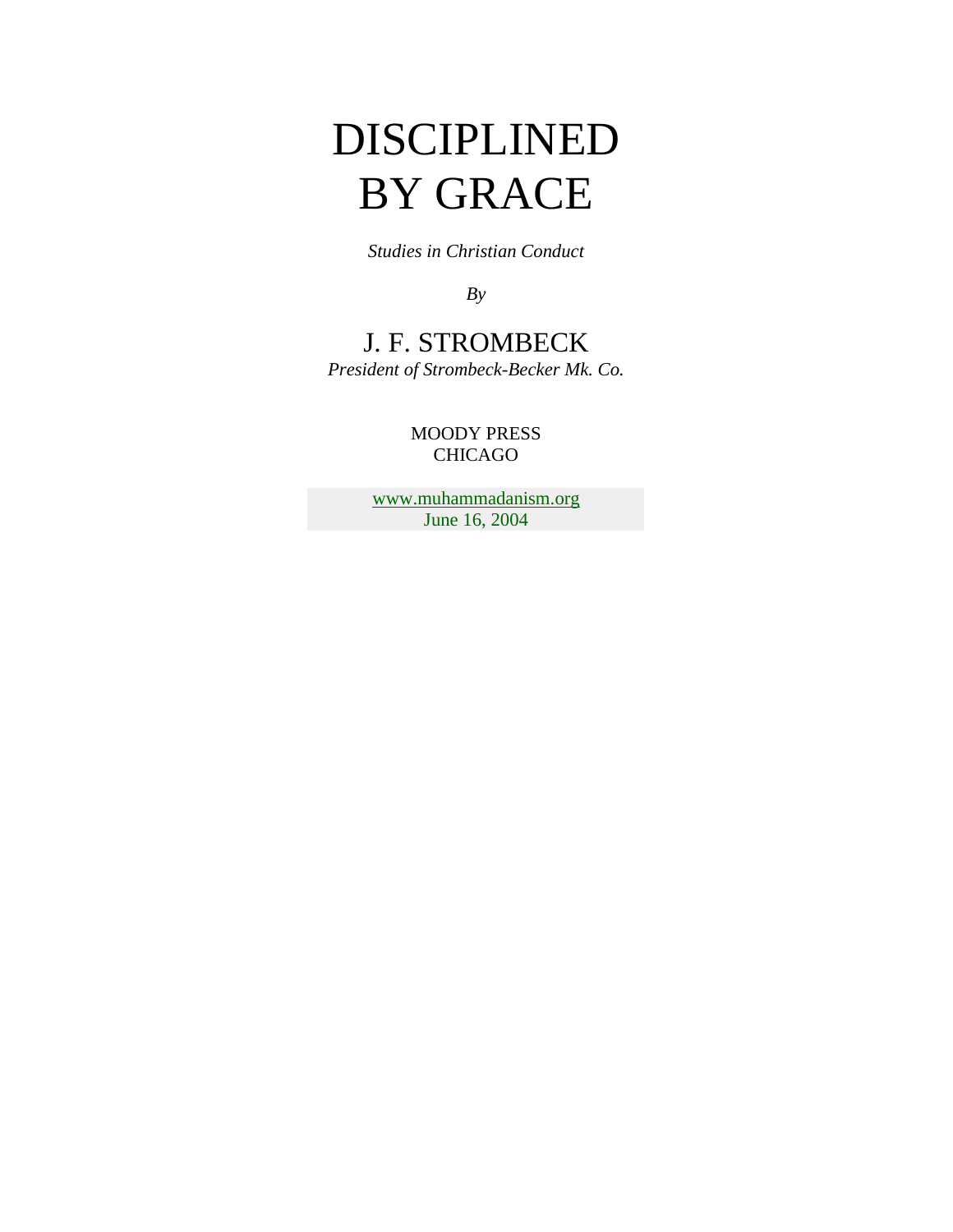Copyright, 1946, by Strombeck Agency, Inc. Copyright owned by Strombeck Foundation.

PRINTED IN THE UNITED STATES OF AMERICA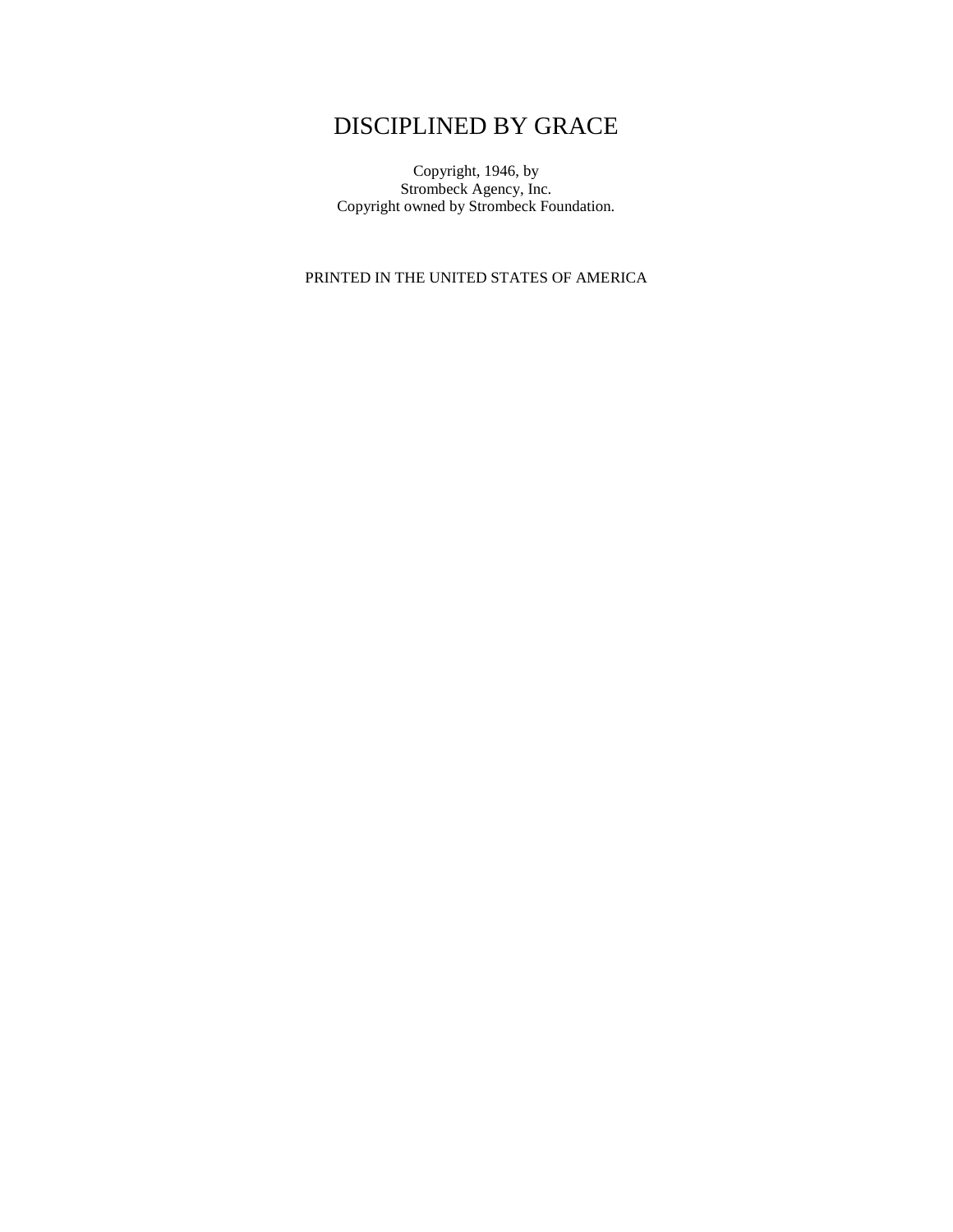# *Contents*

| 2. Grace Defined and Explained 10           |  |
|---------------------------------------------|--|
|                                             |  |
| 4. Denying Ungodliness and Worldly Lusts 23 |  |
|                                             |  |
|                                             |  |
|                                             |  |
|                                             |  |
|                                             |  |
|                                             |  |
|                                             |  |
|                                             |  |
|                                             |  |
|                                             |  |
|                                             |  |
|                                             |  |
|                                             |  |
| 18. Walk Worthy of Your Calling 104         |  |
|                                             |  |
|                                             |  |
| 21. Looking for His Appearing 123           |  |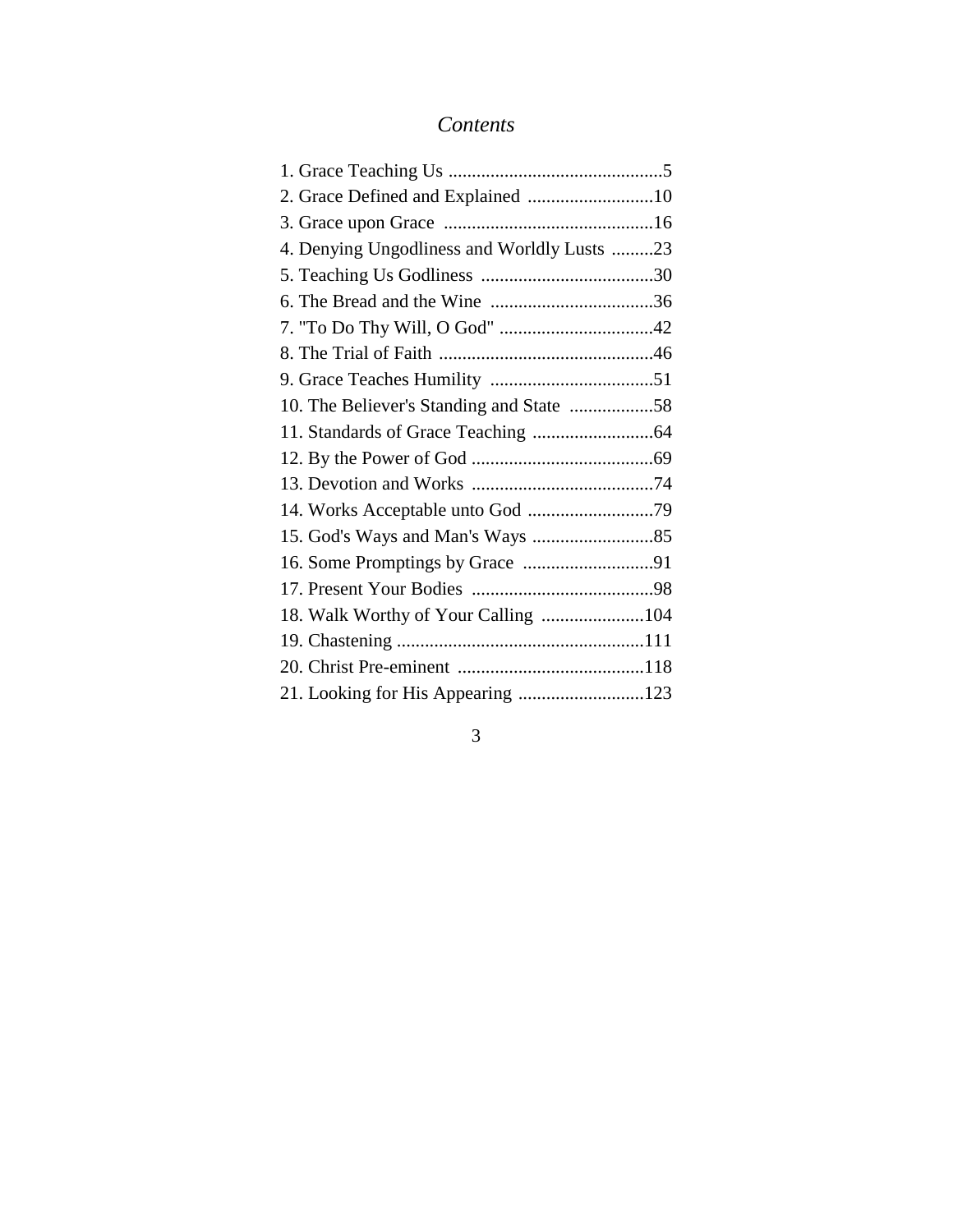#### CHAPTER 1

# *Grace Teaching Us*

"FOR THE GRACE OF GOD that bringeth salvation hath appeared to all men, teaching us that, denying ungodliness and worldly lusts, we should live soberly, righteously, and godly, in this present world: looking for that blessed hope, and the glorious appearing of the great God and our Saviour Jesus Christ" (Titus 2:11-13).

These three verses contain one of the neglected truths of the Bible. Probably no other passage in all of God's Word so completely summarizes the subject of Christian conduct. It does seem strange that this truth should be so neglected in a day when emphasis is placed on "practical Christianity" rather than doctrine. Unfortunately much so-called practical Christianity is not the kind spoken of in these verses.

Three aspects of conduct are here mentioned. First, true Christian living denies ungodliness and worldly lusts. All things done apart from God, and the desire for the pleasures of this world as such, are thereby excluded. Second, life should be lived godly, soberly, and righteously in the present world. Third, the whole life should be lived in view of and with an expectation of the glorious appearing of Jesus Christ. Any "practical Christianity" that does not comprise these three conditions is not true Christian conduct. Present emphasis on "practical Christianity" seems to completely lack even mention of these three things as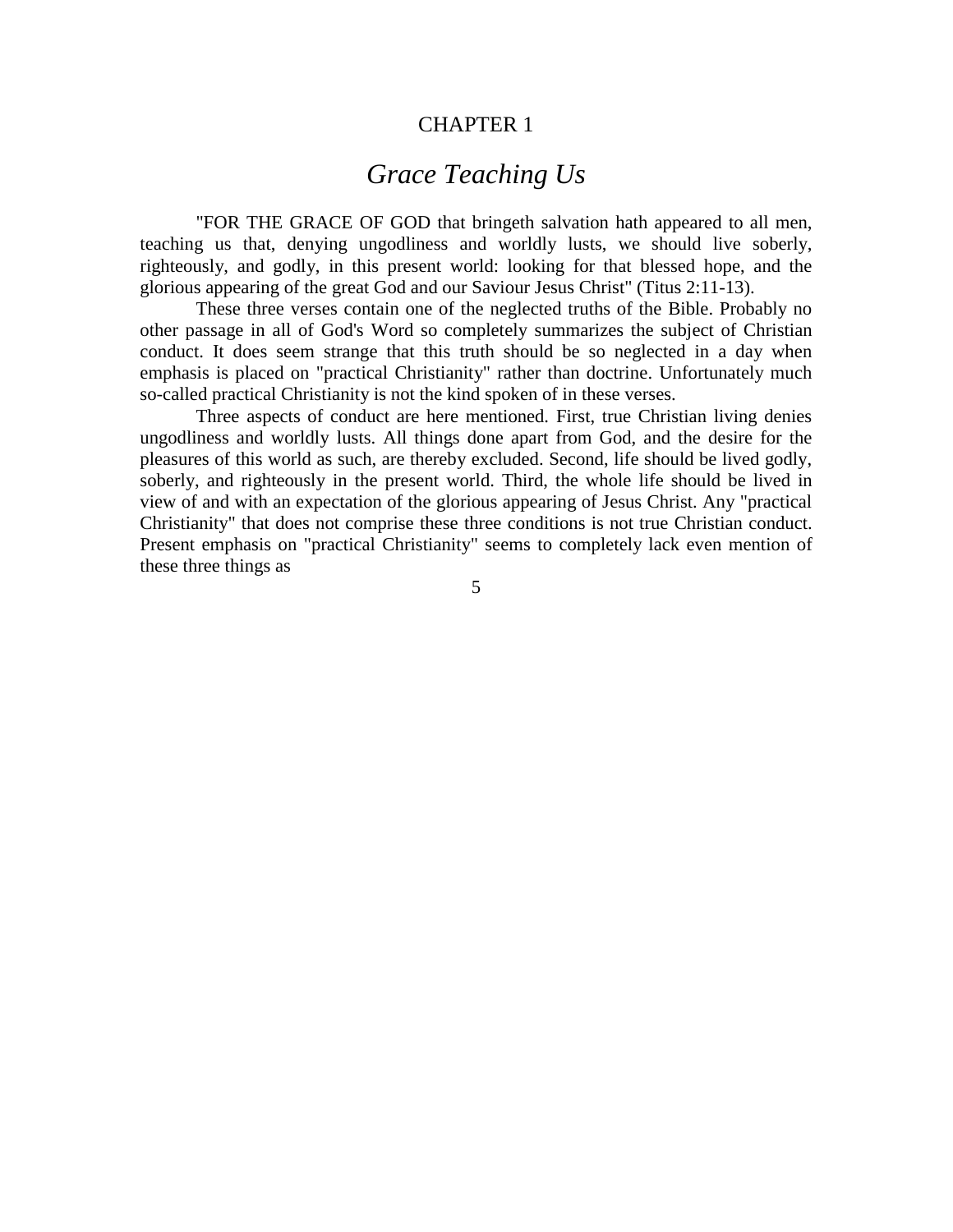essential to Christian conduct. These three aspects of true conduct are considered more fully in later chapters.

Great as is the lack of emphasis upon that which constitutes true Christian conduct, there is even greater lack of emphasis upon that which teaches a believer how to live the true Christian life. The truth that the grace of God, the very same grace which brings salvation, also teaches those who are saved how to live pleasing unto God, seems to have been entirely overlooked by many. One who says, "I believe in grace, but I do not think it should be emphasized too much because that leads to careless living," has failed to understand God's work of grace on behalf of all He by grace has saved from wrath.

Even among those who accept grace as the only means of salvation, exclusive of any works or merit on the part of man, there is regrettable neglect of emphasis on the fact that the spiritual life can be sustained, developed, and brought to perfection *only* by the operation of the same grace. Growth in spiritual life comes only by the grace of God. Peter admonished, "grow in grace" (II Peter 3:18).

There is great need for a fuller presentation of grace; not only of the truth that salvation from condemnation is entirely of grace, but even more of the truth that the very same grace which brings salvation also teaches the saved how to live "godly in this present world."

In the above passage, this teaching work of grace is emphasized. In the original text the meaning is: "to train up a child, to chasten, to instruct, to teach." The same word in Hebrews 12:6, 7, 10 is translated by some form of the word chasten. Thus when grace teaches, it does more than impart knowledge as an instructor. It teaches in the sense that wise parents train and discipline children. This must first of all be in love, and not by threatenings. It is done by pointing out that which is good and helpful and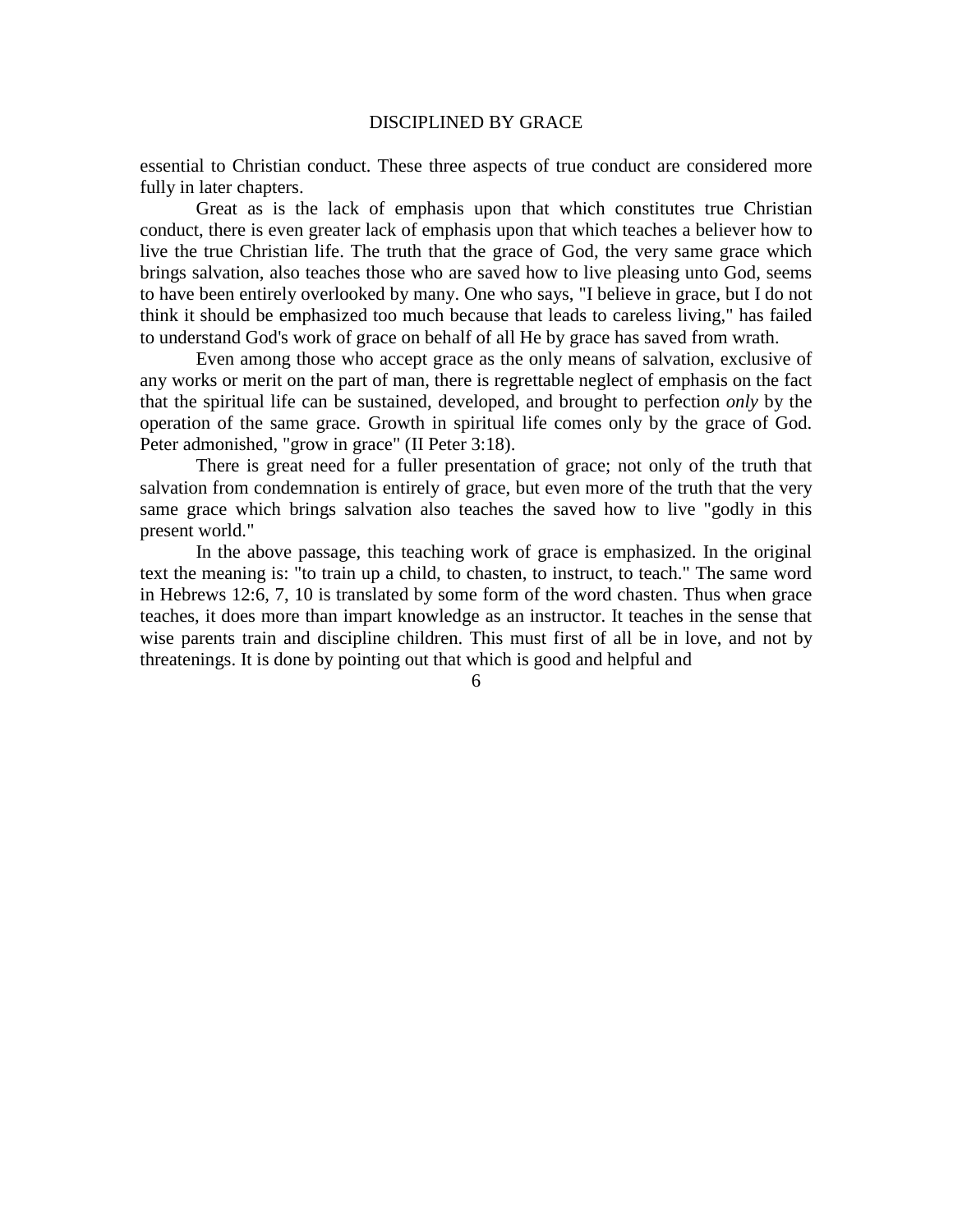#### GRACE TEACHING US

warning against that which is wrong and destructive. It may mean withholding things that are greatly desired; but it also means giving encouragement, both by word and by actual help, in difficult times and in failures. Moreover, it includes chastening when necessary and this, as in Hebrews 12:6, may partake of the nature of scourging. But it never means forsaking the child.

All impartation of spiritual truth, all instruction, all reproof, all admonition, all exhortation, and all chastening are elements of the discipline by grace.

There is a false idea, a prevalent one, that God's law teaches men how to live godly lives. Does not the law set forth high standards of moral living that man may know how to live pleasing unto God? Not only unsaved men hold this view, but a vast majority of believers, in a greater or less degree, consent to it. This view is not in harmony with the passage under consideration.

Certainly, unsaved men are not taught righteousness by the law. If that were the purpose of the law, then it would have been one of the most colossal failures of all of God's economy, for it is said that by the law every mouth is stopped and all the world is guilty before God (Rom. 3:19). Not one man has learned godliness by the precepts of the law.

But was not the Mosaic Law given to God's people, Israel, to teach them the conduct He required of them? True, but in giving the law God also with it provided sacrifices as a ground for extending mercy when they broke the law. This proves that God knew that the law could not so teach righteousness as to produce godly living.

Two errors had crept into the Galatian church. The one of these was that the justified believer is made perfect by keeping the law. Had this contention been true, it might rightly be said that the law is the teacher of godliness, but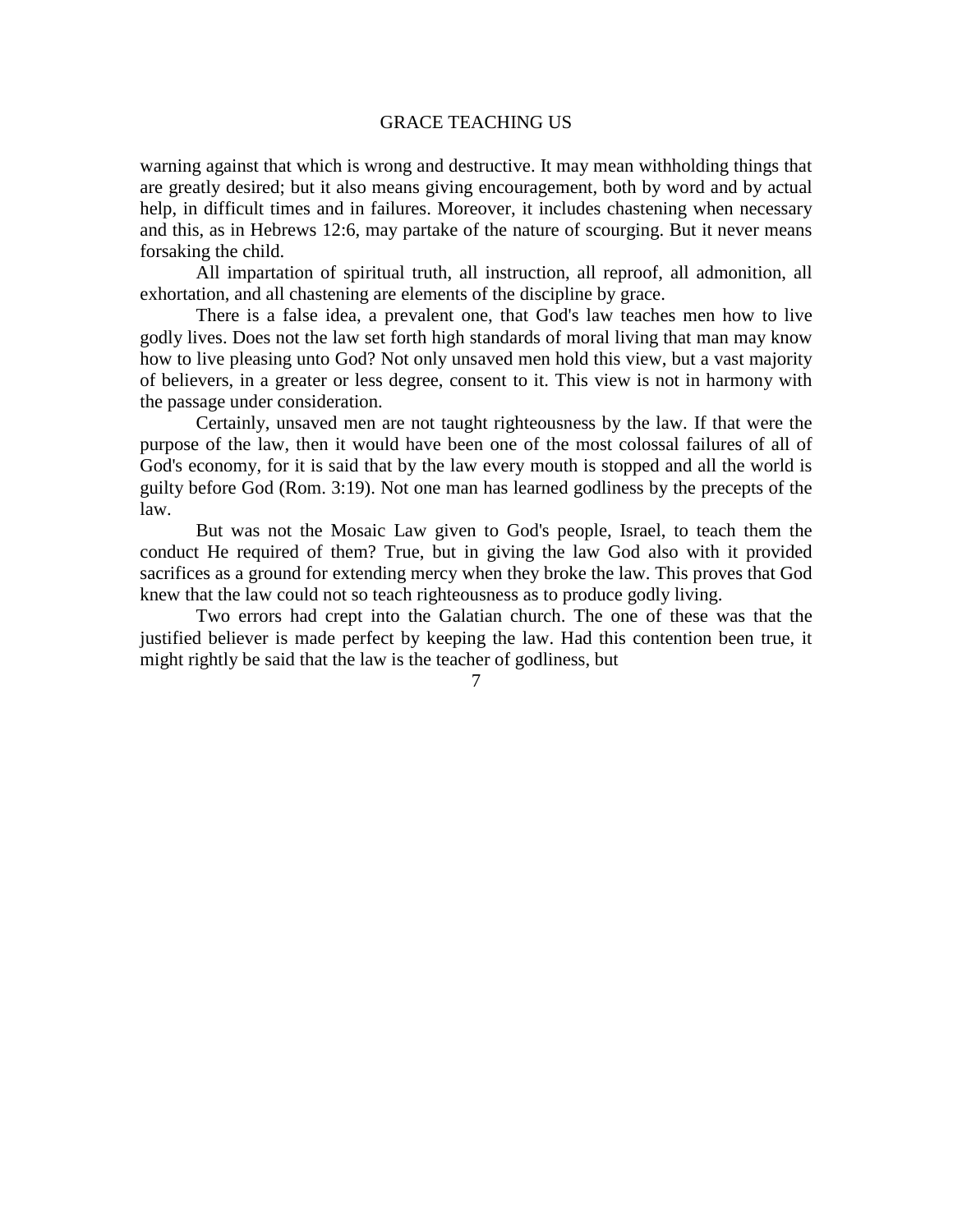Paul in contending against this error wrote: "Wherefore the law was our schoolmaster to bring us unto Christ, that we might be justified by faith. But after that faith is come, we are no longer under a schoolmaster" (Gal. 3:24, 25). Notice, the law was our schoolmaster to bring us unto Christ. In other words, it is by the law and the failure to fulfill its demands that man is brought to Christ, who is the source of grace. When that has been done there is no further need for the law as a schoolmaster.

Another statement definitely affirms that the law is not a teacher of godliness. It is: "For sin shall not have dominion over you: for ye are not under the law, but under grace" (Rom. 6:14). By inference he who is under the law is dominated or ruled by sin. From this it is clear that while God in the law sets forth standards of life for man, the law was not expected to produce righteousness in the lives of men. The reason is that the law merely tells men what they must do. Then it is left to man, entirely in his own strength, to do that which the law demands. Because of man's sinful nature this is impossible. That is why the law cannot be a means of producing godliness in man. This is confirmed by the words: "For what the law could not do, in that it was weak through the flesh" (Rom. 8:3).

It is therefore fundamental to recognize that all teaching of righteous living, to be effective, must not be grounded in law, but in grace. Any appeal for godliness not related to grace is based on a false premise.

To reject the law as a teacher is not to say that there are no standards set for Christian conduct. Grace also sets standards but these are on a much higher plane. Those of the law are on a high human plane; those of grace on a divine plane. Furthermore, grace supplies that which is needed to live according to these ideals. Of the Holy Spirit, who is a gift of God's grace, Jesus said: "He will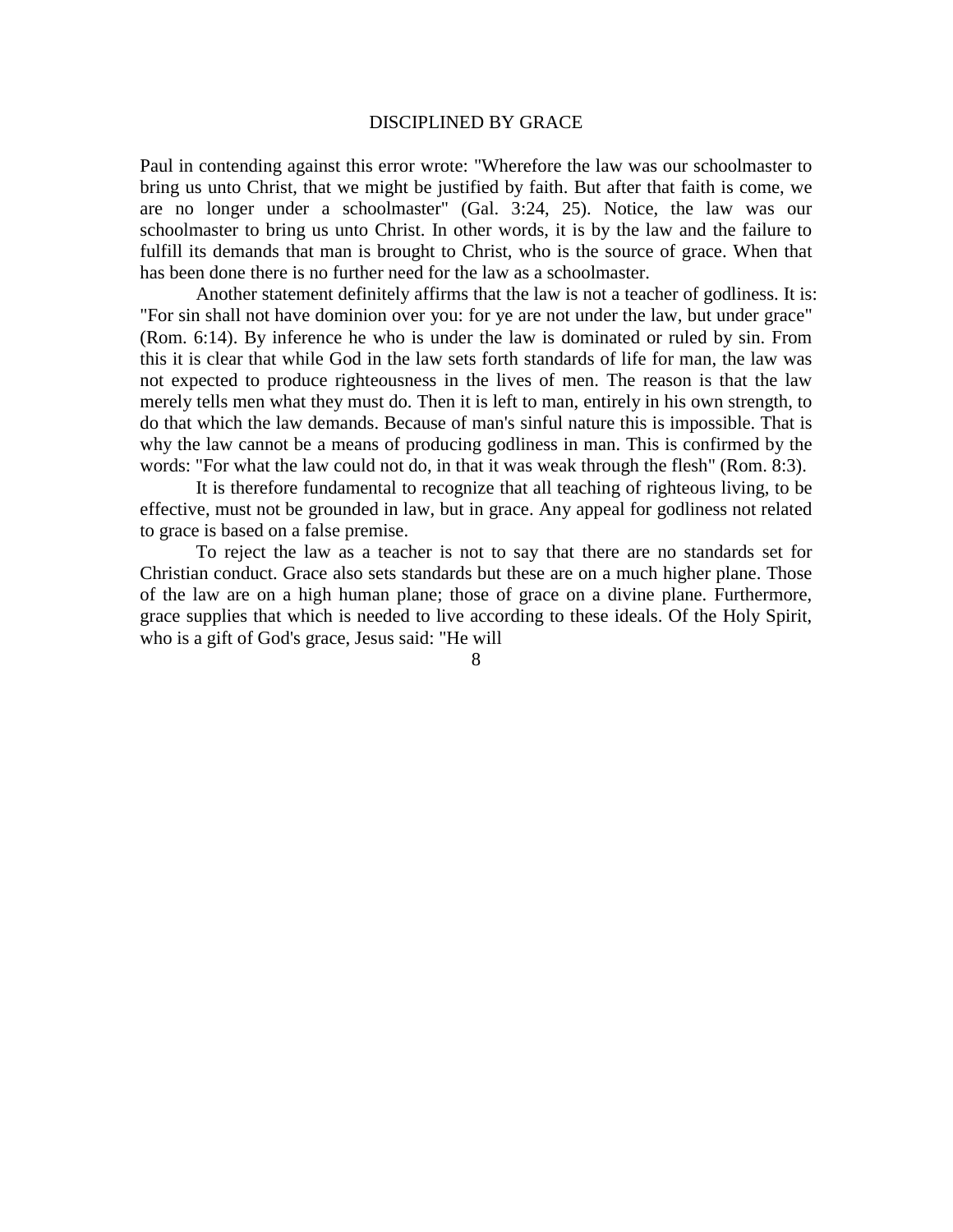#### GRACE TEACHING US

guide you into all truth" (John 16:13). He is not merely a signpost that points to high ideals. He is a divine Person dwelling in the believer to guide into "all truth." This is something entirely unknown to the law.

Jesus said: "I am come that they might have life, and that they might have it more abundantly" (John 10:10). He came "full of grace and truth" (John 1:14). The grace which came by Him gives spiritual life; also, by teaching, it makes that life more abundant.

Paul wrote to the Philippians: "I thank my God upon every remembrance of you ... being confident of this very thing, that he which hath begun a good work in you will perform it until the day of Jesus Christ" (Phil. 1:3, 6). The beginning of the work was saved *by grace;* the performance of it is *disciplined by grace.* God never saves a person and then leaves him to himself to finish the good work. He Himself perfects that which He has begun. Grace is just as important, it is just as much needed, and is equally provided for both.

How wonderful it is to know that the same grace, the same loving-kindness of God, which sent His Son to the cross and brought salvation, also disciplines and perfects that life which is born of God!

One more word, in the passage under consideration, requires attention. It is the little word us. Grace teaches us, not all men. Salvation bringing grace appears to all men, but only those who receive Him by whom grace came are taught thereby. The discipline of grace is not for the unsaved. They are "dead in trespasses and sins" (Eph. 2:1) and cannot be taught how to live until they have been spiritually born.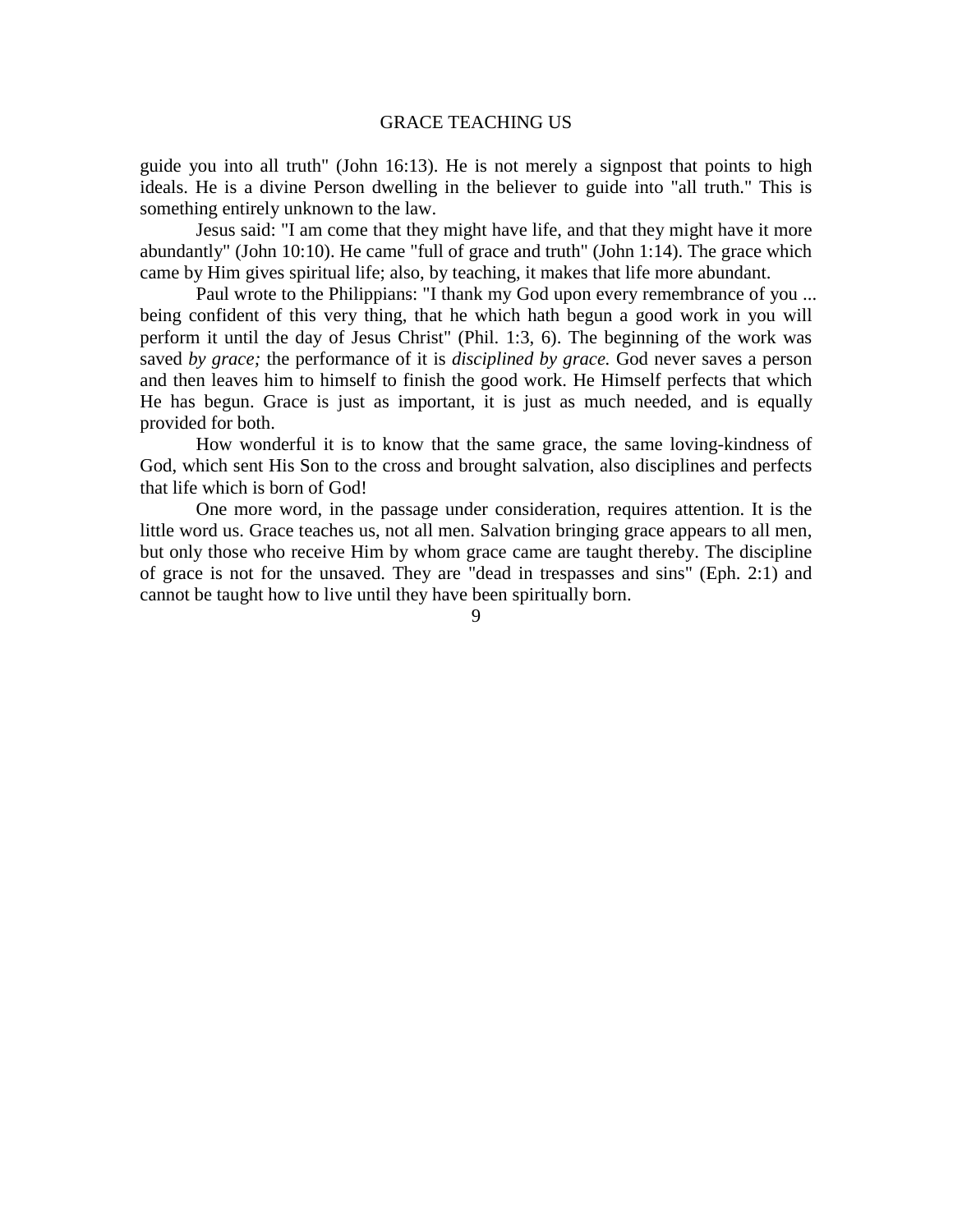#### CHAPTER 2

## *Grace Defined and Explained*

THERE IS MUCH misunderstanding of grace. Few indeed seem to have grasped its true and full meaning. Grace never means a license to sin, as some seem to think. In fact, it is grace that prevents a believer from sinning. Because of this lack of understanding of grace, it is necessary to consider the true meaning thereof.

Grace, like truth, life, and light, is so great a term that it defies an all-inclusive definition. The following is suggested as being helpful. Grace is the unmerited, abounding provision of the unrestrained operation of God's infinite love through Jesus Christ on behalf of man, especially he who depends upon Him.

The providence of God is His provision for the sustenance of the natural creation. Rain, sunshine, and the elements in the earth are part of His providence for plant life. Food for animals and all other things needed to sustain their lives are the gift of His providence. So also are food, clothing, shelter, and everything needed for the well-being of man's natural life. All these are provisions by the Creator for the benefit of the created. God's providence for His creation, though partially withheld and limited by the curse because of sin, has never failed.

Grace is a similar great and abounding provision of God, but instead of being for the physical creation it is essentially for the spiritual realm. It is a provision of God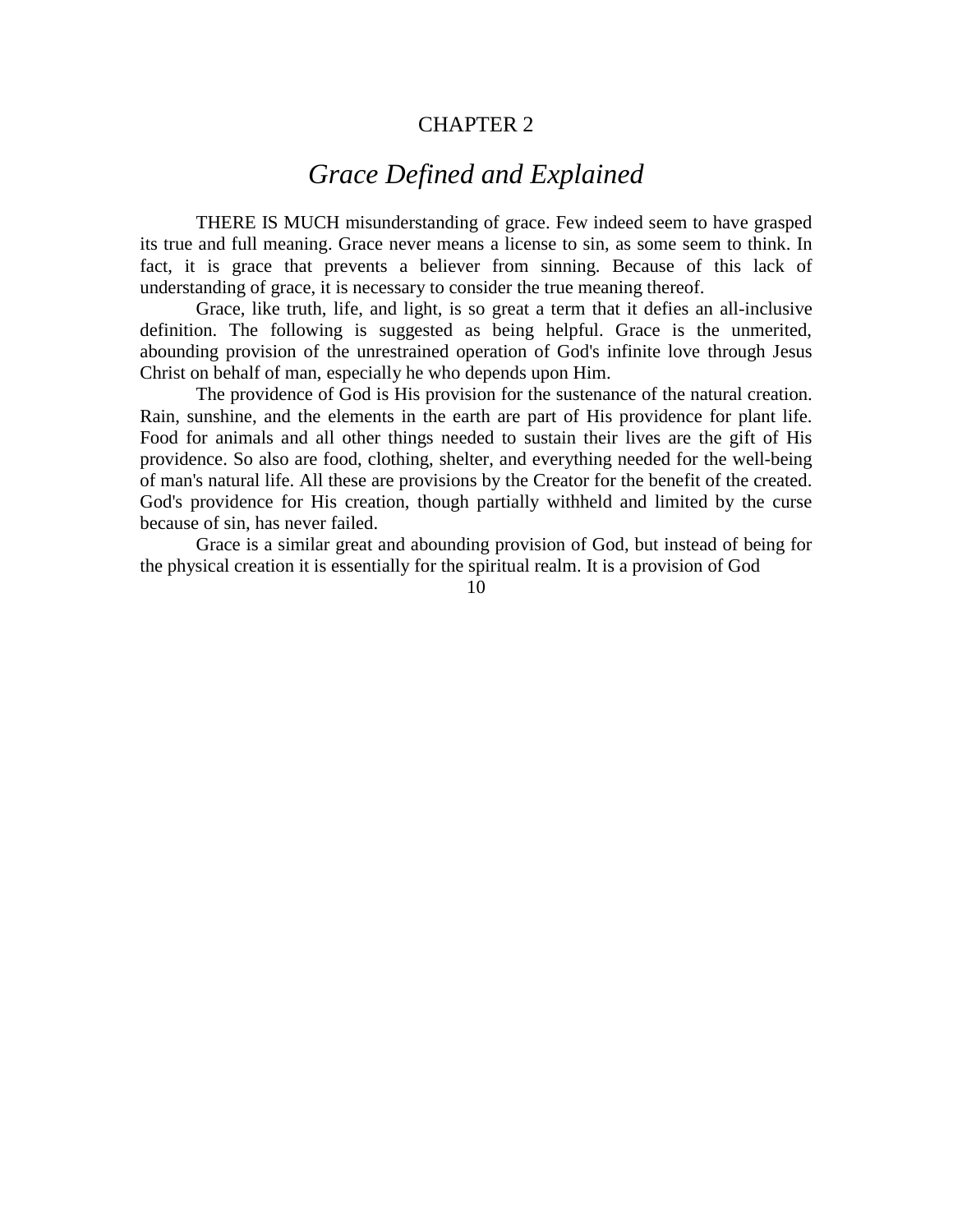#### GRACE DEFINED AND EXPLAINED

to restore all that was lost spiritually because man sinned, and makes possible and sustains a new creation on a far higher plane than any other creation. Truly, grace is a great provision of God. It is summed up in these words: "He that spared not his own Son, but delivered him up for us all, how shall he not with him also freely give us all things?" (Rom. 8:32).

*Grace is the operation of God's love.* "For God so loved the world, that he gave his only begotten Son" (John 3:16). This giving of the Son in death for every man is said to be "by the grace of God" (Heb. 2:9). Those who received grace upon grace out of His fullness (John 1:16) are the same whom Jesus loved unto the end (John 13:1). To those who are chosen to be before Him in love (Eph. 1:4), God will in the ages to come show the exceeding riches of His grace (Eph. 2:7). In each of these, God's love is expressed by His grace. Grace is God's love in action.

*God's love is infinite.* "God is love" (I John 4:16). As God is infinite so are His attributes. Therefore, that love which He is must be infinite. Again, God's love is infinite because the measure of it, His only begotten Son, is infinite; Thus the grace of God, flowing from infinite love, is inexhaustible. It can never fail.

*Grace is unmerited.* Man can contribute nothing to that which God does in grace, nor do anything to merit it. "And if by grace, then is it no more of works: otherwise grace is no more grace" (Rom. 11:6). "Now to him that worketh is the reward not reckoned of grace, but of debt" (Rom. 4:4). Therefore works, as a means of obtaining God's favor and grace, are completely excluded. God's grace always acts first on behalf of man, before man can act on behalf of God.

But grace is more than unmerited favor. It is favor

<sup>11</sup>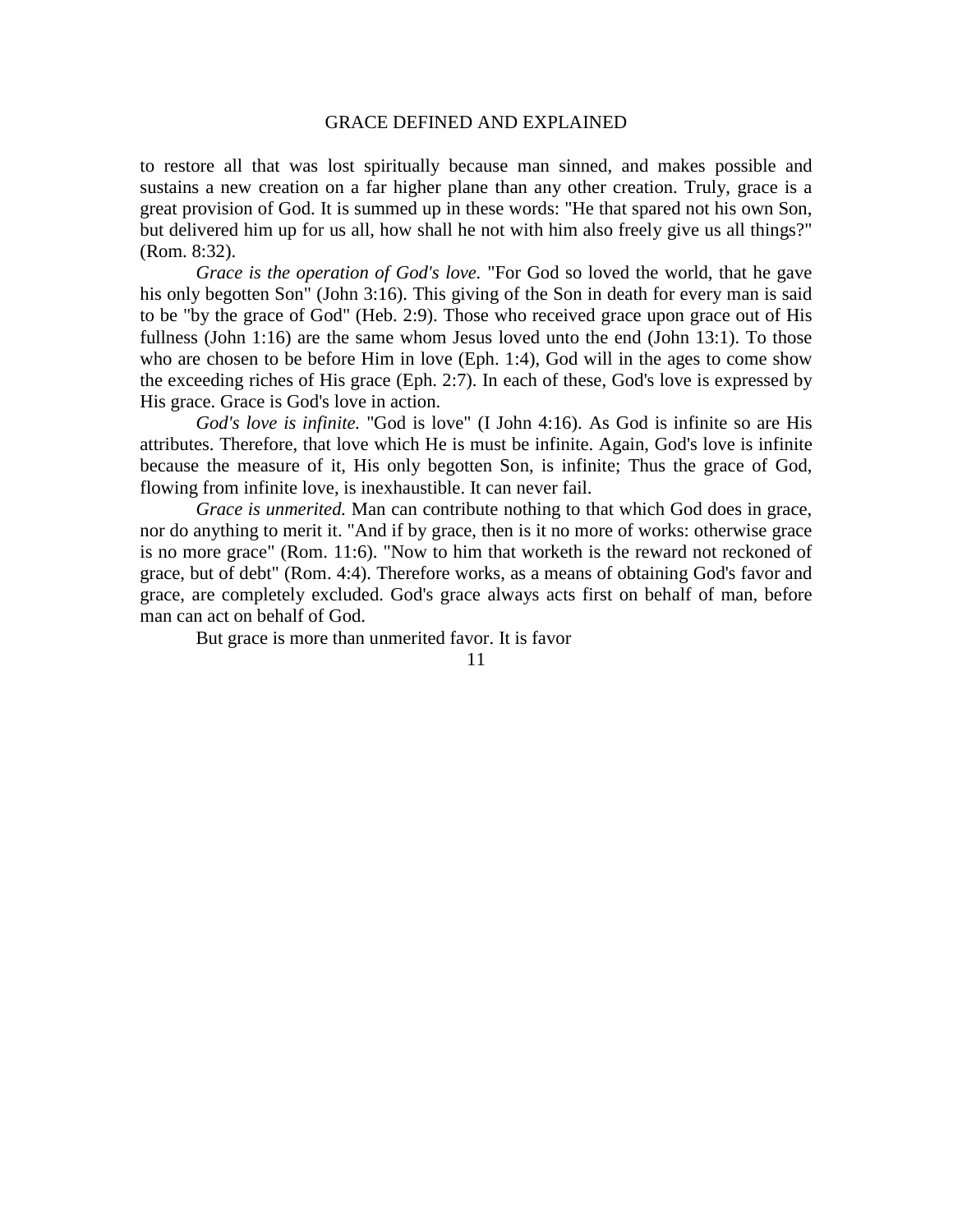toward those who deserve the very opposite. "But God commendeth his love toward us, in that, while we were yet sinners, Christ died for us" (Rom. 5:8). "When we were enemies, we were reconciled to God by the death of his Son" (Rom. 5:10). By the grace of God Jesus died for sinners—for His enemies. Sin, therefore, does not, in fact cannot, limit the grace of God. "But where sin abounded, grace did much more abound" (Rom. 5:20). In fact, sin made the manifestation of grace possible.

*Grace is the unrestrained operation of love.* While it is true that sin cannot limit God's infinite love, there is something, which also is infinite, that completely restrained it. This restraining force was the infinite justice of God, which demands that sin must be punished according to His holy law. Because of this, God was not free to do for the sinner all that His love desired. In order that love might operate freely and without restraint, something first had to be done to satisfy every demand of God's justice.

If God's justice were to be satisfied by the sinner, he must lose his life, for the law demands that the sinner must die. "The wages of sin is death" (Rom. 6:23). But if the sinner be put to death, no opportunity remains for love to operate in his behalf. It is clear then that if God's justice was to be satisfied, and love left free to operate, God Himself had to supply that which was needed. That is exactly what happened in the cross. God's love found a way to satisfy His own justice and thereby set love free to operate without restraint. "Herein is love, not that we loved God, but that he loved us, and sent his Son to be the propitiation for our sins" (I John 4:10). "And he is the propitiation [that which satisfies divine justice] for our sins: and not for ours only, but also for the sins of the whole world" (I John 2:2).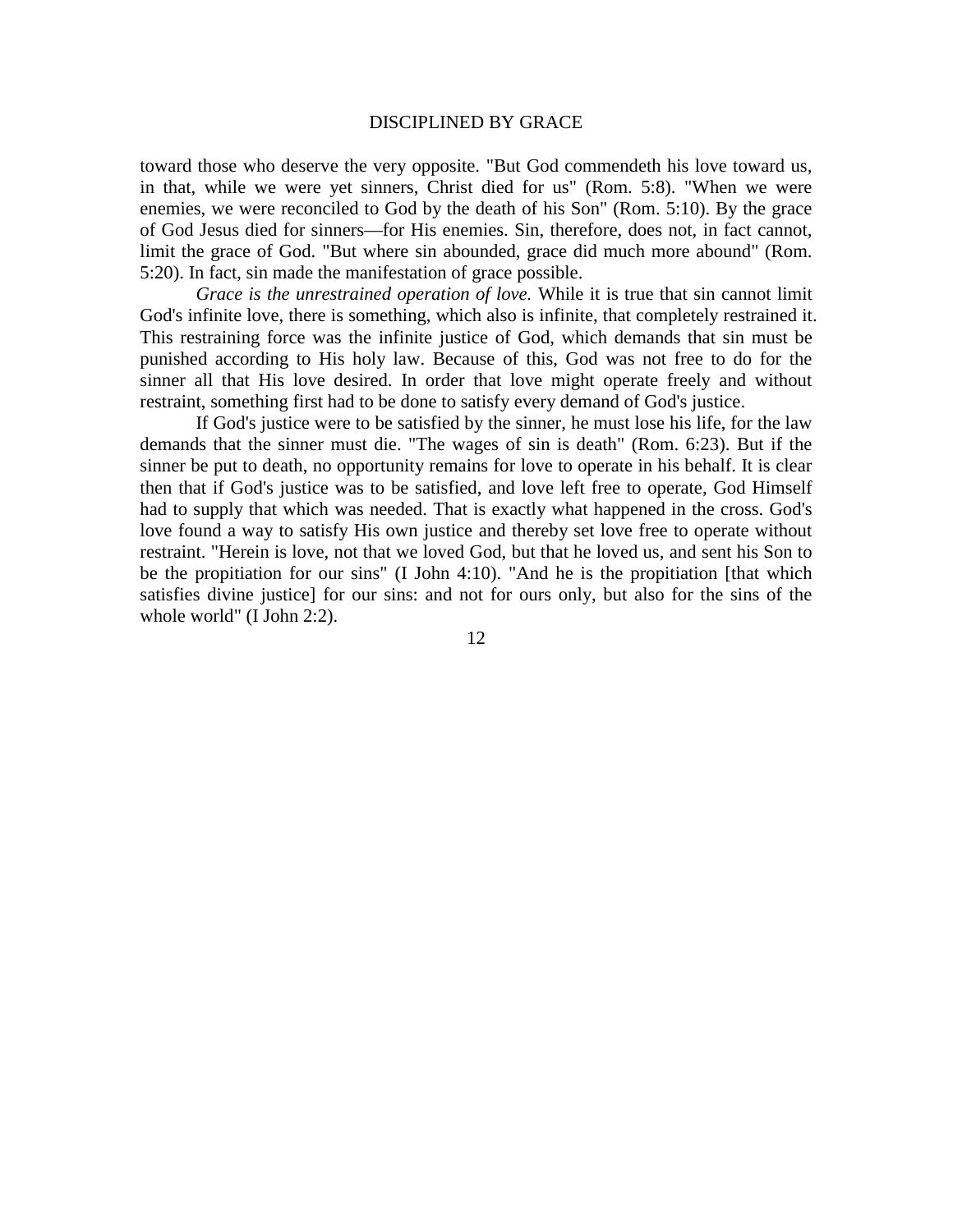#### GRACE DEFINED AND EXPLAINED

Apart from the death of Christ, God cannot deal with fallen man on any other basis than law and justice. But when Christ died, the restraint upon God's love was removed and love set free to act. This removal of the restraint upon love is essential to grace. What a price, in suffering and shame, the Son of God paid, that God's love might be free to operate in grace!

Grace then is more than love. It is love operating righteously in view of the fact that the penalty for sin has been paid. Something was done for God on the cross. He became free to fully exercise His love without compromising His justice.

Grace, therefore, is not the mere expression of pity or compassion on the part of God. It is not the setting aside of justice and passing over sins which should be punished. It is not a forbearance with sin. It is, let it be repeated, a forgiveness of sin because the full penalty has been paid by Another. This is basic to grace and that upon which grace in its every aspect rests. Apart from the propitiatory death of Christ, there can be no grace of God toward men.

Love then did not disregard the law. It satisfied its every demand and fulfilled and established it, and then made possible a new way for God to deal with those who, by faith in His provision, have established the law. This new way is unrestrained love. It is grace. Believers are not under law because the penalty, which is the essence thereof, has been paid. They are under grace, an entirely new and different method by which God deals with man.

When God's justice has been satisfied once and for all, grace becomes sovereign and reigns unto eternal life.

*Grace is on behalf of man, especially all who believe*. Grace is the operation of God's love on behalf of man. Nothing in the Bible declares that God's grace operates on behalf of either the fallen or the unfallen angels. Grace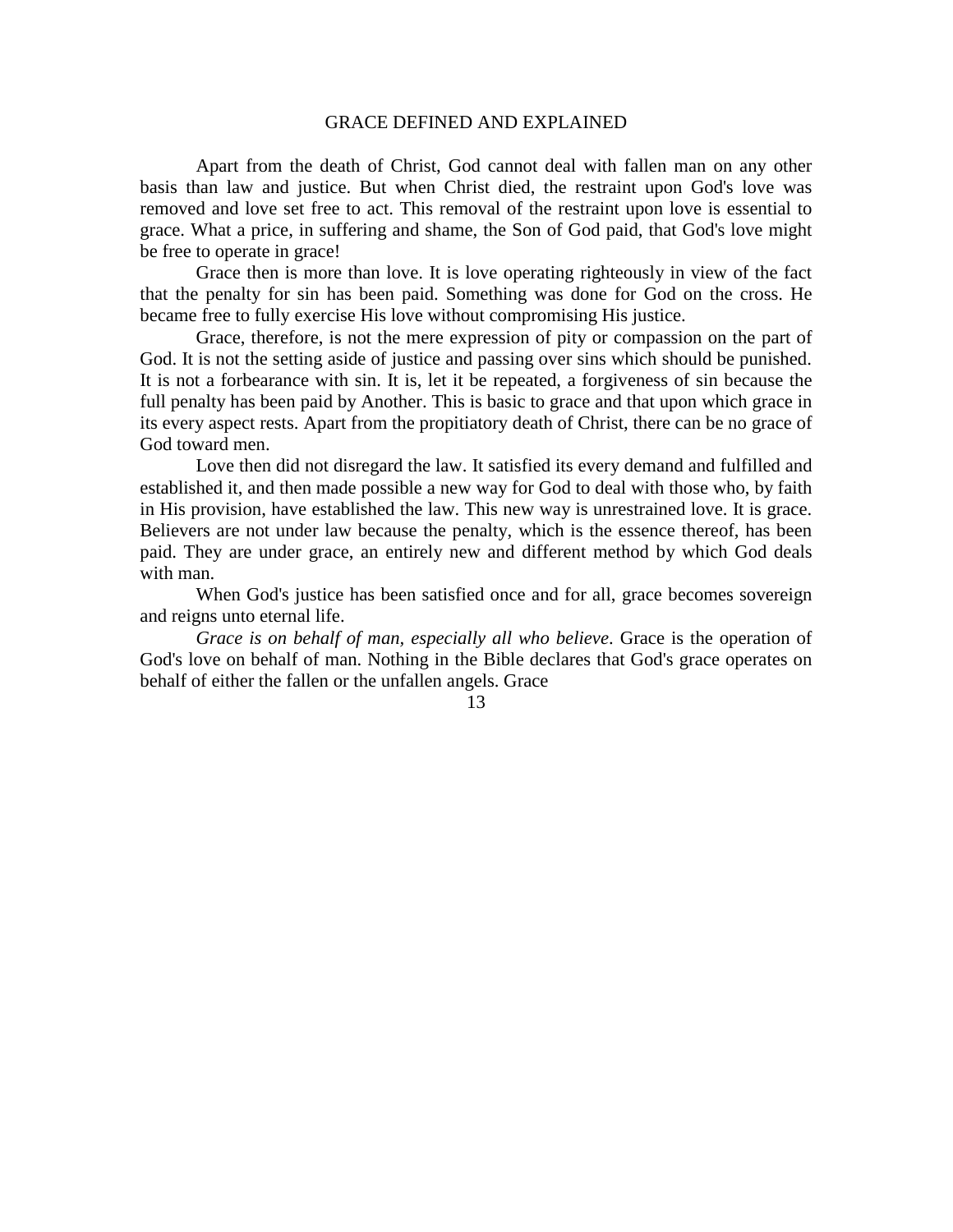seems to be reserved for man alone. There are two aspects to grace as it benefits every man. It was by the grace of God that Jesus tasted death for every man, in order that God's justice might be satisfied. So also: "The grace of God that bringeth salvation hath appeared to all men" (Titus 2:11). Apart from these and the fact that, during this age of grace, God withholds judgment upon the unsaved, His grace is only for believers in Jesus Christ. One of the basic acts of God's grace is to justify the sinner. As this is conditioned upon faith in Jesus (Rom. 3:26), it follows that God's grace operates, with the above exceptions, only on behalf of those who believe.

There is another statement which declares that faith is a condition for the operation of grace. "It is of faith, that it might be by grace" (Rom. 4:16). Faith in Jesus Christ then is the condition for the grace of God to operate on man's behalf.

*Grace is through Jesus Christ.* Grace comes only through Jesus Christ. Apart from Him there is no grace. "And of his fullness have all we received, and grace for grace. For the law was given by Moses, but grace and truth came by Jesus Christ" (John 1:16, 17). All things that are said to be of grace are also said to be, in Christ, by Him, or through Him. All spiritual blessings in the heavenlies are in Christ (Eph. 1:3). In Him is redemption through His blood, the forgiveness of sins according to the riches of His grace (Eph. 1:7). He who believes is "justified freely by his grace through the redemption that is in Christ Jesus" (Rom. 3:24). Because of its inclusiveness in this connection, Romans 8:32 might well be quoted again: "He that spared not his own Son, but delivered him up for us all, how shall he not with him also freely give us all things?" He who by faith receives the Son, receives with Him the gifts of grace.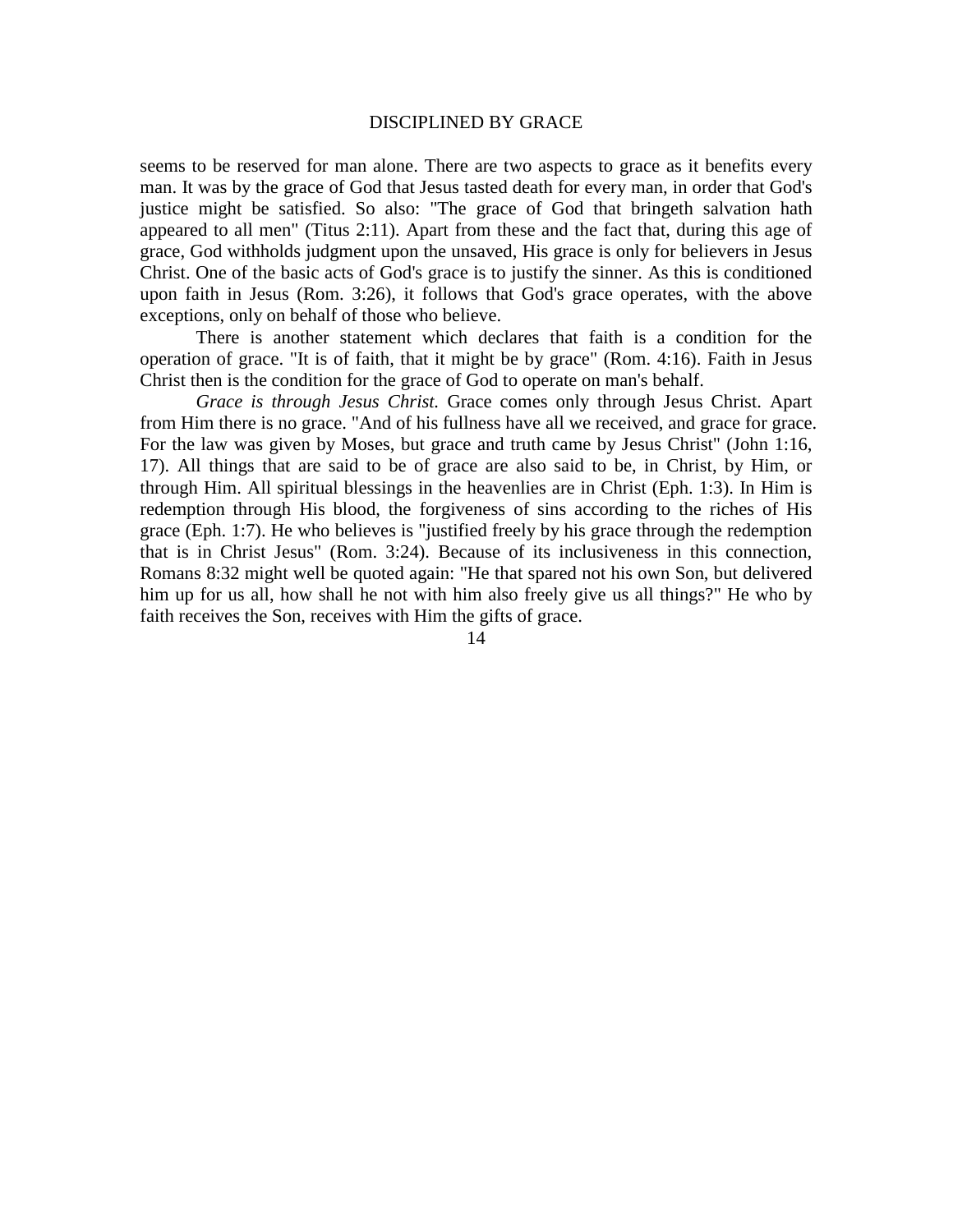#### GRACE DEFINED AND EXPLAINED

Grace then is God's provision to bring into being, sustain, and perfect His new creation in Christ Jesus. It is the operation of His infinite love on behalf of such as are worthy of everlasting punishment. This outpouring of God's infinite love is possible only because Jesus Christ, by His death, fully satisfied all the demands of God's justice. As grace came by Jesus Christ, only those who receive Him are under grace.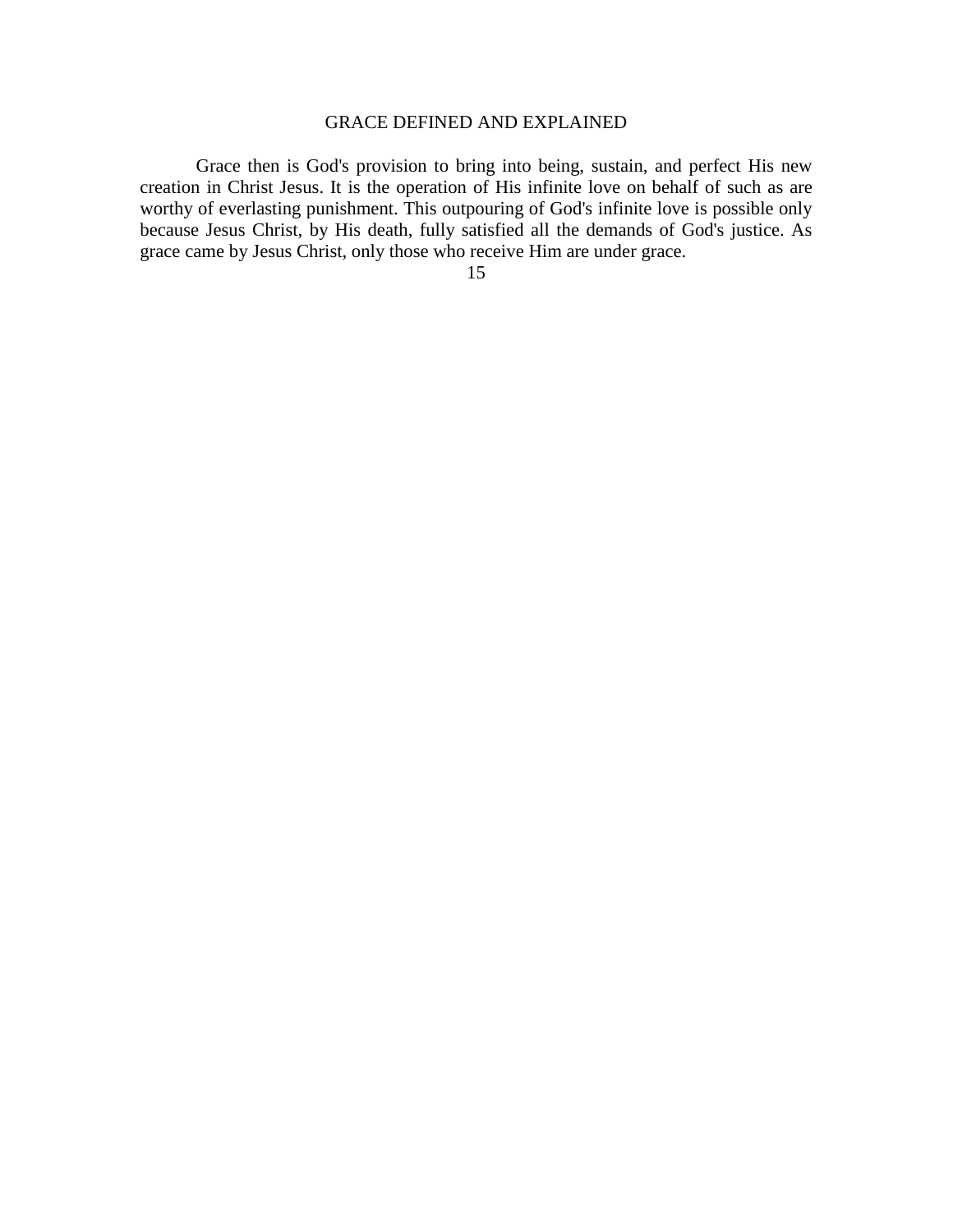#### CHAPTER 3

# *Grace upon Grace*

IT IS NOT ONLY IMPORTANT to know the meaning of grace; it is equally necessary to realize the extent to which grace enters into the believer's life. This is essential as a background for understanding the discipline of grace.

Many think of grace merely as the means whereby God forgives sin, and fail to recognize that grace is God's way of dealing with one who receives Christ, not only during the earthly existence but also throughout eternity. Great harm has come from this limited conception of grace and the lack of teaching the fullness thereof. The present low level of Christian conduct is largely due to incomplete teaching of grace. All misconceptions on the part of many, that an overemphasis on grace is a license to sin, would quickly be removed if grace were preached and understood in its fullness. "Grace and truth came by Jesus Christ" ( John 1:17). Truth is inseparably related to grace. It is the result of grace because grace is that which God does and this must be truth. Only as grace enters into every phase of the believer's life, can there be truth in that life. "And of his fullness have all we received, and grace for [upon] grace" (John 1:16). It is grace upon grace that removes fear and gives assurance, stability, and direction to the earthly life.

It has already been pointed out that it was by the grace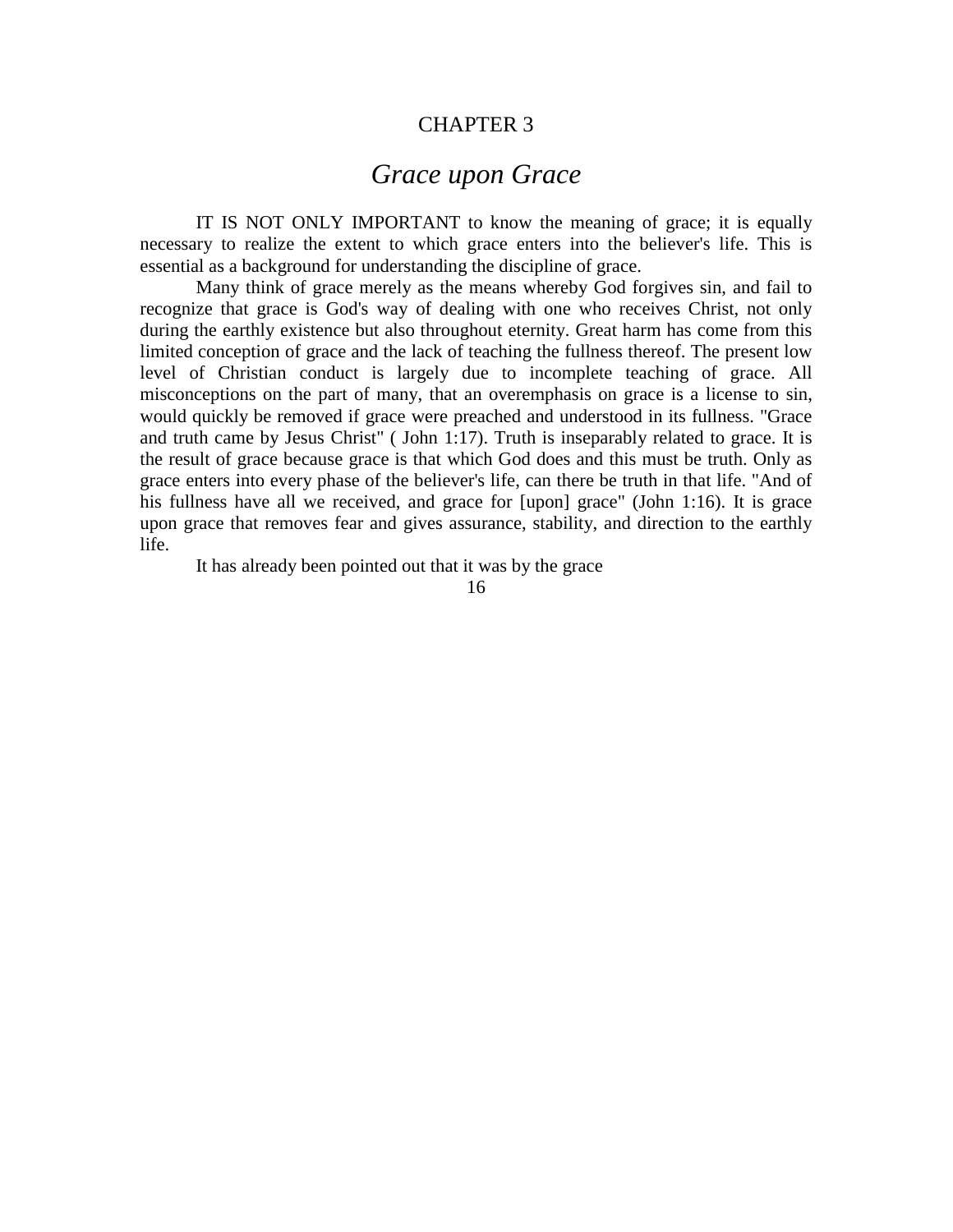#### GRACE UPON GRACE

of God that Jesus tasted death for every man, and that the grace of God that brings salvation has appeared to all men. Because of this operation of grace, it is possible for every man to be saved, but only those who believe are saved. Salvation is by grace but through faith. "For by grace are ye saved through faith; and that not of yourselves: it is the gift of God" (Eph. 2:8).

As there are three aspects to salvation—from the penalty of sin, from the power of sin, and from the presence of sin—so there are also three aspects to grace. Grace gives a standing before God, grace provides for the daily life on earth, and there shall be an exceedingly great demonstration of grace in the ages to come.

*By grace a standing before God.* The first work of grace provides a standing before God. This is fully accomplished the moment a sinner believes on Jesus Christ as the One who satisfied, on his behalf, the demands of God's justice. The following are but some of the things that constitute the believer's standing and are accomplished by His grace. It is said that in Christ "we have redemption through his blood, the forgiveness of sins, according to the riches of his grace" (Eph. 1:7). All who believe are "justified freely by his grace through the redemption that is in Christ Jesus" (Rom. 3:24). Through disobedience and rebellion, in the Garden of Eden, the human race became enemies of God. Reconciliation has been made through the death of Jesus Christ, which He tasted by the grace of God. "And you, that were sometime alienated and enemies in your mind by wicked works, yet now hath he reconciled in the body of his flesh through death" (Col. 1:21, 22). These and all other things that constitute the believer's standing are directly or indirectly said to be by grace. The standing by grace is more fully considered in a later chapter.

*Grace for the daily life.* God's Word has much to say

<sup>17</sup>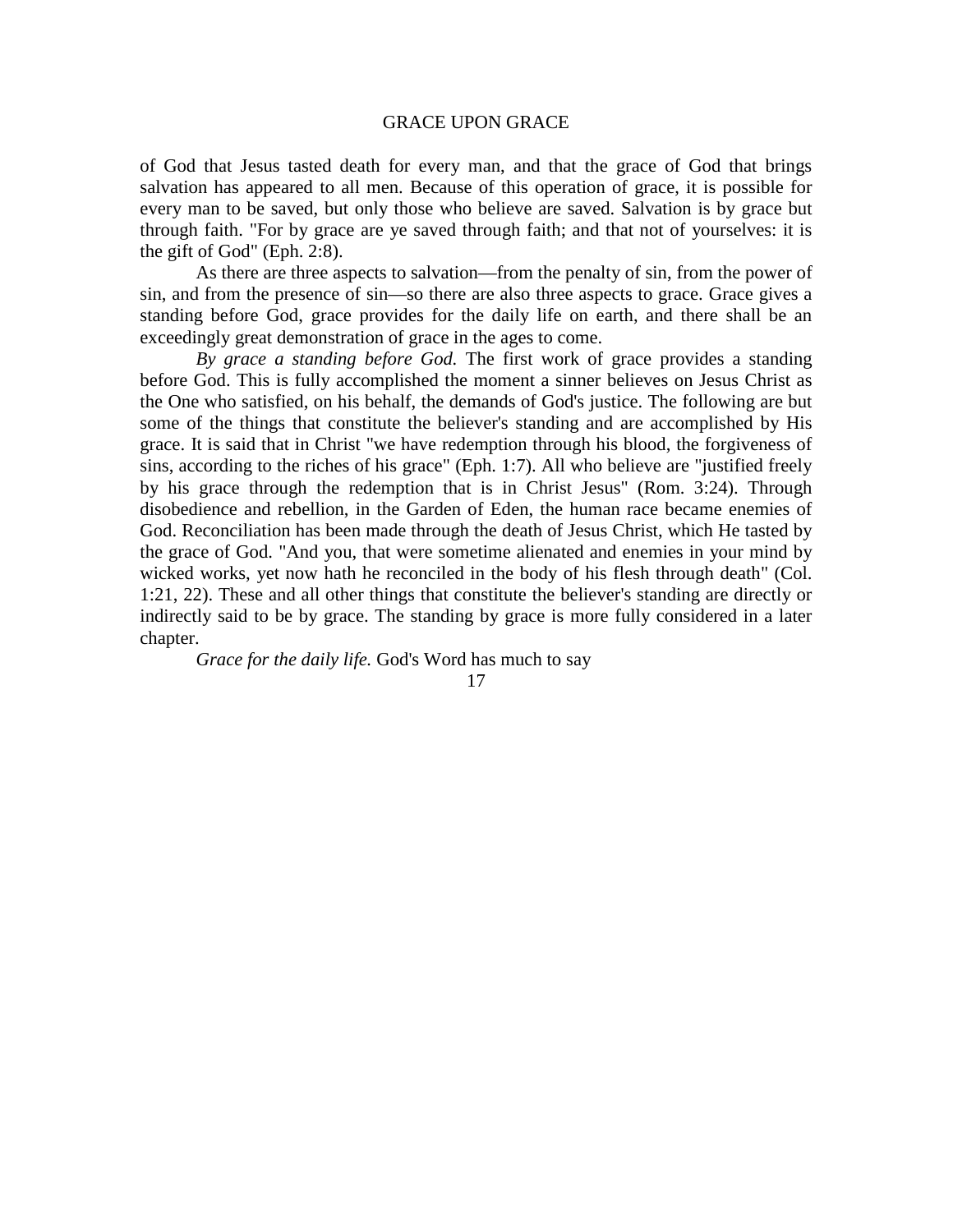about the grace of God as it contributes to the earthly life of a believer. Every believer stands in grace and has access thereto by faith (Rom. 5:2). This alone is assurance that God is ready to act in grace in every circumstance of life.

What Paul said concerning himself should be the realization of every believer. "But by the grace of God I am what I am: and his grace which was bestowed upon me was not in vain; but I labored more abundantly than they all: yet not I, but the grace of God which was with me" (I Cor. 15:10). According to this, all that a believer is and every labor of love by him is a result of the grace of God. Apart from His grace, nothing can be accomplished for God.

In reply to Paul's threefold prayer to be relieved from a "thorn in the flesh," God said, "My grace is sufficient for thee: for my strength is made perfect in weakness" (II Cor. 12:9). Here God's grace sustained Paul at a time of great affliction. In this is seen the sufficiency of grace for all times and under all circumstances.

The grace of God delivers believers from the power of sin. "For sin shall not have dominion over you: for ye are not under the law, but under grace" (Rom. 6:14). It is only grace, God's infinite provision in love, that can break the power of cancelled sin, and set the believer free. How different this from the charge (which has its source in human reasoning) that an overemphasis on grace might cause Christians to become careless! There is not too much grace teaching, but rather not enough.

Again, it is through grace that a believer becomes spiritually strong. Paul wrote to Timothy: "Thou therefore, my son, be strong in the grace that is in Christ Jesus" (II Tim. 2:1). Thereby he would be able to endure hardness as a good soldier of Jesus Christ and so strive as to be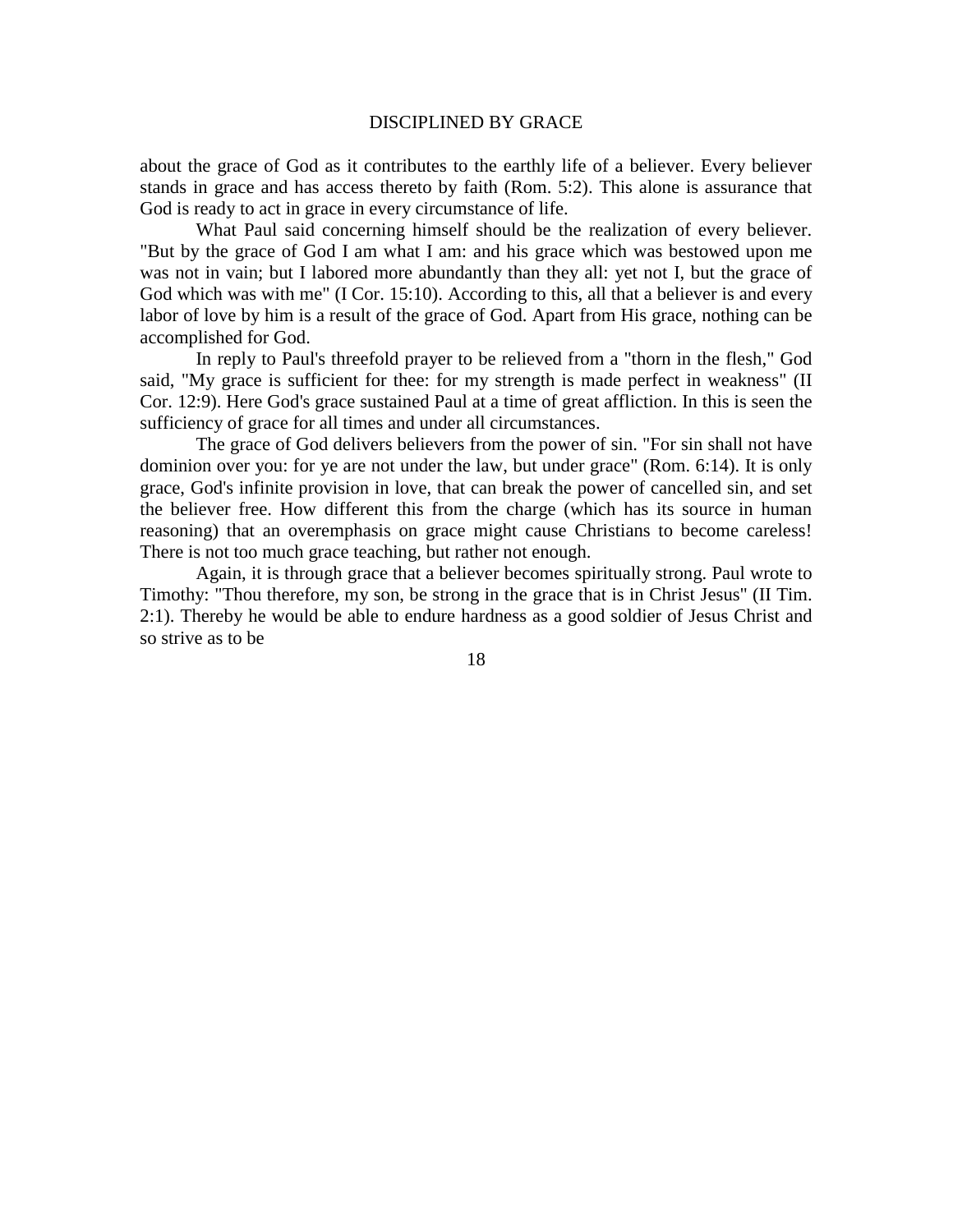#### GRACE. UPON GRACE

crowned. Without grace it is impossible to win the spiritual conflicts of life.

Closely related to the admonition to be strong in grace is another: "Be not carried about with divers and strange doctrines. For it is a good thing that the heart be established with grace" (Heb. 13:9). The alternative to a heart "established with grace" is a restless and fearful heart. That is the experience of vast numbers of believers who do not understand the abounding grace of God. Surely a believer's striving in his own power, with the accompanying failures, and the fears of possibly being lost, do not establish the heart. That causes uncertainty, distress, and fainting. But when it is seen that God's work of grace cannot fail, because it is of Him, and that back of His purpose is all His infinite power and grace, the heart does find rest and becomes established.

When the heart has been established by grace there is grace by which to serve God acceptably. "Wherefore we receiving a kingdom which cannot be moved, let us have grace, whereby we may serve God acceptably with reverence and godly fear" (Heb. 12:28). "And God is able to make all grace abound toward you; that ye, always having all sufficiency in all things, may abound to every good work" (II Cor. 9:8).

One service for God is specially mentioned as being of grace. Paul, in writing to the Corinthian Christians, referred to the liberal contribution by the churches of Macedonia as the grace of God bestowed upon them. By this grace of God, though "in a great trial of affliction the abundance of their joy and their deep poverty abounded unto the riches of their liberality" ( II Cor. 8:2).

Paul spoke of his own preaching as being by the grace of God. He said: "Unto me, who am less than the least of all saints, is this grace given, that I should preach among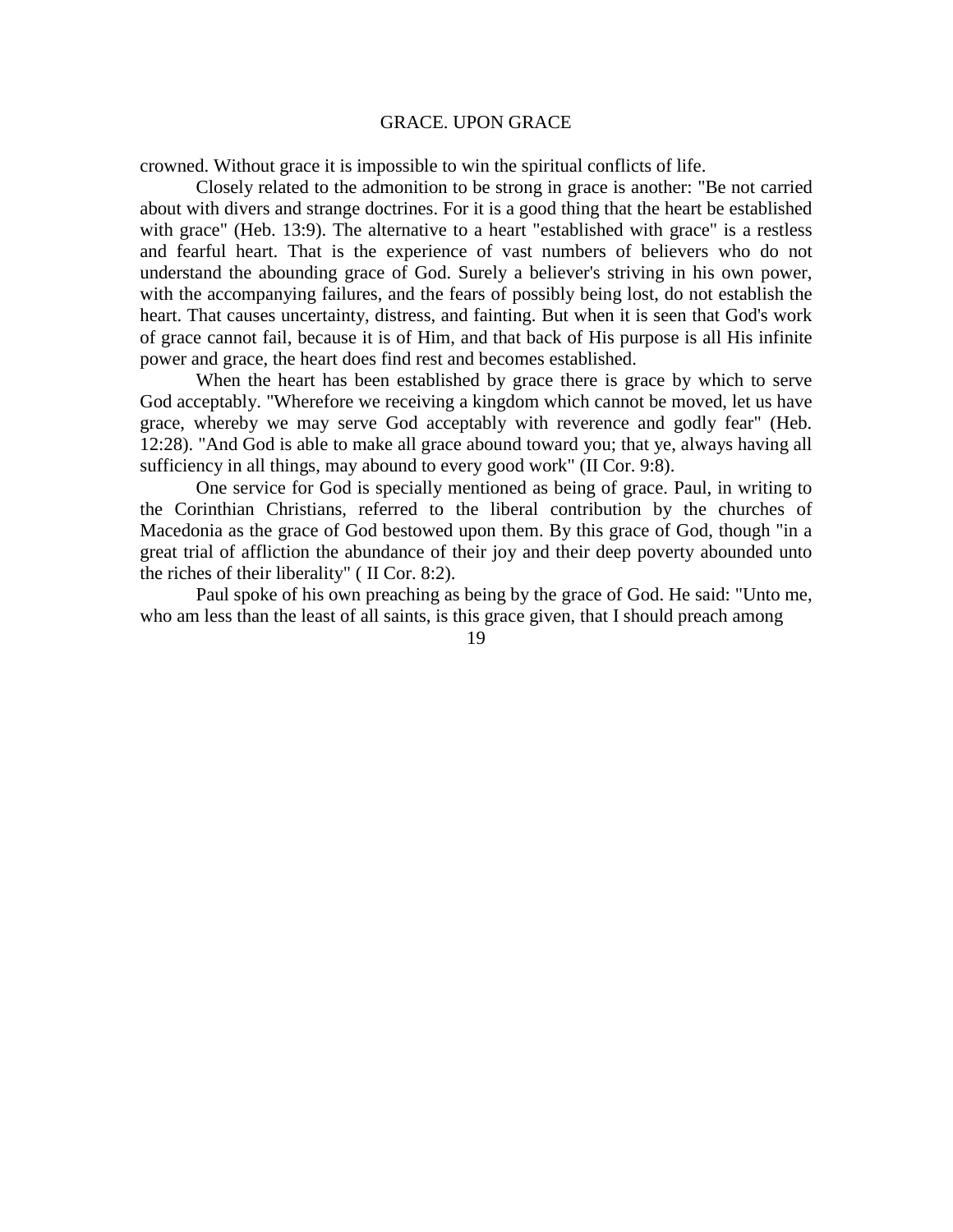the Gentiles the unsearchable riches of Christ" (Eph. 3:8). Not only his own preaching, but all ministerings to the church, Paul declared to be of grace. "But unto every one of us is given grace according to the measure of the gift of Christ. ... And he gave some, apostles; and some, prophets; and some, evangelists; and some, pastors and teachers; for the perfecting of the saints, for the work of the ministry, for the edifying of the body of Christ" (Eph. 4:7, 11,12).

Hebrews 4:16 exhorts: "Let us therefore come boldly unto the throne of grace, that we may obtain mercy, and find grace to help in time of need." Yes, there is a provision of God's infinite love to fully supply in time of need. This is by grace and grace alone.

"Now our Lord Jesus Christ himself, and God, even our Father, which hath loved us, and hath given us everlasting consolation and good hope through grace, Comfort your hearts, and stablish you in every good word and work" (II Thess. 2:16, 17). The benediction of grace is everlasting consolation and good hope issuing in comforted hearts and stability in good words and good work.

Surely all this and much more is grace upon grace for the believer's earthly life. There is nothing in life for which there is not grace. Because grace is so essential for every detail of the believer's life there can be no danger in teaching too much grace. The danger lies in not understanding grace and in not teaching it enough.

*Grace in the ages to come.* But the above does not exhaust grace upon grace of the fullness of Christ. Even more grace is to be brought at the revelation of Jesus Christ (I Peter 1:13). While not specifically said to be by grace, it is clear that the raising of those that sleep in Christ, the changing of believers who are alive, and the catching up together of all to be with the Lord throughout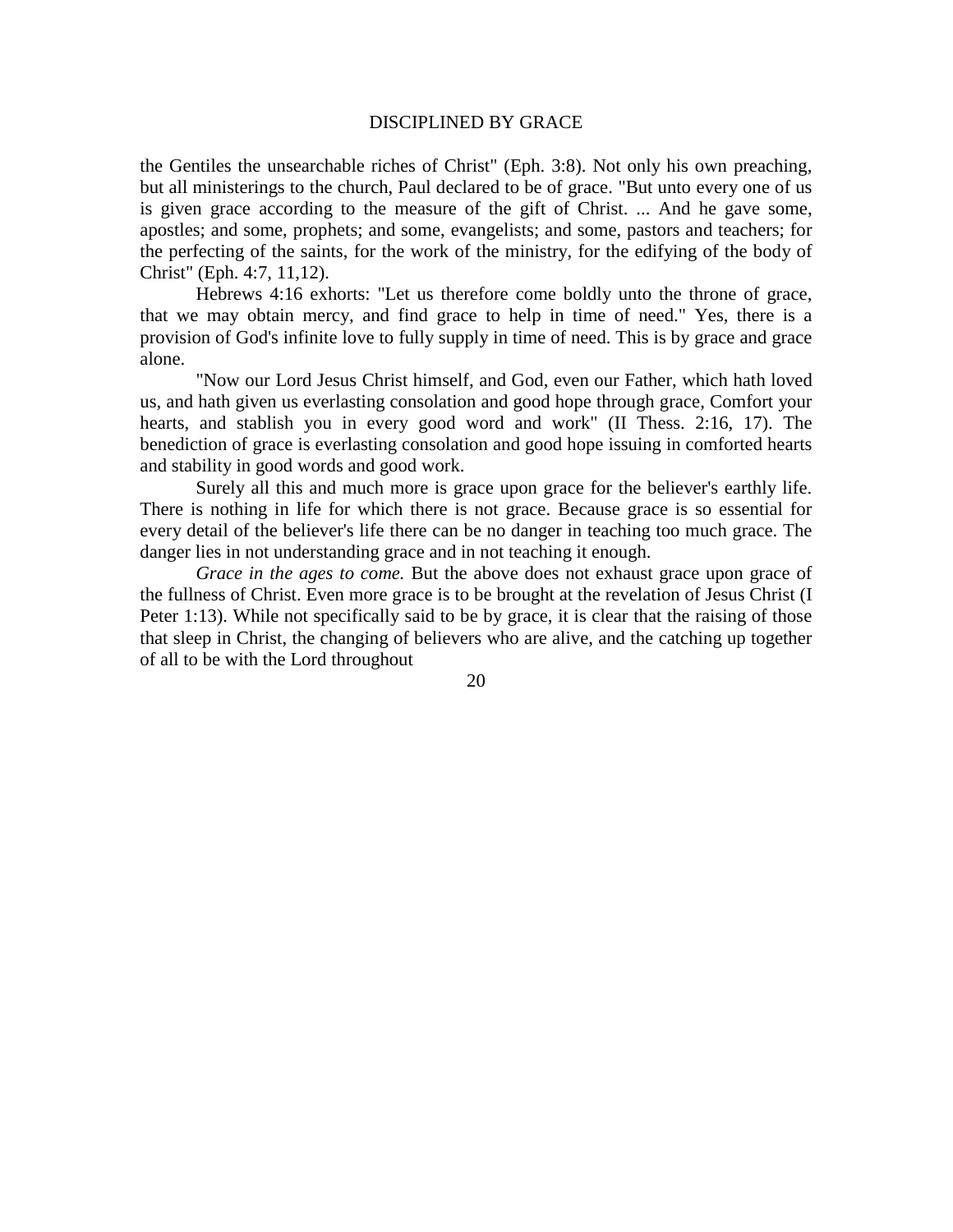#### GRACE UPON GRACE

eternity (I Cor. 15:52 and I Thess. 4:16, 17) must be a provision of infinite grace. Surely no one merits this final and glorious deliverance from the consequences and presence of sin. But even more, to be conformed to the image of the Son of God (Rom. 8:29); to be made like Him (I John 3:2); having bodies fashioned like unto His glorious body (Phil. 3:21); being one with the Father and the Son even as they are one (John 1'1:21), and finally, sharing with Him the glory given by the Father (John 17:22) can only be brought about by the operation of the matchless grace of God. Nothing else can explain so great an exaltation of a creature that once was in rebellion and at enmity to God.

But as glorious as all this is, it does not exhaust the infinite and unrestrained provision of God's love. God's ultimate purpose in saving man is: "That in the ages to come he might show the exceeding riches of his grace in his kindness toward us through Christ Jesus" (Eph. 2:7). Forgiveness of sins is according to the "riches of his grace" (Eph. 1:7); but the grace to be shown in the ages to came is the "exceeding riches of his grace." Only after the last vestige of sin, with its consequence death, has forever been done away, will the grace of God find its fullest manifestation. That surely will be the fullness of grace upon grace.

One passage sums up the entire work of grace. "Christ also loved the church, and gave himself for it; that he might sanctify and cleanse it with the washing of water by the word, that he might present it to himself a glorious church, not having spot, or wrinkle, or any such thing; but that it should be holy and without blemish" (Eph. 5:25-27). This expresses the meaning of grace upon grace. It is not only God's means of forgiving sin, but includes all that He does with and for the believer in raising him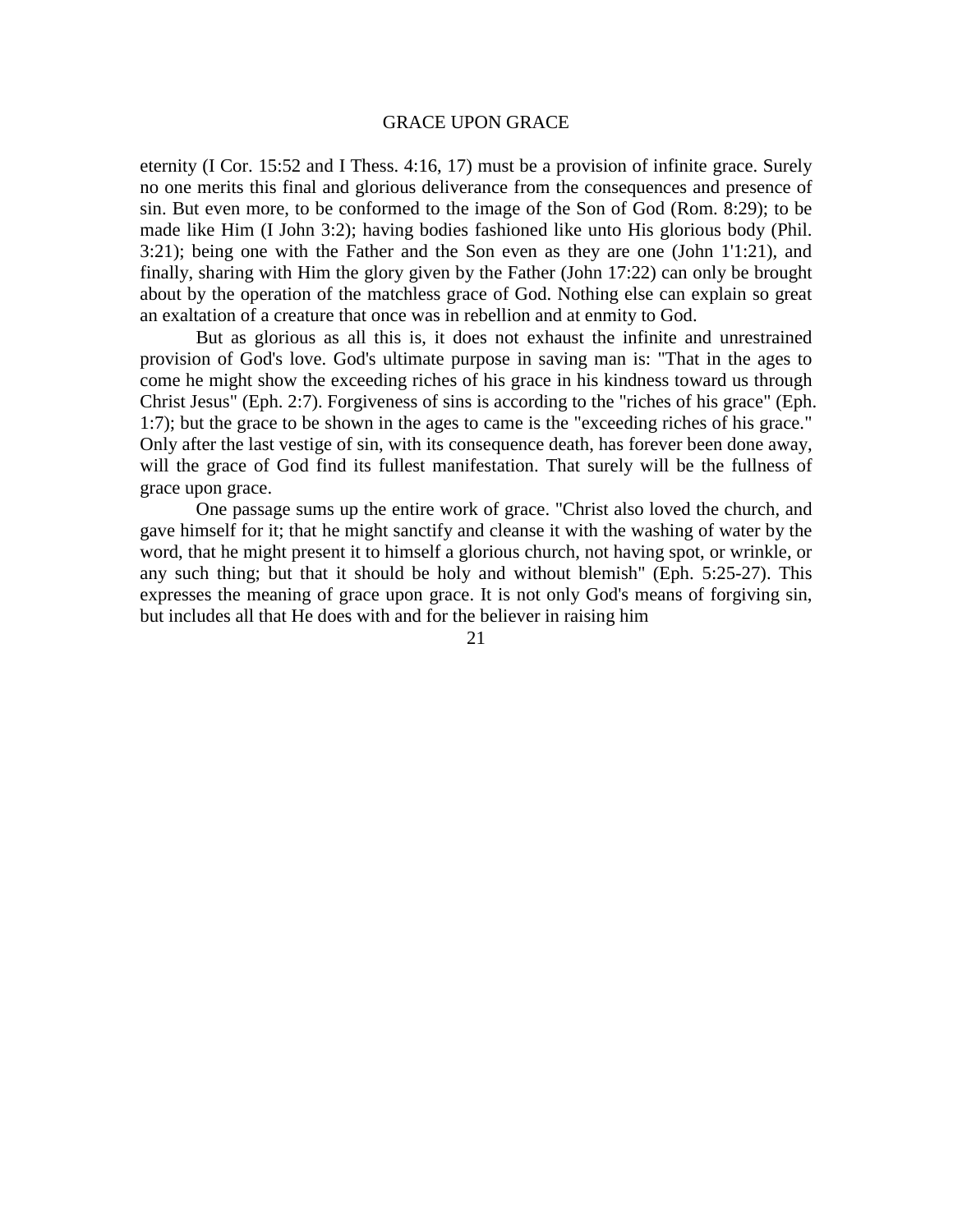from his lost and condemned estate; in purifying and perfecting him; and finally, in placing him a glorious being, far above all other created beings, in a perfect union with Himself.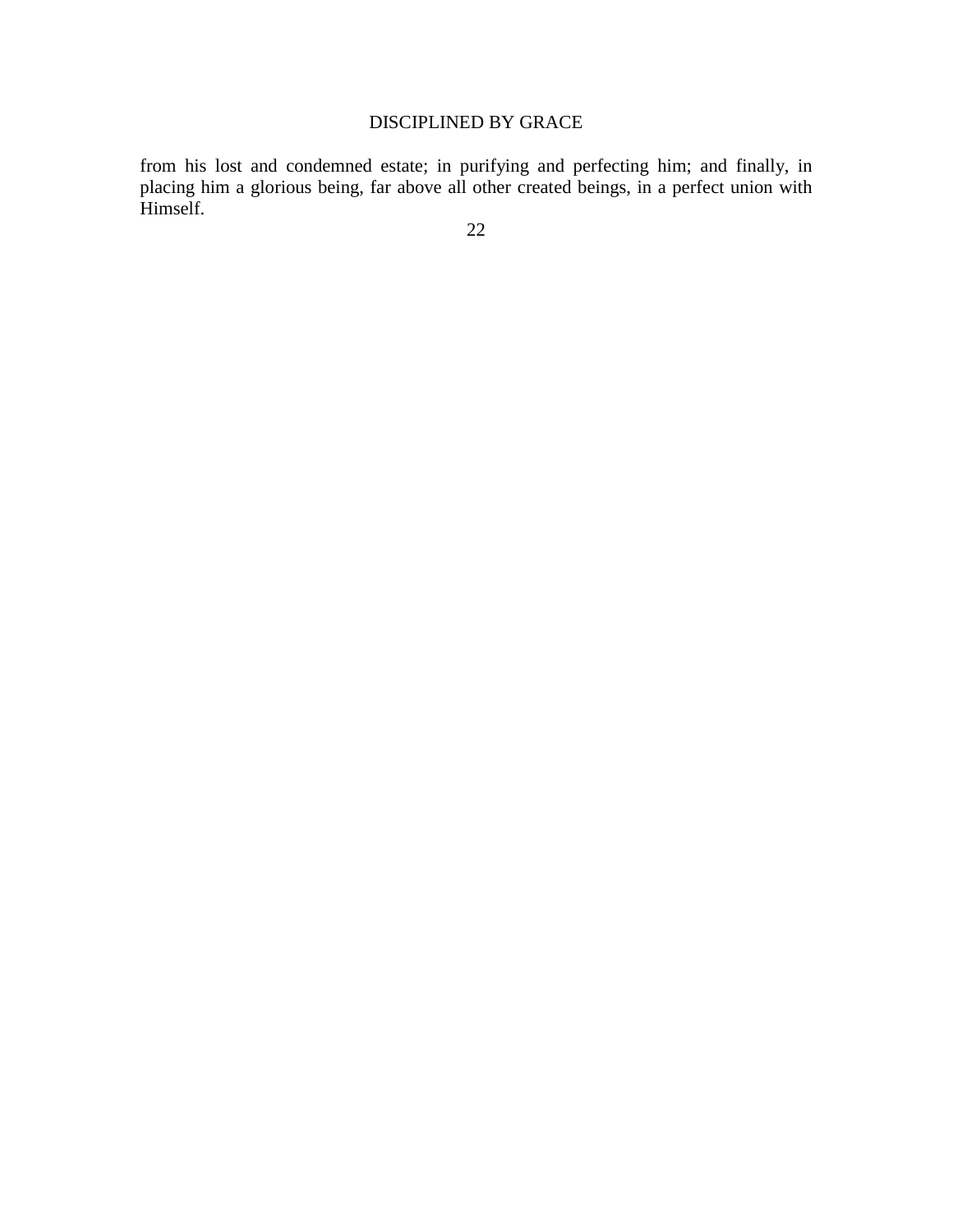#### CHAPTER 4

## *Denying Ungodliness and Worldly Lusts*

IN ORDER TO REALIZE the true nature of that which grace teaches, it is important to know what ungodliness and worldly lusts are. Popular conception limits ungodliness to that which is wicked, immoral, depraved, debased, dishonorable, dishonest, and the like. Much that is highly moral, cultured, and refined is as ungodly as are these things.

The word ungodly is defined as "not having regard for God." It includes all that is done without taking God into account. Many speak of the unsaved as ungodly, but fail to realize that everything that a saved person does without taking God into account is also ungodly. The saved are godly because of their standing in Christ, but many tolerate much ungodliness in their lives. Every act in a believer's life that does not take God into account is ungodly. Everything that one cannot ask God to bless is ungodly.

The true nature of ungodliness is best understood from man's relationship to God. Man came into being by a creative act of God (Gen. 1:27). Therefore, all that man is and all that he has, is of God. He who created can also supply every need of the creature. Because the Creator is love, His care for the creature is assured. The only proper attitude for the creature toward his Creator is one of absolute dependence upon Him in all things. That necessitates taking God into account in every detail of life.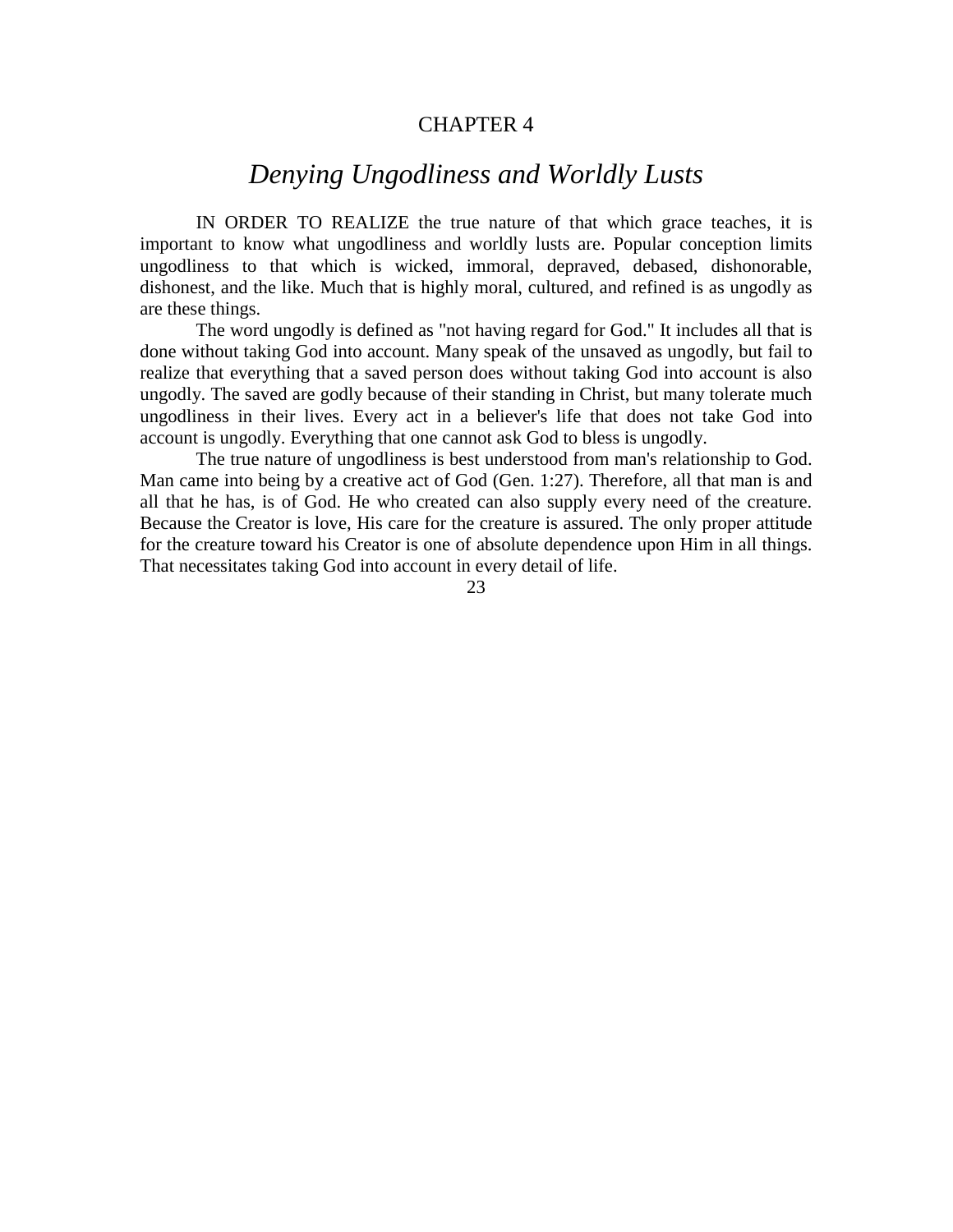Dependence upon the Creator is then the basic law for man, as it is for all of God's creation.

There is, however, a fundamental difference between man's dependence upon God and that of most of His creation. The whole universe depends upon God's provision for its maintenance. By Christ all things consist—are maintained and held together (Col. 1:17). The universe is made up of matter, having fixed properties. These properties respond to physical laws by which God controls and sustains all matter and energy. Because the material universe is inorganic its dependence upon the Creator is fixed and unalterable.

The vegetable kingdom also depends upon the Creator and is governed by fixed laws. But these are laws of life by which light and heat are received from the sun, rain from the clouds, and elements out of the earth and air. All of these are provided by the Creator and received automatically by the plant. The animal kingdom likewise depends upon the Creator and is preserved through natural laws. These laws are of a higher order and include instinct. All this speaks, in no uncertain terms, of creation's dependence upon God's bountiful provision; but all is of a reflex, or non-voluntary nature.

To the rational being man, created with power of choice and freedom of will, dependence upon God must include something far more than a mere non-voluntary reaction to fixed laws, or even instinctive action. To him, dependence upon God includes an understanding of His provision and an attitude of confidence and trust. Having freedom of will, his dependence must partake of the nature of a voluntary act. It must be a willing subjection of self to God in recognition of His infinite resources and love. Because of his freedom to will, man can disregard God in his life and act independently of Him. In fact,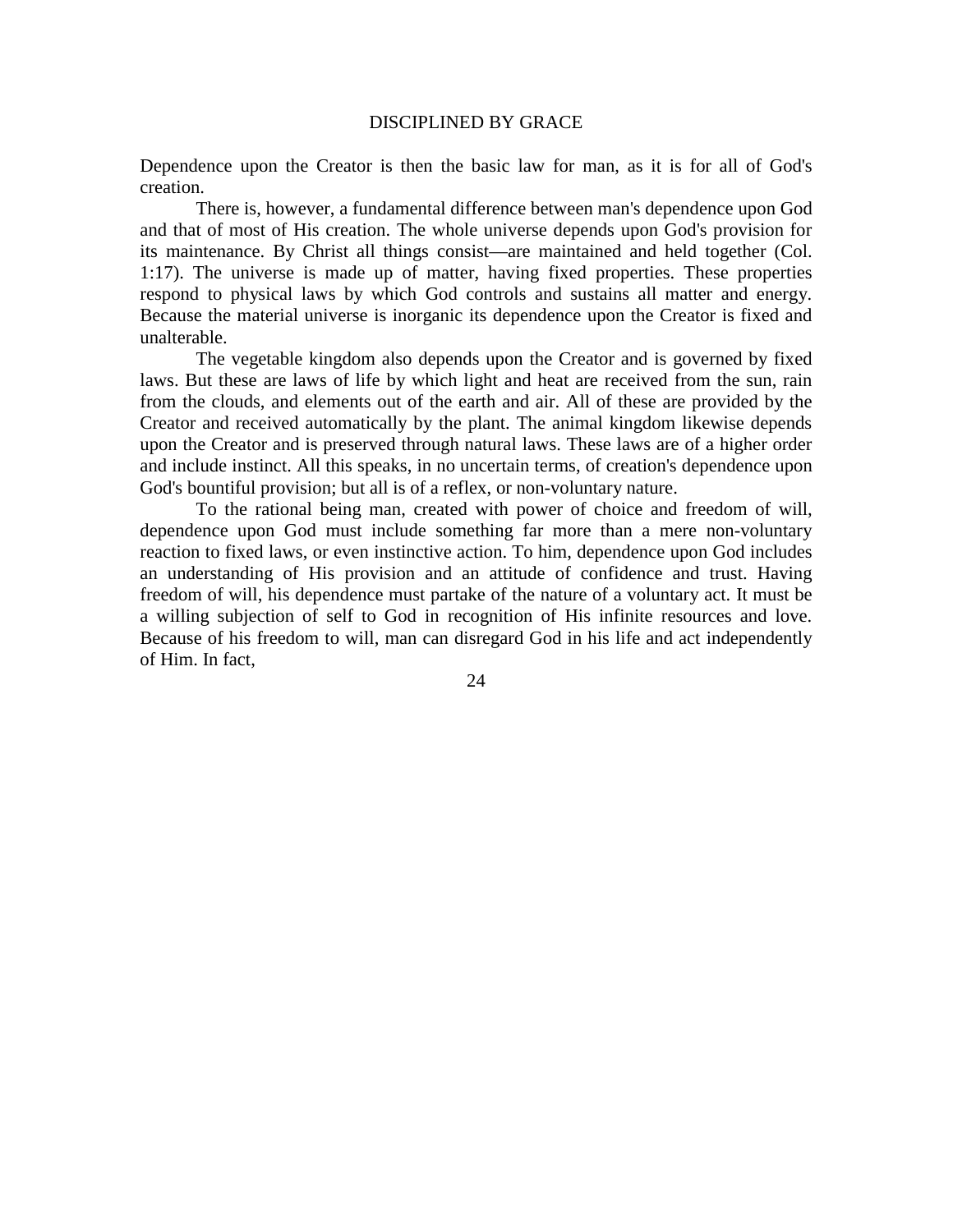#### DENYING UNGODLINESS AND WORLDLY LUSTS

because of the initial sin of man, it is a part of the very nature of man to do so.

The first test that came to man was a test of his voluntary dependence upon God (Gen. 3:1-7). The serpent said to the woman: "Yea, hath God said, Ye shall not eat of every tree of the garden?" This was a subtle question designed to raise doubt as to the fullness and goodness of God's provision. It implied that God was withholding some highly desirable thing. It was a direct attack upon man's recognition of full dependence upon his Creator, and his need to consider Him in all affairs of life. It was the first veiled suggestion that man might, to his own advantage, act independently of God.

The woman's reply to the serpent, the first recorded word of man, indicated that the initial step away from a voluntary dependence upon God had been taken. She said: "We may eat of the fruit of the trees of the garden: but of the fruit of the tree which is in the midst of the garden, God hath said, Ye shall not eat of it, neither shall ye touch it, lest ye die." Five words here were an addition to God's command and suggest a feeling of unnecessary restraint, and that His command was unreasonable. These words indicate a desire for greater self-expression. They also show that Eve had left the path of unquestioning faith and had resorted to reason. She had begun to look to her own intelligence instead of the infinite wisdom of God.

Having departed from the path of unquestioning acceptance of God's Word, the woman was prepared for the serpent's next statement, "Ye shall not surely die." This was a direct denial of God's word. Then was added the greatest of all lies, "Ye shall be as God, knowing good and evil" (A.S.V.). This offer to be like God was an offer of independence of God; a freedom to choose and act accord-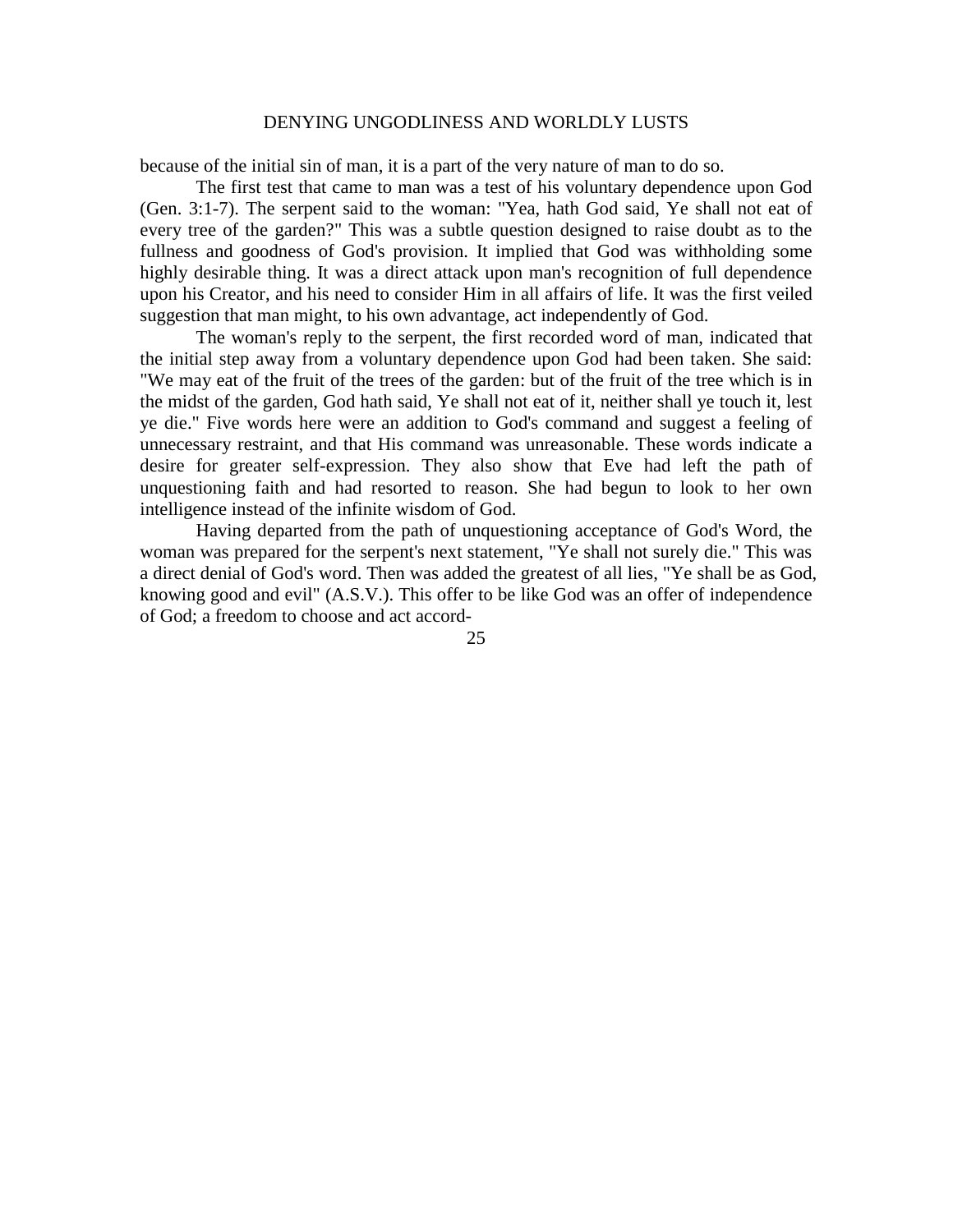ing to the dictates of Eve's own reason and desires. Henceforth it would not be necessary to consider God in all things.

Having exchanged faith for reason, and looking to self instead of to God, sedition had already taken place in the heart. This sedition was immediately sealed by the first recorded act of man. The woman took of the fruit and ate, and gave also to her husband and he ate. By this simple act, man declared his independence of God. The creature, who owed all to his Creator, rebelled against Him. The first ungodly act had been committed.

This spirit of independence of God became the very nature of man and, by heredity, has been transmitted from generation to generation, making the entire human race a rebel in God's universe. Though man has rebelled against God, he has never established his independence. He is still dependent upon God, but unwilling to acknowledge it. It is an involuntary dependence, something akin to the dependence of animals, but in a spirit of rebellion.

The history of man from Adam to the present day is a history of dependence upon self and independence of God. He has been largely left out of man's thinking. Man has planned, acted, and lived as though God did not exist. All this is ungodliness.

Near the close of the prediluvian period Jehovah said: "My spirit shall not always strive with man" (Gen. 6:3). This indicates a general disregard for God. At Babel, shortly after the flood, men said: "Go to, let us build us a city and a tower, whose top may reach unto heaven; and let us make us a name" (Gen. 11:4). Here is no mention of anything vile, immoral, or debased. All shows great human progress, but all was of themselves, and for their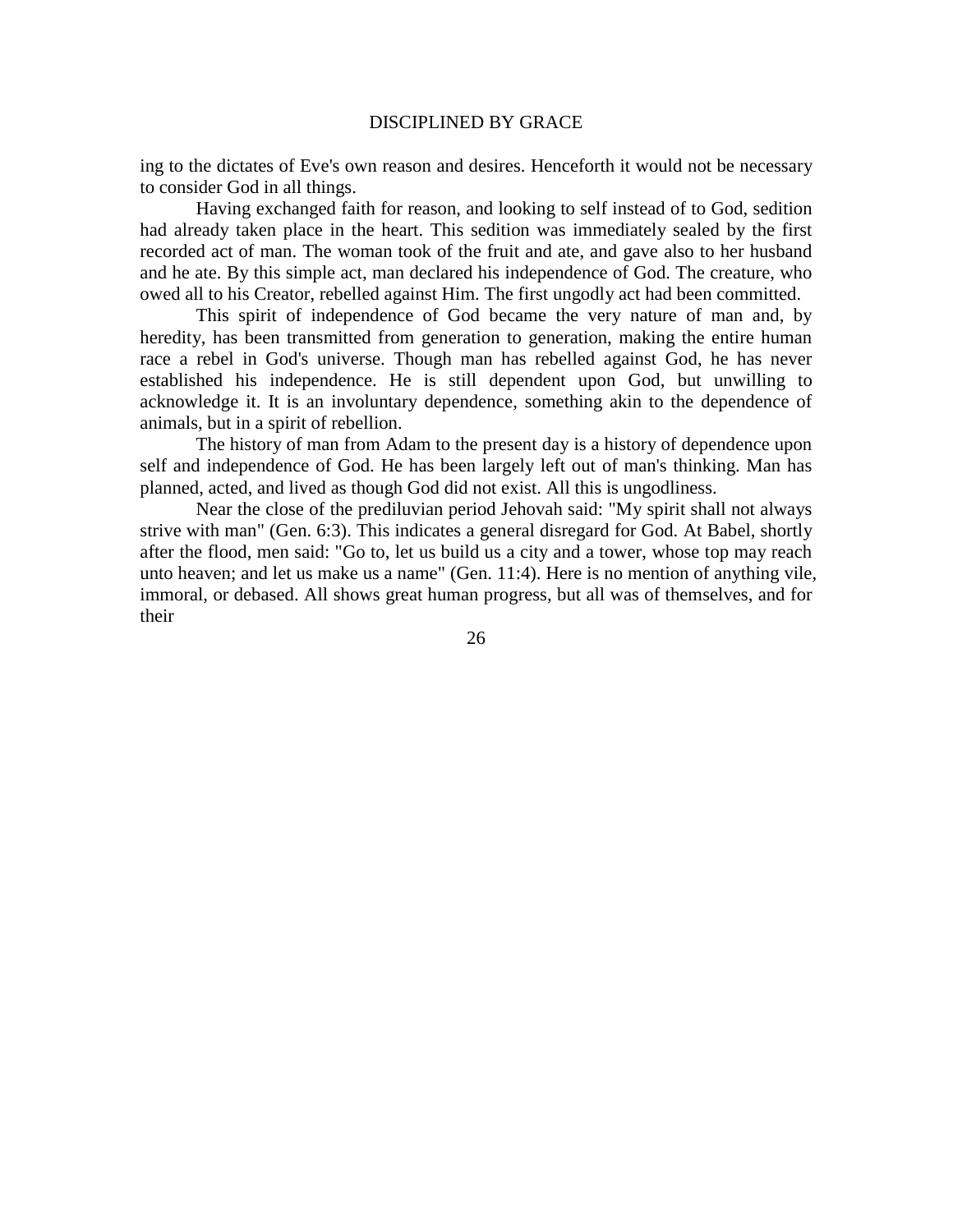#### DENYING UNGODLINESS AND WORLDLY LUSTS

own glory. Not taking God into account, their work was ungodly, and brought upon them the judgment of God.

Because the peoples of the earth had forsaken Him, God called Abraham out from his people into a land where God would bless him and his posterity, and raise up a people for His own glory. But even they forgot God. Jehovah charged: "For Israel hath forgotten his Maker" (Hosea 8:14). And again: "They were filled, and their heart was exalted; therefore have they forgotten me" (Hosea 13:6).

So God, by the hand of Nebuchadnezzar, set aside Israel as a ruling nation and made him the first ruler of the Times of the Gentiles. But he also, as those before him, left God out of his plans. One day, walking on the walls of Babylon, he said: "Is not this great Babylon, that I have built ... by the might of my power, and for the honor of my majesty?" (Dan. 4:30). Again, man in his accomplishments disregarded God. All was of self, by his own power and for his own glory. This, with very limited exceptions, has ever since been the spirit of Gentile rule over the world.

The great indictment brought by Paul against the ungodly human race is, "when they knew God, they glorified him not as God, neither were thankful; but became vain in their imaginations, and their foolish heart was darkened. Professing themselves to be wise, they became fools" (Rom. 1:21, 22).

History reveals great human accomplishments made possible only because of God-given intelligence. These in themselves were not ungodly, but because God has been left out of the thinking and planning and the glory has not been ascribed to Him, all of these works have been ungodly. The grace of God teaches all who by grace have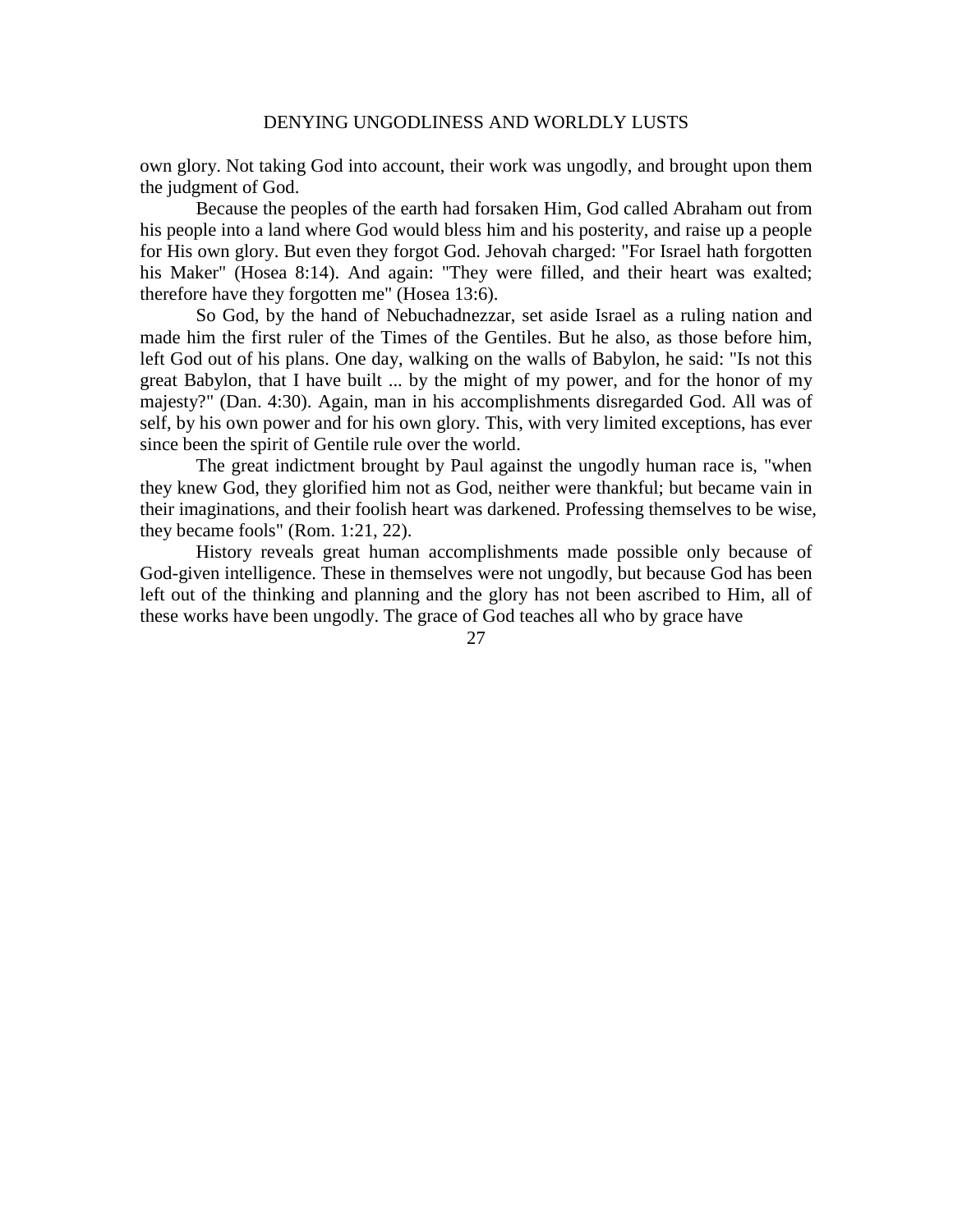received a new life, with a new divine nature, to deny all this ungodliness.

Grace also teaches us to deny worldly lusts. To lust is to long for and greatly desire something. Worldly lusts are things of the world which are longed for and desired because of selfish pleasure and gratification derived therefrom. The world, or cosmos, is truly against God for it is the domain of Satan: "the whole world lieth in wickedness" (I John 5:19). Though Satan, at times, comes as an angel of light (II Cor. 11:14) and that which he has to offer may appear very attractive, all he does is for the purpose of drawing the believer away from God. As the believer fails to depend upon God and to take Him into account, the things of the world become attractive and there arises a desire for the pleasures derived from them.

The discipline of grace brings to the mind and soul the goodness and beauty of God, His unfailing love, and His all-inclusive provision. When the heart sees this goodness of God and the riches of His grace, the pleasures, preferment, honor and wealth of the world lose their glamor. They are seen as temporal in contrast to the eternal values of God. The believer, who realizes that through grace, and grace alone, he has been saved out of the lost and condemned world unto an indescribably glorious eternity with God, sets his affection on things above, not on things of this earth. It is the work of grace to create and sustain this attitude.

Ethics can teach men to deny the dishonest, immoral, and debased things of this world, but grace alone can teach the believer to deny himself the beautiful, attractive, and pleasant things with which God is not identified.

By grace the believer has been called out of the ungodly world and delivered from the condemnation resting upon it. By grace he is also delivered from the desire for the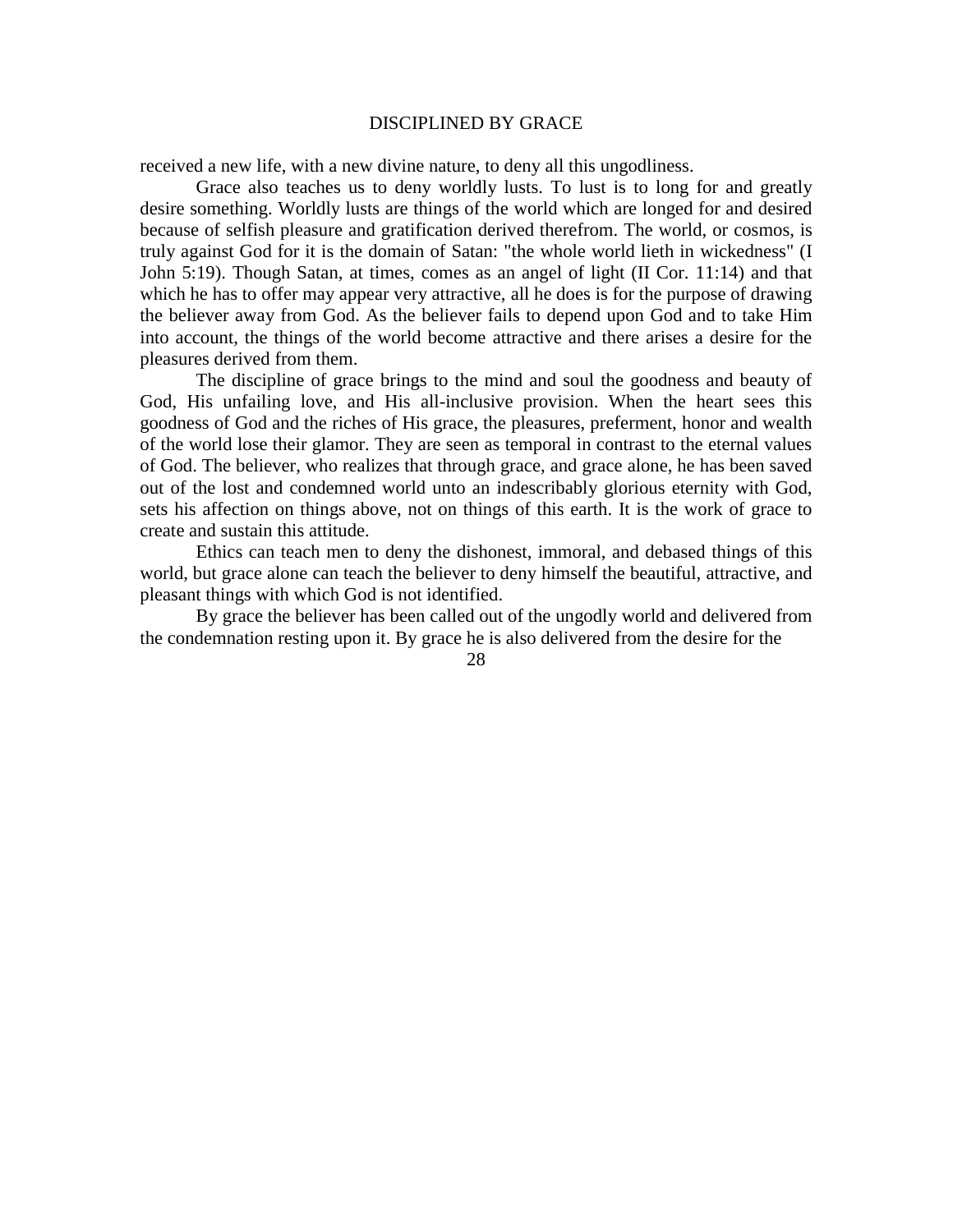#### DENYING UNGODLINESS AND WORLDLY LUSTS

things of the world. and his desires become centered in Christ and things of Him.

The teachings of grace do not compromise with the world nor permit careless living. Unfortunately some hold that there is a Christian liberty which permits participation in worldly pleasures. That is not liberty, it is license and is entirely at variance with the teachings of grace that worldly lusts should be denied. True Christian liberty is deliverance from the law of sin in the body with its desires for the pleasures of the world.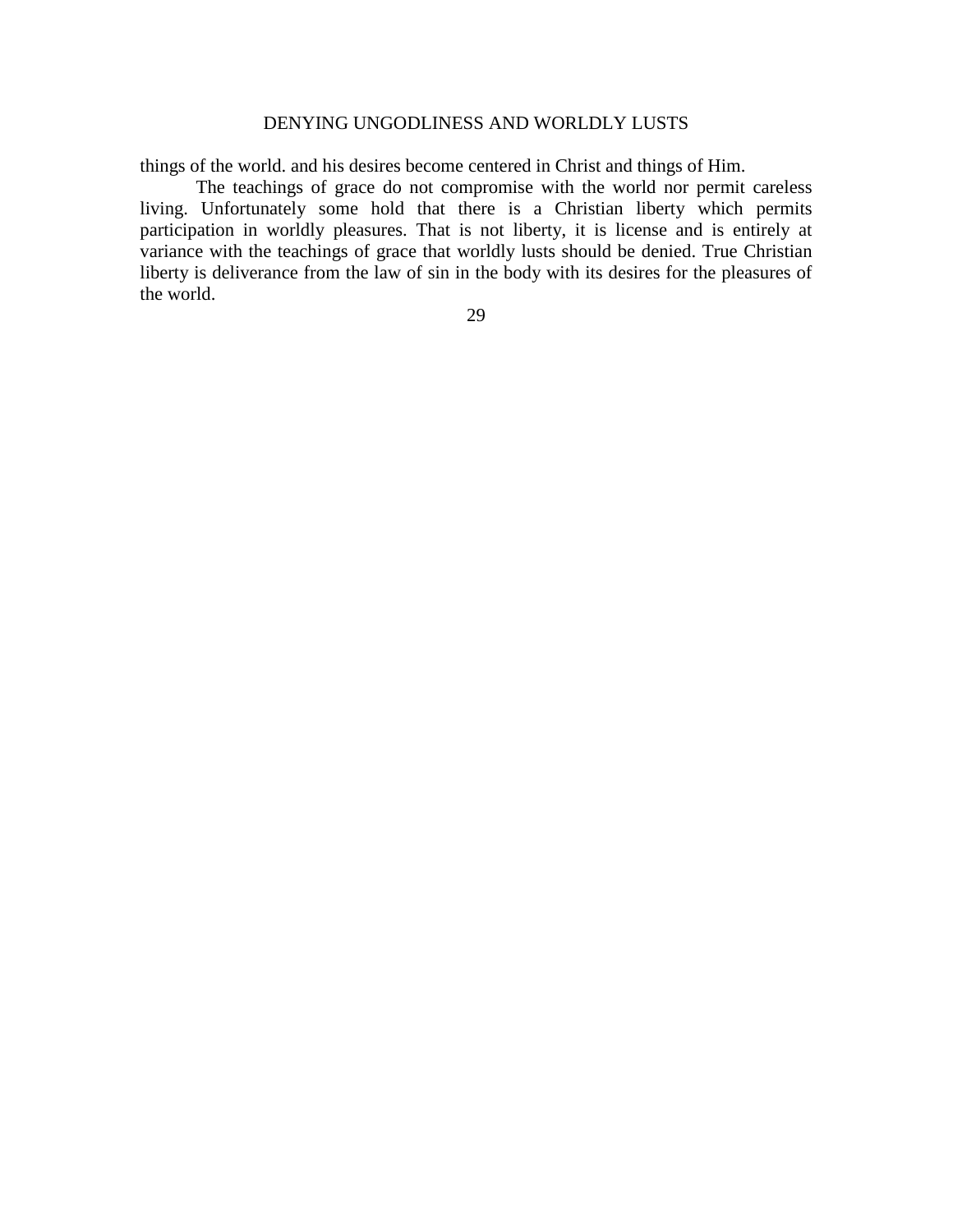#### CHAPTER 5

## *Teaching Us Godliness*

GODLINESS IS DEFINED as, "careful observance of, or conformity to the laws of God." This definition might, however, be misleading because a punctilious observance of God's law in self-effort and for personal honor becomes self-righteousness. The Pharisees were sticklers for the laws of God, but Jesus said that they were of their father, the Devil.

If, as already seen, ungodly means not to have regard for God, then godly means to have regard for Him, including voluntary dependence upon Him. A godly life is free from doubt as to His wisdom, His love, His goodness, and His provision. Dependence upon God excludes all dependence upon self.

A believer is dependent upon God in a twofold sense. When a person is born again, God does much more than reinstate him into Adam's original condition; he becomes a new creation, with a divine nature (II Cor. 5:17). The creation of Adam was by the omnipotence of God. The new creation is not only by the power of God, but also by His sovereign grace, made possible by the death of His Son. This doubly guarantees God's ability and willingness to provide all that His new creation needs. "He that spared not his own Son, but delivered him up for us all, how shall he not with him also freely give us all things" (Rom. 8:32). Herein is an unqualified assurance of provision for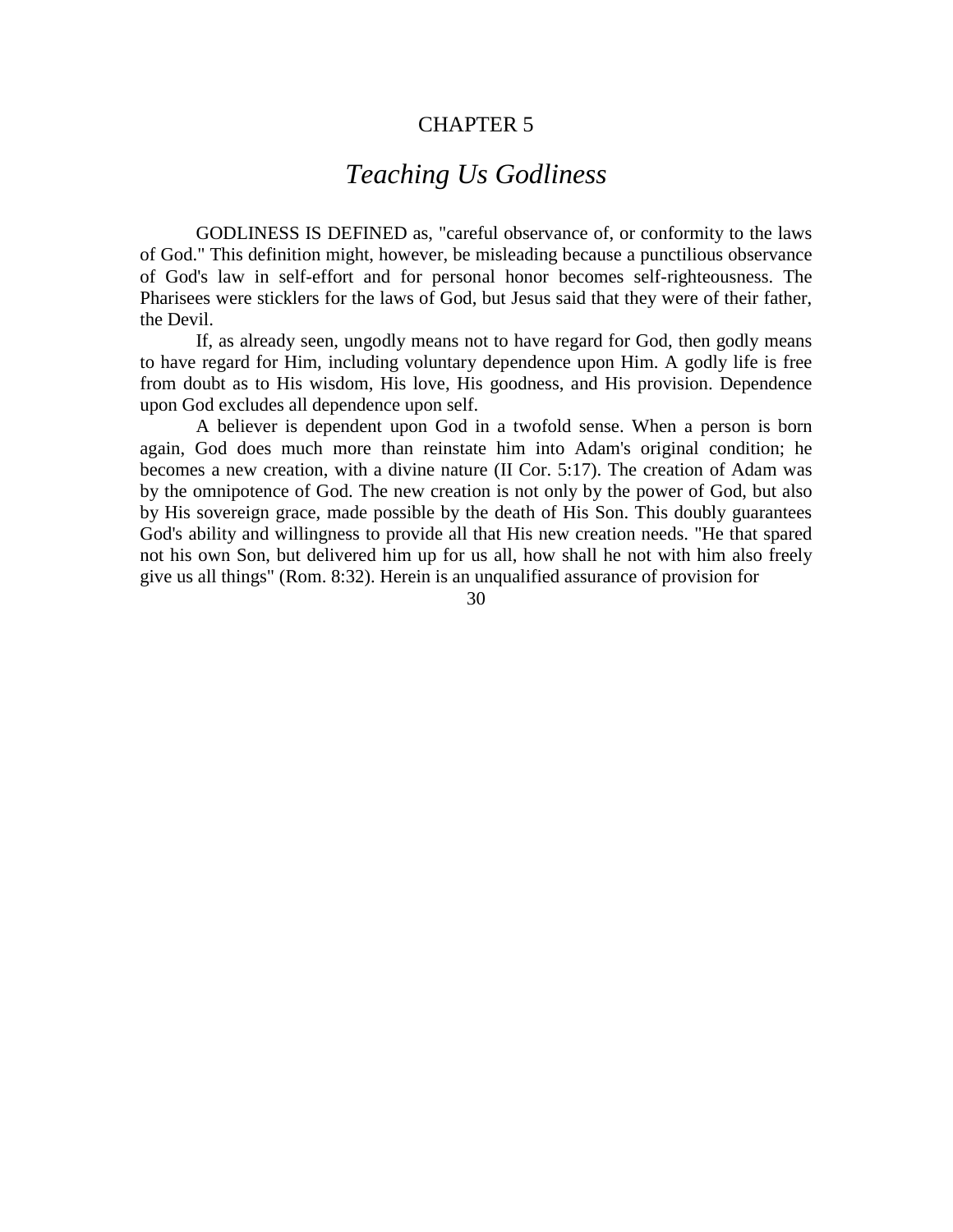#### TEACHING US GODLINESS

every need. Surely every child of God should exercise unfailing dependence upon His power and His love as expressed in His grace.

It is of the greatest importance to recognize that godly living includes this unfailing dependence upon the grace of God as controlling in every aspect of life. The believer in Christ cannot be said to be living a truly godly life until he is brought to bow his head and heart to sovereign grace.

The humble attitude of complete dependence upon God is certain to express itself in a voluntary submission to His will; and the injunction "whatsoever ye do, do all to the glory of God" will become the rule of life. The little word "all" excludes from godly living even the least thing done to satisfy a desire for personal honor and glory. As God's purpose in saving man is to the praise of the glory of His grace, so the object of all godly living must also be to the praise of the glory of His grace. The Creator should be glorified by His works. Much more, when the Creator left His place in glory and died to save the creature from everlasting condemnation, should He be glorified by those who are saved.

That which measures up to high moral standards is not always godly living, although godly living will so express itself. The world religions have moral codes, but conformity thereto is not godly living. Conformity to the golden rule or to the Mosaic law would be godly living only if it could be in full dependence upon God, and done to His glory. Pious and puritanical living, however self-sacrificing, is not necessarily godliness. A life in dependence upon God will be marked by the absence of much of the pleasure of the world and by many self-denials, but the absence of these is not in itself a test of godliness. It may be self-righteousness and spiritual pride.

Godly living is not mere service for others. The present-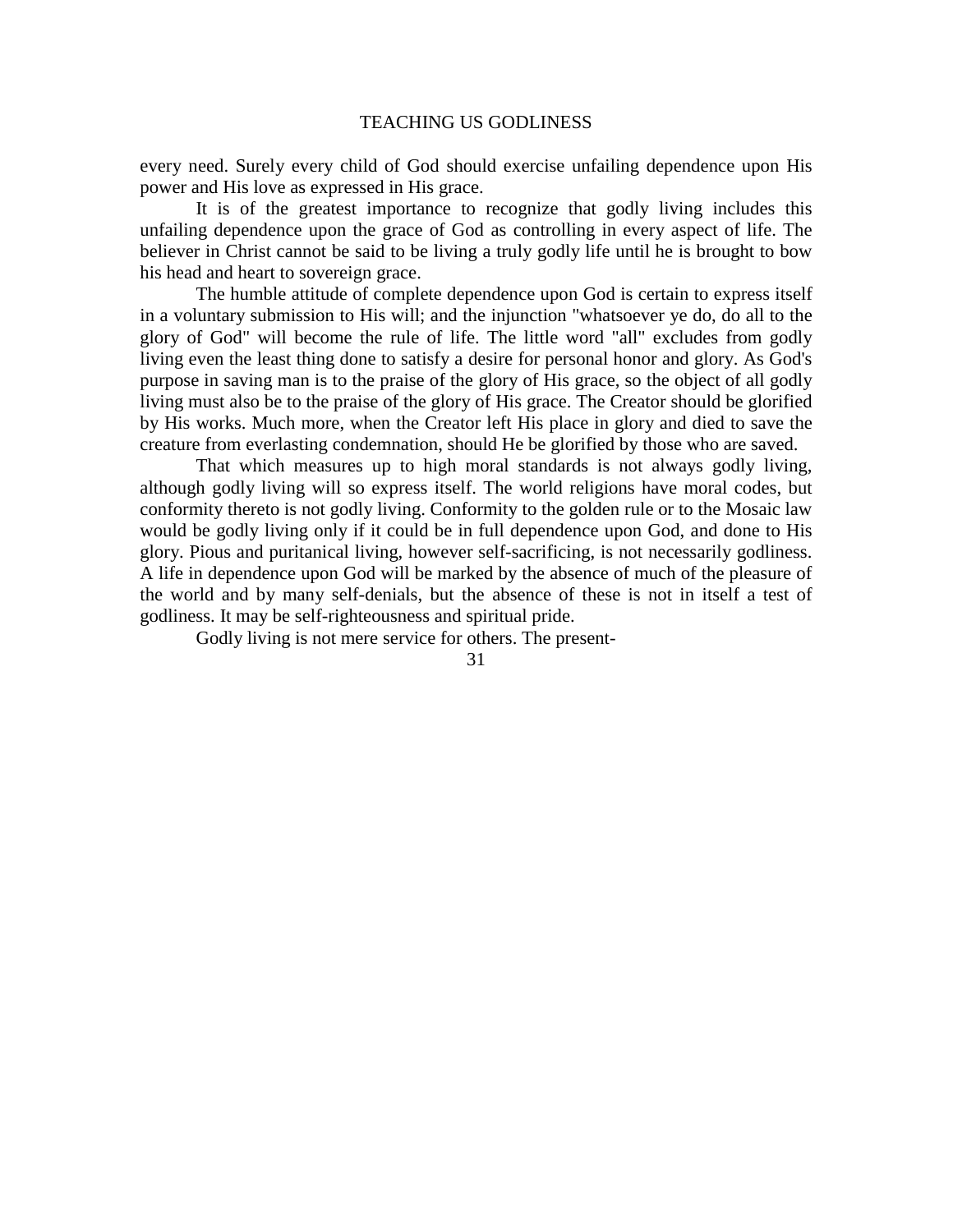day social service program of neighborliness and good will of many churches, if not in dependence upon God and if not for His glory, while of temporal value, is not godliness.

That the believer's life should be in complete dependence upon God is taught in many different ways.

The most simple statements thereof are: "The just shall live by faith" (Heb. 10:38) ; "without faith it is impossible to please him [God]" (Heb. 11:6); "whatsoever is not of faith is sin" (Rom. 14:23). An understanding of the word faith is needed to bring out the full meaning of these statements. One of the clearest explanations of faith is found in Romans 4:18-21. Concerning Abraham it is said: "Who against hope believed in hope, that he might become the father of many nations, according to that which was spoken, So shall thy seed be. And being not weak in faith, he considered not his own body now dead, when he was about a hundred years old, neither yet the deadness of Sarah's womb: He staggered not at the promise of God through unbelief; but was strong in faith, giving glory to God; And being fully persuaded that, what he had promised, he was able also to perform." Abraham was strong in faith because he was fully persuaded that what God had promised, He was able also to perform. Abraham's faith was a sublime dependence upon God to fulfill His promise. Faith in God then is complete dependence upon Him. Negatively stated, faith includes an emptying of oneself—of self-will, self-confidence, and self-effort.

But faith is more than trusting God to do things asked of Him; it is trusting Him to do whatever He in His infinite wisdom knows to be best, even if it is a denial of the thing asked. Some teach that all illness will be healed if only the sick person has enough faith in God. One who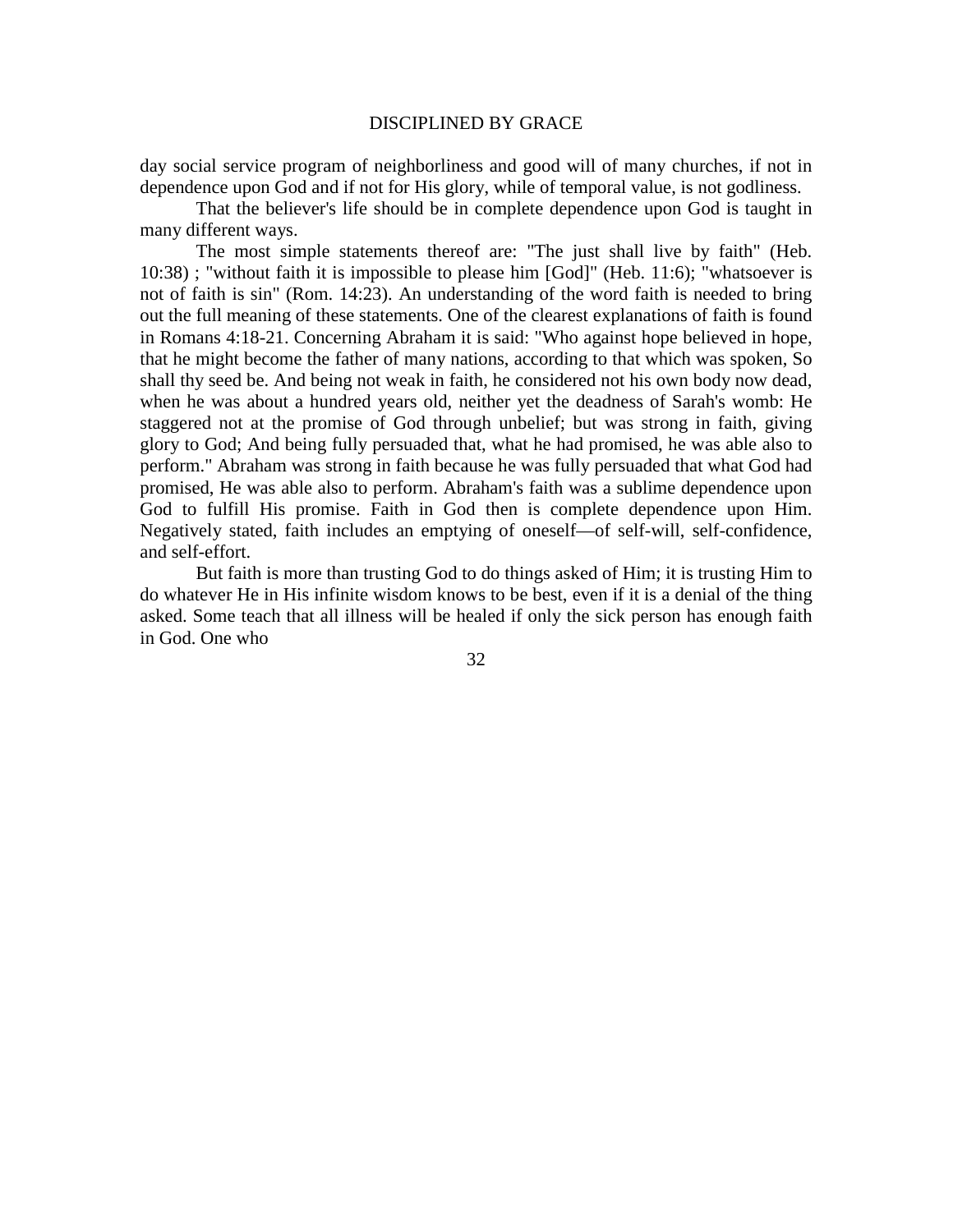#### TEACHING US GODLINESS

so teaches presumes to dictate to God what is best. This entirely ignores the fact that dependence upon God's wisdom is as important as dependence upon His power.

Faith is not a mysterious energy, emanating from within oneself, by which things are brought to pass. It is in no sense work; it is rather a cessation of work, or self-effort.

To live by faith is not to live by sight. To live by sight is to depend upon circumstances, such as a fine position, health, a bank account, friends, family ties, and many other things. These are of great value to the believer, but to depend upon them and trust in them is not to walk by faith. To live by faith is also not to live according to reason. The essence of reason is dependence upon one's own intellect to plan and to provide. To substitute reason for faith in God is to trust one's own intellectual capacity more than God's wisdom and power.

"The just shall live by faith" means the just shall live by dependence upon God.

Emphasis upon the faithfulness of God should be a great stimulus to dependence upon Him. "Faithful is he that calleth you, who also will do it" (I Thess. 5:24). "He is faithful that promised" (Heb. 10:23). "Great is thy faithfulness" (Lam. 3:23). "Casting all your care upon him; for he careth for you" (I Pet. 5:7). "But my God shall supply all your need according to his riches in glory by Christ Jesus" (Phil. 4:19). Surely the promises of God and His faithfulness teach complete dependence upon Him.

Practical sanctification also teaches complete dependence upon God. To sanctify is to set aside for a purpose. One who sanctifies himself unto God sets his life aside for God's purpose. This act recognizes God's will as governing in that life, and this signifies dependence upon God. In his great treatise on sanctification, Paul used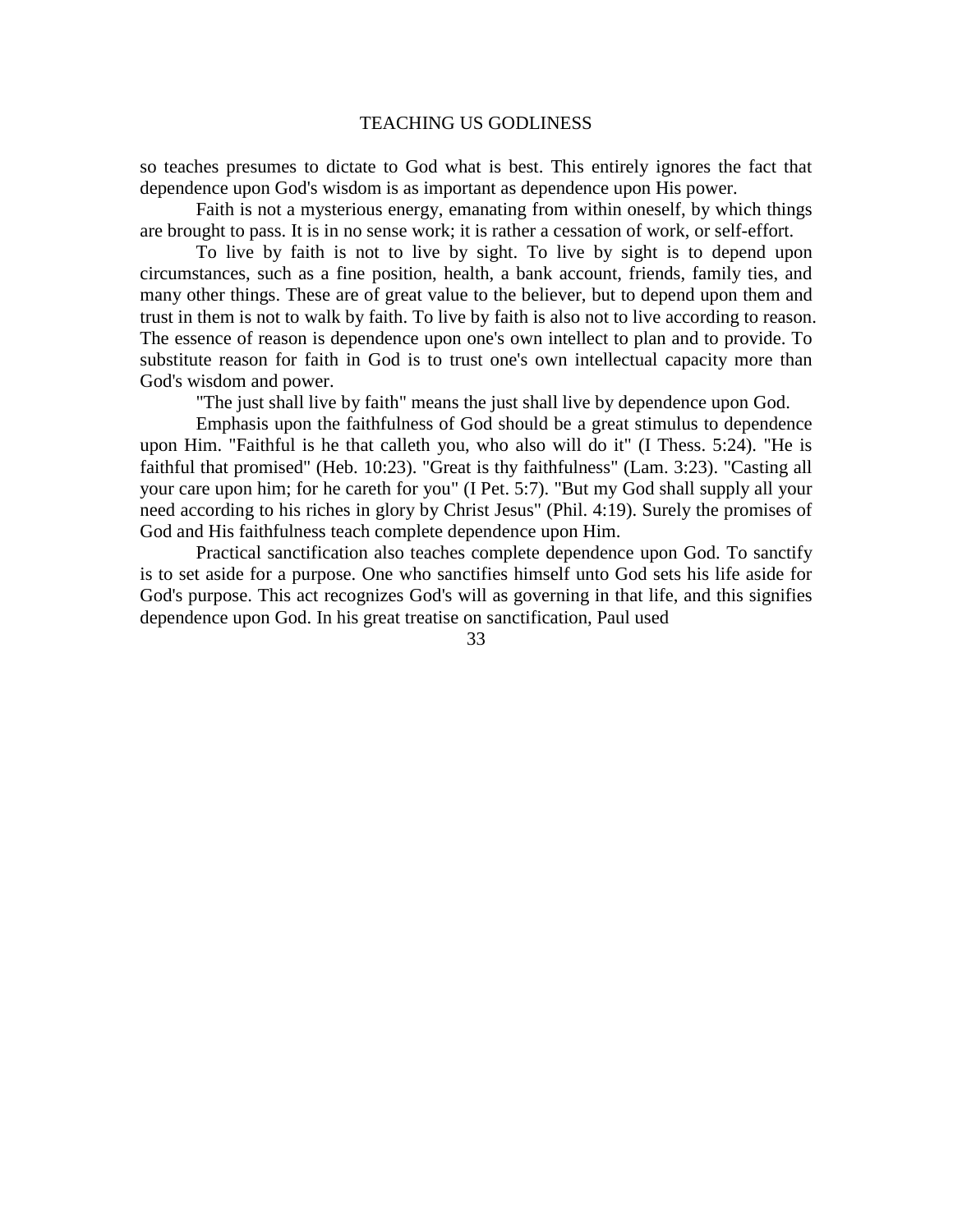words which beautifully convey the idea of dependence: "yield yourselves unto God, as those that are alive from the dead, and your members as instruments of righteousness unto God" (Rom. 6:13). Yield is the key word to sanctification. In a yielded person there is no resistance to the will of God. There is no self-planning nor insistence upon one's own ideas or rights, but complete dependence upon God. The word instrument also signifies dependence. An instrument is in itself inactive; it depends upon someone to use it. The harp produces no melody until its strings are touched by the harpist's fingers. The surgeon's knife performs no operation until guided by the surgeon's skill. All instruments must be yielded to some master's touch to be of value. That is what Paul meant by yield "your members as instruments ... unto God."

Multiplied admonitions to pray are repeated reminders of the believer's dependence upon God. "Pray without ceasing" (I Thess. 5:17). "I will therefore that men pray everywhere" (I Tim. 2:8). "Praying always with all prayer and supplication in the Spirit" (Eph. 6:18). In prayer one expresses a need that he himself is unable to satisfy, and acknowledges dependence upon God to supply that which is needed. The essence of prayer is acknowledgment of helplessness coupled with confidence in God to supply the need. To pray without ceasing is to maintain a constant attitude of dependence upon God.

Paul admonished: "Giving thanks always for all things unto God and the Father in the name of our Lord Jesus Christ" (Eph. 5:20). Only one who is completely dependent upon God can give thanks always for all things. This is possible only as one has full confidence, not only in God's power and willingness but also in His love and wisdom to do that which is best at all times. There is no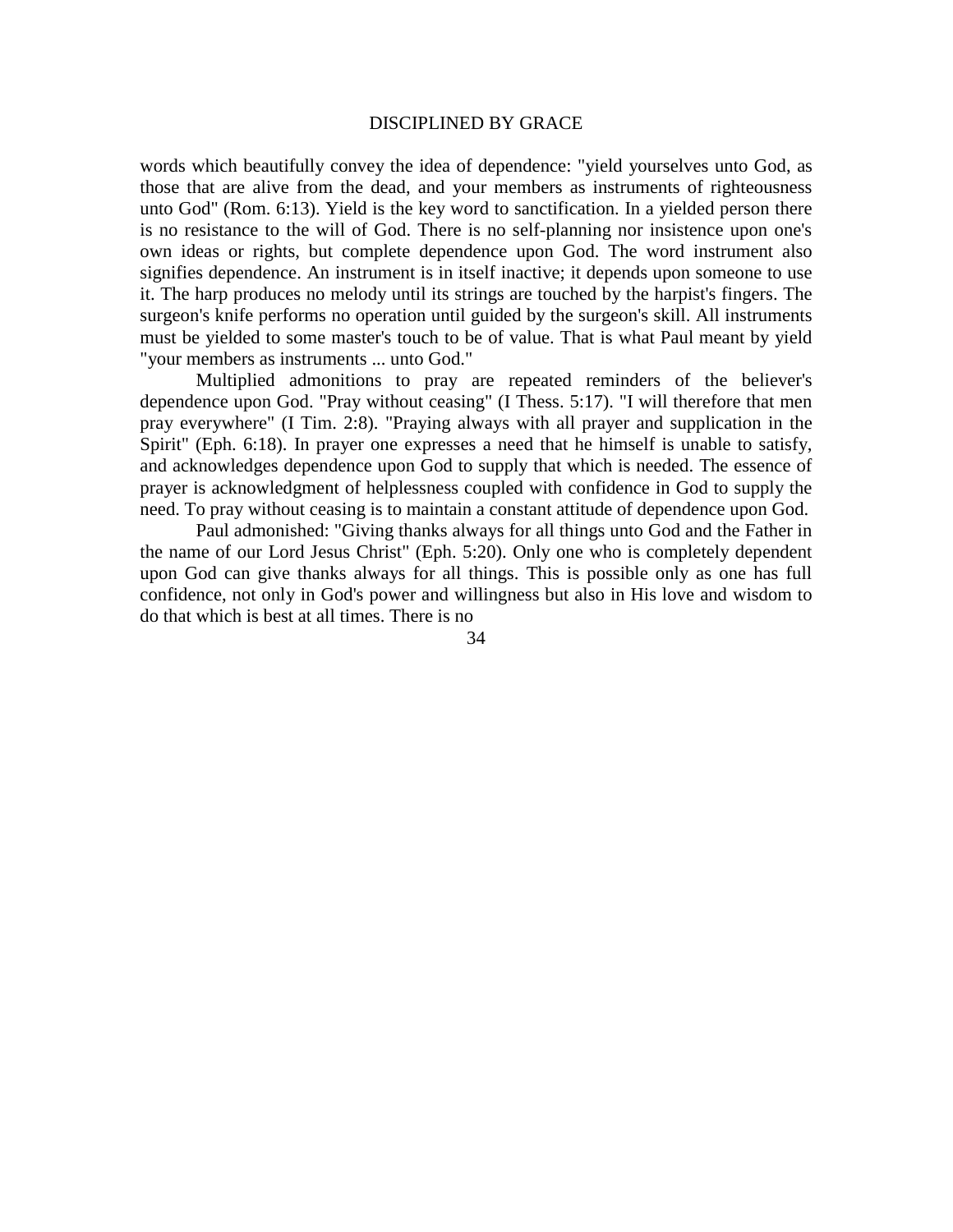#### TEACHING US GODLINESS

finer expression of dependence upon God than in giving thanks.

Prayer acknowledges one's dependence upon God in time of need; thanksgiving acknowledges dependence when the need has been satisfied. Ten lepers prayed, "Master, have mercy upon us"; only one returned to give thanks. Nine forgot their dependence upon Jesus the moment they were healed.

And finally, the very nature of grace demands dependence upon God. "Therefore, it is of faith, that it might be by grace" (Rom. 4:16). Grace being God's infinite and unmerited provision for every need, it is complete in itself without the addition of anything by man. It is only because of His grace that God asks man to live in dependence upon Him. Grace on God's part and dependence upon the part of man are inseparable. Therefore, godly living in this age is possible only under grace. That life which is in complete dependence upon God is not dominated by sin, because the essence of sin is dependence upon self instead of God. That is why Paul could write: "Sin shall not have dominion over you: for ye are not under the law, but under grace" (Rom. 6:14).

To be completely dependent upon God and to desire to do His will and glorify Him are the basic principles of godly living. It is only by the discipline of grace that these characteristics are developed in a human life.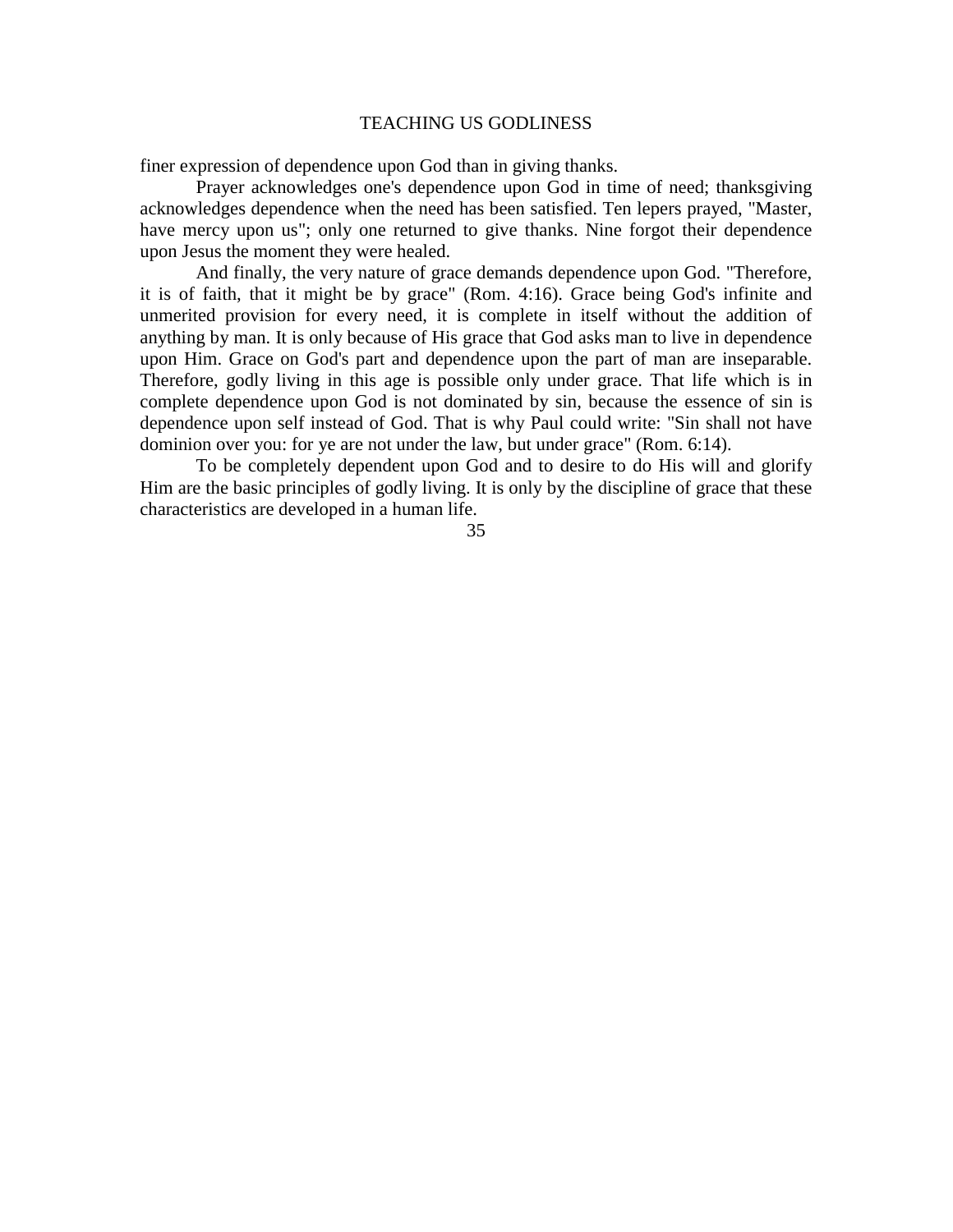#### CHAPTER 6

# *The Bread and the Wine*

AN EXPERIENCE in the life of Abraham (Gen. 14:17-24) beautifully illustrates the truth that the grace of God teaches believers to deny ungodliness and worldly lusts. It is noteworthy that this experience was by Abraham, who was called the "father of all them that believe," and of whom it was written: "he believed in the Lord; and he counted it to him for righteousness" (Gen. 15:6). This then was the experience of a believer; that which it illustrates ought to be the experience of every believer.

The story of Abraham and his nephew, Lot, is familiar to Bible readers. Because of a quarrel between their herdsmen, Abraham offered Lot the choice of any part of the land he wished. Lot chose the fertile plains before Sodom. Later Lot was found dwelling in Sodom, even sitting in its gates. Then four kings came up against Sodom, overran it, and carried away the goods thereof. Lot also was carried away. Abraham, on learning of this, pursued the kings and smote them; and delivered Lot and all the people and goods of Sodom. By this victory Abraham had unintentionally become the benefactor of the king of the wicked city of Sodom. As Abraham returned from the slaughter of the kings, the king of Sodom went out to meet him and to reward him. Abraham was about to be tested.

At that very moment a third person, altogether unan-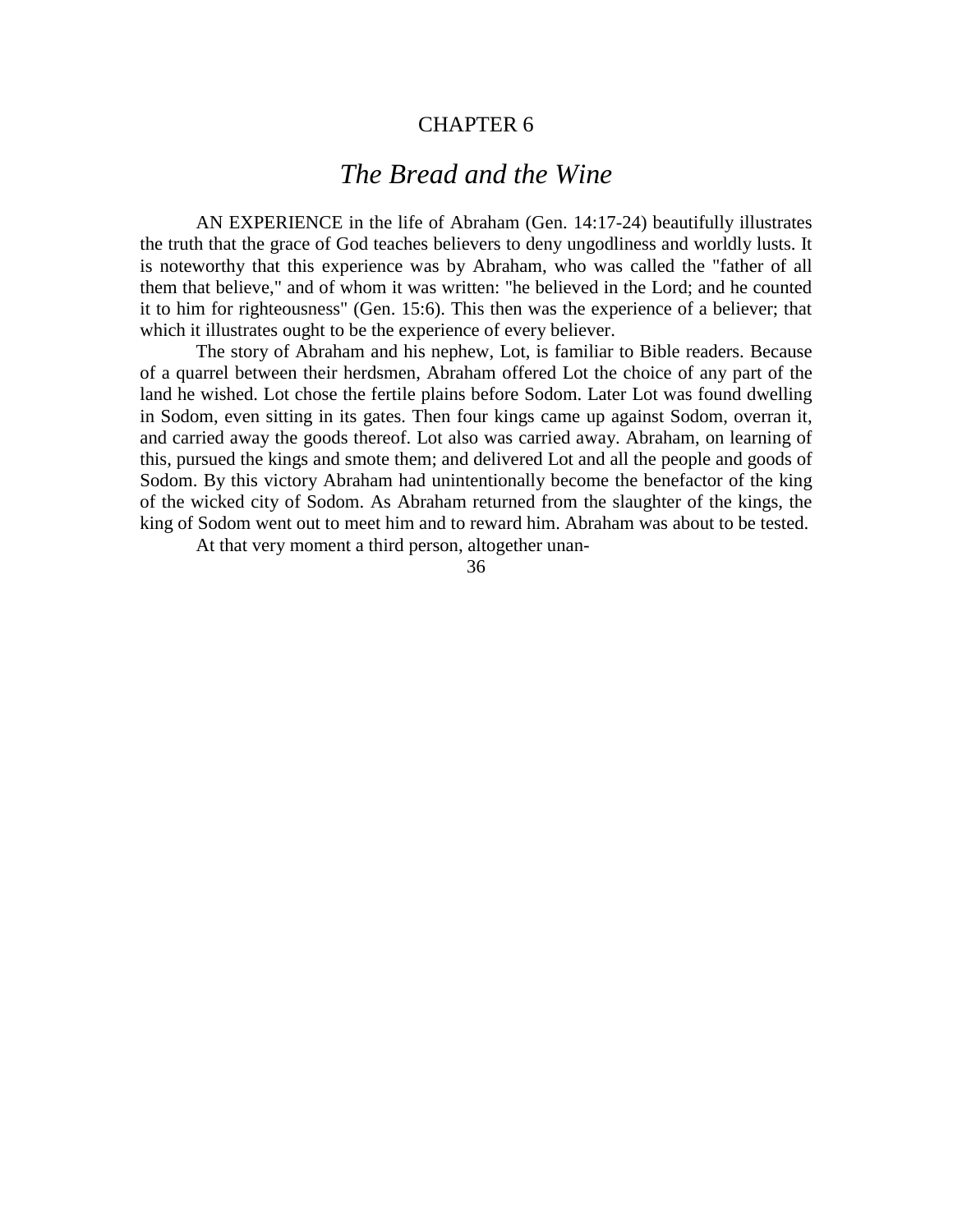#### THE BREAD AND THE WINE

nounced, appeared upon the scene. He was Melchizedek, king of Salem. He brought bread and wine to refresh and strengthen Abraham after the hard battle. It is important to note that Melchizedek was not only king of Salem, he was also the priest of the Most High God.

The moment Abraham, the man of faith, was to be tested, God sent a priest to him. It was not a lawgiver that God sent, nor was it a prophet to remind him of judgment that might come upon him if he departed from the way of righteousness. No, Melchizedek was neither of these; he was a priest. And why a priest? A priest is one who approaches God on the basis of a sacrifice that has been made to atone for sin, and pleads with God on behalf of man. Because of the sacrifice, the demands of God's holiness and righteousness have been met, and therefore God is free to act in grace in response to the pleading of the priest. The sacrifices of the Aaronic priesthood given together with the law were, as has been mentioned, God's provision for showing mercy to those who broke the law. It was, then, the grace of God that came to Abraham in the person of Melchizedek. The whole incident was on the ground of grace—pure grace. It was grace disciplining Abraham.

But there is more here that speaks of grace; Melchizedek brought bread and wine. That bread and wine were a type, pointing forward to the death of Christ, just as now the bread and the wine are symbols reminding the believer thereof. Inasmuch as the death of Christ satisfied divine justice and made grace possible the incident clearly speaks of grace.

After the bread and the wine had been brought, Melchizedek blessed Abraham in the name of the Most High God, possessor of Heaven and earth. The blessings of the "possessor of heaven and earth" were added to the bene-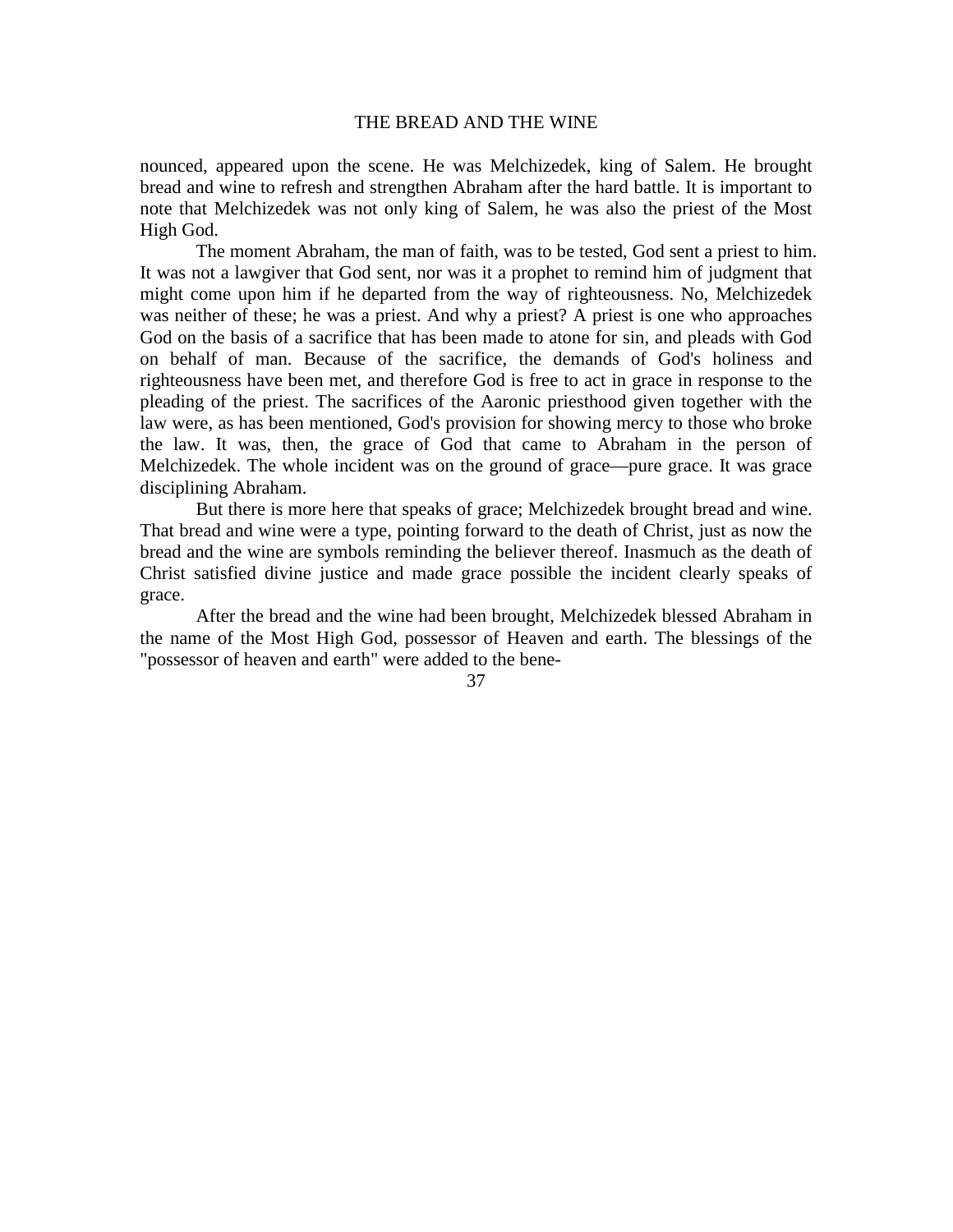fits derived from partaking of the bread and the wine. As the bread and wine point to the Son, whom God spared not, but delivered up for us all, so the blessings of the possessor of Heaven and earth point to the "all things" which are freely given with the Son (Rom. 8:32). Here then, is "grace upon grace." It was the grace of God which brings salvation, teaching Abraham that God, because He is the possessor of Heaven and earth, is fully able to give him everything he needed. It was a reminder that the riches which God, who owns Heaven and earth, gives are far greater than any possible favors from an ungodly king. God's gifts, being both spiritual and temporal, satisfy both the spirit and the body.

That Abraham responded to this teaching by grace is seen in that he gave tithes of all that he possessed; his cattle, his gold, his grain, his silver, nothing was left out. It was out of a heart overflowing with devotion to the Most High God that Abraham gave tithes. There is not the slightest evidence of compulsion to do this act. The gifts of bread and wine and the blessings had been bestowed unconditionally. Abraham's tithes were given freely. In this giving of the tithe, Abraham voluntarily acknowledged his full dependence upon God for all that he had. This is the true state under grace.

But Abraham was taught, not only to depend upon God, but also to deny ungodliness and worldly lusts. How much that was needed! Immediately after Melchizedek had blessed him, he was approached by the king of Sodom, who said: "Give me the persons, and take the goods to thyself." Those goods were the riches of the wicked city of Sodom; the very riches by which Lot had been tempted. Those riches were now, by the king himself, offered to Abraham. That was a crucial moment for Abraham. Would he become the friend of the ungodly king? Would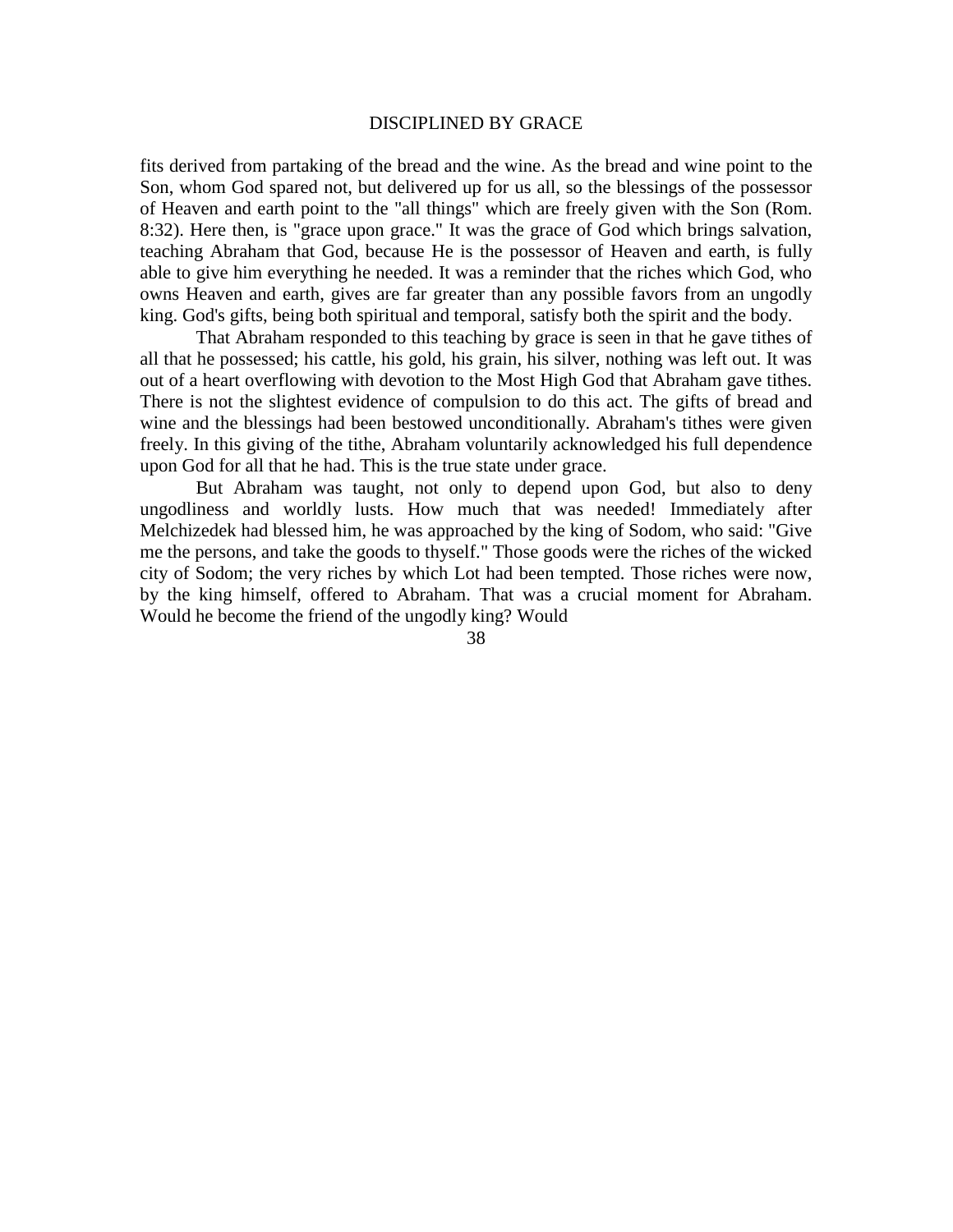## THE BREAD AND THE WINE

he accept at his hand unholy riches? Or would he deny the ungodliness and worldly lusts by refusing the king's friendship and riches?

How well Abraham had been taught and fortified against this temptation by his communion with Melchizedek is seen from his prompt answer: "I have lifted up mine hand unto the Lord, the most high God, the possessor of Heaven and earth, that I will not take from a thread even to a shoelatchet, and that I will not take anything that is thine, lest thou should say, I have made Abram rich."

Not a word of commandment had been spoken to Abraham, not even an admonition. Communion with God's high priest had revealed to Abraham the riches of God's grace wherein He had abounded toward him. This had shown him the utter worthlessness of the riches of the ungodly king as compared with the blessings of the Most High God. This shows that the mere reminder of what Christ has accomplished by His death and what God does in love because of Him is a tremendous force for separation from worldly lusts. It was not the riches as such that Abraham spurned. He already possessed great riches. He would not accept them at the hand of the ungodly king. He looked to God's abounding provision in love to supply all that he needed.

But notice, will you, the words that Abraham used in declining the proffered wealth. He said: "I will not take from a thread even to a shoelatchet." Why a thread, and why a shoelatchet? A thread is the smallest part of a garment. Garments in the Bible are symbolic of the believer's righteous standing before God. The shoelatchet is that which holds the shoe fast and aids in walking. The earthly life of the believer is called his walk. The meaning of this then is that the world cannot contribute the smallest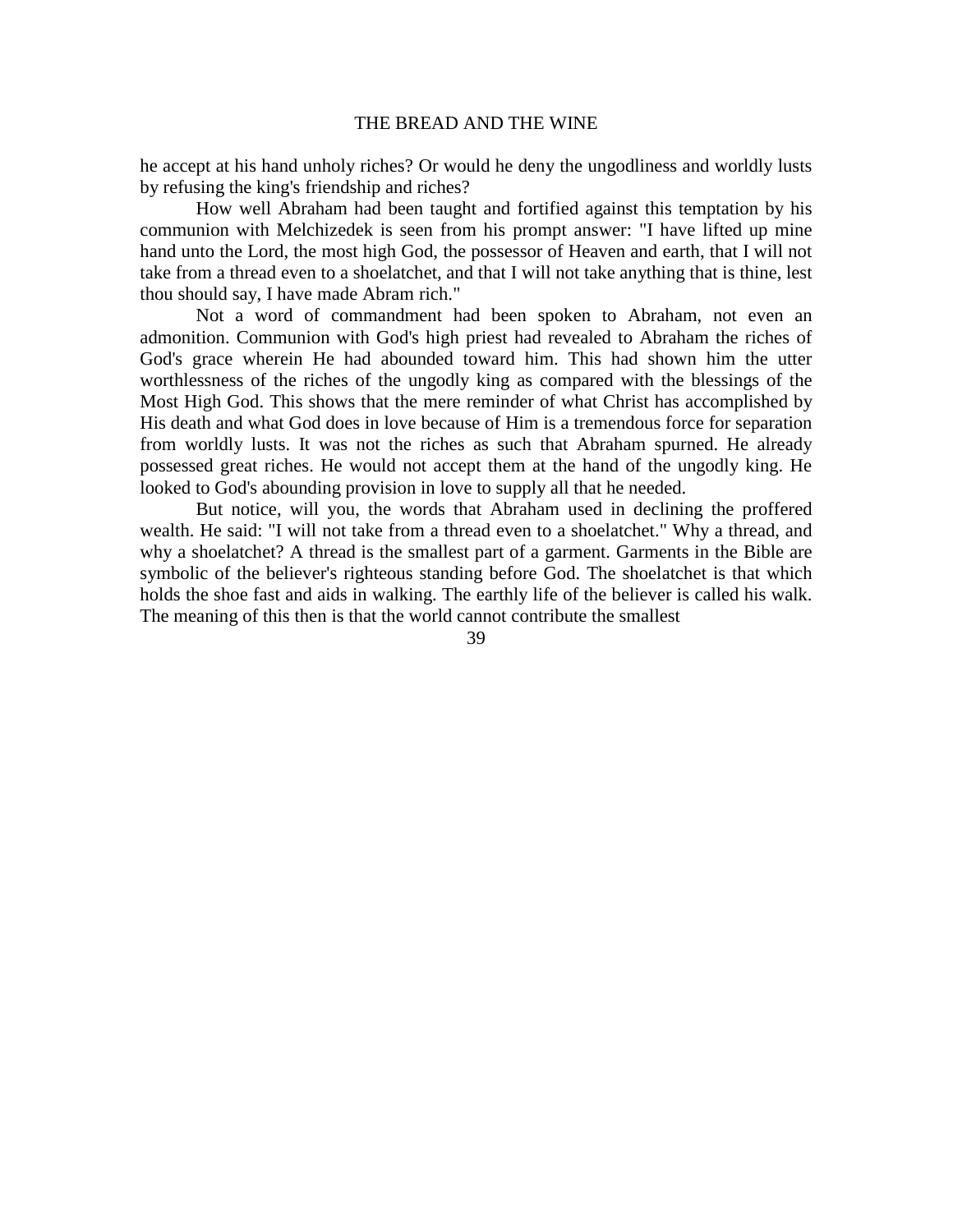particle either ... or to the believer's standing before God or to his holy living.

As Melchizedek brought bread and wine to Abraham, so Another, "called of God a high priest after the order of Melchizedek" (Heb. 5:10), also took bread and wine. When He took the bread and broke it, He said: "Take, eat: this is my body, which is broken for you" (I Cor. 11:24). He also took the wine, and said: "This is my blood ... which is shed for many for the remission of sins" (Matt. 26:28). Ever since, throughout this age of grace, the bread and the wine have been a memorial to all believers; a constant reminder of what God in grace, through Christ, has done for them.

As Abraham was strengthened by the bread and the wine and the communion with Melchizedek, so likewise is the believer strengthened in meditation upon what Christ is to him, as symbolized by the bread and the wine. Thereby he is able to spurn the proffered riches and pleasures of the world. A vision of Christ, of His broken body and shed blood, prompts the believer to refuse to be enriched by the ungodly world. The realization that God is the possessor of Heaven and earth, and that He is able to supply all need according to His riches in glory by Christ Jesus (Phil. 4:19), makes it possible to reject the favors of the world. It is when the truth of Romans 8:32 (quoted before) grips the life, that the importance of the riches of the ungodly world lose their attractiveness. The Son, "delivered up for us all," is the guarantee that He who gave the Son, He who is the possessor of Heaven and earth, shall also give all things needed for this earthly life.

This experience in the life of Abraham is then a perfect picture of the discipline of grace to the exclusion of anything related to the law. Abraham was a believer. Melchizedek, the high priest, is a type of Christ by whom came

<sup>40</sup>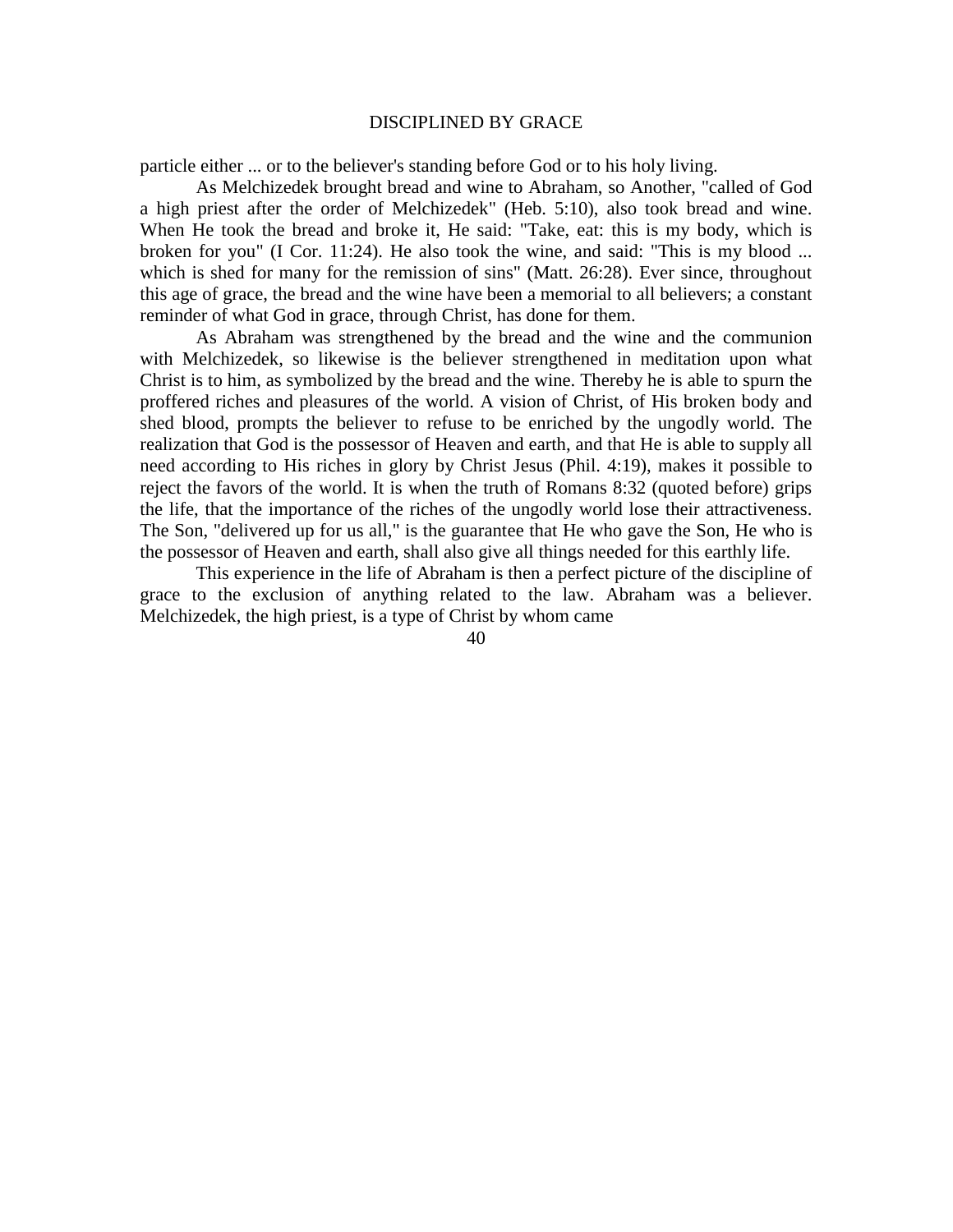## THE BREAD AND THE WINE

grace and truth. The bread and the wine are types of the broken body and shed blood of Christ by which God was made free to act in grace. The blessing in the name of the Most High God points to full provision in grace for the believer's every need. In the giving of the tithes is seen the believer's acknowledgment of complete dependence upon God. The spurning of the wealth proffered by the wicked king is a denial of all worldly lusts as unable to contribute anything either to the believer's standing before God or to his godly life.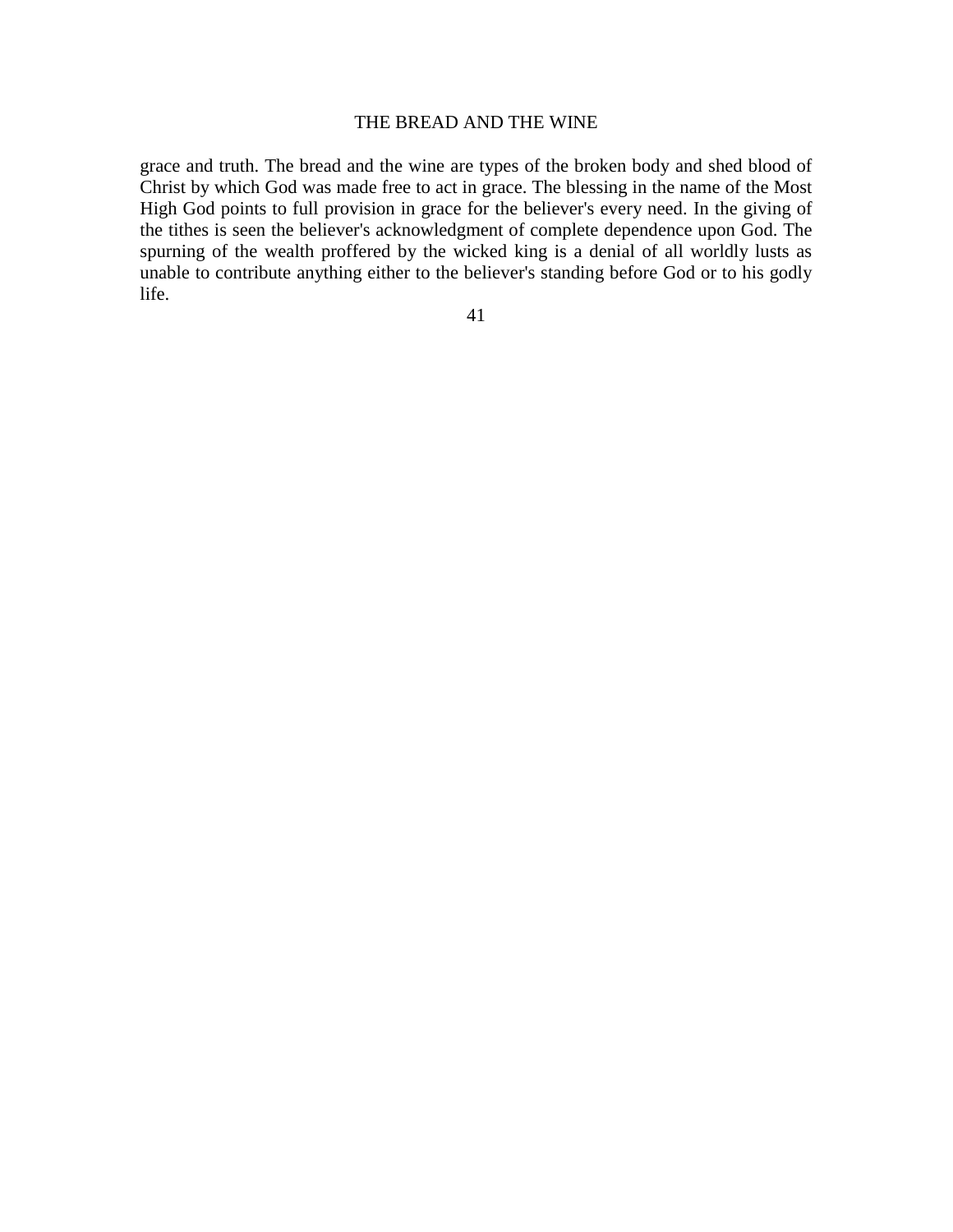## CHAPTER 7

## *"To Do Thy Will, O God"*

THIS EARTH HAS SEEN but one truly godly life. An examination of that life reveals true godliness. When the Son of God came into the world He said: "Lo, I come to do thy will, O God" (Heb. 10:9). This was His purpose in coming! All other purposes were but details of this His supreme purpose. Throughout His earthly life He never deviated therefrom.

The Father's will was always the controlling motive of His life. To his disciples, when they asked Him to eat, He said: "My meat is to do the will of him that sent me, and to finish his work" (John 4:34). Later, to the Jews, He said: "I seek not mine own will, but the will of the Father which hath sent me" (John 5:30); and again: "I came down from heaven, not to do mine own will, but the will of him that sent me" (John 6:38). As He faced the greatest of all issues of His life, He prayed: "O my Father, if it be possible, let this cup pass from me: nevertheless not as I will, but as thou wilt." A second time He prayed: "O my Father, if this cup may not pass away from me, except I drink it, thy will be done." He prayed a third time saying the same words (Matt. 26:39, 42, 44). Truly, "being found in fashion as a man, he humbled himself, and became obedient unto death, even the death of the cross" (Phil. 2:8).

From His purpose to do the will of God He never

<sup>42</sup>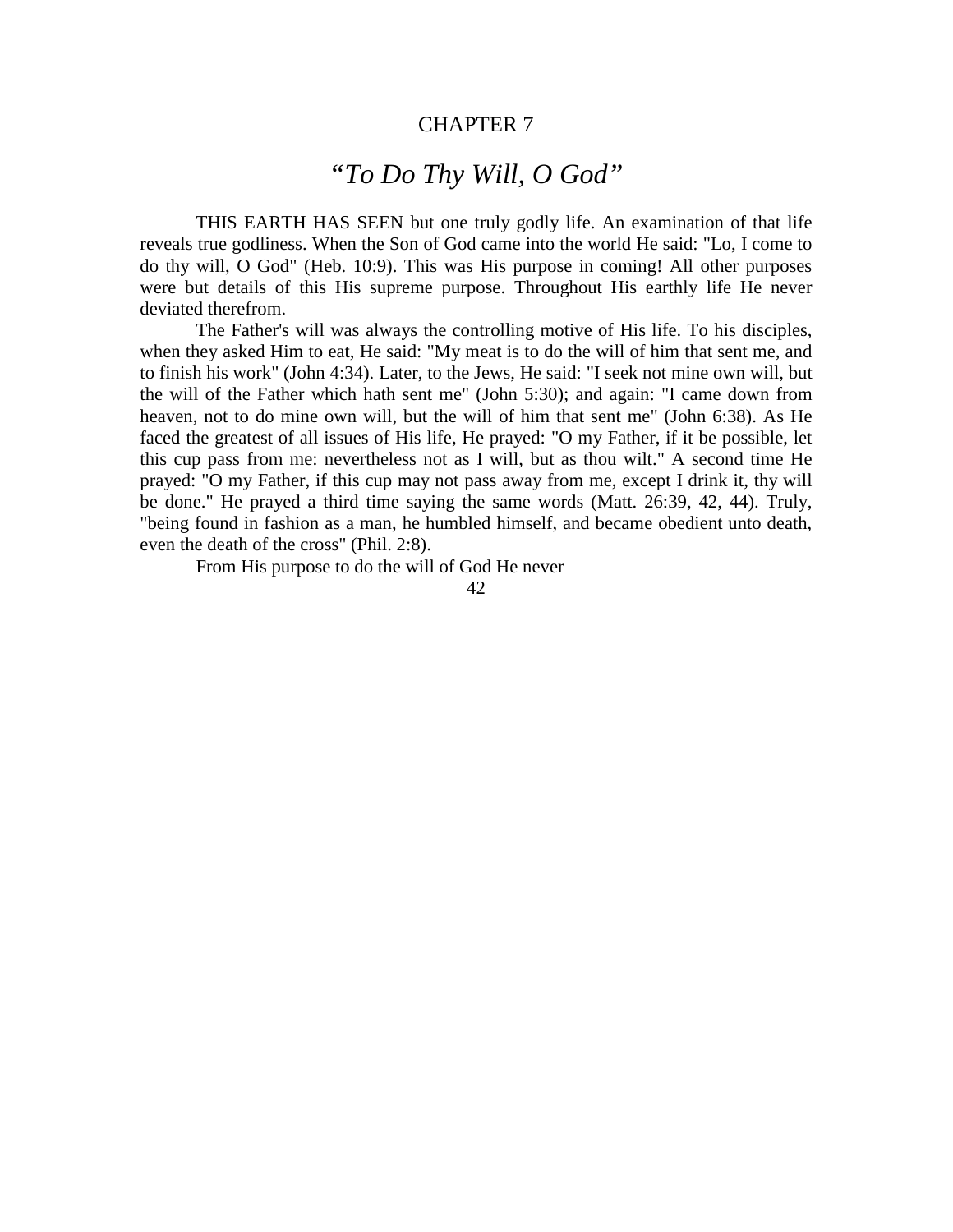## "TO DO THY WILL, O GOD"

wavered. Here was one Man who always honored the supreme authority of the will of God. Being God and not a creature, He of all beings might have claimed the right to exercise His own will, but He voluntarily chose to be subject to the will of the Father. What a contrast to the creature man who desired to become like God and be free to act according to his own will!

In full harmony with His declaration that He had come to do the will of God, He constantly proclaimed that He had been sent by Him. "I proceeded forth and came from God; neither came I of myself, but he sent me" (John 8:42). No less than forty times in John's Gospel is mention made of the fact that the Father had sent Him. That was His authority for all that He said and did. It was also an acknowledgment of His dependence upon the Father.

But even more, He ascribed all His works and words to His Father. When the Jews charged Him with breaking the law by healing an impotent man on the Sabbath, He said: "Verily, verily, I say unto you, The Son can do nothing of himself, but what he seeth the Father do: for what things soever he doeth, these also doeth the Son likewise" (John 5:19). Before healing a man born blind, He said: "I must work the works of him that sent me" (John 9:4).

At the Feast of Tabernacles He declared: "My doctrine is not mine, but his that sent me" (John 7:16); and another time He said: "I have not spoken of myself; but the Father which sent me, he gave me a commandment, what I should say, and what I should speak" ( John 12:49).

He was always conscious of the fact that it was not His own life that was being expressed by Him, but the very life of the Father. He said, "I live by the Father" (John 6:57).

His dependence upon God is further seen in the fre-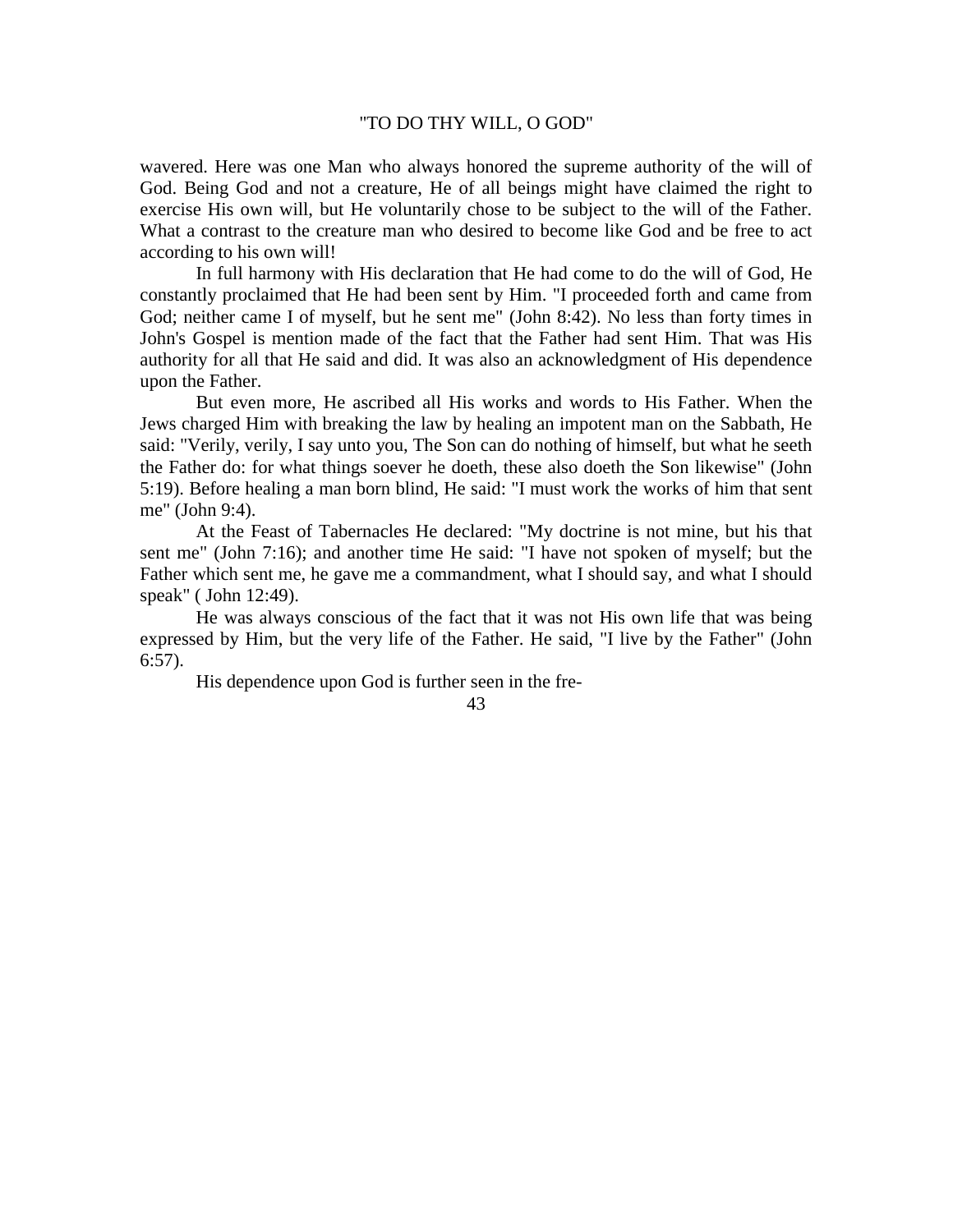quency and intensity with which He prayed. He prayed when He was baptized by John (Luke 3:21). Before choosing His twelve disciples, He "went out into a mountain to pray, and continued all night in prayer" (Luke 6:12). After times of special effort He prayed. Having healed the multitudes, "he withdrew himself into the wilderness and prayed" (Luke 5:16). After an evening in Capernaum, healing and driving out devils, "rising up a great while before day, he went out, and departed into a solitary place, and there prayed" (Mark 1:35). Having fed five thousand men, beside women and children, He went up into a mountain apart to pray (Matt. 14:21, 23).

To Peter, after having foretold his denial of Him, He said: "I have prayed for thee, that thy faith fail not" (Luke 22:32). In the upper room He prayed for His disciples and for all who through their word should believe on Him (John 17:20). Three times he prayed on His own behalf in the garden of Gethsemane (Matt. 26:36, 39, 42, 44); and on the cross He prayed for His enemies: "Father, forgive them; for they know not what they do" (Luke 23:34).

He prayed always with full assurance of being heard. At the grave of Lazarus He said: "Father, I thank thee that thou hast heard me. And I knew that thou hearest me always" (John 11:41, 42). There can be no greater trust than this.

In many other ways Jesus expressed His dependence upon the Father and an unfailing consciousness of oneness with Him. "As the Father knoweth me, even so know I the Father" (John 10:15). "I and my Father are one" (John 10:30). "I am not alone, because the Father is with me" (John 16:32). The realization of His intimate relationship with the Father contributed to His perfect dependence upon Him.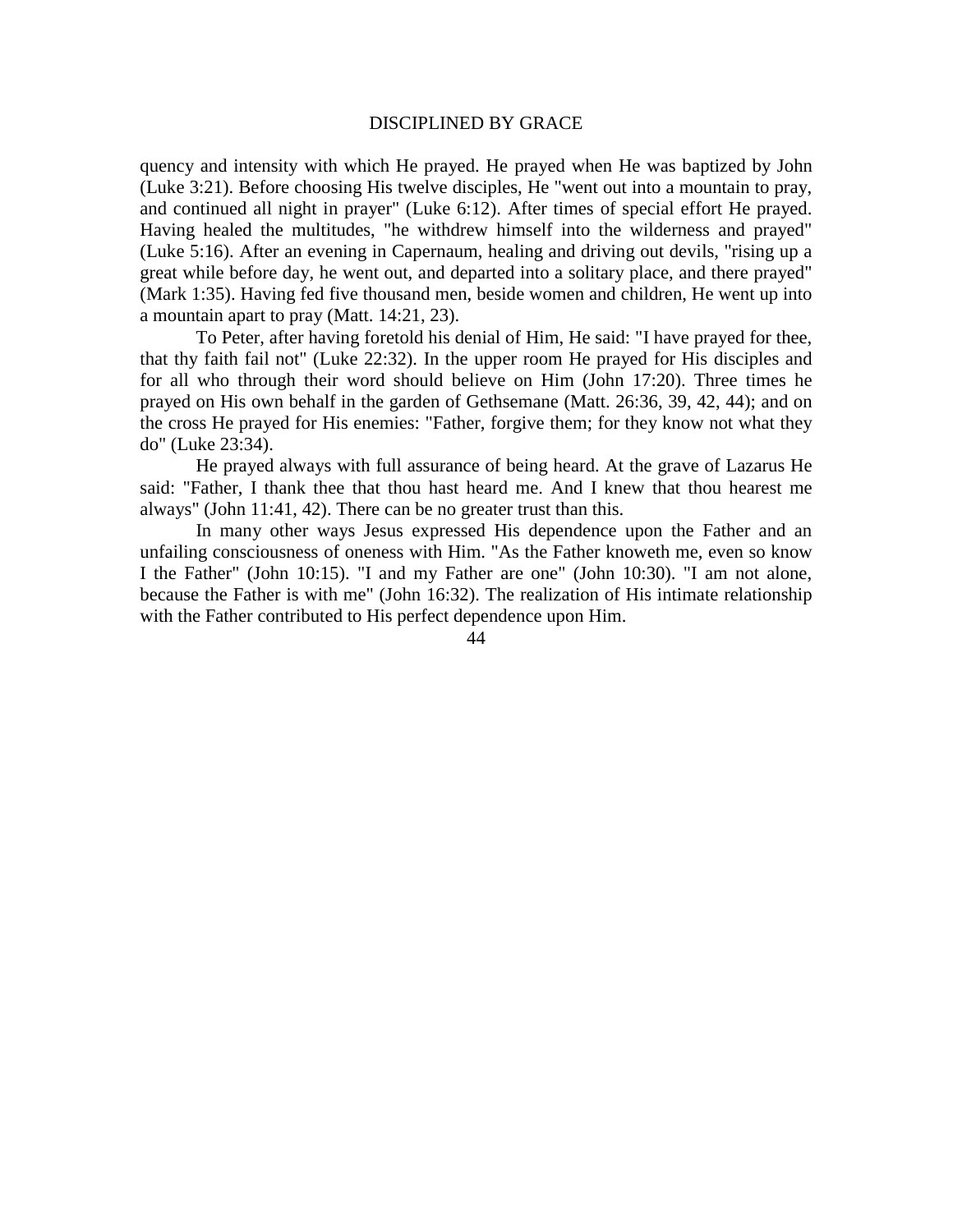## "TO DO THY WILL, O GOD"

This dependence was for one supreme purpose—that the Father be glorified in Him (John 7:18). Having finished His ministry of grace, He said to the Father: "I have glorified thee on the earth. I have finished the work thou gayest me to do" (John 17:4).

He always lived in full dependence upon God: even so, as He drew His last breath on the cross He said: "Father, into thy hands I commend my spirit" (Luke 23: 46).

He who was co-equal and co-existent with God, He whom the Father loved before the foundation of the world, He who with the Father created man, He who came forth from the bosom of the Father, He who became the instrument for the expression of the Father's infinite love for a lost world, He by whom came grace and truth: He it was who took upon Himself the form of the creature in order to express true dependence upon God and to perfect a pattern for godly living.

Shortly before His departure from the earth He said to His disciples: "As my Father hath sent me, even so send I you" (John 20:21). Surely this commission must include a life lived according to the pattern which He gave. Grace, and grace alone, teaches how to so live.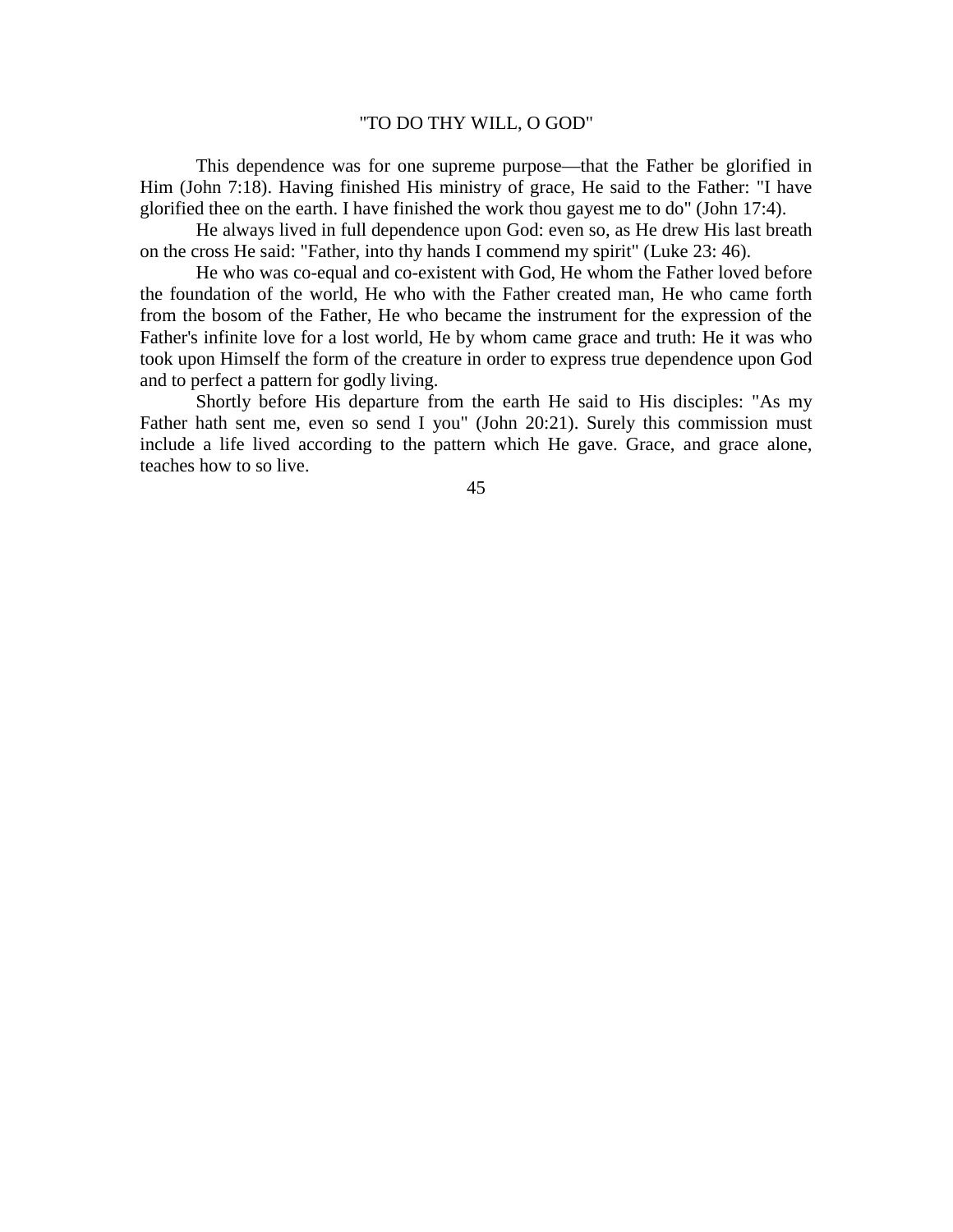## CHAPTER 8

# *The Trial of Faith*

BECAUSE THE ATTITUDE toward God under grace should be complete dependence upon Him, it follows that the teachings of grace must include that which will perfect and purify this dependence. Such a provision is found in suffering. That, in fact, seems to be the greatest reason for suffering by God's people. Even the Son of God Himself, as the Captain of salvation, was made perfect through suffering. Through intense suffering in Gethsemane, His unfailing dependence upon the Father found its fullest expression in the words, "not my will, but thine, be done" (Luke 22:42).

That suffering is God's method under grace for perfecting and purifying faith is taught in the following: "Now for a season, if need be, ye are in heaviness through manifold temptations: That the trial of your faith, being much more precious than of gold that perisheth, though it be tried by fire, might be found unto praise and honor and glory at the appearing of Jesus Christ" (I Pet. 1:6, 7). It is the trial of faith, not works nor accomplishments for Him, that is said to be unto praise and honor and glory at His appearing.

When Peter wrote these words he surely had in mind the trial of his own faith at the trial of Jesus. Shortly before Jesus with His disciples went out into the Garden, He said to Peter: "Simon, Simon, behold, Satan hath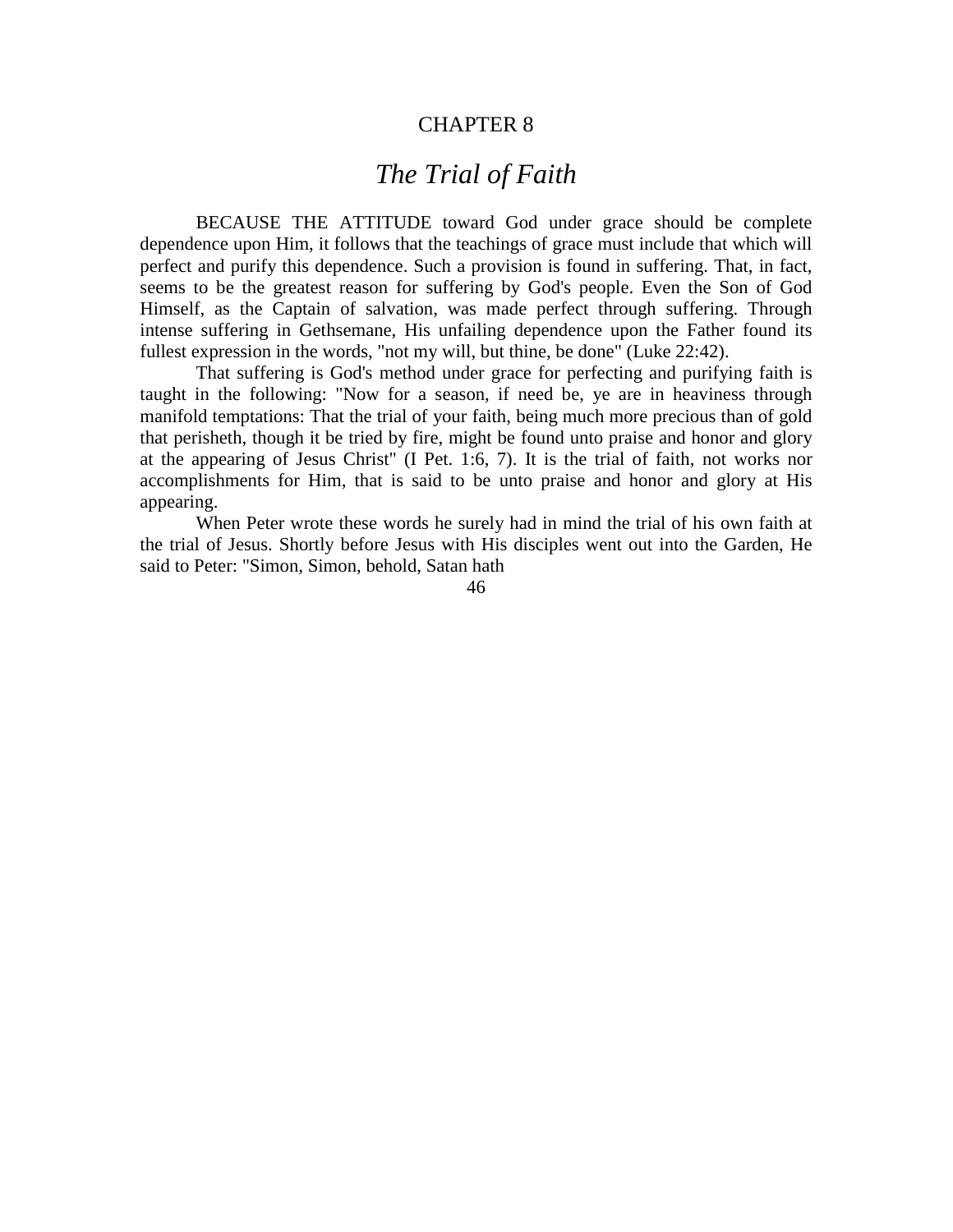## THE TRIAL OF FAITH

desired to have you, that he may sift you as wheat: But I have prayed for thee, that thy faith fail not." To this Peter had answered: "Lord, I am ready to go with thee, both into prison, and to death" (Luke 22:31-33).

Did Peter's faith fail? Did he not deny his Lord? Certainly he denied his Lord, but if it be said that his faith failed, then Jesus' prayer for him was not answered. Was that possible? How then can this be understood? Was it in faith that Peter made his boasting profession of faithfulness? It seems not. His words: "Although all shall be offended, yet will not I" (Mark 14:29) are full of self-confidence. Peter's failure then was of self, not of his faith in God. Through this failure Peter learned his own weakness and inability to carry out his own resolve. This is the first essential for dependence upon God. Out of this experience, though painful and disgraceful, Peter emerged with a deeper sense of need of his Lord and greater faith in Him. Before his fall, Peter had faith in Jesus as the Son of the living God, but this faith was mixed with much confidence in self. By the trial of his faith, confidence in self was burned out and his faith in the Son of God included dependence upon Him for his daily life. In permitting Peter to fail because of confidence in self, grace taught him to depend wholly upon God.

As in Peter's case, so with all believers, failure of the flesh may be God's means to bring about a greater dependence upon Him that blossoms into an enriched spiritual life. Failures due to dependence upon self should be stepping stones to deeper spiritual experiences.

Paul had a great trial of faith. Of it he wrote: "And lest I should be exalted above measure through the abundance of the revelations, there was given me a thorn in the flesh, the messenger of Satan to buffet me, lest I should be exalted above measure. For this thing I besought the Lord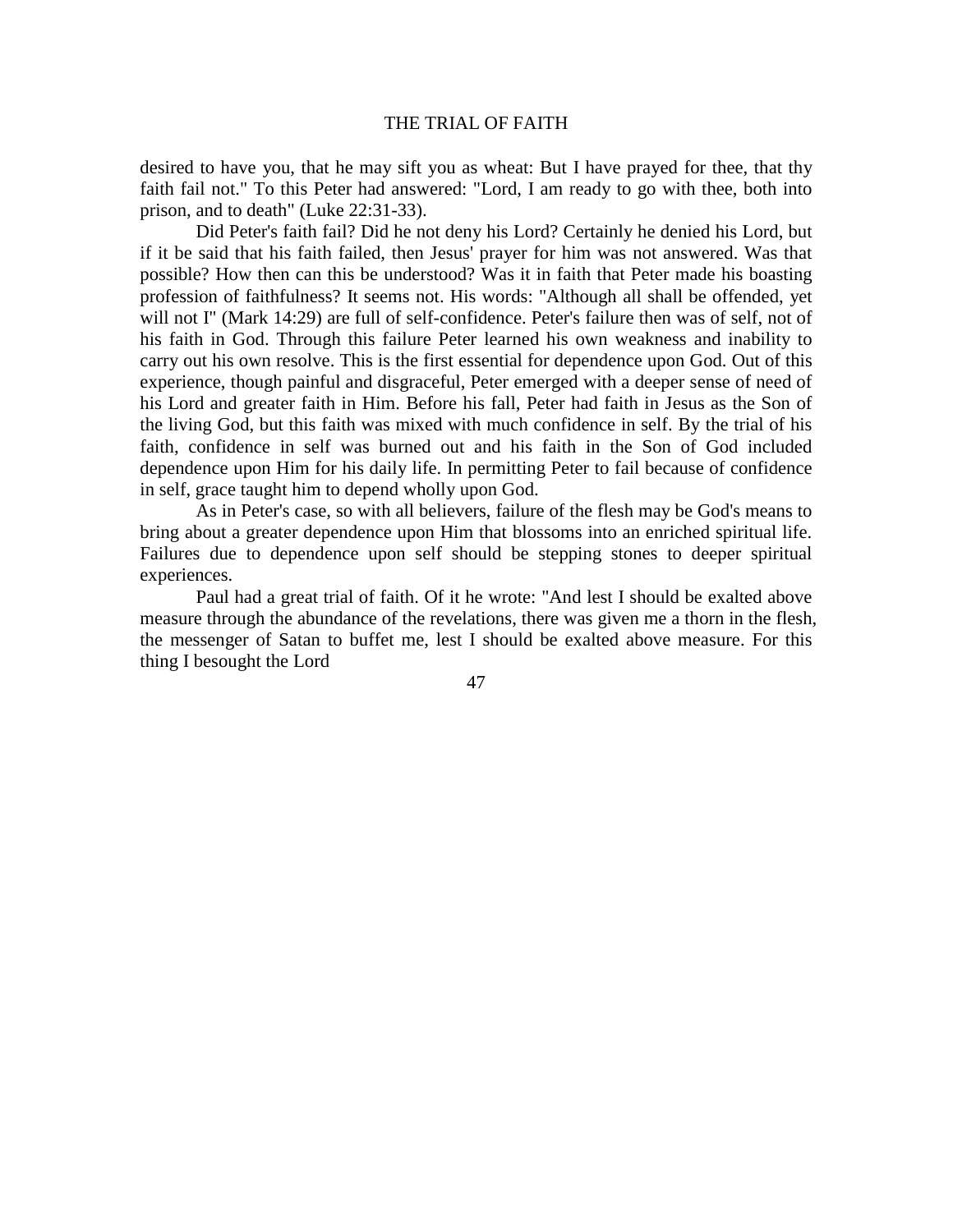thrice, that it might depart from me. And he said unto me, My grace is sufficient for thee: for my strength is made perfect in weakness. Most gladly therefore will I rather glory in my infirmities, that the power of Christ may rest upon me" (II Cor. 12:7-9). Paul had not failed to depend upon Christ, but because of the great revelations given him, such as no other man had ever received, he might possibly think of himself as important. This trial was sent to keep him in humble dependence upon God.

The trial of faith then is not a testing as to whether or not there is faith, nor if the faith is sufficient, but rather a purifying of faith, a removal of all impurities of dependence upon self. That this was in the mind of Peter is clear from his comparison with the trial of gold by fire. As in the heat of the fire the dross is separated from the pure gold, so in the heat of trial and suffering the things of the world, in which so much confidence is placed, are burned away and God alone is left as the object of dependence. This then explains many of the trials and sufferings of God's people.

The pure faith that emerges from the trial of faith is said to be more precious than gold tried by fire. In the sight of God pure faith in Him, uncontaminated by confidence in self, has a high value. If one should pass through a great trial in life and not come out with a deepened realization of dependence upon God, then something of vastly greater worth has been lost than any temporal loss sustained by that trial.

The purpose of the trial of faith is that the purified dependence upon God might be found unto praise and honor and glory at the appearing of Jesus Christ. This strongly suggests that just as the faith of Abraham and of all believers in Jesus Christ is counted unto them for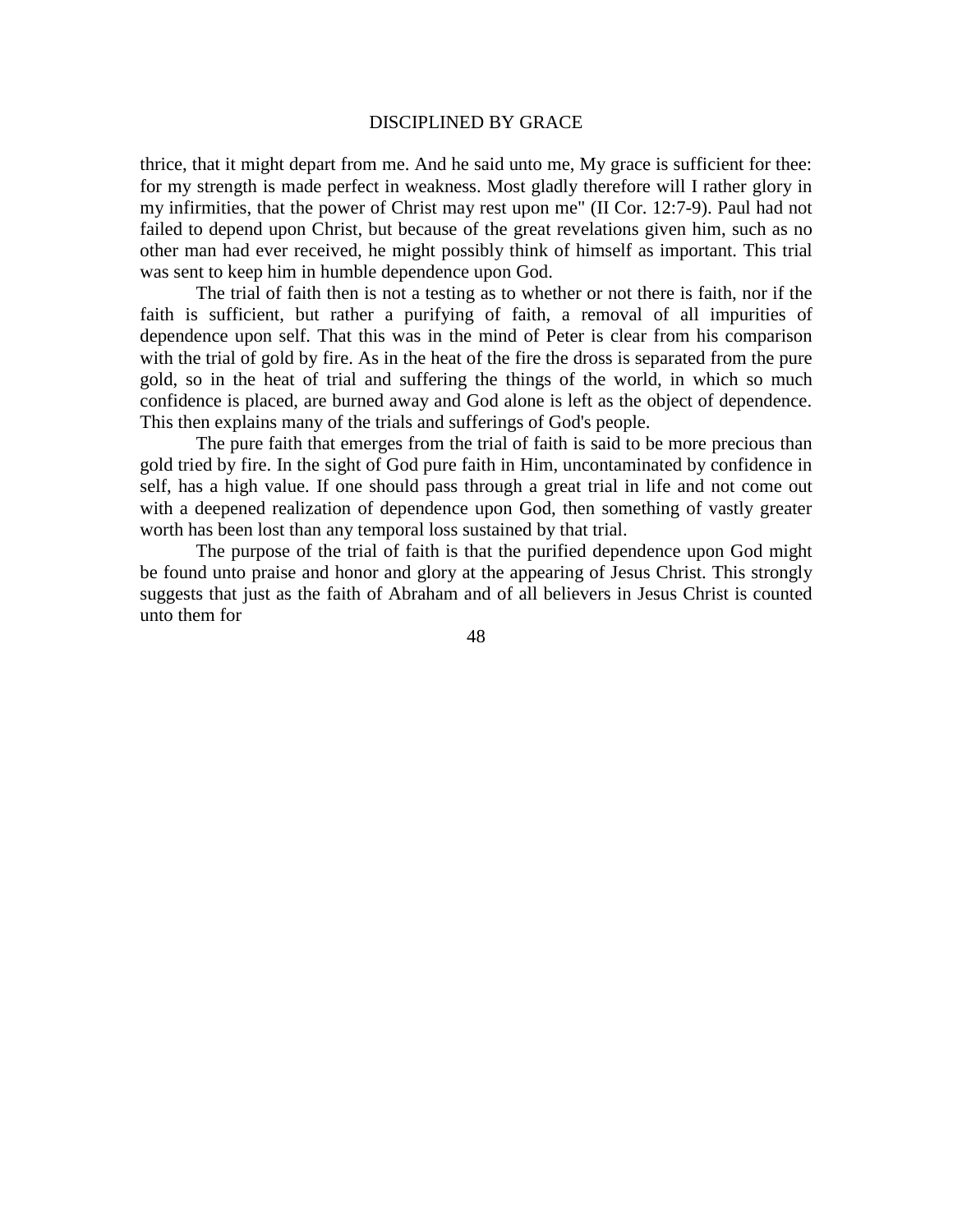## THE TRIAL OF FAITH

righteousness (Rom. 4:22-24), so the purified faith, which by manifold trials has been cleansed from every particle of dependence upon self, shall be counted unto believers for praise and honor and glory. Both the imputed righteousness and the praise, and honor, and glory are entirely apart from works. All is because of dependence upon God in response to His grace.

But why should God attach so much importance to the trial of faith? To understand this it is necessary to look far back into the past and then follow through the course of human history. At a time, long before man was created, Lucifer, full of wisdom and perfect in beauty, was the covering cherub on the holy mount of God. He was probably the highest of all of God's creatures and apparently was next to God Himself. He was perfect in all his ways until iniquity was found in his heart (Ezek. 28:12-15). His iniquity consisted in a fivefold "I will" culminating in "I will be like the Most High" (Isa. 14:13, 14). This was the first time that any creature set himself up against the Creator and refused to maintain an attitude of complete dependence upon Him. Lucifer's "I will" was a willful refusal to remain subject to God and to depend upon Him in all things.

Later man was created in the image of God. He too was made perfect. He was the crowning work of God's creation, and to him was given dominion over the earth and all that was upon it. Being a creature of God, his only rightful attitude, as previously explained, should have been complete dependence upon his Creator. But he too refused to retain that position. On the promise, by the Serpent, that he would become like God, man disobeyed God and departed from the state of simple and complete dependence upon Him.

The history of mankind has been one long record of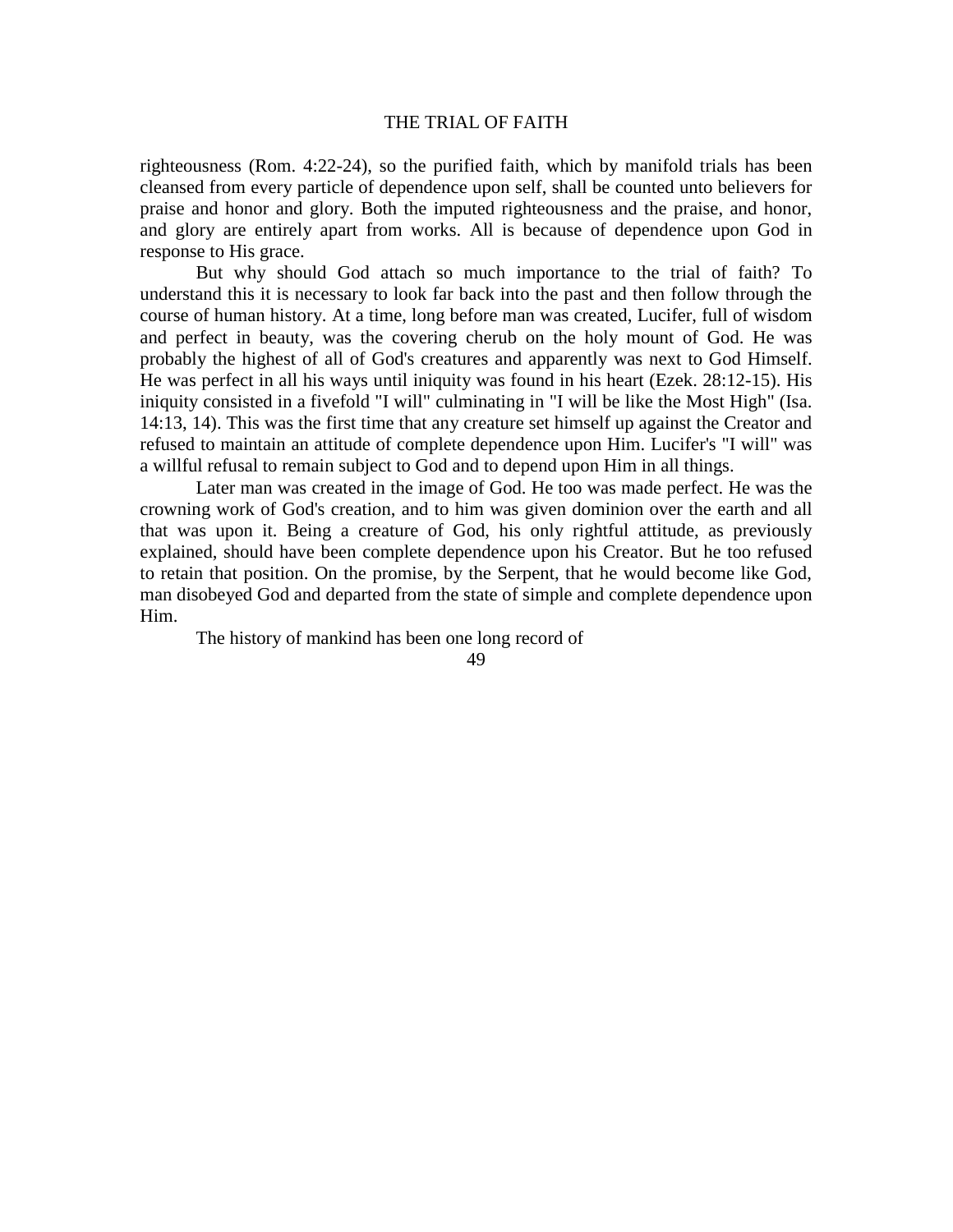self-sufficiency and doing without God. This condition will continue until it culminates in the man of sin, the son of perdition: "Who opposeth and exalteth himself above all that is called God, or that is worshiped; so that he as God sitteth in the temple of God, showing himself that he is God" (II Thess. 2:4).

But there is another side, a bright side, to this great panorama of the ages. There was Another who came upon the scene. It was even He who said, as He came into the world: "Lo, I come to do thy will, O God." That was His purpose in coming. He "was manifested, that he might destroy the works of the devil" (I John 3:8). All the works of the Devil have their root in the two words "I will," and his greatest work is to destroy man's dependence upon God. The Son of God came to do away with this and to restore man to a complete and willing dependence upon God.

God's purpose then in the lives of His children while here on earth is to create, develop, strengthen, and refine that complete dependence upon Him which must be found in those who, throughout all eternity are to be the very closest to Him and share His glory; they who are to take a place nearer to Him even than that held by Lucifer before he declared his independence of God.

That is why God places so great emphasis upon the trial of faith. He is preparing for Himself a new creation in Christ Jesus that will be in complete voluntary dependence upon Him and in loving subjection to Him. The purpose of grace is, through suffering, to discipline the child of God and produce this state of dependence upon the Father.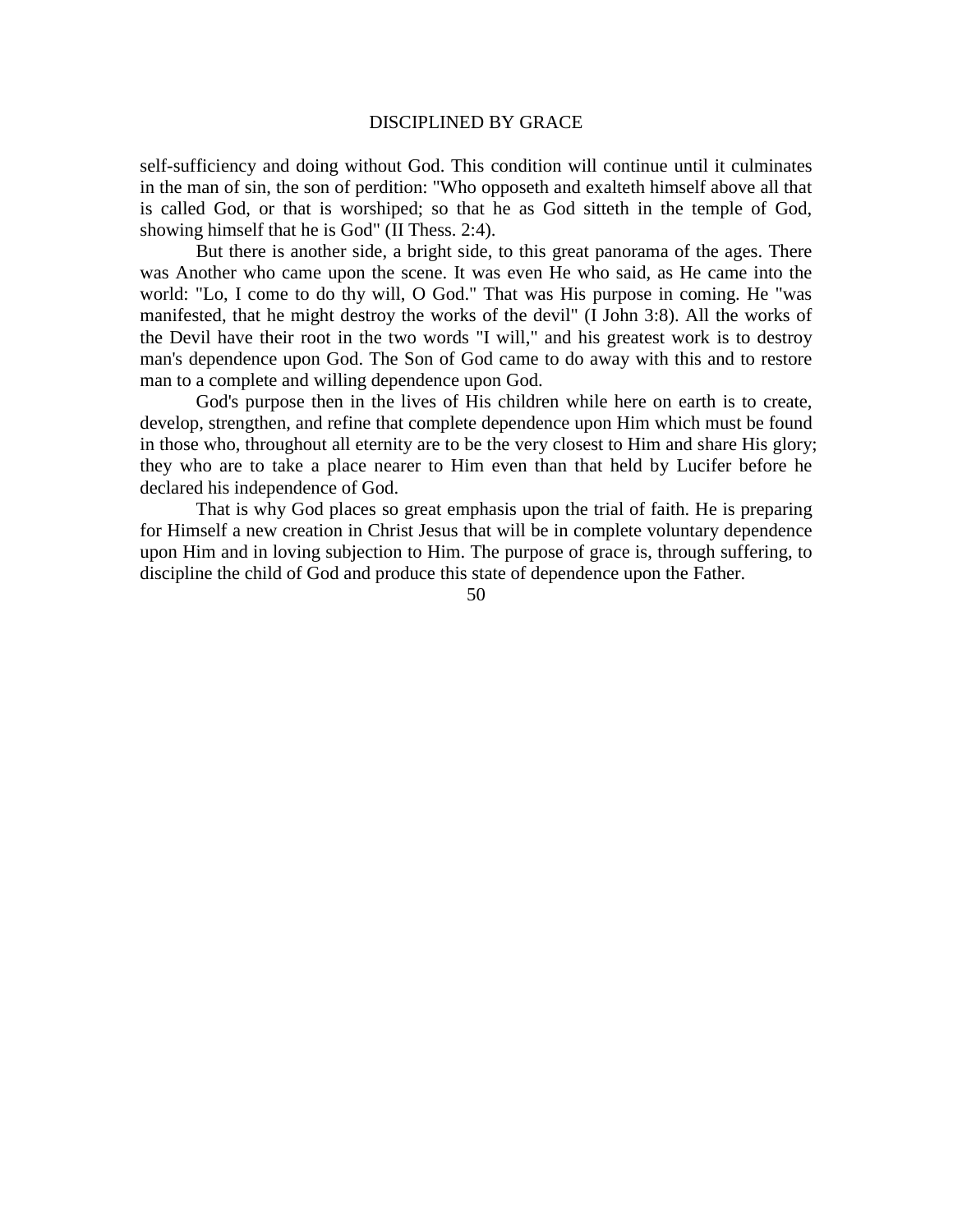# CHAPTER 9 *Grace Teaches Humility*

DEPENDENCE UPON GOD produces humility in man. Pride and boasting are traits of natural man, and spring from man's dependence upon self and self-sufficiency. Whatever success comes to man tends to feed and nourish his pride. These traits, though not always obvious, are very persistent and are also evident in the lives of those who are saved. There is a deep-rooted desire to be something. If not openly, yet in the heart persists a feeling of self-importance.

This feeling of pride is out of harmony with God's program of grace, for grace emphasizes the fact that everything is of God. "For who maketh thee to differ from another? and what hast thou that thou didst not receive? now if thou didst receive it, why dost thou glory, as if thou hadst not received it?" (I Cor. 4:7). "And base things of the world, and things which are despised, hath God chosen, yea, and things which are not, to bring to nought things that are: That no flesh should glory in his presence" (I Cor. 1:28, 29).

The only condition placed upon man for the enjoyment of all the blessings of grace is faith: "it is of faith, that it might be by grace" (Rom. 4:16). This law of faith, of simple dependence upon God in order to receive His blessings of grace, cuts under man's proneness to think highly of himself and so excludes boasting. "Where is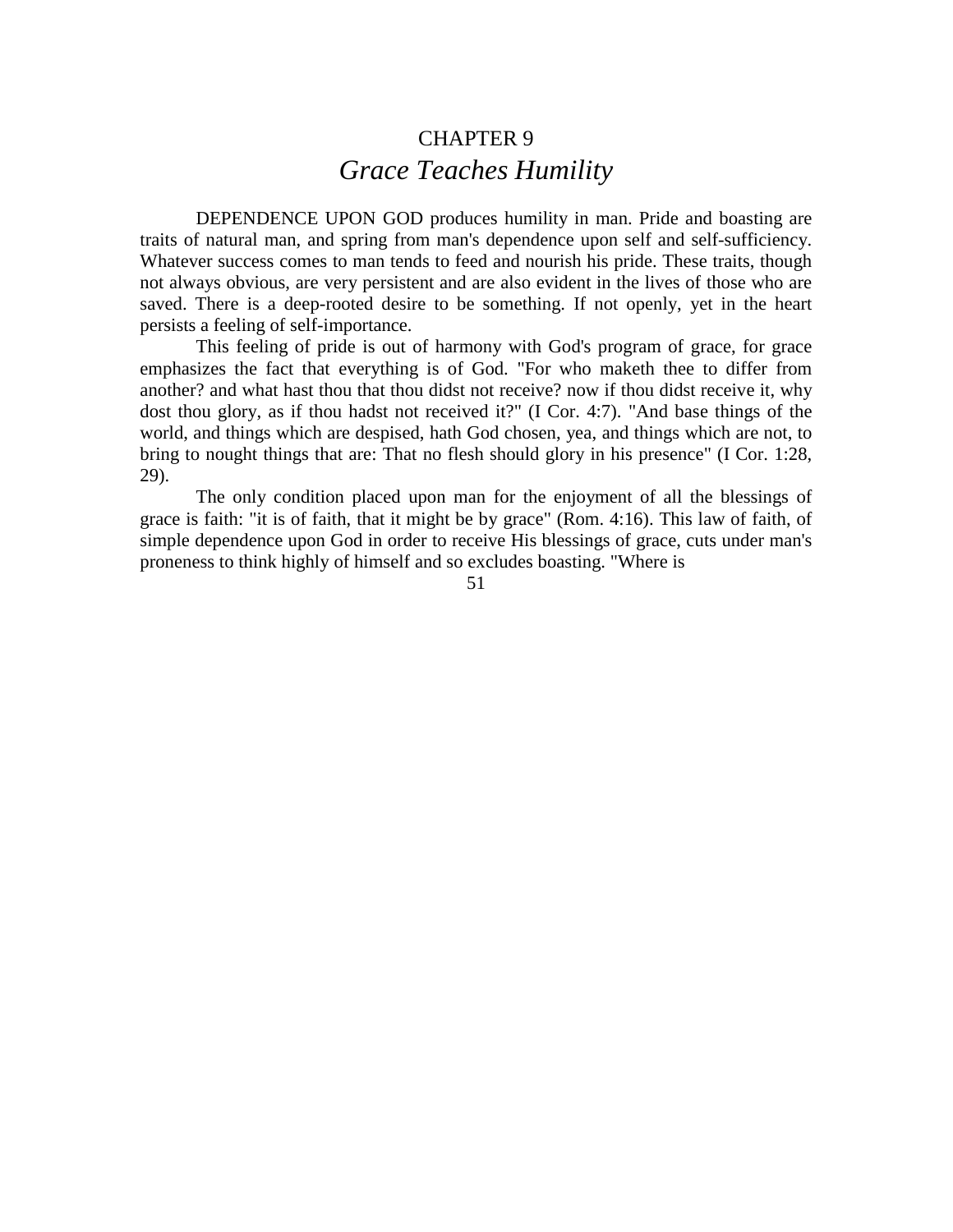boasting then? It is excluded. By what law? of works? Nay: but by the law of faith" (Rom. 3:27). Paul's attitude was: "God forbid that I should glory, save in the cross of our Lord Jesus Christ" (Gal. 6:14). The glory of the cross lies in the fact that because of it God is free to act in grace toward man.

The cross and grace which flowed from it produced in Paul a deep humility which caused him to say: "I am the least of the apostles, that am not meet to be called an apostle. ... But by the grace of God I am what I am" (I Cor. 15:9, 10).

But the grace of God taught Paul a still deeper degree of humility. The revelation of the fullness of grace and the call to proclaim the Gospel of grace caused him to say: "Unto me, who am less than the least of all saints, is this grace given, that I should preach among the Gentiles the unsearchable riches of Christ" (Eph. 3:8). Here is a rare degree of humility, produced by the truth, which God fully revealed to him: "'That the Gentiles should be fellow heirs [with the Jews], and of the same body partakers of his promise in Christ by the gospel" (Eph. 3:6). This Body is nothing less than the Body of which Christ is the Head.

This, the greatest expression of God's grace, had never before been revealed to man. God had promised that the head of the serpent should be bruised by the Seed of the woman (Gen. 3:15). In the sacrifices, He had made provision for extending mercy when the law was broken. He had repeatedly promised deliverance to Israel and also deliverance of creation from the curse upon it because of sin. Even more, the Son of God had become man and died on the cross for the redemption and reconciliation of man. In all these is salvation, and all is because of the grace of God. But, great as all this is, nothing herein does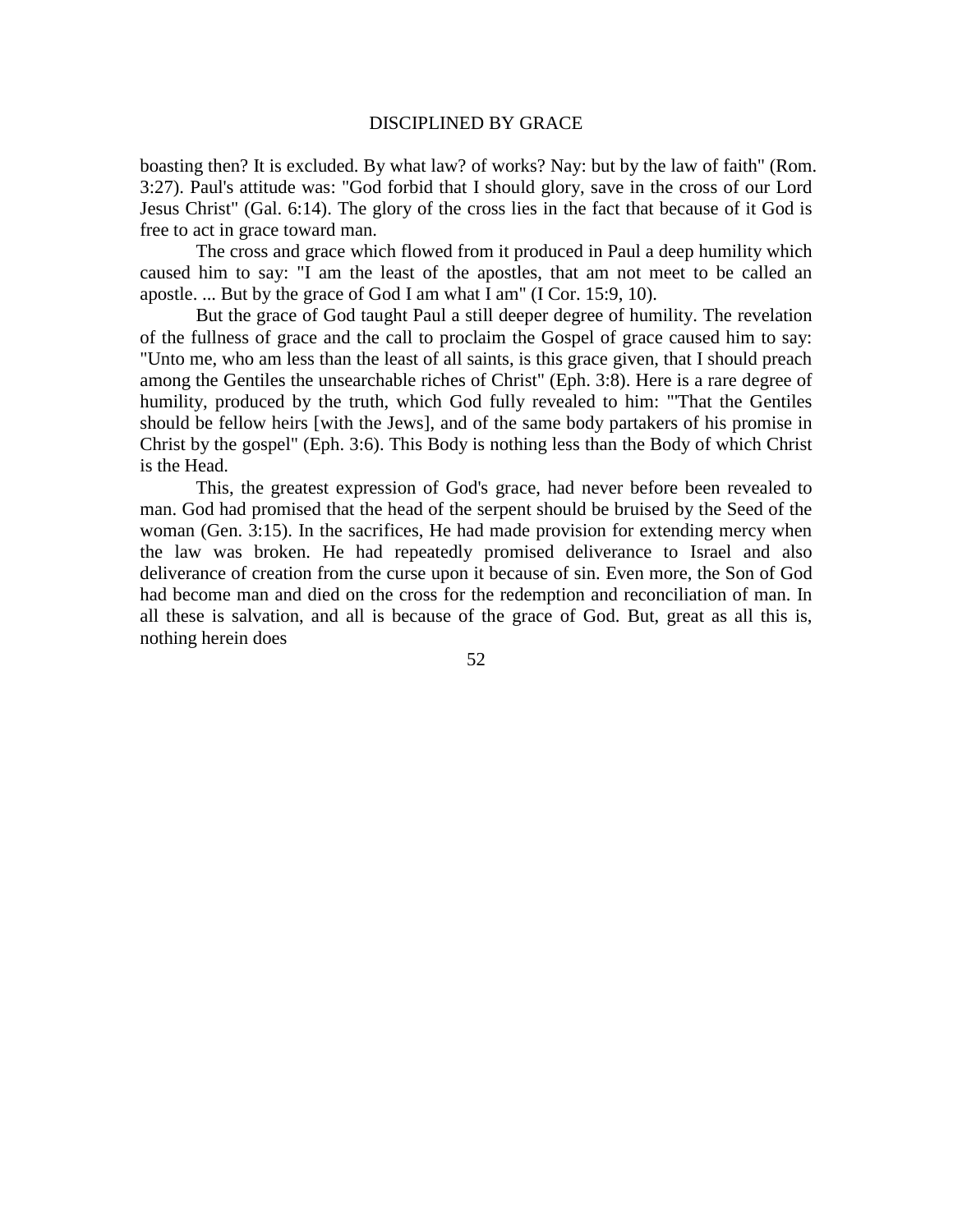## GRACE TEACHES HUMILITY

more than remove the consequences of sin and restore to man that which was lost by Adam's sin. This salvation does not change man from his status as man.

The truth revealed through Paul, that both Jews and Gentiles are fellow heirs, and of the same body, and partakers of the promise in Christ is infinitely greater than any concept of salvation that God had ever before made known to man. It is as much higher than salvation from the penalty and consequences of sin and to restoration to Adam's original sinless condition as Heaven is above earth, as God is higher than man. That sinful and rebellious man, after having the sin question settled, is elevated to the very same order as the Son of God is the cardinal truth of the mystery revealed to Paul. This is the "unsearchable riches of Christ."

Paul, contemplating the marvels of grace in bringing sinful man into this exalted position, felt his own worthlessness and utter inability to contribute anything toward the accomplishment of God's purpose. Overwhelmed by this grace of God he became nothing in himself, and cried out, "who am less than the least of the saints."

As one stands at the foot of Niagara and beholds the great mass of water rushing over the precipice, he becomes awed by the greatness and power thereof and feels his own smallness. As one travels hundreds of miles along ranges of the snow- and glacierclad Rocky Mountains and sees peak after peak rising thousands of feet high, and then tries to think back through the millenniums they have stood there, that too is not without an intense sense of one's own limitations. So David felt when, centuries ago, he went out into the night and, looking heavenward, said: "When I consider thy heavens, the work of thy fingers, the moon and the stars, which thou hast ordained;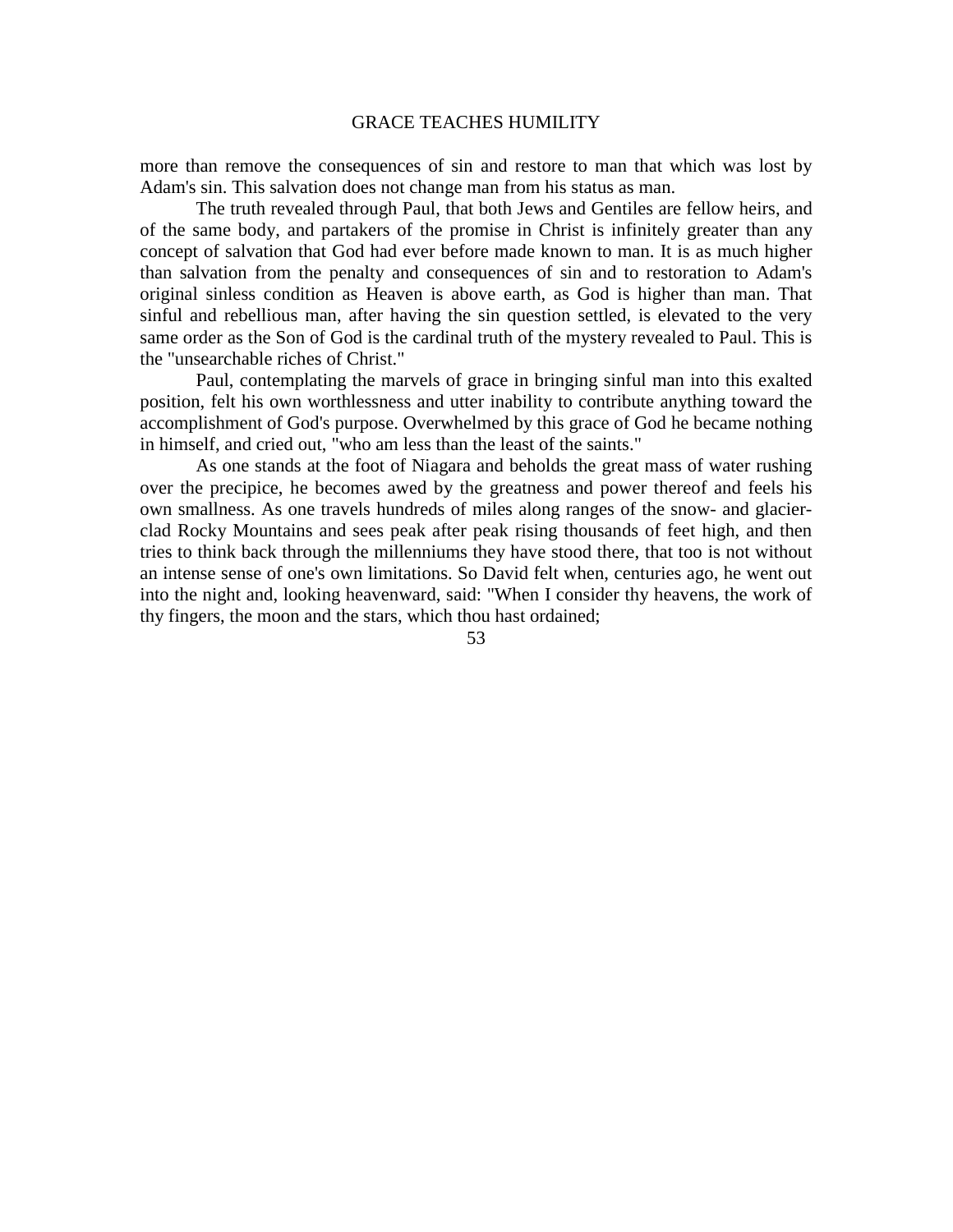What is man, that thou art mindful of him? and the son of man, that thou visitest him?" (Ps. 8:3, 4).

If God's creative work, the work of His fingers, can so instill humility into man's soul, how much more will not His saving work of grace do so—that work which demanded for its accomplishment the death of His own Son.

Paul, appealing for humility, said: "Let this mind be in you, which was also in Christ Jesus: Who, being in the form of God ... made himself of no reputation, and took upon him the form of a servant ... and being found in fashion as a man, he humbled himself, and became obedient unto death, even the death of the cross" (Phil. 2:5-8).

While on earth Jesus gave His disciples an example of humility. By washing their feet, He, the Creator and their Master, performed the menial act of the lowest servant. Having done this He admonished them to do likewise to each other.

The record of this act of self-humiliation (John 13:1-15) is preceded by two statements, usually overlooked, but absolutely essential to the very doing of the act. Both speak of things closely related to grace. The first describes Jesus' love for His disciples: "having loved his own which were in the world, he loved them unto the end," or to the uttermost. Here is an unfailing love. His divine love prompted the act of self-humiliation. Nothing less than love could have done it, and remember, grace has its roots in divine love.

The second statement: "Jesus knowing that the Father had given all things into his hands, and that he was come from God, and went to God." Notice carefully the emphasis on His knowledge of these things. To separate this knowledge of His relationship to the Father from the act is to rob it of its motive and enablement. Because He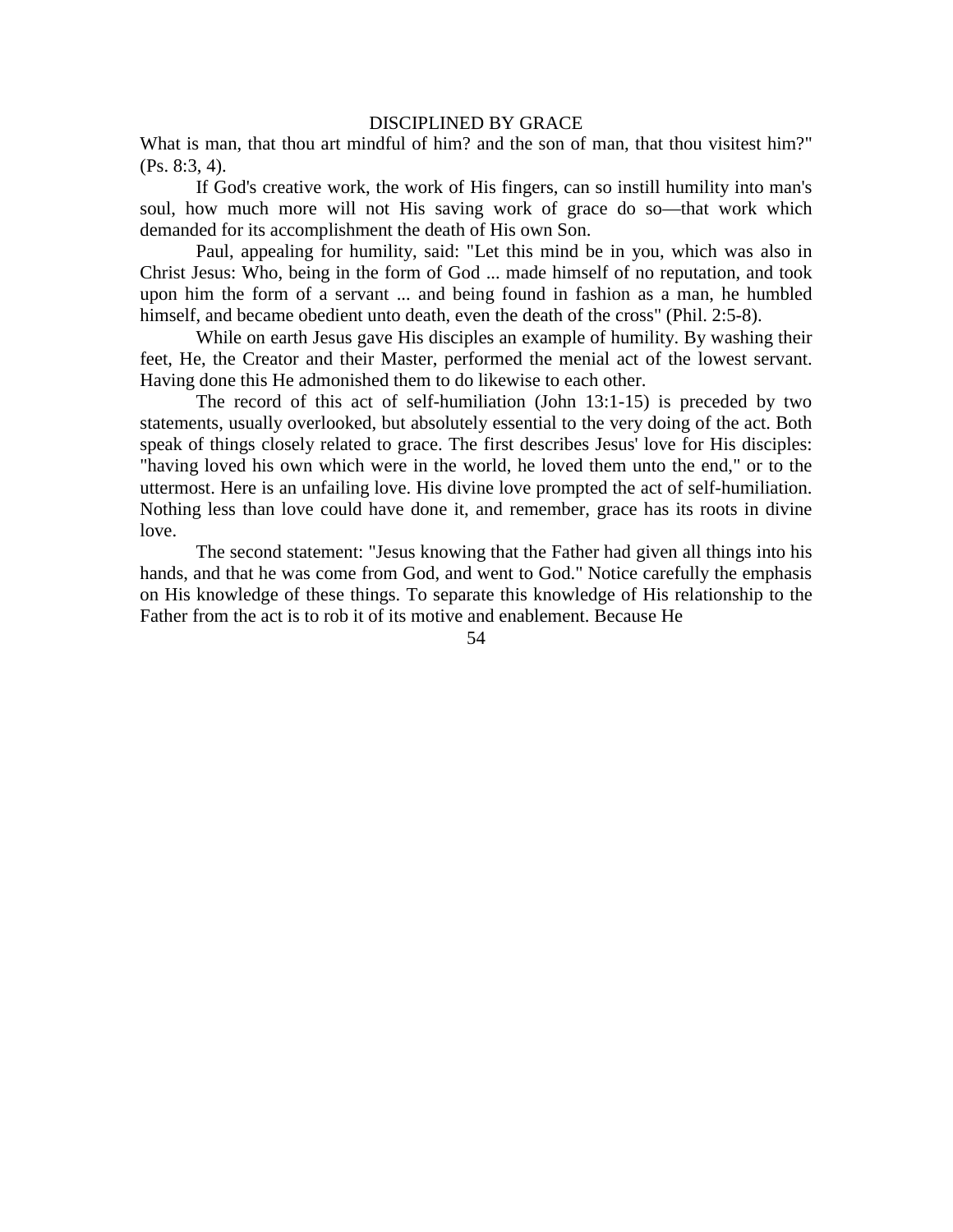#### GRACE TEACHES HUMILITY

knew that he had power from God, that He had come from God, and that He was going to God He was able to so humble Himself. But all this speaks of grace; power by God, life from God, and a future with God.

When Jesus asked His disciples to follow His example He did not expect them to do so without the same incentive and enablement which were His. Nor need any believer be without these great influences for humility.

Jesus' great commandment to His disciples was: "That ye love one another; as I have loved you, that ye also love one another" (John 13:34). This is possible only because the Holy Spirit indwells all believers and is there to shed the love of God abroad in the hearts (Rom. 5:5). Paul appeals for humility on the basis of love in these words: "If there be ... any comfort of love ... in lowliness of mind let each esteem other better than themselves" (Phil. 2:1, 3).

*Jesus knew that the Father had given all things into His hands*. Can the believer know the same? Certainly, as far as the power needed to do all God asks him to do. Paul said: "I can do all things through Christ which strengtheneth me" (Phil. 4:13). This he said in connection with "I know how to be abased." Paul not only knew of God's enabling power for himself, but also realized that all believers need to know that there is infinite power acting on their behalf. He wrote to the church at Ephesus that he did not cease to pray for them that they might "know ... what is the exceeding greatness of his power to usward who believe, according to the working of his mighty power, Which he wrought in Christ, when he raised him from the dead, and set him at his own right hand in the heavenly places, Far above all principality, and power, and might, and dominion, and every name that is named, not only in this world, but also in that which is to come" (Eph. 1:18-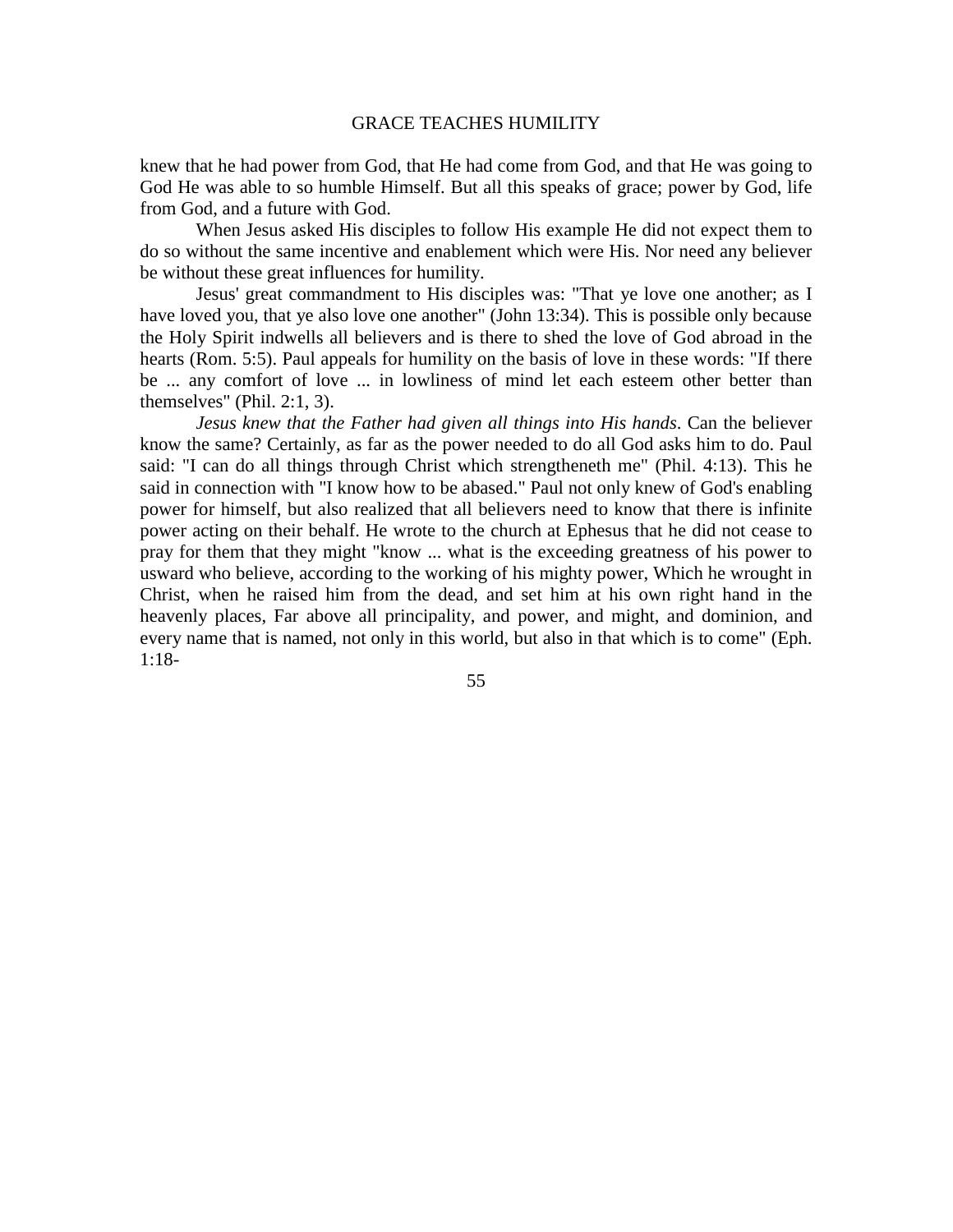21). Nowhere is found a finer description of God's infinite power. Nothing less than omnipotence is said to be "usward who believe." But most believers do not know this and have need of the prayer of some Paul that they might know it.

*Jesus knew that He had come from the Father*. True self-humiliation is not a trait of fallen man. The very essence of the first sin, a desire to be like God, was an effort at self-exaltation. As self-humiliation demands a divine nature, he who is to follow the example of Jesus must know that he has come from God. This is possible for all believers, for they are born of God (John 1:13). The apostle John said, "we know that we are of God" (I John 5:19).

*Jesus knew that He was going to God*. Can every believer know the same? Yes, and that on the infallible and unfailing word of the Lord. He said: "I will come again, and receive you unto myself" (John 14:3). And again, in His intercessory prayer, Jesus declared: "Father, I will that they also, whom thou hast given me, be with me where I am" (John 17: 24). There need be no uncertainty about this.

In the measure that one becomes possessed by the knowledge that he has come from the Father and that his eternal destiny is with Him, things of the world fade into insignificance. As pride has its roots in a desire to be something in the world, the devaluation of the things of the world produces humility.

Humility then is fostered by a deep sense of complete dependence upon God; by a realization of the infinitely glorious position in Christ; by the love of God shed abroad in the heart by the Holy Spirit; by a realization of the infinite power of the Father on one's behalf, and by a certain knowledge that one is born of God and has an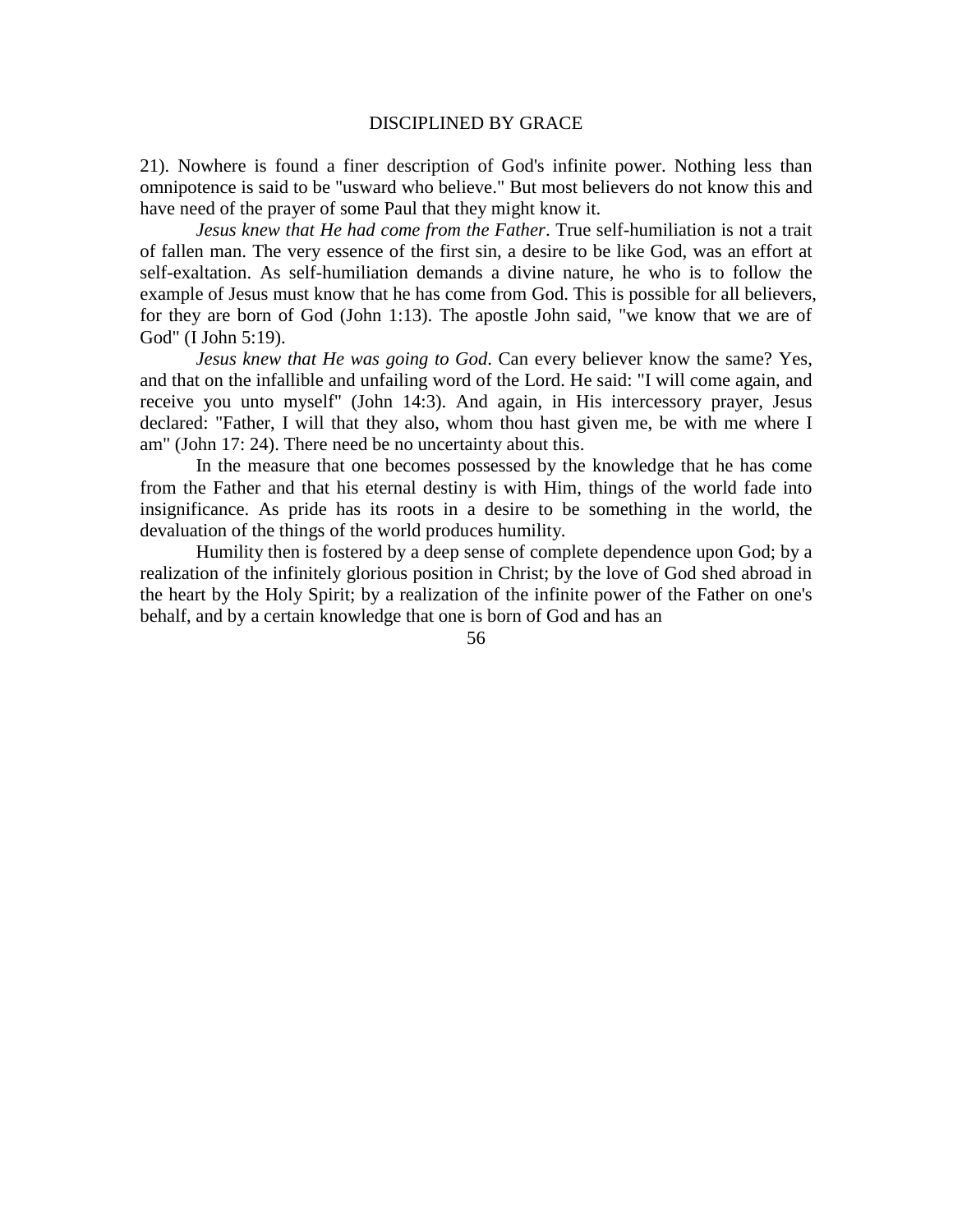## GRACE TEACHES HUMILITY

eternal destiny in the presence of and in union with the Father and the Son. It is the work of grace, and grace alone, to impart these glorious truths to the soul and thereby teach humility.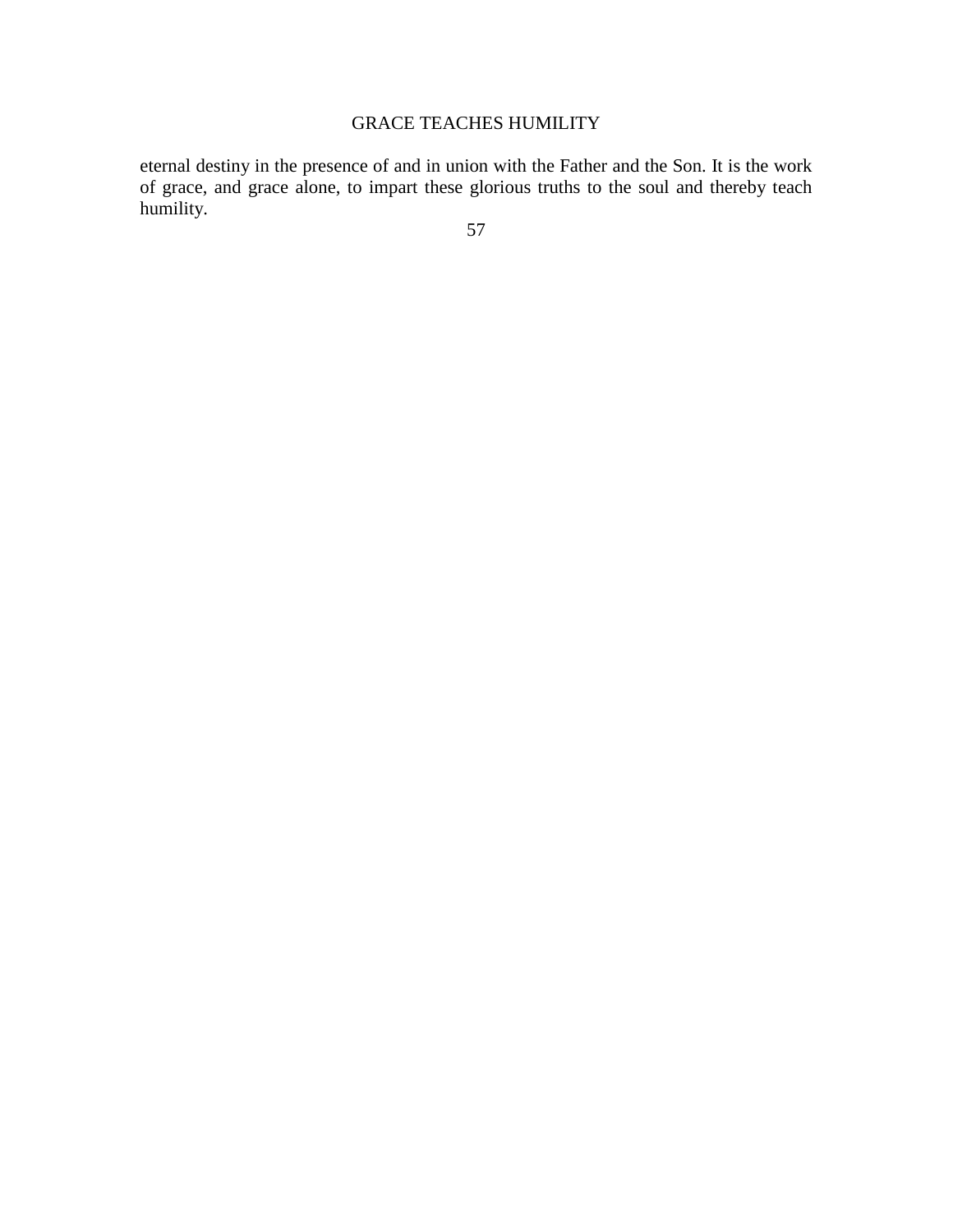## CHAPTER 10

## *The Believer's Standing and State*

CERTAIN BIBLE PASSAGES, especially in the Pauline letters, seem to contradict each other. One verse speaks of a thing as being fully accomplished while another refers to it as in process of completion. Hebrews 10:10 reads: "We are sanctified through the offering of the body of Jesus Christ once for all." This is a finished work. In I Thessalonians 5:23 Paul wrote: "And the very God of peace sanctify you wholly." Here sanctification is an uncompleted process. Again Hebrews 10:14 reads: "For by one offering he hath perfected forever them that are sanctified." Against this is Paul's admonition, "Be perfect" (II Cor. 13:11). Why should those who have been perfected forever be told to be perfect? More illustrations might be given, but these are sufficient for the present purpose.

These seeming contradictions vanish when one understands that in each case the first verse refers to the believer's standing in Christ, or his position before God. He is positionally sanctified, or set apart for God's eternal purpose. He is perfect in God's sight because he is in Christ. In each case the second verse refers to the believer's life on earth which is called his walk, or state. His earthly life should be wholly set apart for God's use. He should live perfectly before God.

The believer's standing then is that position in which God has placed him and as God sees him because he has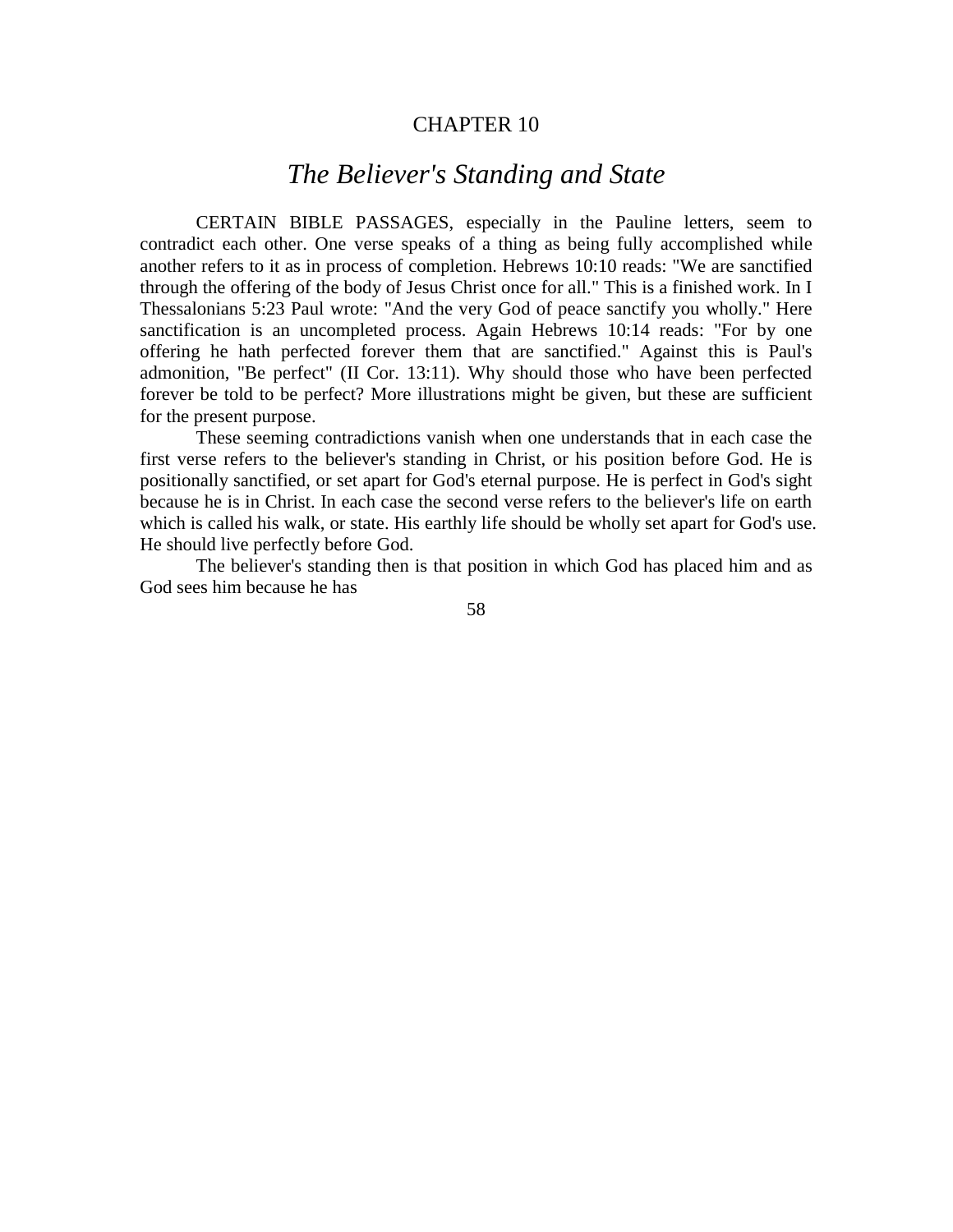## THE BELIEVER'S STANDING AND STATE

accepted Jesus Christ as Saviour. It is God's acceptance of him in Christ and as a member of the household of God. The believer's state is the condition of his earthly life. It is the expression, or lack of expression, of his spiritual life in and through his earthly body. It is the sum total of his experiences and, when in accordance with God's plan, is made up of communion with God, joy, peace, fellowship, labor of love for God and fellow man, and fruit bearing for God. To whatever degree these things are lacking the state is out of harmony with the standing. The purpose of the discipline of grace is to harmonize the state with the standing which is perfect and unchangeable.

It is not necessary to consider here all that enters into the believer's standing before God but only enough to show that this standing is infinitely great and wonderful, that it is unalterable, and that man does not contribute the least toward it. An understanding of these things is imperative to an understanding of the discipline of grace.

The broadest and most inclusive statement of that which takes place when one enters into a position in Christ is found in these words: "Who [God the Father] hath delivered us from the power of darkness, and hath translated us into the kingdom of his dear Son" (Col. 1:13). This is nothing less than being taken out of the realm over which Satan holds sway and placed in the realm of the Son of God. From the moment a person believes in Jesus Christ as his Saviour, while still in it, he is no more of the world (John 17:11, 14). This is a change of the greatest possible significance.

The standing before God of all who are of this world is that of aliens and enemies to God (Col. 1:21), but all who are of the kingdom of the Son of God have been reconciled to God. "When we were enemies, we were.

<sup>59</sup>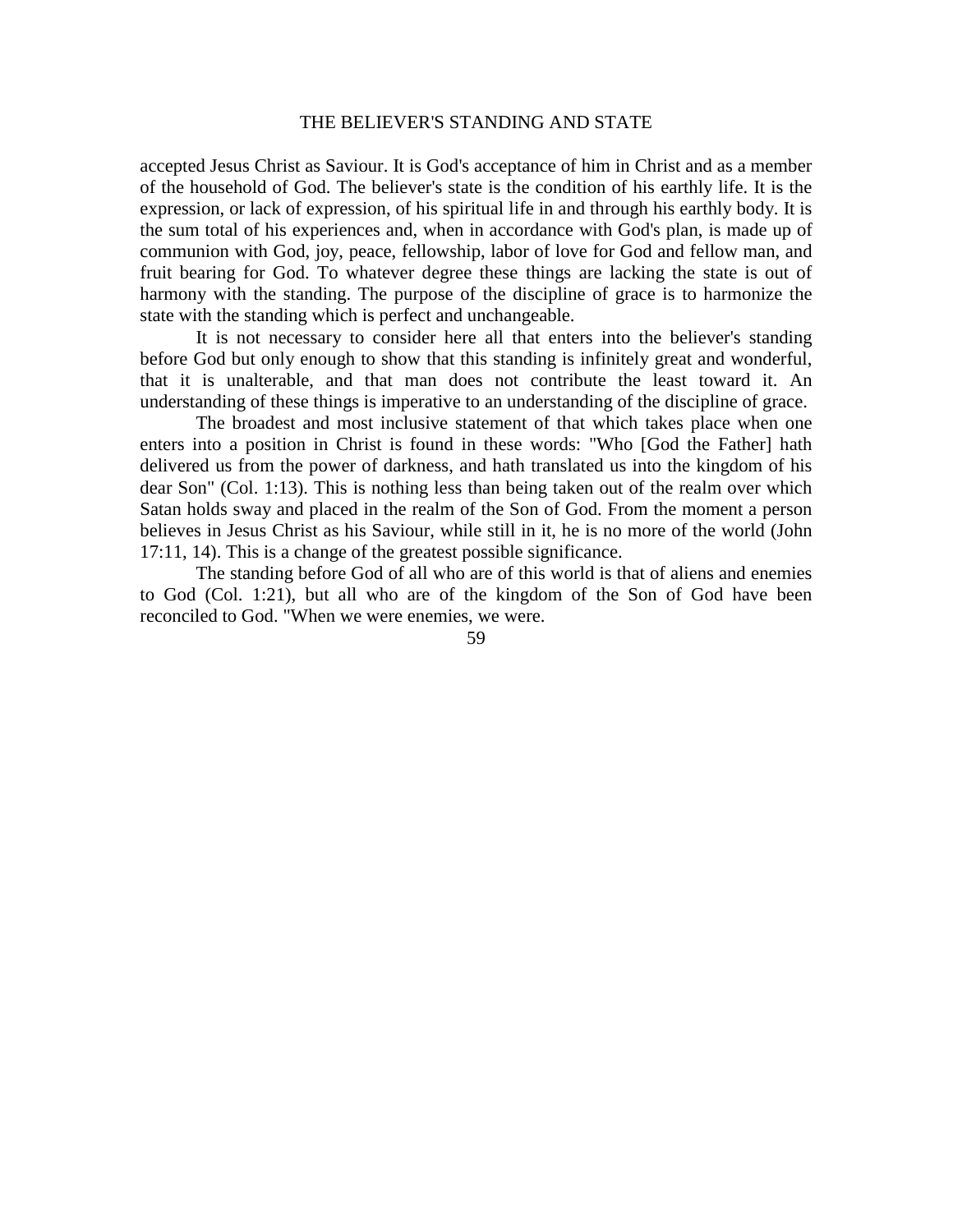reconciled to God by the death of his Son" (Rom. 5:10). They have also been made nigh to God. "But now in Christ Jesus ye who were sometimes far off are made nigh by the blood of Christ" (Eph. 2:13). They are now "no more strangers and foreigners, but fellow citizens with the saints, and of the household of God" (Eph. 2:19).

To accomplish this great change from being without God (Eph. 2:12) to the closest and most intimate position held by any creature, several things must be done by God. All of these become efficacious the moment a person believes.

First of these to be mentioned is redemption from "under the law" (Gal. 4:5). "Christ hath redeemed us from the curse of the law, being made a curse for us" (Gal. 3:13). This redemption was with the "precious blood of Christ" (I Peter 1:19). "There is therefore now no condemnation to them that are in Christ Jesus" (Rom. 8:1, A. S. V. ).

Together with redemption from under the law, there is complete forgiveness of all sins committed against that law. "In whom [Jesus Christ] we have redemption through his blood, the forgiveness of sins, according to the riches of his grace; Wherein he hath abounded toward us in all wisdom and prudence" (Eph. 1:7, 8). The purging of sins is specifically said to be by the Son Himself (Heb. 1:3). This complete forgiveness of sins against the law must not be confused with the forgiveness of sins against God the Father, which is conditioned upon confession (I John 1:9). The first is part of the standing; the second is related to the state.

Another element of the believer's standing, directly related to redemption, is justification. "Being justified freely by his grace through the redemption that is in Christ Jesus" (Rom. 3:24). This is a free gift, made possible by

<sup>60</sup>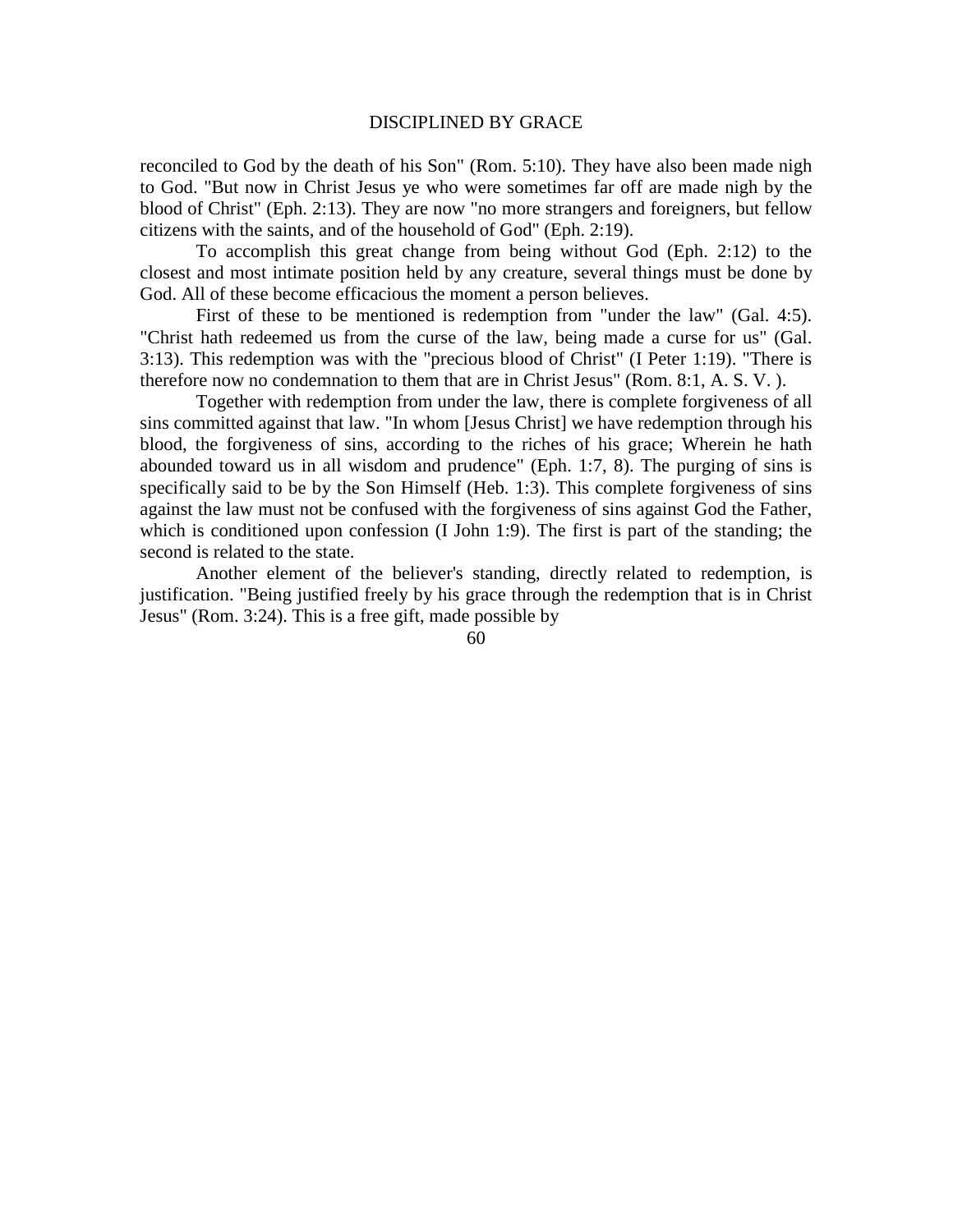## THE BELIEVER S STANDING AND STATE

the righteousness of Jesus Christ and because He "bare our sins in his body on the tree" (I Peter 2:24). "For he [God] hath made him to be sin for us, who knew no sin; that we might be made the righteousness of God in him" (II Cor. 5:21). Justification is more than forgiveness of sins. It is to be in Jesus Christ, clothed in His righteousness, standing before God as though one had never sinned.

The standing includes the relationship of a child to his father. "But as many as received him [the Son of God], to them gave he power to become the sons of God ... Which were born ... of God" (John 1:12, 13). Here is a spiritual relationship with God by birth as real and unchangeable as the relationship by physical birth of a child to an earthly father. But it is more, the life by the spiritual birth is eternal life. "He that believeth on the Son hath eternal life" (John 3:36, A.S.V.). This eternal life is the gift of God through Jesus Christ our Lord (Rom. 6:23). When one remembers that "the gifts ... of God are without repentance" (Rom. 11:29), it is clear that the believer's standing before God is for time and eternity.

One who is a child of God is also an heir of God. "Wherefore thou art no more a servant, but a son; and if a son, then an heir of God through Christ" (Gal. 4:7). The Father has made all believers "meet to be partakers of the inheritance of the saints in light" (Col. 1:12), and has given the Holy Spirit as an earnest (a guarantee) of this inheritance (Eph. 1:14). Every believer has been made accepted in the beloved Son of God (Eph. 1:6), and is "complete in him, which is the head of all principality and power" (Col. 2: 10).

In addition to all this, believers are the object of God's unfailing care. "While we were yet sinners, Christ died for us. Much more then, being now justified by his blood, we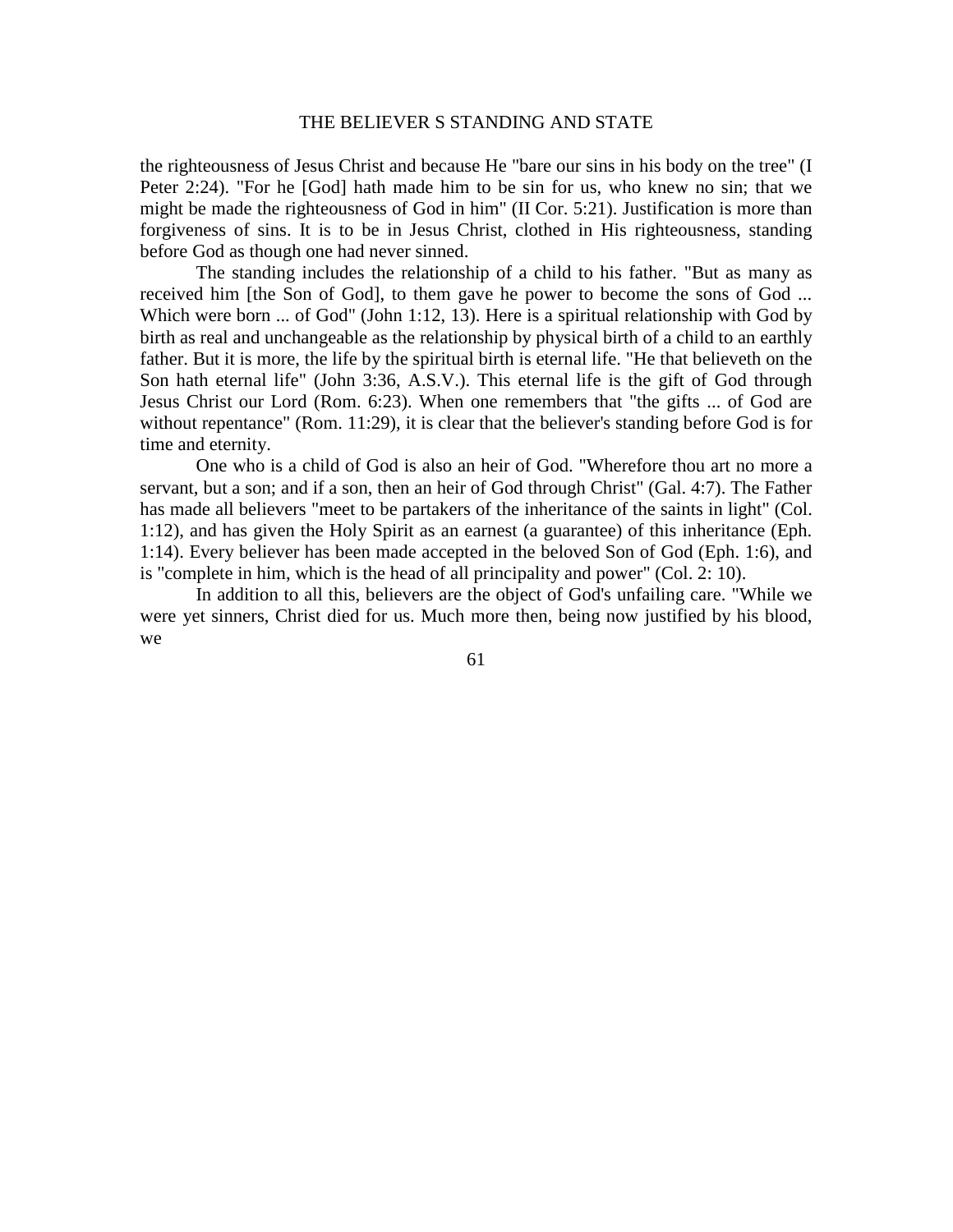shall be saved from wrath through him. For if, when we were enemies, we were reconciled to God by the death of his Son, much more, being reconciled, we shall be saved by his life" (Rom. 5:8-10). The life of the Son by which the believer shall be saved is not His earthly life, but that which He now lives in Heaven at the right hand of the Father. Being saved by that life is said to be "much more" than being reconciled by His death. This must mean that God's provision for the care and bringing unto glory of believers is much more than His provision for their justification and reconciliation unto Himself.

In addition to being objects of God's care, all who are His own are objects of His never failing love. "For I am persuaded, that neither death, nor life, nor angels, nor principalities, nor powers, nor things present, nor things to come, Nor height, nor depth, nor any other creature, shall be able to separate us from the love of God, which is in Christ Jesus our Lord" (Rom. 8:38, 39).

A careful study of all these statements concerning the believer's standing before God will reveal that all is said to be of God. All is through Jesus Christ. In no case is there room for any contribution on the part of man. The only condition placed upon man is to believe. As faith is dependence upon God, it adds nothing to that which God does. It merely gives Him the opportunity to work.

It is also evident that all the above, except the unfailing care and love of God, is declared to be a finished work, and not something in process of completion. Deliverance from the power of darkness and translation into the kingdom of God's Son are fully accomplished. So also are redemption, forgiveness of sins, justification, being born of God, the receipt of the gift of eternal life, being made heirs of God, being accepted in the beloved, and being complete in Him. In no case is there the least suggestion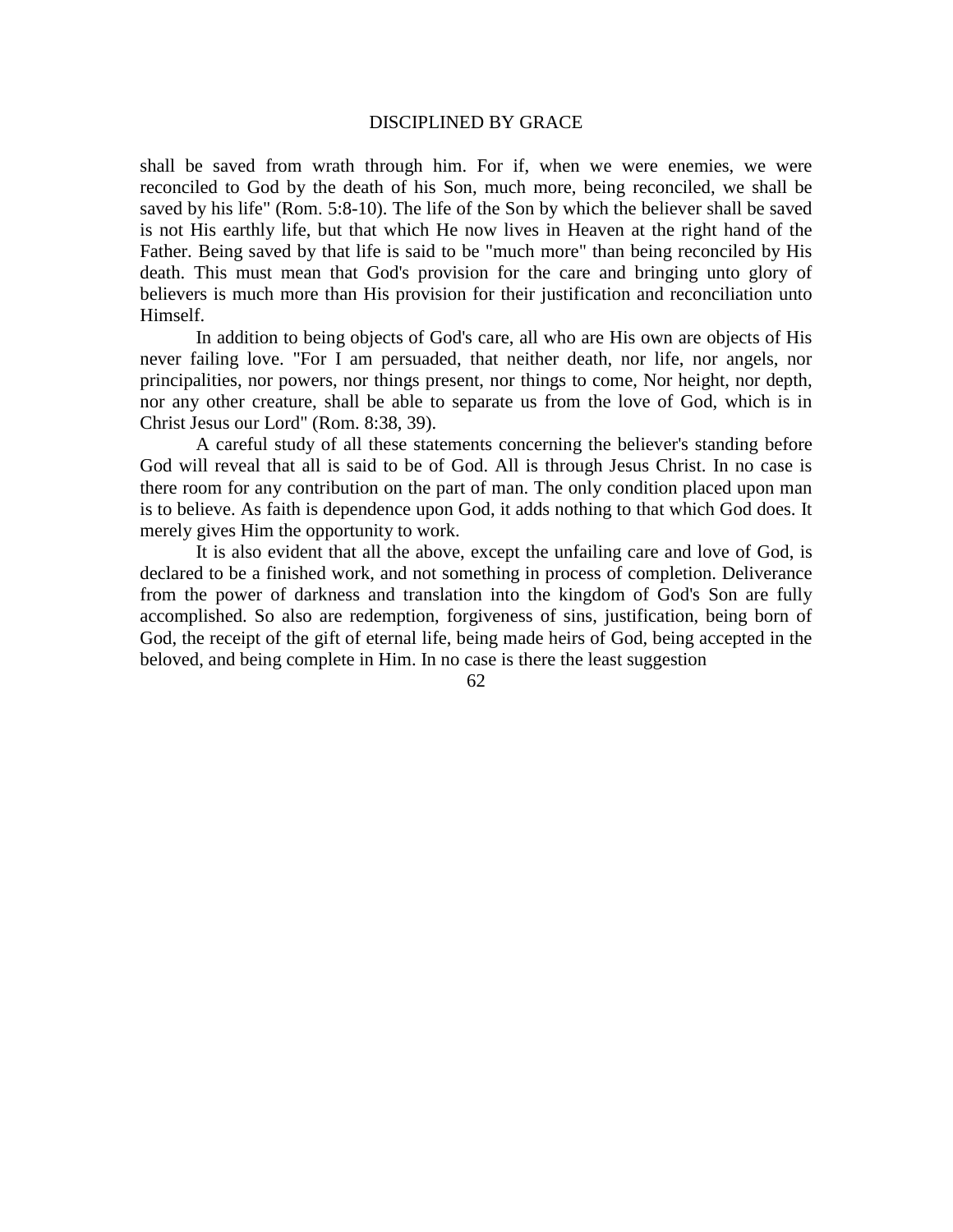## THE BELIEVER'S STANDING AND STATE

that anything can be added to or taken from that which has been done.

This standing before God has been sealed by the Holy Spirit of God until the day of redemption of the body (Eph. 4:30). The seal denotes a finished transaction (Jer. 32:10), also security, and an unalterable position (Dan. 6:17; Rev. 20:3).

While the believer's standing is in no way conditioned upon his state there is, however, a close relationship between the two. The standing makes the state possible. One must be born of the Spirit before he can live a spiritual life. It is impossible to live pleasing unto God while dead in trespasses and sins and in rebellion against Him. There must first be reconciliation and acceptance in the Beloved.

The method of grace in teaching (to be more fully considered later) is to point to the things which God has done in providing the standing before Him and then pleading for a life in harmony therewith. It follows then that the standing must be completely provided by God and must exist in its full realization before God can use it as an incentive to a godly state.

It also follows that the standing must be perfect in every detail. This excludes all possibility of any fallible human contribution. To hold that "the state is necessary in order that the standing shall ultimately be realized" is to insist on adding human merit to God's perfect work, and to destroy the absolute perfection of that which God uses as an argument to promote a state that is acceptable to Him.

It is impossible to clearly understand God's work of grace in saving from condemnation and in teaching one who has been saved unless it is seen that the standing depends in no way upon the state, but the state rests entirely upon the standing.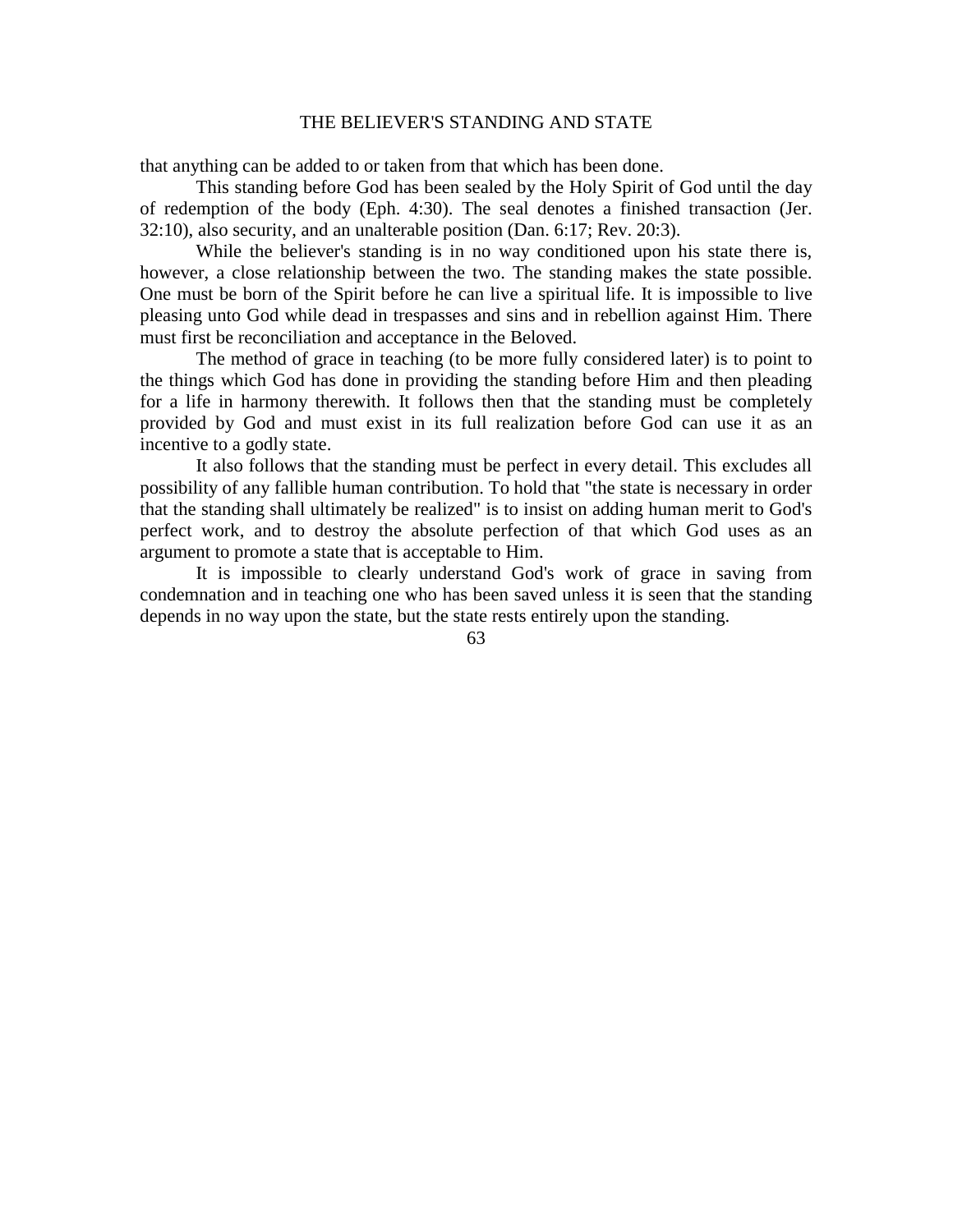## CHAPTER 11

# *Standards of Grace Teaching*

THE DISCIPLINE OF GRACE cannot be understood without a clear conception of the high standards of life which God desires in those who are taught by grace. Not only among those who constitute Christendom as a whole, but also among many true believers, the ideals of Christian conduct are largely limited to high moral standards. That this is true is shown by the fact that emphasis is primarily upon the attainment to high ideals, the prompting to noble endeavor, and the call of duty. Moral conditions as such are stressed and that entirely apart from the believer's position in Christ. This is on a purely human level. But these by themselves are not God's standards for life under grace. It is entirely possible for natural man to learn to do much that is good; not only because he must, but also because he chooses to do so. He can be honest, conscientious, diligent, kind, loving, manly, self-controlled, chaste, courteous, self-sacrificing, and seek the welfare of fellow men, all because he esteems these virtues and is esteemed because of them. Man can learn to resist the baser things of life by the sheer power of his natural self. All of this is most admirable in the life of any person and many Christians would be much more useful if they possessed more of these qualities, but these alone do not measure up to the high standards of life taught by grace.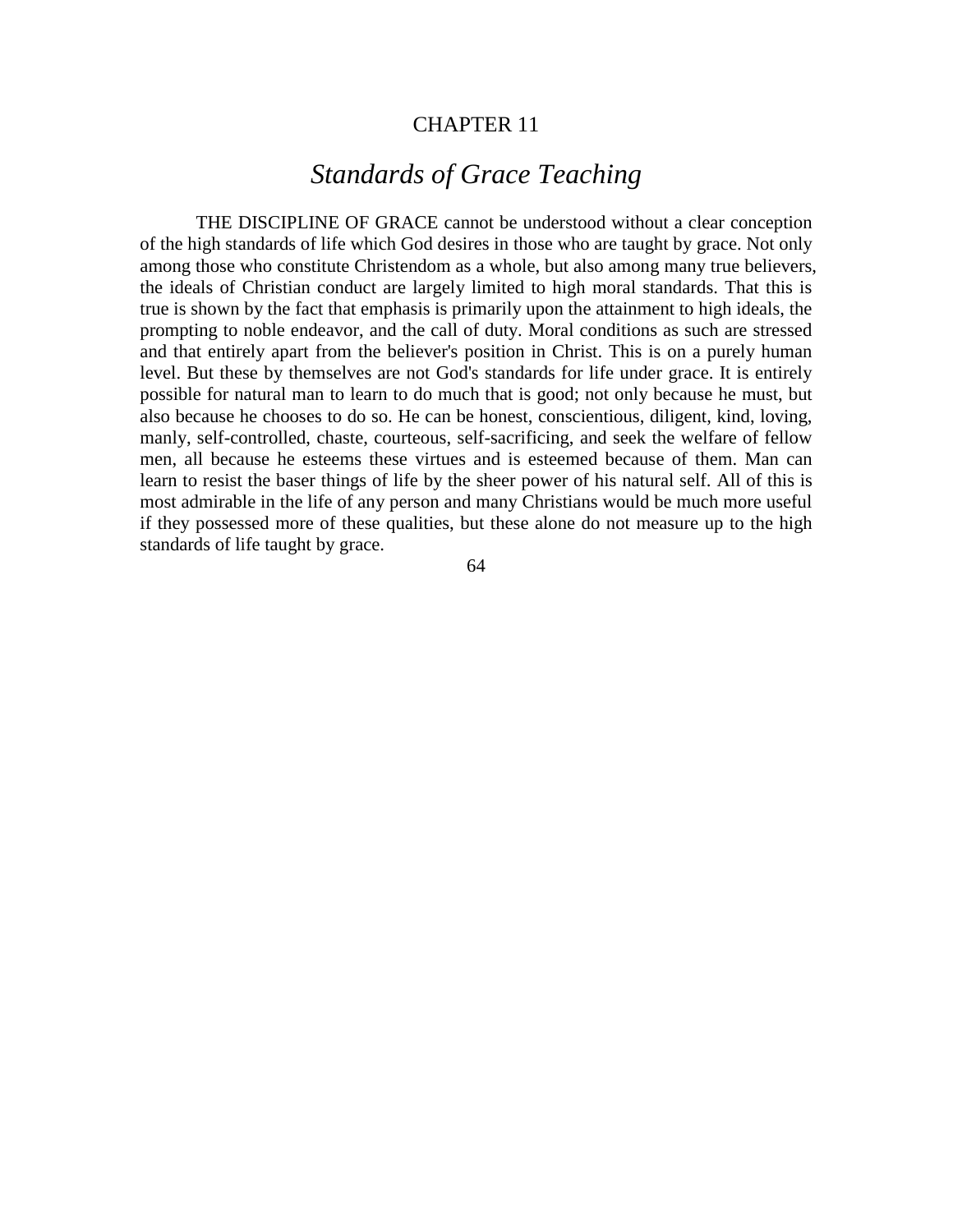## STANDARDS OF GRACE TEACHING

The purpose of grace is to produce in the believer a life on the divine plane. It is far more than character building. Because the divine life is expressed through the human body, the expression thereof may be similar or even identical with the expression of the finer qualities of a natural human life. Two persons may contribute to the welfare of their fellow men. In the case of one, it may be the expression of a purely human life; to gain favor with others, from a sense of fulfilling an obligation, or even because of pleasure derived thereby. In the case of the other, it is because the love of God has been shed abroad in the heart. In each case the outward expression is the same, but to God there is a vast difference. The one is a life in self-determination and for personal gain. The other is in dependence upon God and is a result of the teachings of grace. False cults place great emphasis on the finer qualities of human conduct.

The apostle Paul said: "And if I bestow all my goods to feed the poor, and if I give my body to be burned, but have not love, it profiteth me nothing" (I Cor. 13:3, A.S.V.). The life produced by the teachings of grace has the outward manifestations plus the right attitude toward God.

While the outward expression of godly living, as taught by grace, cannot always be distinguished from the finer human life, there are standards of godly living that are beyond the conception of the natural mind. These are on a divine plane, and therefore of a far higher order than the very finest teachings of the best philosophers and moral teachers. The standards under grace are so high as to render comparison impossible, except by contrast, with even the highest standards of the great world religions. They are even higher than the high standards of the God-given Mosaic law.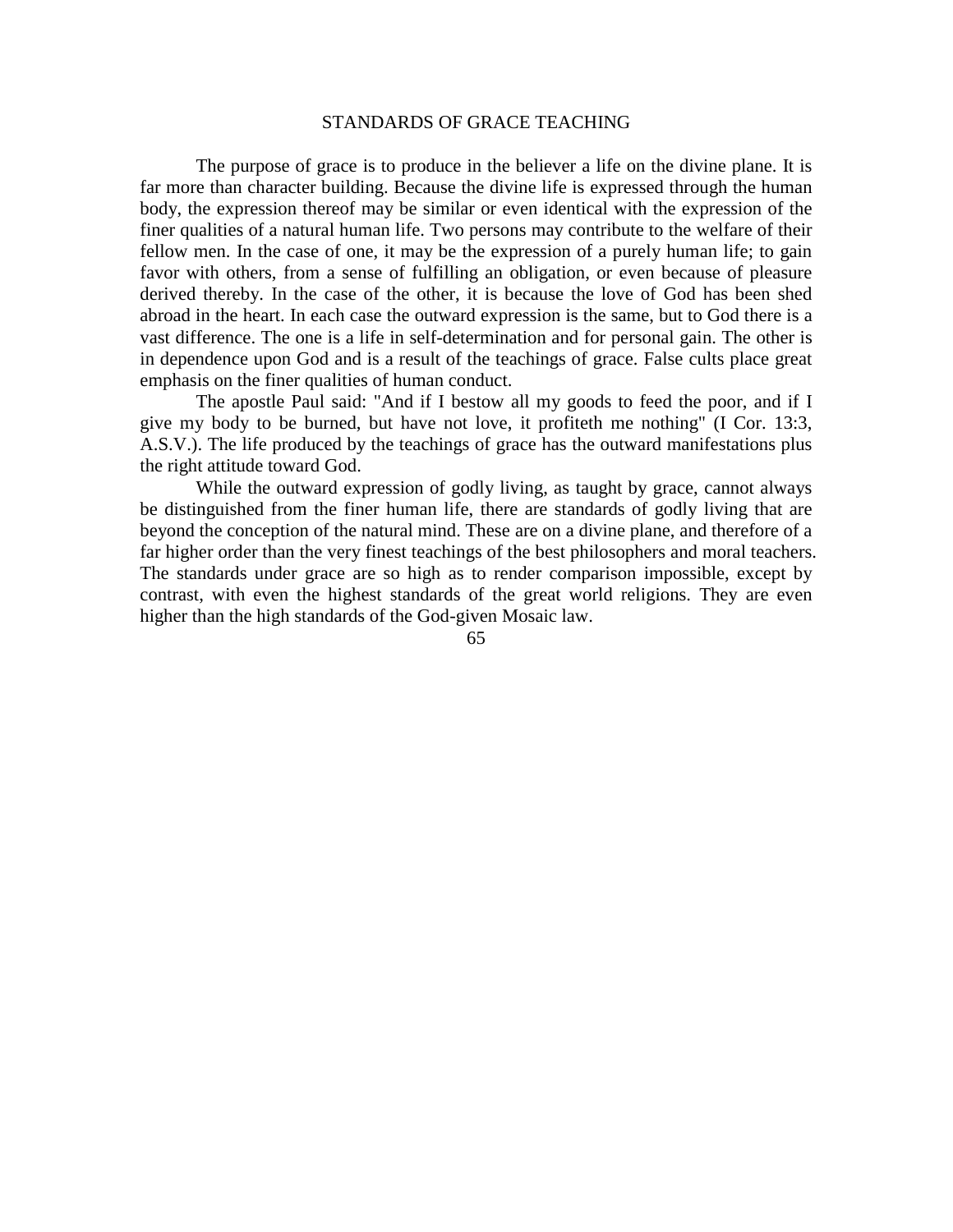All standards of conduct under the law were summed up in the two commandments: "Thou shalt love the Lord thy God with all thy heart, and with all thy soul, and with all thy mind"; and "thou shalt love thy neighbor as thyself" (Matt. 22:37, 39). But that love for God is only on a human level. It is with a human heart, soul, and mind. To love one's neighbor as oneself is also only human because the love of self is human.

All standards of a life under grace are summed up by Jesus in the words: "This is my commandment, That ye love one another, as I have loved you" (John 15:12). Paul repeated this thought: "And walk in love, as Christ also hath loved us, and hath given himself for us an offering and a sacrifice to God for a sweetsmelling savor" (Eph. 5:2). The love of Christ for the believer is a divine love and was even unto death. When the believer is called upon to love as Christ loved, he is asked to love with a divine love nothing less.

The golden rule says: "All things whatsoever ye would that men should do to you, do ye even so to them" (Matt. 7:12). Grace teaches, "let each esteem other better than themselves" (Phil. 2:3). "Let this mind be in you, which was also in Christ Jesus: Who, being in the form of God ... made himself of no reputation, and took upon him the form of a servant" (Phil 2:5-7).

The very thinking of one under grace should be in perfect harmony with the divine will, "bringing into captivity every thought to the obedience of Christ" (II Cor. 10:5). If every thought is brought into the obedience of Christ there can be no wrong conduct, for conduct has its source in thought.

In the following verses are standards of life which rise far above moral conduct. "Giving thanks always for all things unto God and the Father in the name of our Lord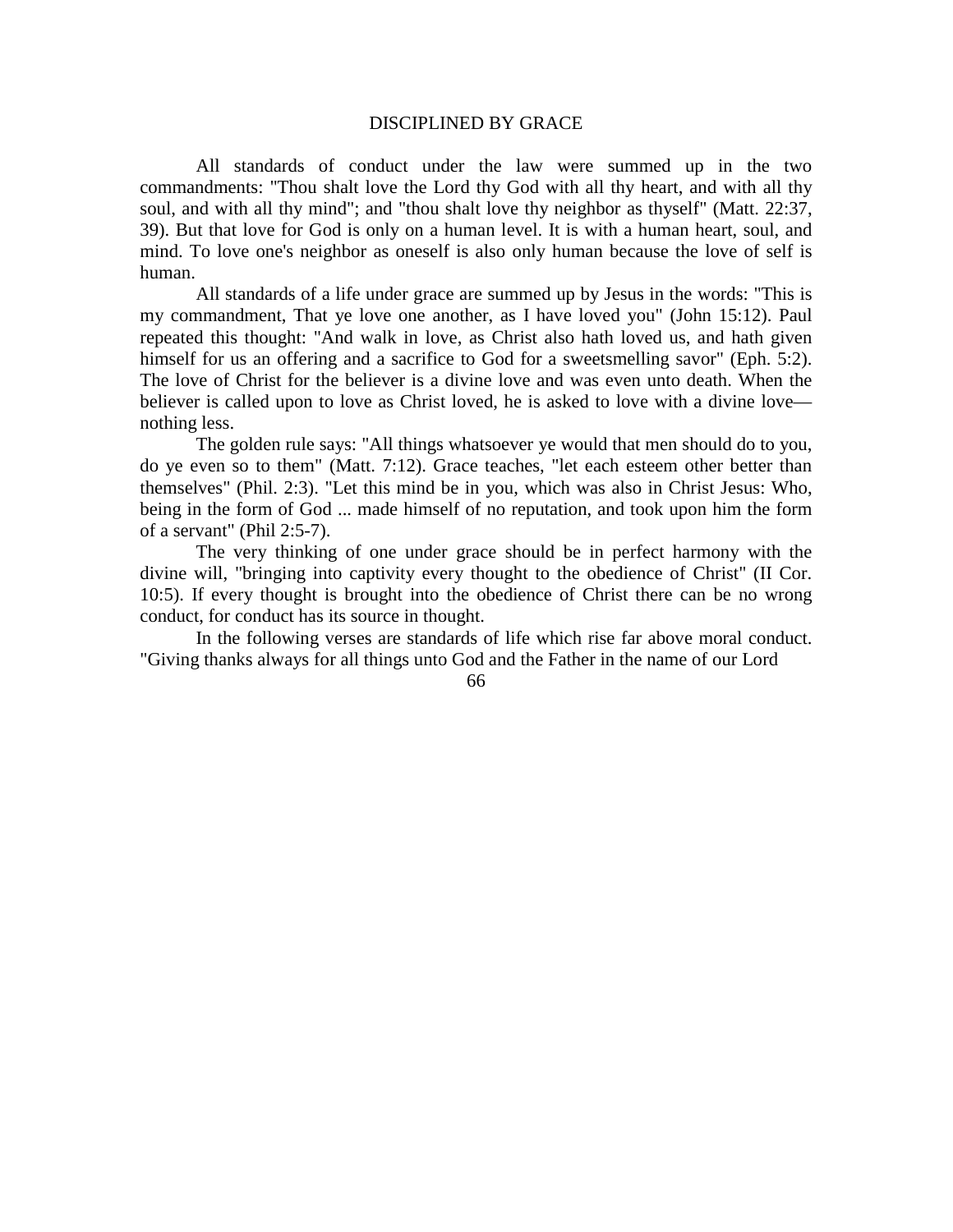## STANDARDS OF GRACE TEACHING

Jesus Christ" (Eph. 5:20). "Be careful for nothing; but in everything by prayer and supplication with thanksgiving let your requests be made known unto God" (Phil. 4:6). "Rejoice evermore" (I Thess. 5:16). "As sorrowful, yet always rejoicing" (II Cor. 6:10). "My brethren, count it all joy when ye fall into divers temptations" (James 1:2). "But rejoice, inasmuch as ye are partakers of Christ's sufferings" (I Peter 4:13). To be thankful for all things and to rejoice at all times, even in suffering, are not human characteristics. They are part of a divine life and are taught only by grace. "Forgiving one another even as God for Christ's sake hath forgiven you" (Eph. 4:32) is perfect forgiveness, because God's forgiveness for Christ's sake is "according to the riches of his grace; Wherein he hath abounded toward us in all wisdom and prudence" (Eph. 1:7, 8).

Natural man may develop great liberality in giving, but there is a kind of giving which is brought about only by the work of grace. It is described as follows: "Moreover, brethren, we do you to wit of the grace of God bestowed on the churches of 'Macedonia; How that in a great trial of affliction the abundance of their joy and their deep poverty abounded unto the riches of their liberality. For to their power, I bear record, yea, and beyond their power they were willing of themselves; Praying us with much entreaty that we would receive the gift, and take upon us the fellowship of the ministering to the saints" (II Cor. 8:1-4). To give liberally, with great joy, when in deep poverty and suffering affliction, is not a standard for natural man, nor under law; it is only for a life under grace.

Paul prayed for the Ephesian saints that they "might be filled with all the fullness of God" (Eph. 3:19). As this prayer includes all believers, it is a standard for all who are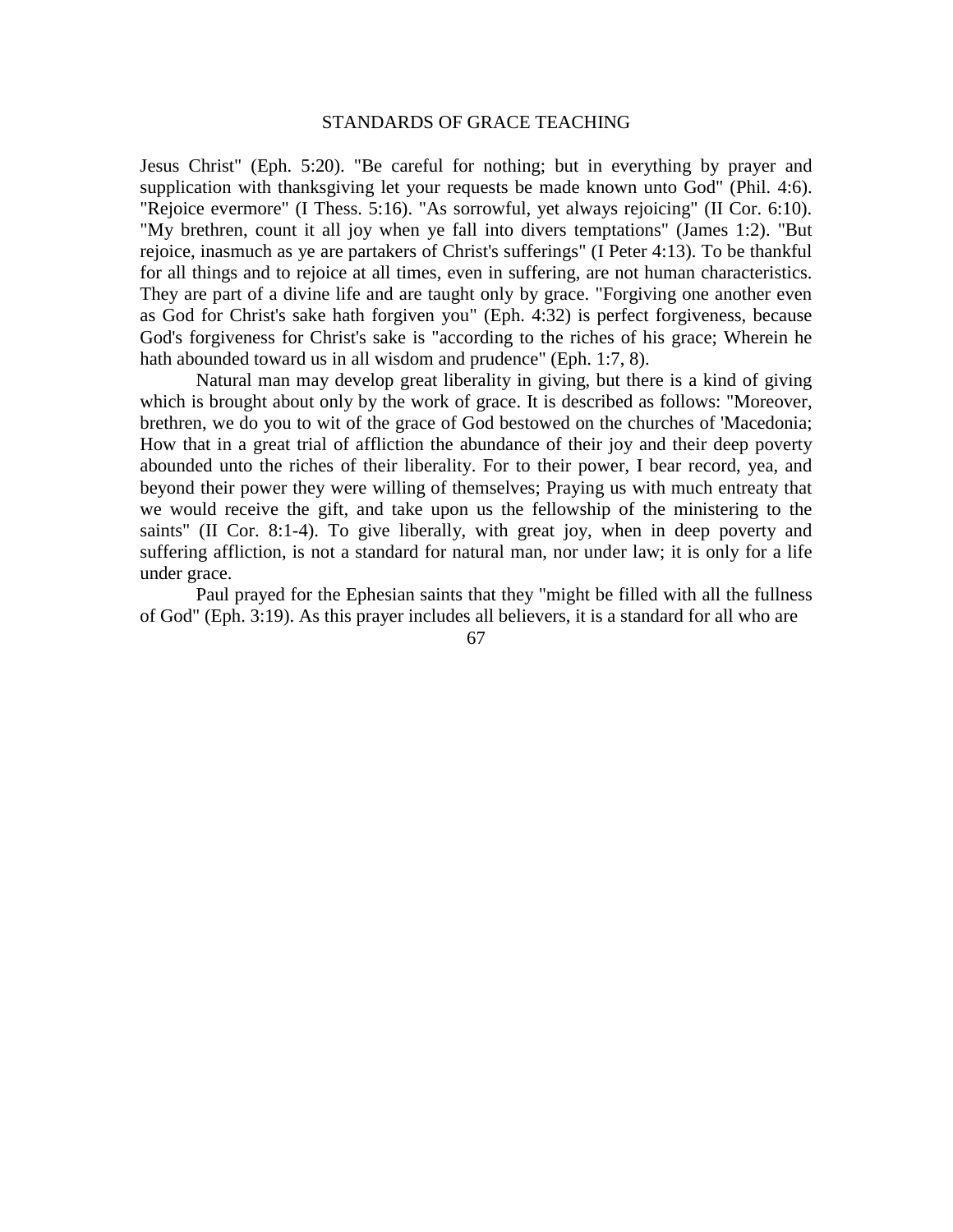under grace. When Paul joyfully accepted suffering and persecution that thereby the life of Jesus might be made manifest in his body, it was a manifestation of the fullness of God in him.

These are standards taught by grace and grace alone. No moral code, not even the Mosaic Law, can demand them. Here is no room for careless living. These standards grant no license to violate the moral code because they are on an infinitely higher plane. One whose thoughts are kept in obedience to Christ and who is filled with all the fullness of God does not break the moral laws of God.

These standards do not set aside the value of the lower standards of the moral code, they include them as elements, just as a word includes letters, but in reading, attention is centered on the words which convey the meaning, not on the elements, that is the letters. So the law, called the letter, does not give meaning to spiritual life. That is by the Word that "dwelt among us, full of grace and truth" (John 1:14). There is no life in the letter, "for the letter killeth, but the spirit giveth life" (11 Cor. 3:6). He by whom came grace and truth said, "The words that I speak unto you, they are spirit, and they are life" (John 6:63).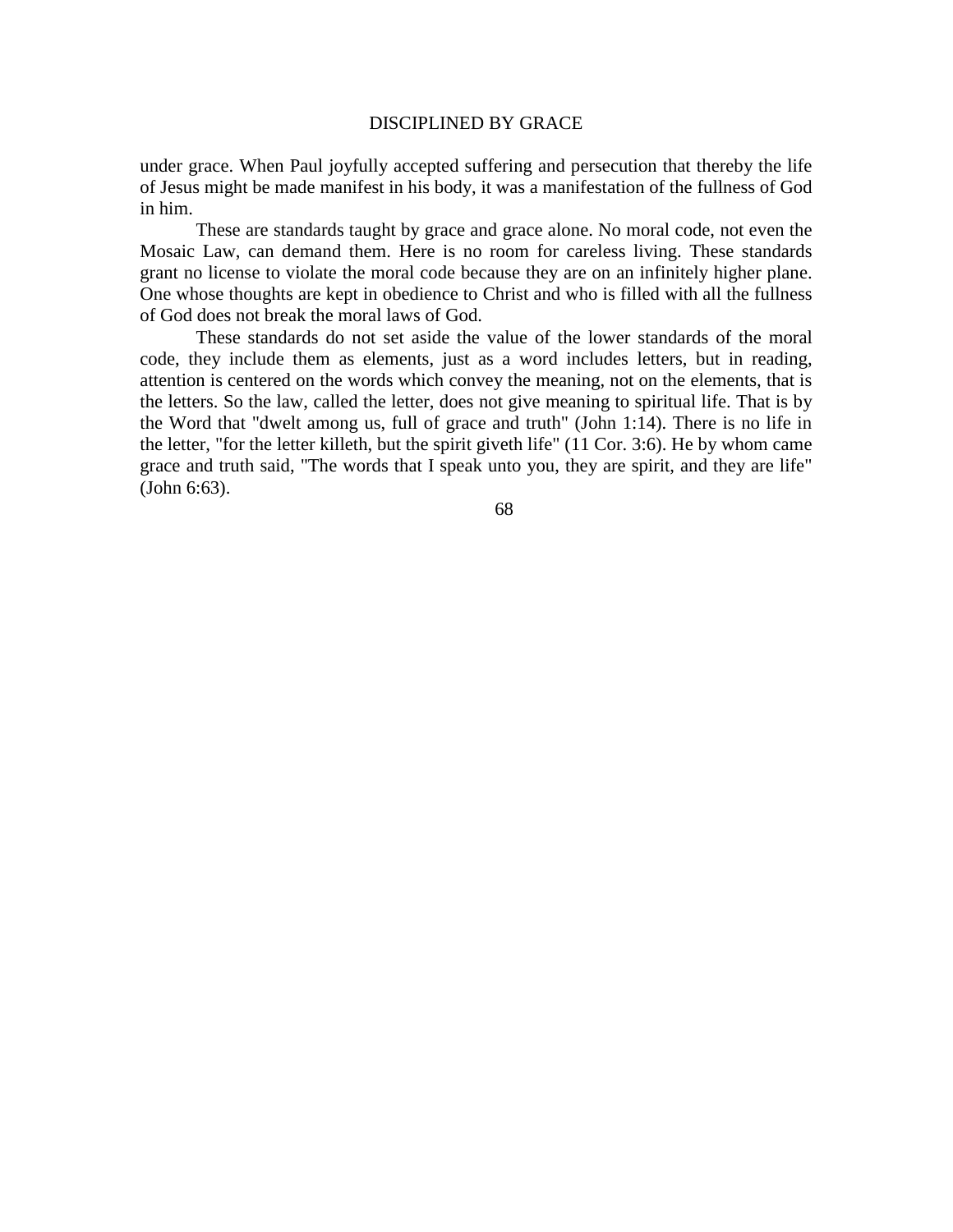## CHAPTER 12

# *By the Power of God*

IT IS DIFFICULT for many to grasp fully the truth that salvation from the penalty of sin is the work of God and of Him alone. All God does in redeeming, reconciling, and justifying man and in giving him a new eternal life is of God alone. Man can contribute nothing thereto. Difficult as this is for man to see, it seems even more difficult for the saved to realize that the life which God expects them to live is not of themselves, but by His own power. Because of this lack of understanding, many believers strive in their own strength for high ideals of moral conduct, instead of yielding themselves to the power of God which will enable them to live according to the high divine standards under grace. When these high standards of life under grace are seen to be on a divine plane, it becomes evident that something more than human resources is needed. Divine power alone can produce a divine order of life.

The fact that the true life under grace is one of complete dependence upon God is evidence that that life must be lived by the power of God. If that life could be lived in the power of the believer, it would become a life of dependence upon self and not in dependence upon God.

In the teachings of grace great emphasis is placed upon the fact that it is God who works. "For it is God which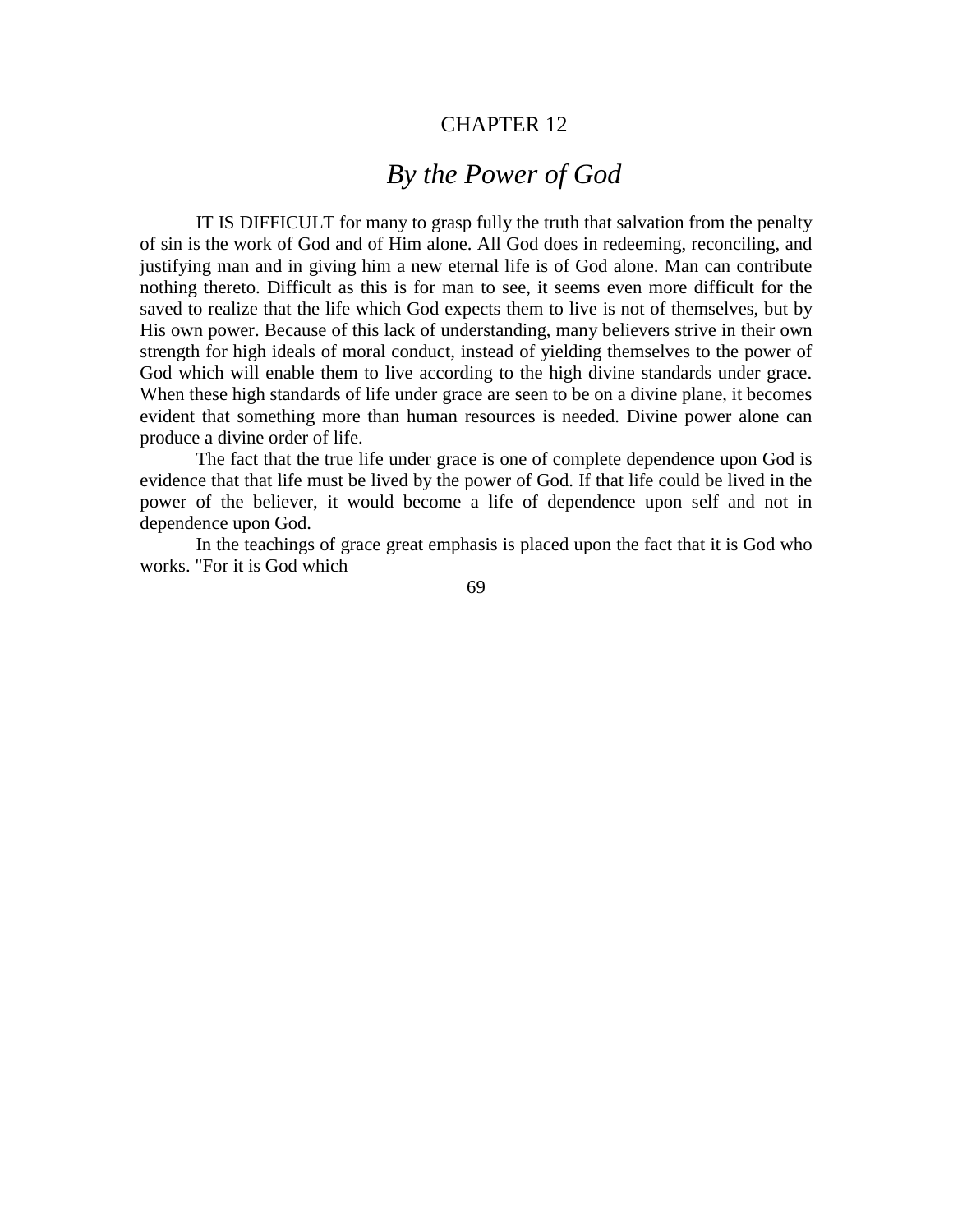worketh in you both to will and to do of his good pleasure" (Phil. 2:13). "Now the God of peace ... make you perfect in every good work to do his will, working in you that which is well pleasing in his sight" (Heb. 13:20, 21). "So then neither is he that planteth anything, neither he that watereth; but God that giveth the increase" (I Cor. 3:7). In writing about spiritual gifts and the true ministry Paul said: "And there are diversities of operations, but it is the same God which worketh all in all" (I Cor. 12:6).

Furthermore, to show that the power of the life under grace is of God, special emphasis is placed upon the weakness of man. "But we have this treasure in earthen vessels, that the excellency of the power may be of God, and not of us" (II Cor. 4:7). "But we had the sentence of death in ourselves, that we should not trust in ourselves, but in God" (II Cor. 1:9). "Not that we are sufficient of ourselves to think anything as of ourselves; but our sufficiency is of God" (11 Cor. 3:13).

The admonition, " yield yourselves unto God, as those that are alive from the dead, and your members as instruments of righteousness unto God" (Rom. 6:13), shows that the power is of God and not of man, for the instrument is powerless apart from the master's control. This makes it important to distinguish between trying to serve God and being used of God. It should also be recognized that God does not desire to help believers do things for Him. He desires to do the work Himself through them. The true life under grace has all its sources in God because grace is that which God does and He alone. It follows then that whenever there is failure in the life of a saved person it is due to dependence upon self instead of God. This does not relieve the believer of responsibility for his life, but that responsibility is to yield to the control of God.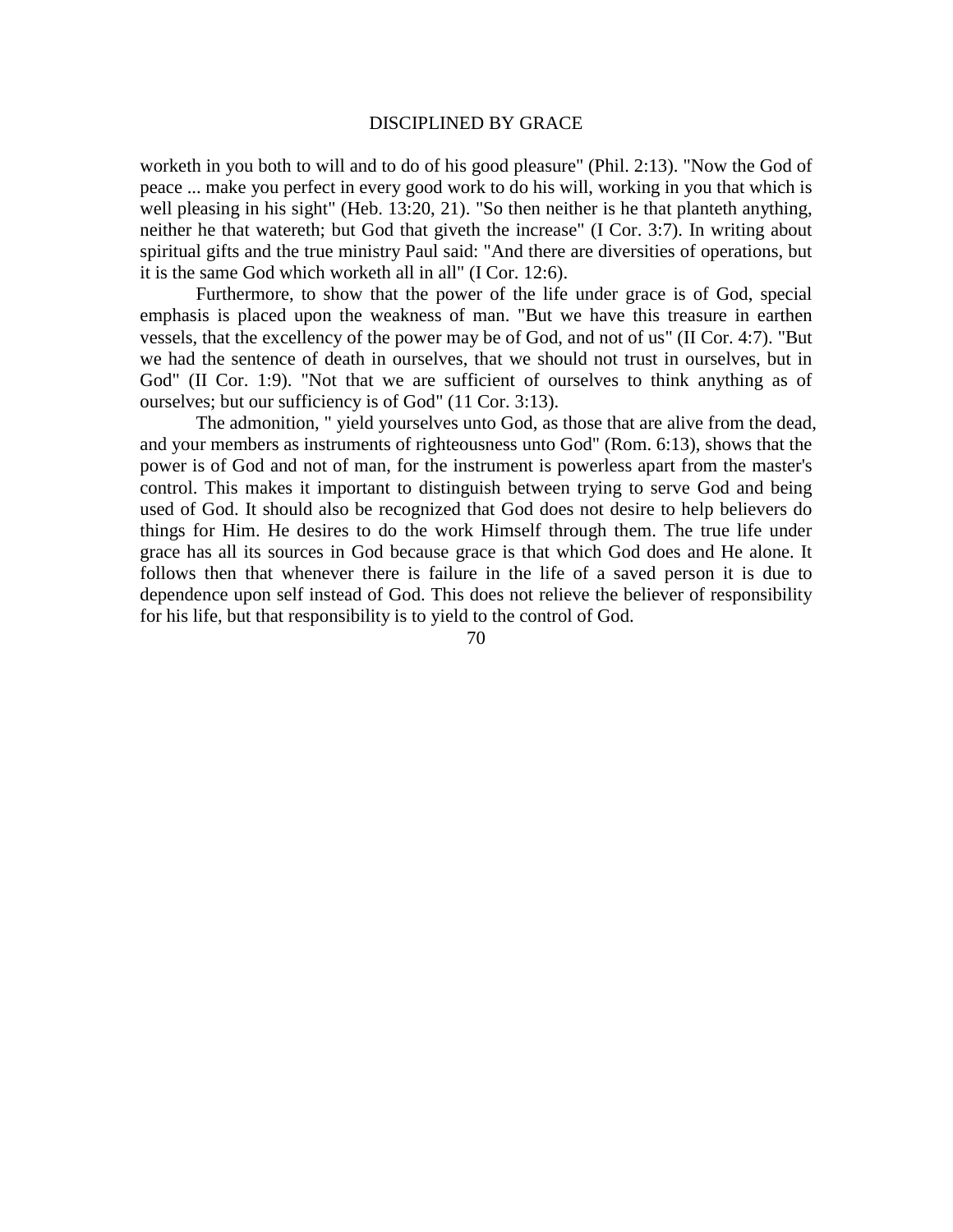## BY THE POWER OF GOD

While salvation is of God, it is through Jesus Christ; so also godly living which is of God is through Jesus Christ. Jesus said, "without me ye can do nothing" (John 15:5). He also said: "As the living Father hath sent me, and I live by the Father: so he that eateth me, even he shall live by me" (John 6:57). And Paul said: "I live; yet not I, but Christ liveth in me: and the life which I now live in the flesh I live by the faith of the Son of God, who loved me, and gave himself for me" (Gal. 2:20). He also said: "I can do all things through Christ which strengtheneth me" (Phil. 4:13). "Nay, in all these things we are more than conquerors through him that loved us" (Rom. 8:37). "But thanks be to God, which giveth us the victory through our Lord Jesus Christ" (I Cor. 15:57). "Now thanks be unto God, which always causeth us to triumph in Christ, and make manifest the savor of his knowledge by us in every place" (II Cor. 2:14). Paul admonished believers to be "filled with the fruits of righteousness, which are by Jesus Christ, unto the glory and praise of God" (Phil. 1:11); and to "be strong in the Lord, and in the power of his might" (Eph. 6:10).

All of these passages clearly teach that attainment to the high divine standards of the life under grace is something more than to determine in the heart, as Daniel did, not to be defiled by the meat of the King's table. They can only be accomplished through the Lord Jesus Christ. It is impossible to live the true life under grace apart from Him. The popular idea that Christ goes alongside the believer to lead does not adequately describe His presence and work. He is in, not merely with, all who believe in Him.

The divine way of life is not imposed upon the believer from without; it flows out from within as naturally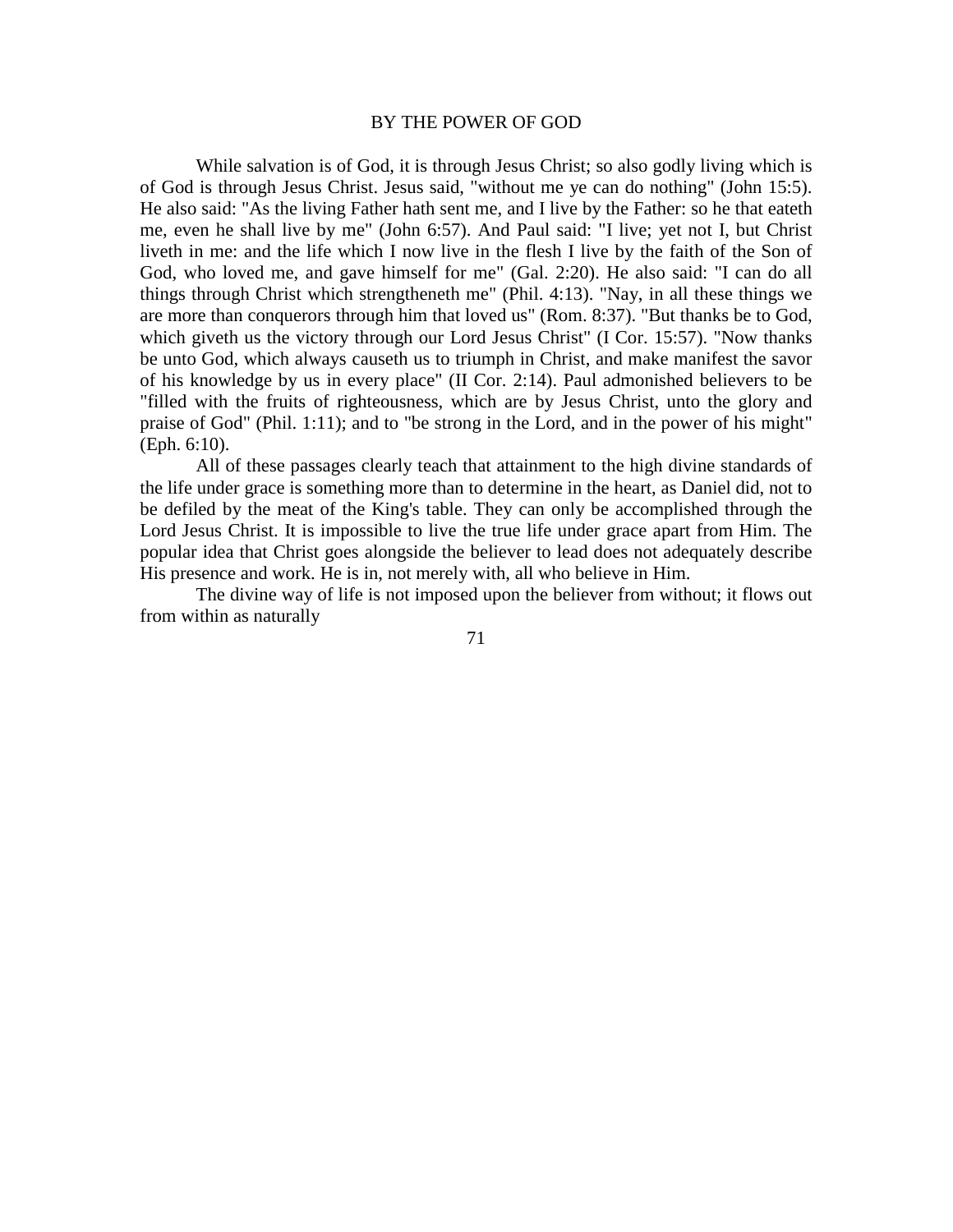as a spring. It is the outflowing of the indwelling Holy Spirit of God from the innermost being of the believer. Jesus said: "He that believeth on me, as the scripture hath said, from within him shall flow rivers of living water. But this spake he of the Spirit, which they that believed on him were to receive: for the Spirit was not yet given; because Jesus was not yet glorified" (John 7:38-39, A.S.V.).

It is clear then that godly living is not merely a suppression of the desires of the natural man. In Romans 7 Paul described the struggle and failure in a life where an effort to suppress the evil is the controlling principle. He said: "For that which I do I allow not: for what I would, that do I not; but what I hate, that do I" "For I know that in me (that is, in my flesh) dwelleth no good thing: for to will is present with me; but how to perform that which is good I find not. For the good that I would I do not: but the evil which I would not, that I do (vv. 15, 18, 19). Then he exclaims: "O wretched man that I am! who shall deliver me from the body of this death?" (v. 24). But he also answered this question: "I thank God through Jesus Christ our Lord.... For the law of the Spirit of life in Christ Jesus hath made me free from the law of sin and death. ... That the righteousness of the law might be fulfilled in us [it is in us: not by us] who walk not after the flesh, but after the Spirit" (Rom. 7:25; 8:2, 4). To the Galatians Paul wrote: "Walk in the Spirit, and ye shall not fulfill the lust of the flesh" (Gal. 5:16). "But the fruit of the Spirit is love,. joy, peace, longsuffering, gentleness, goodness, faith, meekness, temperance" (Gal. 5:22, 23). Notice that these things are the fruit of the Spirit. Fruit is not by a law that restricts and restrains; it is by a law of life within.

These passages all teach that godly living is the natural

<sup>72</sup>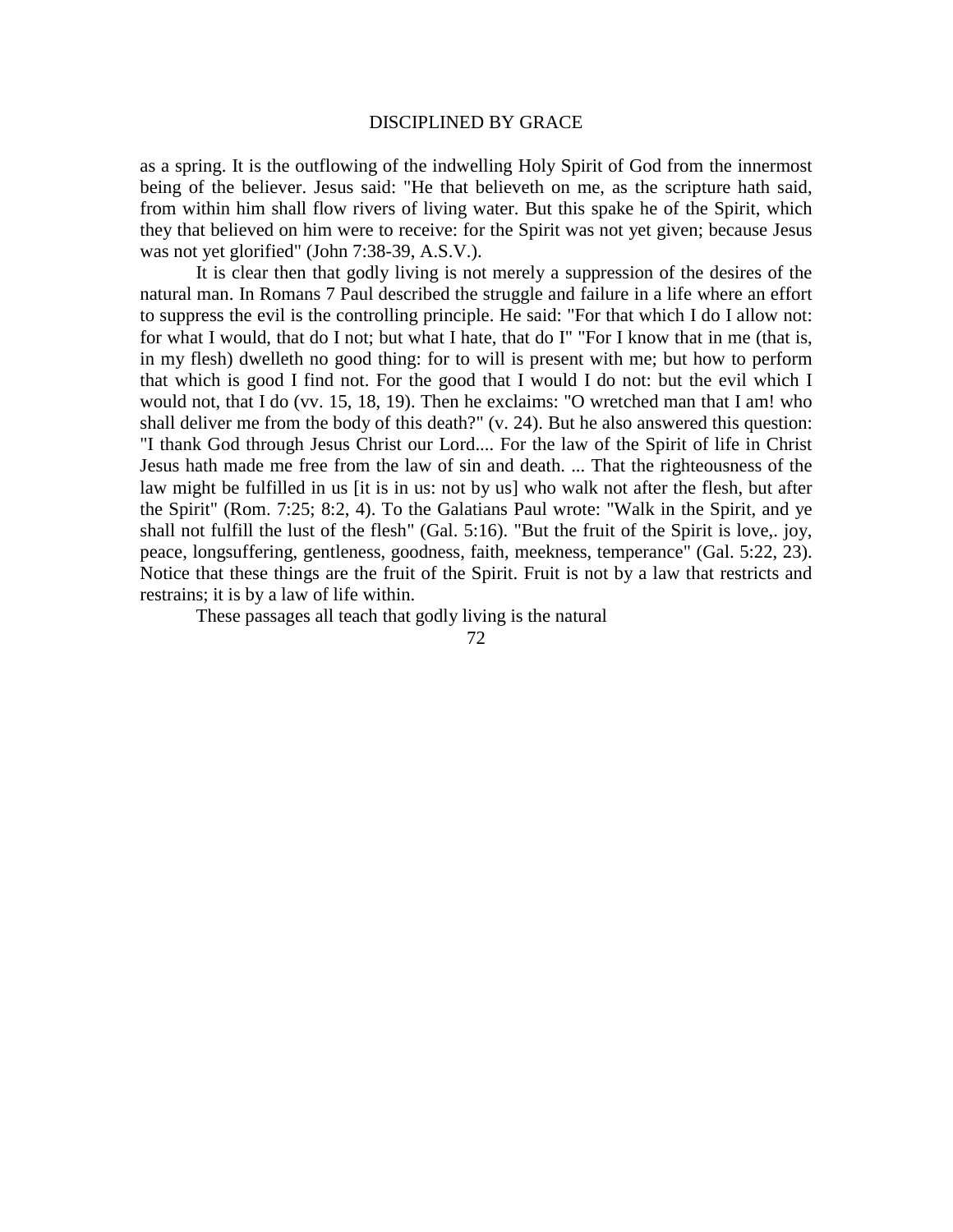## BY THE POWER OF GOD

result of the operation of the indwelling Holy Spirit. It is just as natural as fruit growing on a tree. When fruit is not evident, there are things in the life which hinder the operation of the law of the spirit of life in Christ Jesus.

Peter attributed to the Spirit the purification of the souls in obeying the truth (I Peter 1:22). And Paul attributed all the things that Christ wrought by him to the power of the Spirit of God, and prayed for all believers that they might "be strengthened with might by his [the Father's] Spirit in the inner man" (Eph. 3:16).

The true life then which is taught by grace is not, as is so commonly thought, a life lived by the individual with some assistance from God at crucial times but is rather a life of God Himself, by Jesus Christ, His Son, through the power of the indwelling Holy Spirit. It is manifested in those who are yielded to God and are willing to do His will.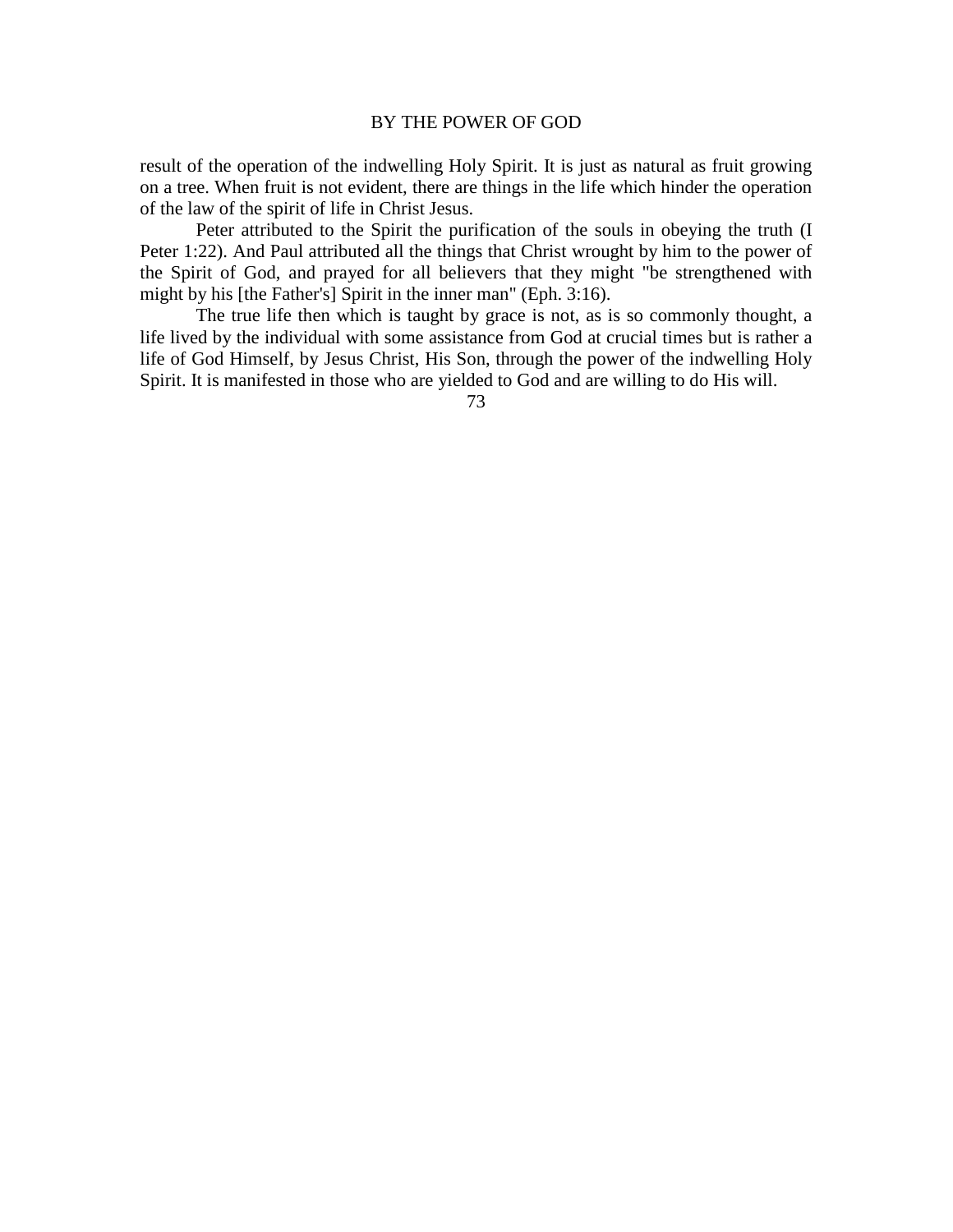## CHAPTER 13

## *Devotion and Works*

THE EXPRESSION "service for others" is very popular these days, not only in church groups but also in luncheon clubs and other organizations. Emphasis on service as the primary, if not only, purpose of both moral and Christian conduct is often accepted without question. While service may be the highest ideal in purely moral and humanitarian conduct, that is not true of the Christian life. Nevertheless service, or good works, is a large part of God's purpose for those who are saved by grace. "For we are his workmanship, created in Christ Jesus unto good works, which God hath before ordained that we should walk in them" (Eph. 2:10). Therefore, any believer whose life is not filled with good works fails to measure up to God's purpose for him.

Paul, whose life was a constant labor of love, admonished his fellow believers: "My beloved brethren, be ye stedfast, unmoveable, always abounding in the work of the Lord, forasmuch as ye know that your labor is not in vain in the Lord" (I Cor. 15:58). And again: "I beseech you ... brethren ... that ye present your bodies a living sacrifice ... which is your reasonable service" (Rom. 12:1).

The importance of works is further shown by the fact that God holds everyone responsible for what he does.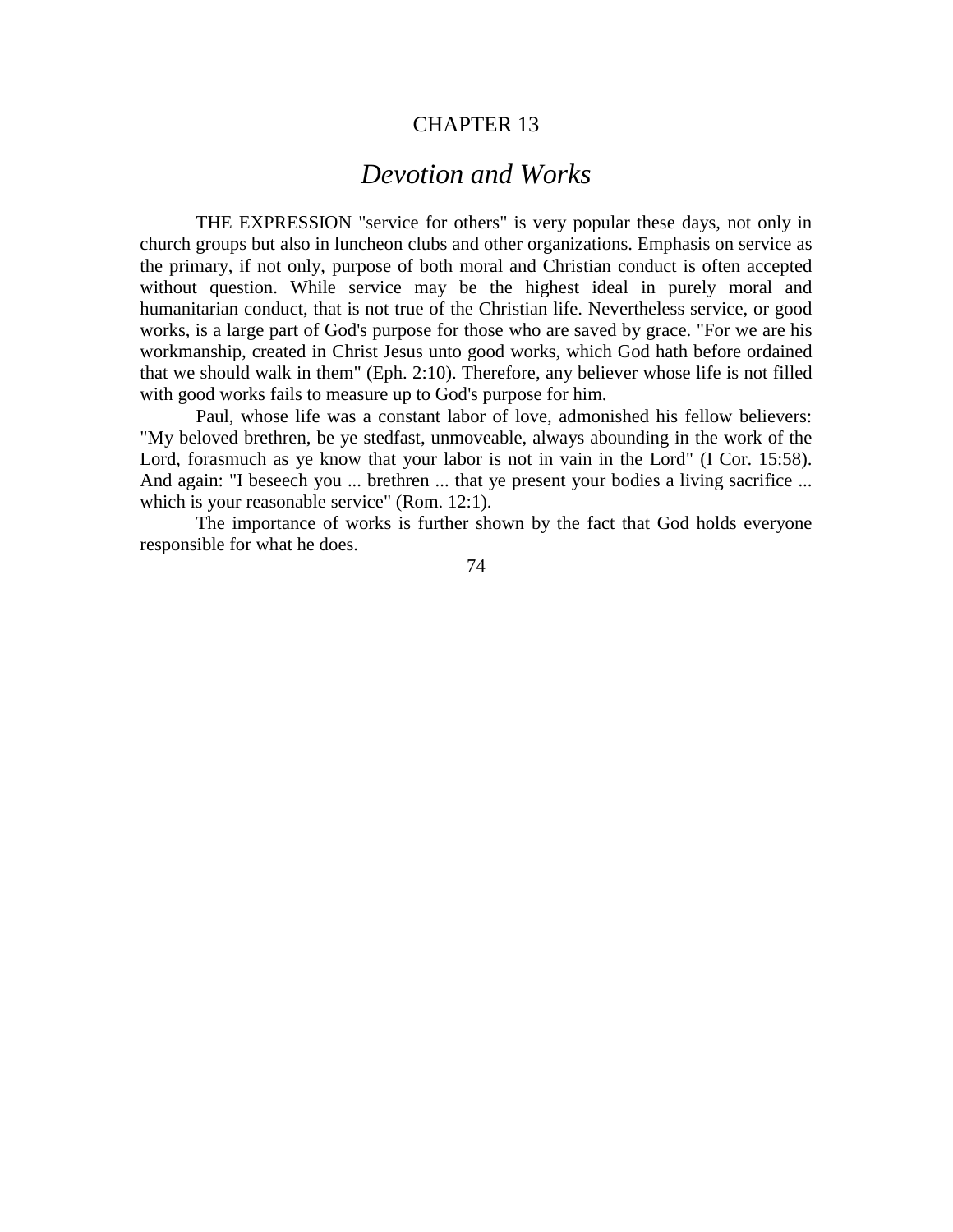#### DEVOTION AND WORKS

"So then everyone of us shall give account of himself to God" (Rom. 14:12). "Wherefore we labor, that, whether present or absent [from the body], we may be accepted of him. For we must all appear before the judgment seat of Christ; that everyone may receive the things done in his body, according to that he hath done, whether it be good or bad" (II Cor. 5:9, 10).

Repeated assertions that God recognizes good works is further evidence of their great importance. "If any man serve me, him will my Father honor" (John 12:26). "For God is not unrighteous to forget your work and labor of love, which ye have showed toward his name, in that ye have ministered to the saints, and do minister" (Heb. 6:10). "Every man shall receive his own reward according to his own labor" (I Cor. 3:8). "Knowing that whatsoever good thing any man doeth, the same shall he receive of the Lord, whether he be bond or free" (Eph. 6:8). "And, behold, I come quickly; and my reward is with me, to give every man according as his work shall be" (Rev. 22:12).

Surely all of these: God's purposes in saving man in order that he may perform good works, that every man is held accountable to God for what he does, and that God will not fail to recognize every good thing that is done, show the importance of service for God.

*Devotion to Christ is most important*. As important as are good works in the believer's life, there is that which in God's sight is even more important. While Christ desires and recognizes service, He far more desires and values love and devotion to Himself. In this day when service has become the keynote of Christianity, meditation on Christ, devotion to Him, and a desire for Him, purely because of what He is, have almost become a lost prac-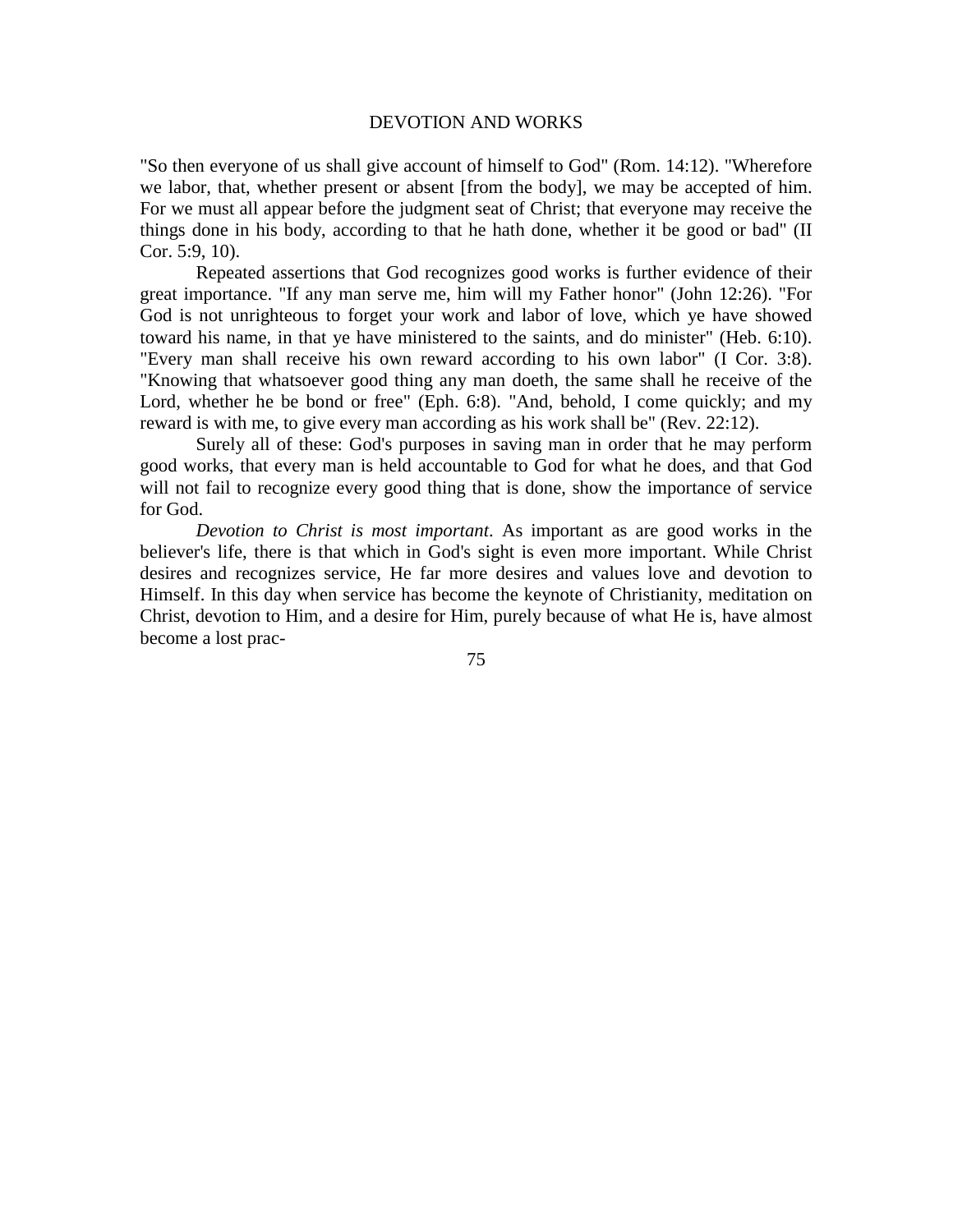tice. These are, however, necessary and prerequisites to acceptable service for Him.

An event in the lives of two sisters, among His most intimate friends while on earth, gave Jesus occasion to express Himself in this matter. The story is here quoted in full. "Now it came to pass, as they went, that he entered into a certain village: and a certain woman named Martha received him into her house. And she had a sister called Mary, which also sat at Jesus' feet, and heard his word. But Martha was cumbered about much serving, and came to him, and said, Lord, dost thou not care that my sister hath left me to serve alone? bid her therefore that she help me. And Jesus answered and said unto her, Martha, Martha, thou art careful and troubled about many things: But one thing is needful: and Mary hath chosen that good part, which shall not be taken away from her" (Luke 10: 38-42).

These sisters represent two different attitudes that believers may take toward Christ. Both were intensely interested in Jesus, but there was a vast difference in their attitude toward Him. Martha's attitude was to do some material service for Him. She carried this so far that she became cumbered by "much serving" and as a result impatient with her sister. Martha considered service for Jesus as all important. Notice carefully, Martha was not occupied with things apart from Jesus, all she did was for Him. Mary, instead of doing something for Him, sat at His feet and received from Him.

To fully realize the situation, remember that their Guest was the One by whom all things had been made. He was the Word made flesh, full of grace and truth. He had come that out of His fullness of grace they might receive grace upon grace. Mary desired to receive spiritual things from Him; Martha was so busy in her task of serv-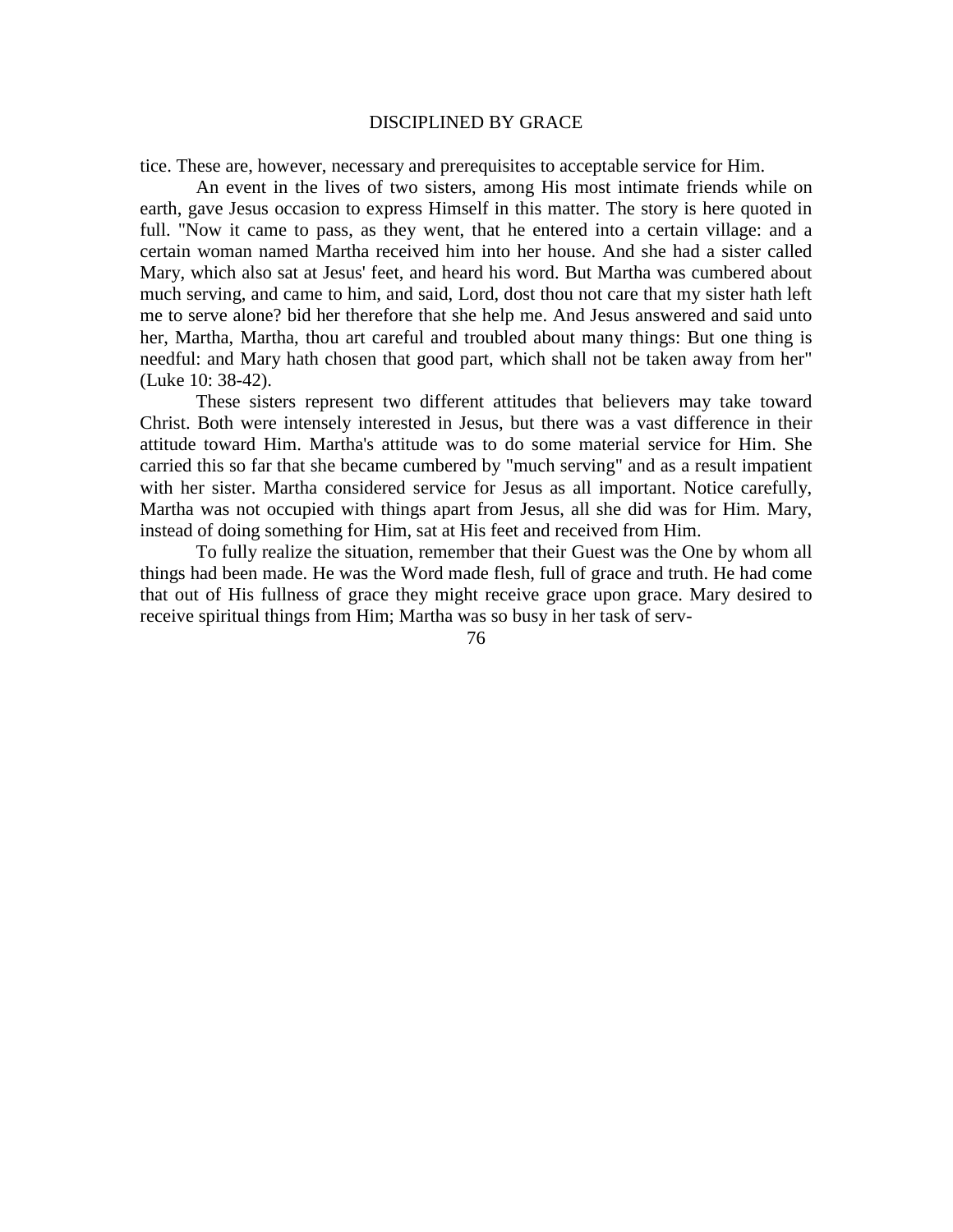#### DEVOTION AND WORKS

ing Him with temporal things that she had no time to receive the spiritual things He had come to offer her.

In no uncertain words, Jesus expressed His estimate of these two attitudes toward Him. He kindly rebuked Martha for being careful and troubled about many things, and added that Mary had chosen that good part, which should not be taken away from her.

By His answer to Martha, Jesus announced that an attitude of devotion with a desire to receive from Him is more highly valued by Him than service with temporal things.

When Jesus gave His last commission to Simon Peter (John 21:15-17) He intensified His estimate of devotion over service. He made love for Him the condition for service. He said: "Simon, son of Jonas, lovest thou me more than these?" When Simon answered: "Yea, Lord; thou knowest that I love thee," Jesus said, "Feed my lambs." Three times Jesus with a slight variation repeated His question and three times Simon replied in the affirmative. The last two times Jesus commissioned him to feed His sheep. There can be no question here but that Jesus makes love for Himself the condition for ministering spiritual things to His sheep.

In a third instance the importance of the attitude toward Christ as over service is set forth even more strongly. On the Island of Patmos John was commanded to write letters to seven churches in Asia Minor. To the church of Ephesus he was told to write: "These things saith he that holdeth the seven stars in his right hand, who walketh in the midst of the seven golden candlesticks; I know thy works, and thy labor, and thy patience, and how thou canst not bear them which are evil: and thou hast tried them which say they are apostles, and are not, and hast found them liars: And hast borne, and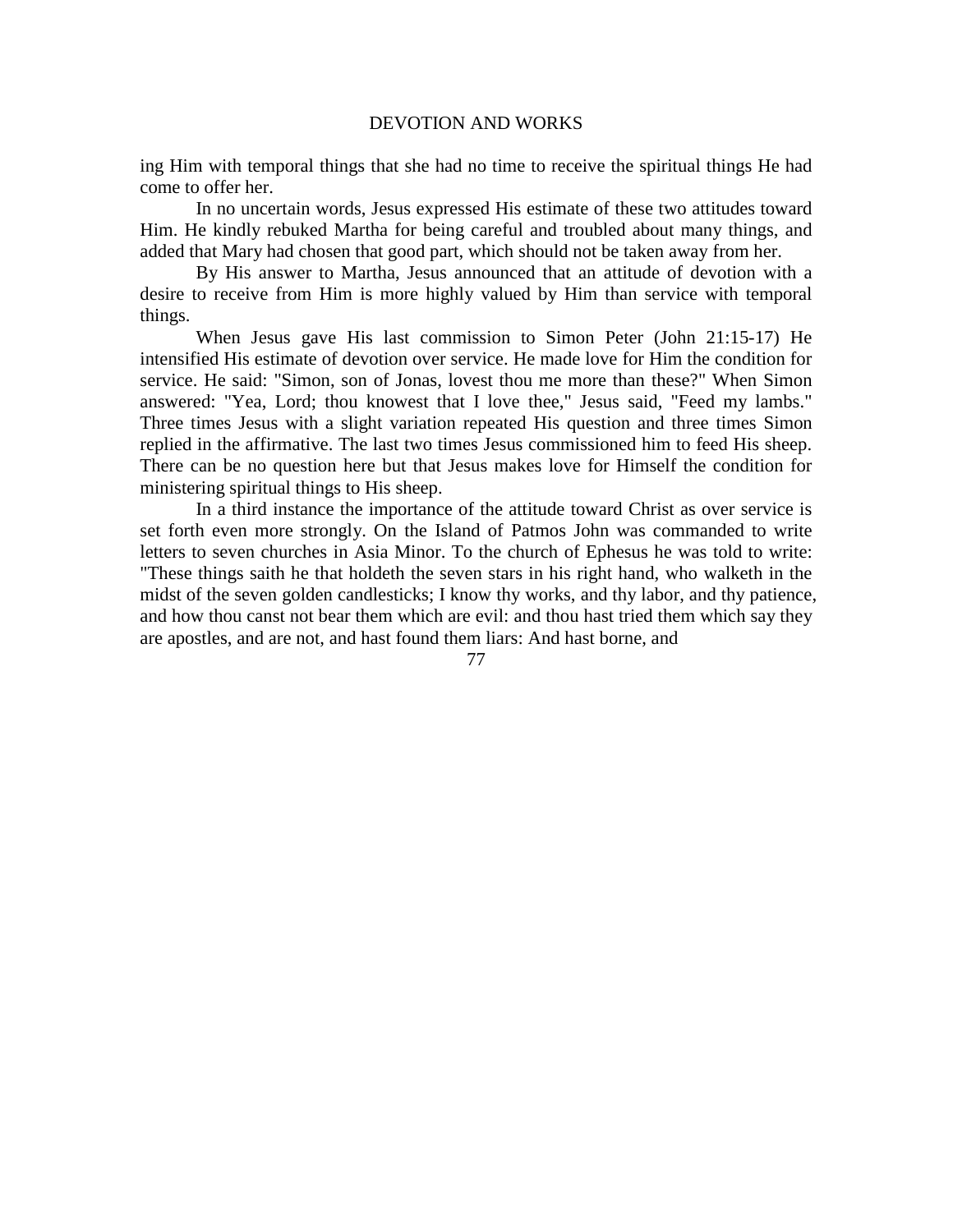hast patience, and for my name's sake hast labored, and hast not fainted" (Rev. 2:1-3). Notice carefully this fine commendation. They had works and labor and patience. They could not bear evil and had cast out false leaders. A second time they were commended for their patience and for their labor, even in the name of Christ, and in all this they had not fainted. Few churches indeed, in this age of emphasis on service, are worthy of this commendation.

But notice now even more carefully the admonition: "Nevertheless I have somewhat against thee, because thou hast left thy first love. Remember therefore from whence thou art fallen, and repent, and do the first works; or else I will come unto thee quickly, and will remove thy candlestick out of his place, except thou repent" (Rev. 2:4, 5). Only one thing was lacking in the church at Ephesus; it was the "first love" for Christ, a love for Him before everything else. Because of this they were warned that their candlestick would be removed out of its place if they did not repent. Apart from their first love they could not hold forth the light of the Gospel of the grace of God. Surely there is something vastly more important to Christ than service, as important as that is.

From these three instances, it is clear that the Lord Jesus Christ desires and values the love of those who are His far more than any service they can possibly render Him. His love craves a response of love and adoration. "We love him, because he first loved us" (I John 4:19).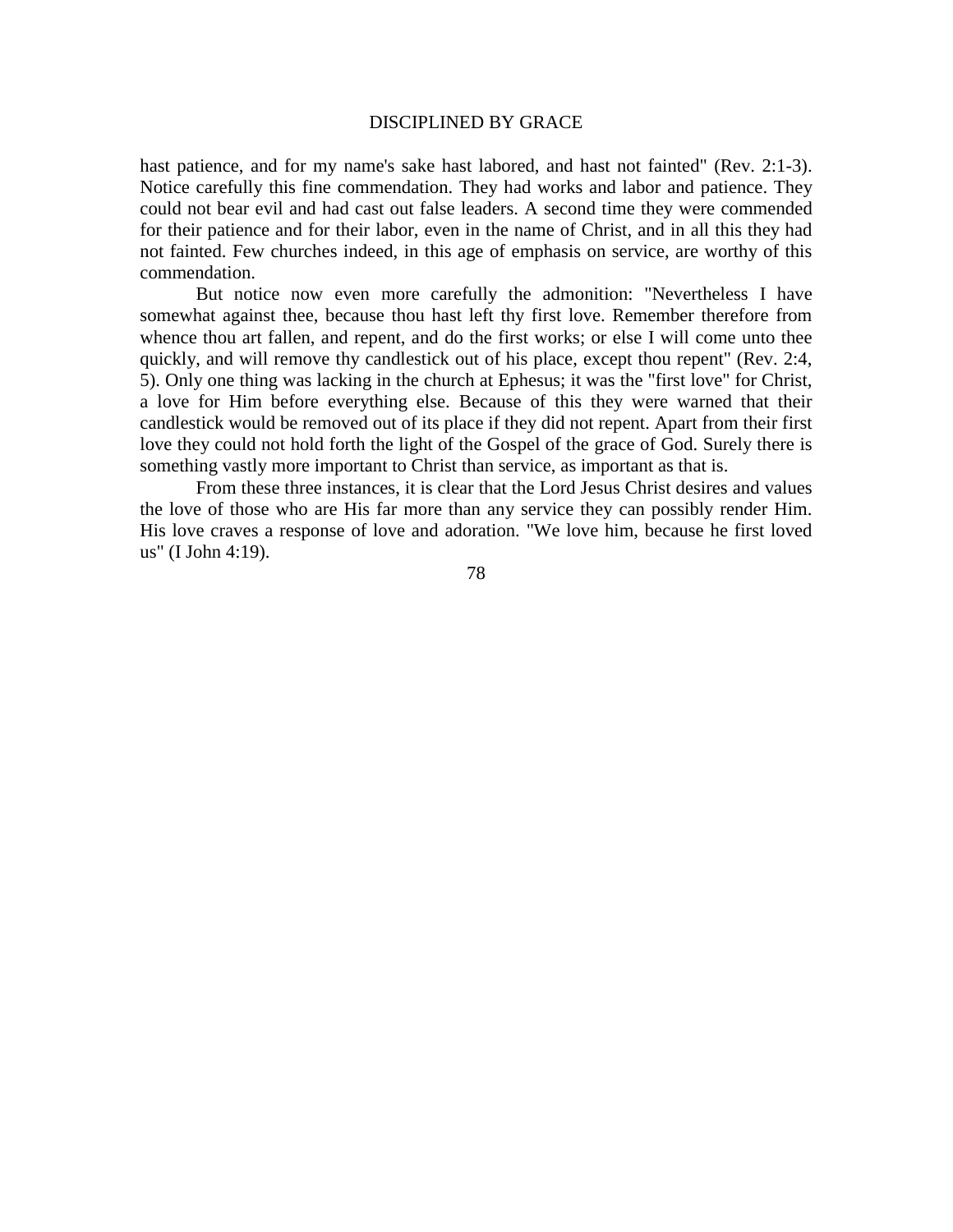## CHAPTER 14

## *Works Acceptable unto God*

THE GOOD WORKS which are an important part of God's purpose for every believer are acceptable to Him only under certain conditions.

*Love must be the motive*. It was only after Peter had confessed his love for Him that Jesus commissioned him to feed His lambs and His sheep. The church at Ephesus was warned that unless it returned to its first love its candlestick would be removed. It follows then that works, to be acceptable to Christ, must spring from love for Him. Love becomes the motive for all service for God. That is why Paul commends the saints at Thessalonica for their "labor of love ... in the sight of God and our Father" (I Thess. 1:3).

As "we love him, because he first loved us," basically it is the love of Christ as expressed in His death for sinners that must be the great motivating force in all true Christian activity. This was Paul's motive. He said: "For the love of Christ constraineth us" (11 Cor. 5:14). He also admonished, "walk in love, as Christ also hath loved us, and hath given himself for us" (Eph. 5:2).

Love must be the motive for all things done in response to grace. All that God does in grace is because of His infinite love; all is unmerited and given freely. The response to this cannot be the fulfillment of a duty because no condition accompanies the offer of God's free gift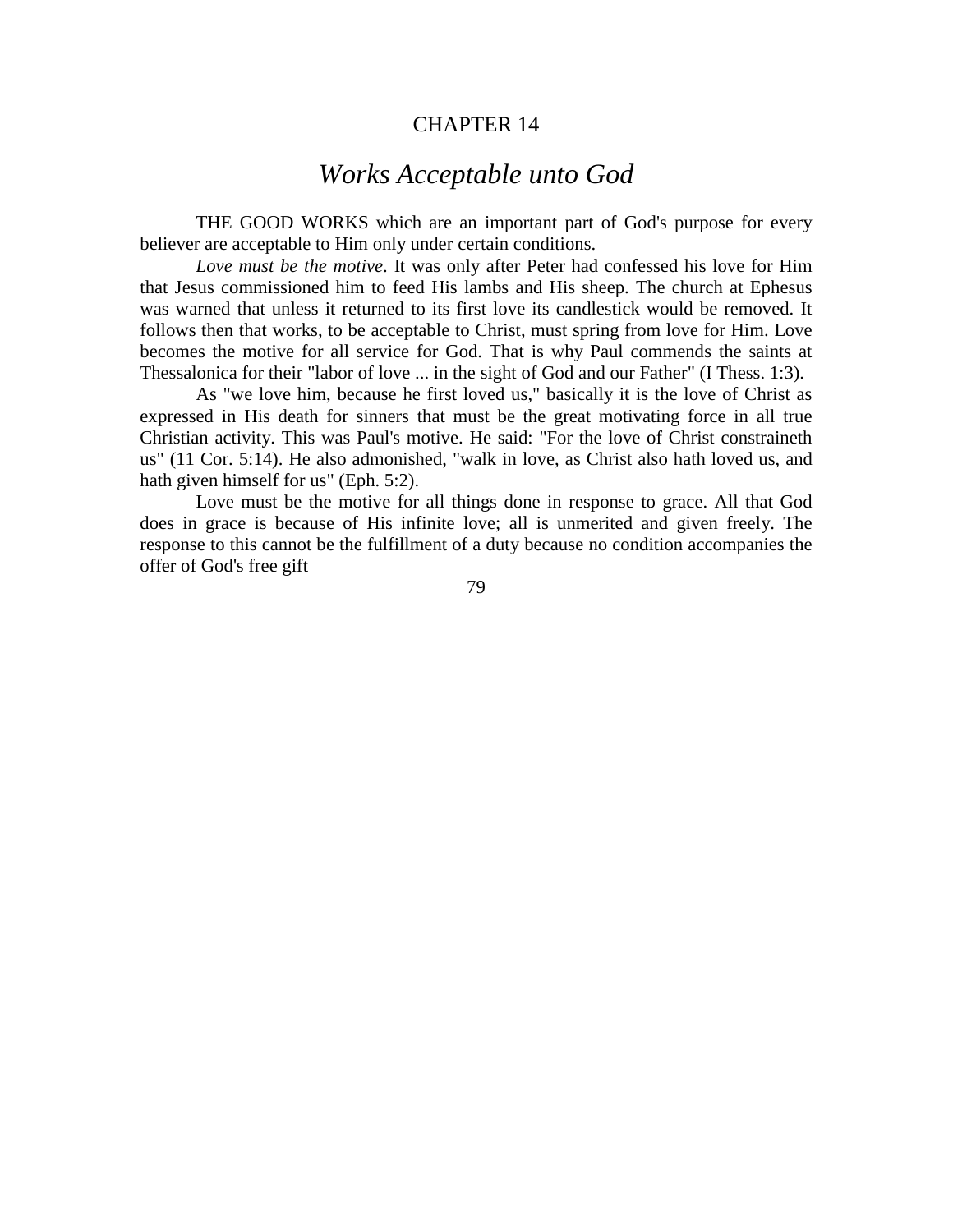except faith. It cannot be a return payment because that would be the payment of a debt. It cannot be to gain the good will of God because grace is absolutely unmerited favor. If it were necessary to do anything to assure a believer's final salvation, that which was so done would be for personal gain and would not be motivated by love. The fact that under grace God gives all things freely excludes every other motive but love.

Everything done apart from love has no value in the sight of God. Paul said: "If I speak with the tongues of men and of angels, but have not love, I am become sounding brass, or a clanging symbol. And if I bestow all my goods to feed the poor, and if I give my body to be burned, but have not love, it profiteth me nothing" (I Cor. 13:1, 3, A.S.V.). Because love is so essential to good works, Paul prayed that the saints "being rooted and grounded in love, may be able to comprehend ... what is the breadth, and length, and depth, and height; And to know the love of Christ, which passeth knowledge" (Eph. 3:17- 19).

*Fear is a false motive*. A sinister influence, often offered as a motive for Christian conduct, is fear: fear of God's vengeance on the day of judgment, of being lost, of being forever cast out by God unless certain standards of life, often man-made, are maintained. This may take the form of fear of supposed punishment or purging as a condition for final entrance into Heaven. This motive of fear is used to restrain persons from doing that which is wrong or to encourage good deeds and contributions to the church. While not always so recognized, all this is appeasement offered to God.

Fear is the dominant motive in the world religions because these know nothing of the love of God that is in Christ Jesus. But fear is often a motive in the lives of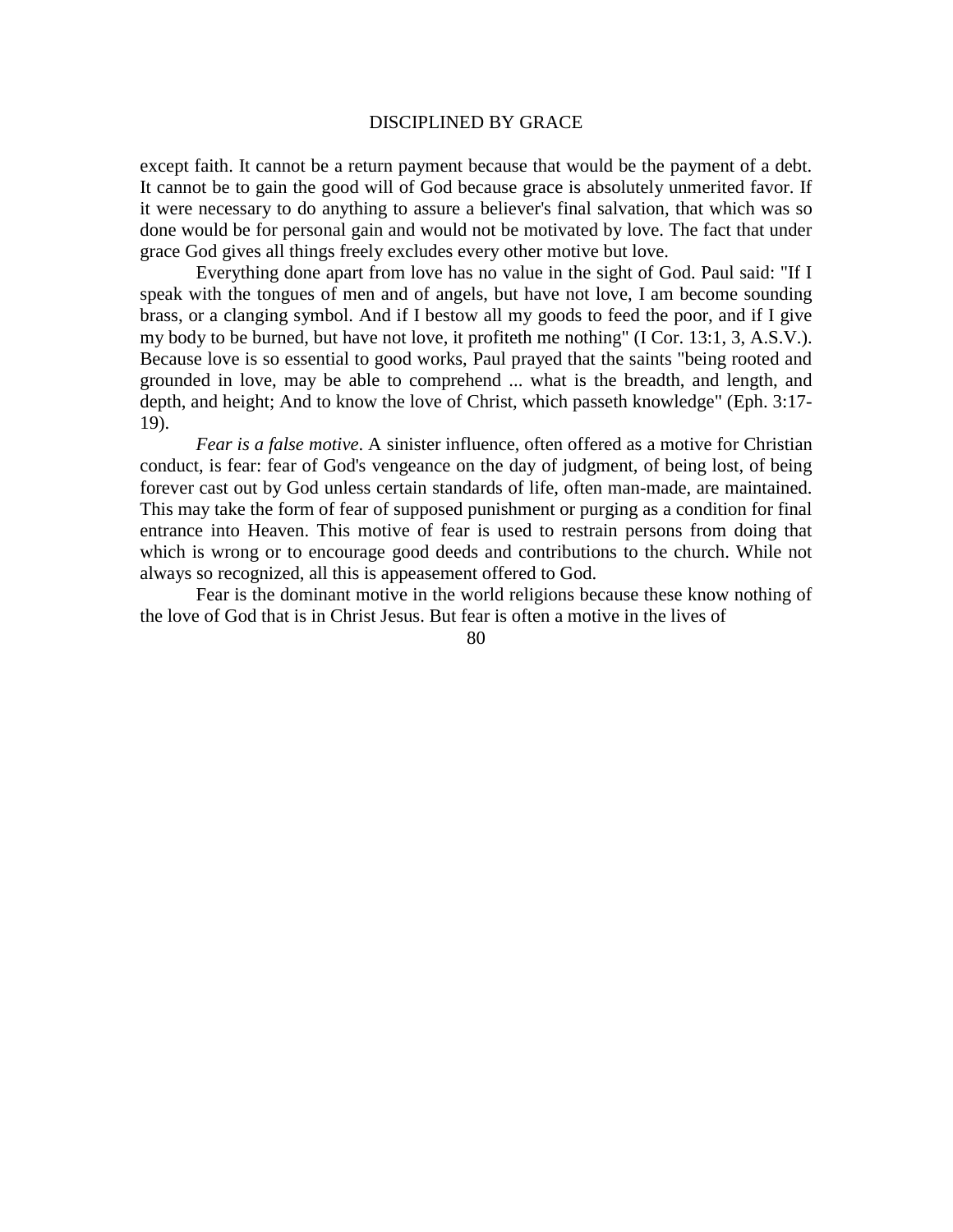#### WORKS ACCEPTABLE UNTO GOD

multitudes of Christians who do not fully understand that love and the grace of God for them.

Fear is a desire to avoid or flee from that which causes harm. It is the natural feeling produced by the instinct of self-preservation. Self-preservation depends upon self to preserve; but he who sees, in grace, God's loving care for His own, and places his trust in Him, does not rely on self-preservation. Then fear is banished.

That fear has no place in the life of a believer is clearly taught. "For God hath not given us the spirit of fear; but of power, and of love, and of a sound mind" (II Tim. 1:7). "Herein is our love made perfect, that we may have boldness in the day of judgment: because as he is, so are we in the world. There is no fear in love; but perfect love casteth out fear: because fear hath torment. He that feareth is not made perfect in love" (I John 4:17, 18).

*Must be a voluntary and joyful service*. Because the motive for service for God is love, that service must be voluntary. That which is done because of love is never done grudgingly and surely not because of any compulsion except that which springs from within, from one's own earnest desire to do all that is done. It should never be thought of as a duty performed nor as a responsibility fulfilled. The believer's labor of love does not partake of the nature of the work of a servant for his master. That is not the relationship between the Lord and those who are His. Jesus, in His farewell talk to His disciples, said: "Henceforth I call you not servants ... but I have called you friends" (John 15:15). This perfect friendship does not measure the labor rendered nor expect payment in return. It is without thought of gain or reward. The difference between the work of a servant and of a friend is well expressed in these words: "But now we are delivered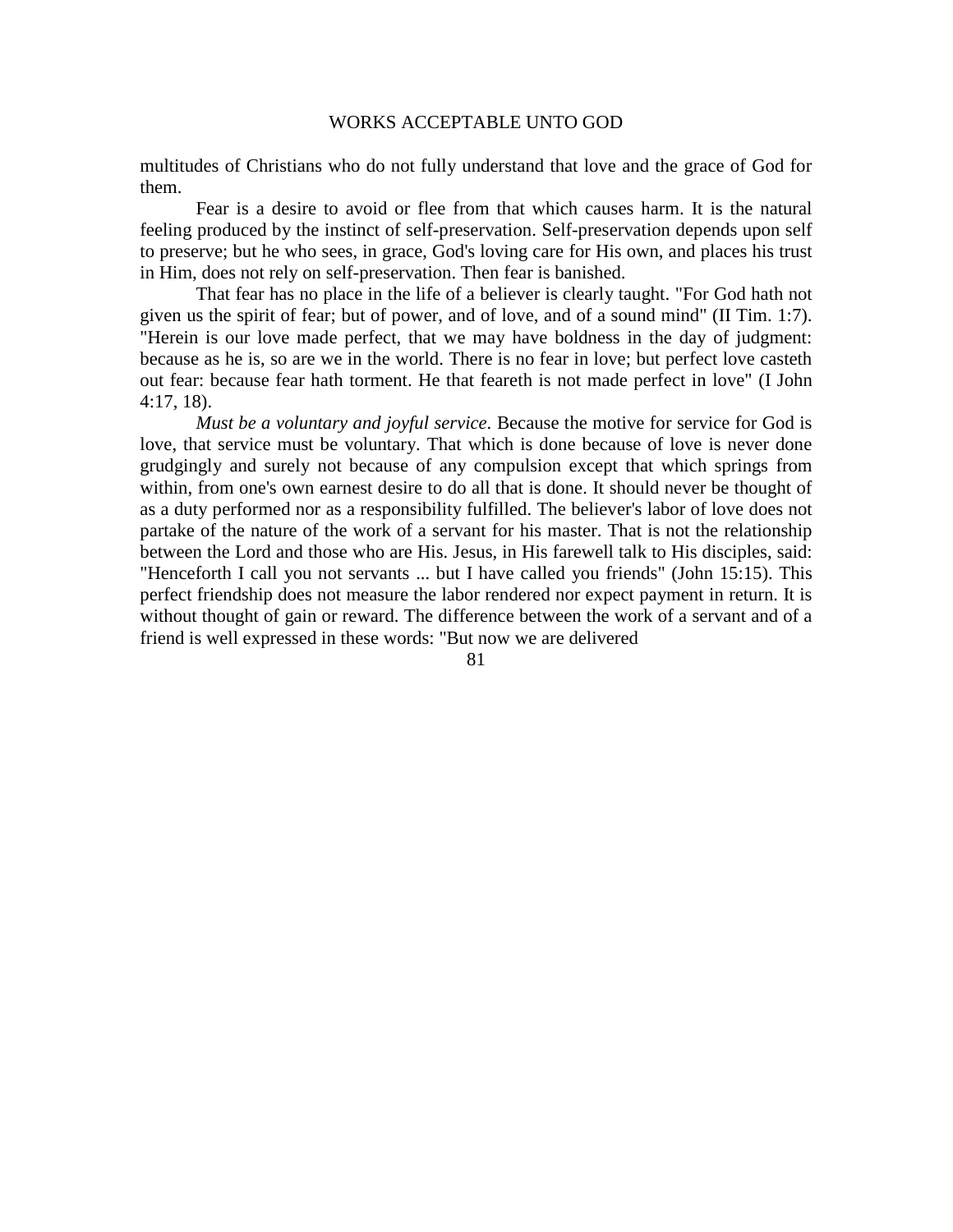from the law ... that we should serve in newness of spirit, and not in the oldness of the letter" (Rom. 7:6).

To Paul this newness of spirit had a real meaning. He was able to say: "But none of these things [bonds and afflictions that awaited him at Jerusalem] move me, neither count I my life dear unto myself, so that I might finish my course with joy, and the ministry, which I have received of the Lord Jesus, to testify the gospel of the grace of God" (Acts 20:24). The same spirit was found in the churches of Macedonia when "in a great trial of affliction the abundance of their joy and their deep poverty abounded unto the riches of their liberality" (II Cor. 8:2). True labor of love is not only voluntary service but also joyful.

Service under grace must be voluntary. Inasmuch as grace gives everything freely, out of the promptings of God's love, anything that the recipient of grace does for God, must be of his own free will.

*Admonitions denote a voluntary compliance*. All admonitions in the apostolic epistles are in words that clearly denote a voluntary response. "Beseech" was a favorite word with Paul. John and Peter also used it. "I beseech you ... that ye present your bodies" (Rom. 12:1). "I beseech you ... that ye all speak the same thing, and that there be no divisions among you" (I Cor. 1:10) ; "we beseech you ... that ye study to be quiet ... to work with your own hands ... that ye walk honestly" (I Thess.

That the word beseech is free from any suggestion of compulsion is clear from the fact that it has always been used in addressing God. "We beseech thee, O Lord God" is an appeal for voluntary response on His part. God uses the very same word in His appeals to believers to live pleasing unto Him.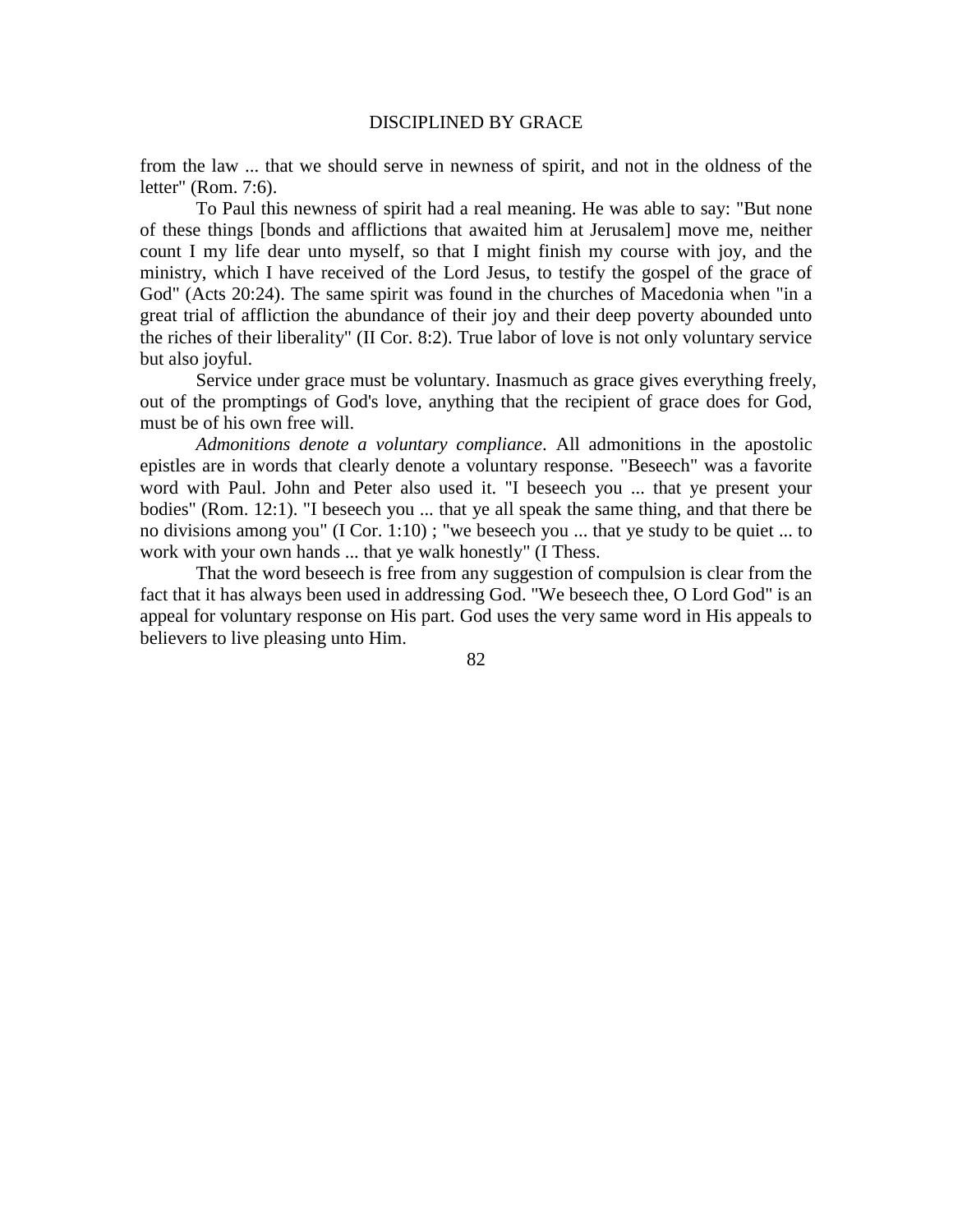#### WORKS ACCEPTABLE UNTO GOD

Two other words frequently used are "exhort" and "admonish." Though more authoritative than beseech, they still allow voluntary compliance. They exclude the idea of compulsion. To the church at Thessalonica Paul wrote: "As ye know how we exhorted and comforted and charged every one of you ... that ye would walk worthy of God, who hath called you unto his kingdom and glory" (I Thess. 2:11, 12).

The most common expression used is the little word "let." It also implies freedom of will to comply or not comply. Only a few references can be quoted. "Let not sin therefore reign in your mortal body" (Rom. 6:12). "Let us not be desirous of vain glory" (Gal. 5:26). "Let us not be weary in well doing" (Gal. 6:9). "Let him that stole steal no more" (Eph. 4:28). "Let all bitterness, and wrath, and anger ... be put away from you" (Eph. 4:31). "Let the word of Christ dwell in you richly" (Col. 3:16). In all of these the appeal is for voluntary compliance.

From the above it is clear that Christ does not seek a forced, slavish, or coercive service. He desires a voluntary and joyous labor of love that issues from the heart.

*Must be as unto the Lord.* Good works are not only voluntary and joyful, being motivated by love, but they must be as unto Christ to be acceptable unto God. Christ died "that they which live should not henceforth live unto themselves, but unto him which died for them, and rose again" (II Cor. 5:15). "Whatsoever ye do, do all to the glory of God" (I Cor. 10:31). "And whatsoever ye do in word or deed, do all in the name of the Lord Jesus" (Col. 3:17).

The admonition is not only that good works be done unto the Lord Jesus Christ but also that they be not done as unto men. "And whatsoever ye do, do it heartily, as to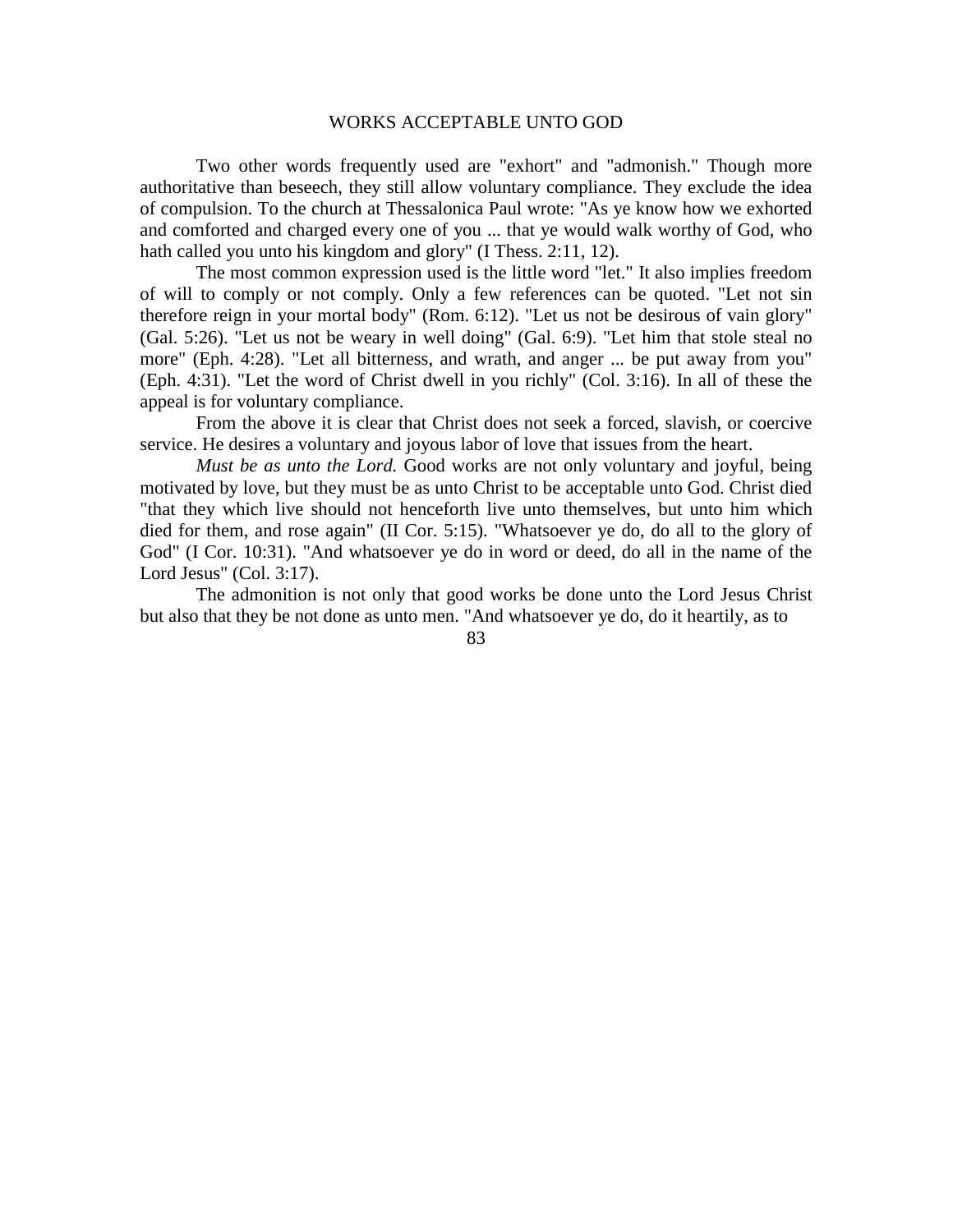the Lord, and not unto, men ... for ye serve the Lord Christ" (Col. 3:23, 24). These words written to servants (in fact slaves), concerning their service for human masters, make it clear that every detail of a believer's work, though done for the benefit of fellowman, should always be done as unto Christ.

It follows then that much so-called Christian activity cannot be acceptable unto God. It is possible, even where sound doctrine is held, to find much activity that by the foregoing tests cannot be honored by God. It is done for personal preferment or because of a desire for recognition. Do not purely selfish motives too often actuate Sunday school, young people's, and church workers? God alone knows what is actuated by the love of Christ, and is a voluntary labor of love for Him and unto His glory. That only is acceptable unto Him.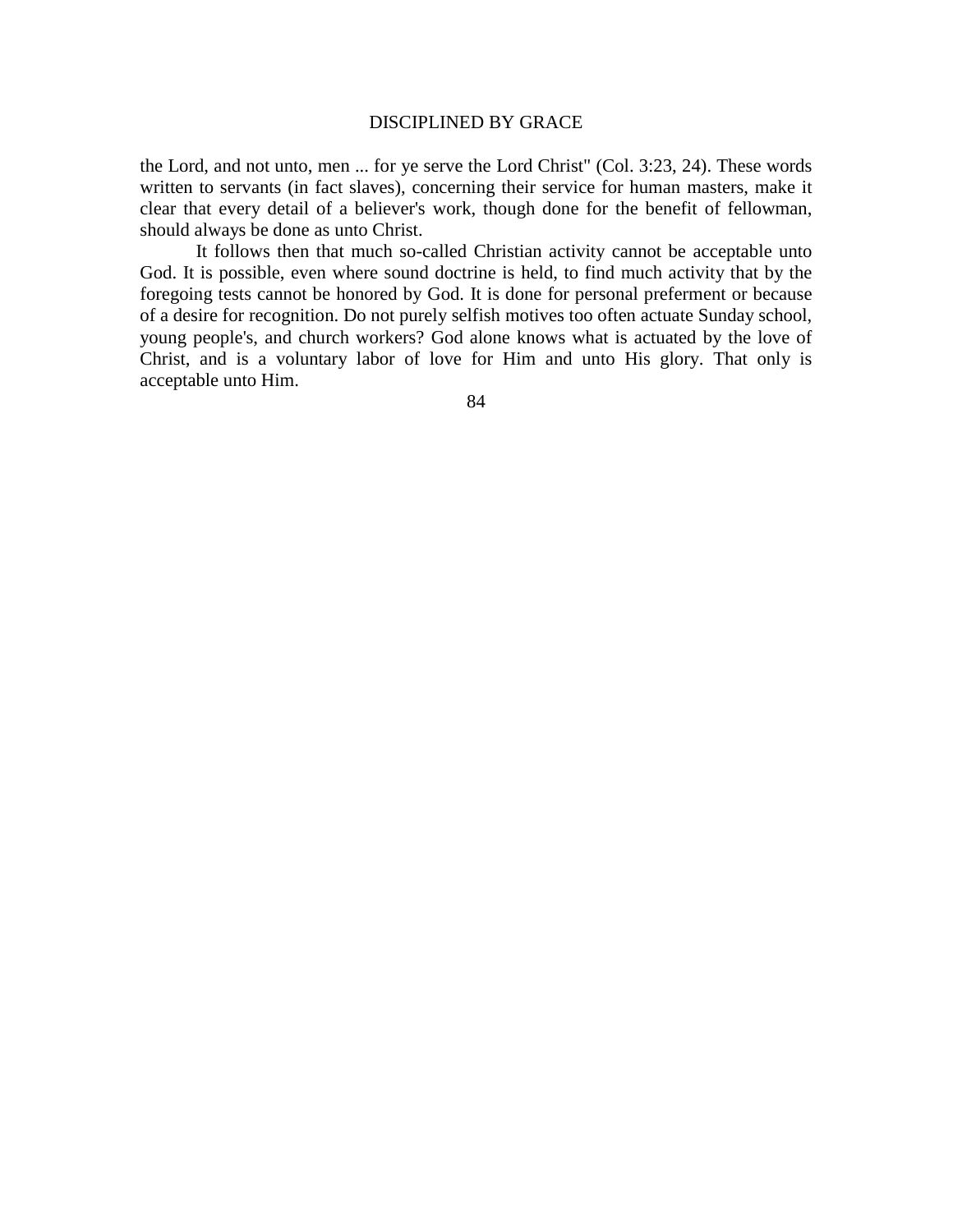## CHAPTER 15

## *God's Ways and Man's Ways*

"FOR MY THOUGHTS are not your thoughts, neither are your ways my ways, saith the Lord" (Isa. 55:8). In no instance is this more true than in connection with promptings to proper conduct. Because under grace God does everything apart from human merit and thought of repayment, He cannot offer His blessings as an inducement or His judgments as a threat to encourage godly living. Therefore, under grace God first reminds of what He has done in grace; then on the basis of that, He appeals for a life in harmony with that which He has done.

But man's ways are not God's ways. In general man clings to the idea that benefits always come because of good conduct and losses because of bad conduct. Natural man always feels that he must contribute something to earn God's favor.

God's method under grace is seen in Jesus' dealing with the woman taken in adultery and brought to Him by the Pharisees. When the Pharisees had gone out, having been silenced by Jesus, He said to her: "Woman, where are those thine accusers? hath no man condemned thee? She said, No man, Lord. And Jesus said unto her, Neither do I condemn thee: go, and sin no more" (John 8:10, 11). Jesus first freely forgave her sin, for which under the law she was worthy of death; then He admonished her to live a life free from sin.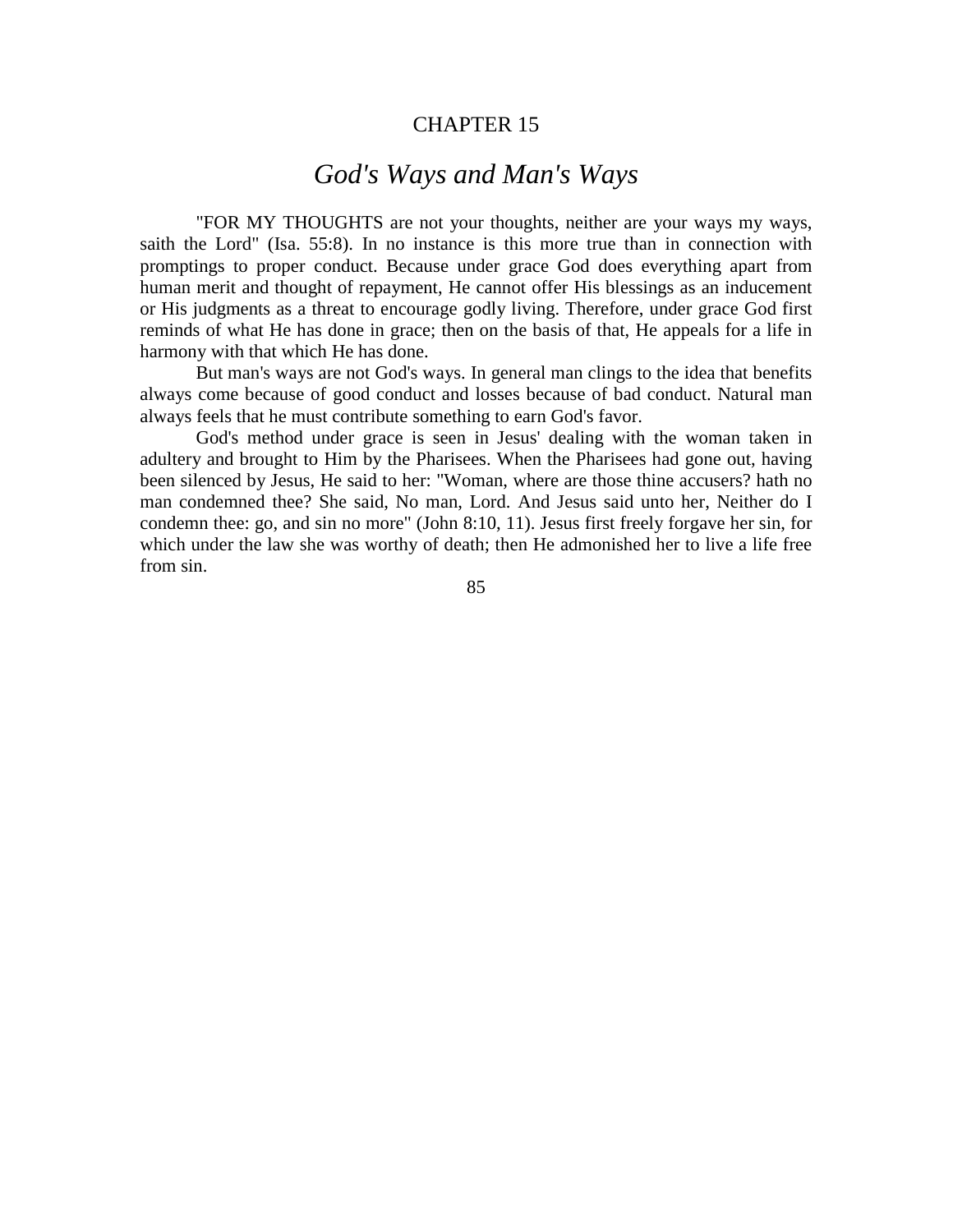It is important to recognize that under the law God's order was reversed. There He promised blessings only on condition of obedience and threatened curses if every part of it was not fulfilled. (See Deut. 28.) It is imperative that God's order under grace be not confused with that under law. It often is, because the order under law parallels the thinking of natural man. With the law God met man on man's own plane.

If it has pleased God to be careful to appeal for godly living because of His own work of grace, is it not incumbent upon believers to do likewise? Years of careful observation have revealed the common practice of using God's appeals, but entirely neglecting His work of grace as a basis for these appeals. How many urgent appeals have not been made using the partial text: "Present your bodies a living sacrifice, holy, acceptable unto God" (Rom. 12:1) without the slightest reference to the first part of the text, the real basis for the appeal: "I beseech you therefore, brethren, by the mercies of God." A clear presentation of the mercies of God as a basis for the appeal is rarely heard. Yet the Holy Spirit caused eight chapters to be devoted to telling of His mercies before He caused the appeal to be made. The same is true of all God's appeals. This will be discussed more fully in a later chapter.

Most Christians consider God's appeals for a life pleasing unto Himself entirely apart from that particular work of grace to which He relates each appeal. May not this at least partly explain the present low spiritual level on which most believers live? God's appeals have no force when His arguments are ignored.

As God's arguments are omitted, it is natural that man's own arguments be substituted. Zeal and self-sacrifice of other Christians are used as an appeal. Touching stories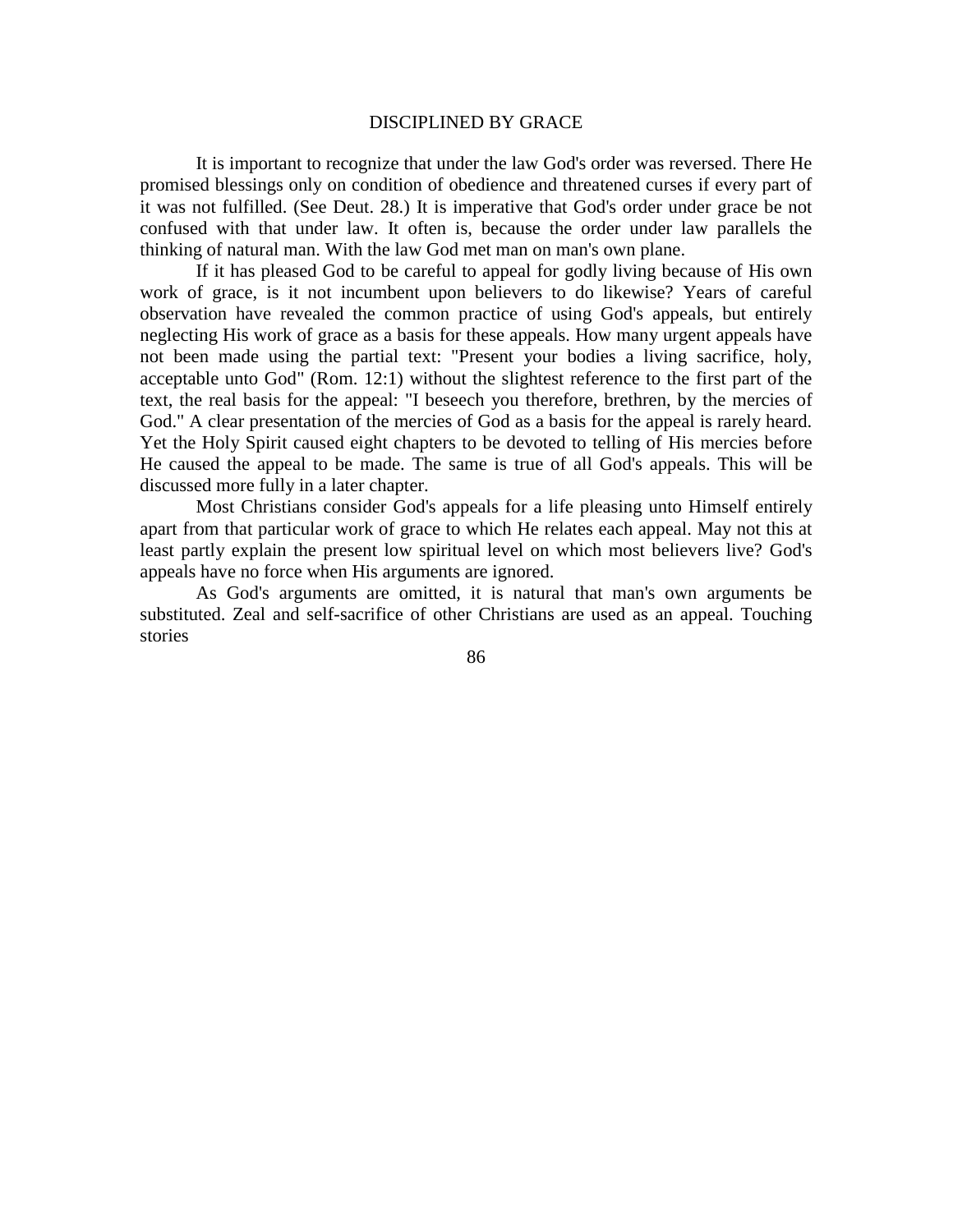### GOD'S WAYS AND MAN'S WAYS

of the need of the heathen are told. Their low moral, intellectual, and temporal condition is vividly presented. "Your church" or "your denomination" needs your support is a common appeal. Even one's own self-respect is used as a reason for Christian service. The response, if any, easily becomes the fulfillment of a duty or the attainment to some great ideal and not a joyful and spontaneous labor of love for Christ.

As God's arguments for an appeal are disregarded, the "service" that follows is often done in dependence upon self instead of upon Him. When the appeal is based on God's work of grace the resultant conduct will be in dependence upon Him and for His glory.

The eloquence and persuasive powers of a speaker or the enthusiasm of an occasion may move some people to action, but it will probably be lacking of depth and not be centered in God.

God's appeals for godly conduct are valid only when based on His own arguments. No one has a right to ask another to do what God asks and offer lesser arguments than does God. The things for which God appeals are so great, they cut so deeply into life, that nothing less than His own arguments justify compliance therewith. The fact that Adoniram Judson gave his life for Burma is no conclusive argument that anyone else must go. But the fact that Christ died for the Burmese, as well as for the one whom God calls, is an unanswerable argument for going if God calls. The more that is made of the Incarnation, death, resurrection, and intercessory work of Christ and of the fullness of God's work of grace, the stronger will be the appeal for godly living.

God's standards for life under grace are so high that it is impossible to appeal for them on the basis of human and moral thinking without detracting from their high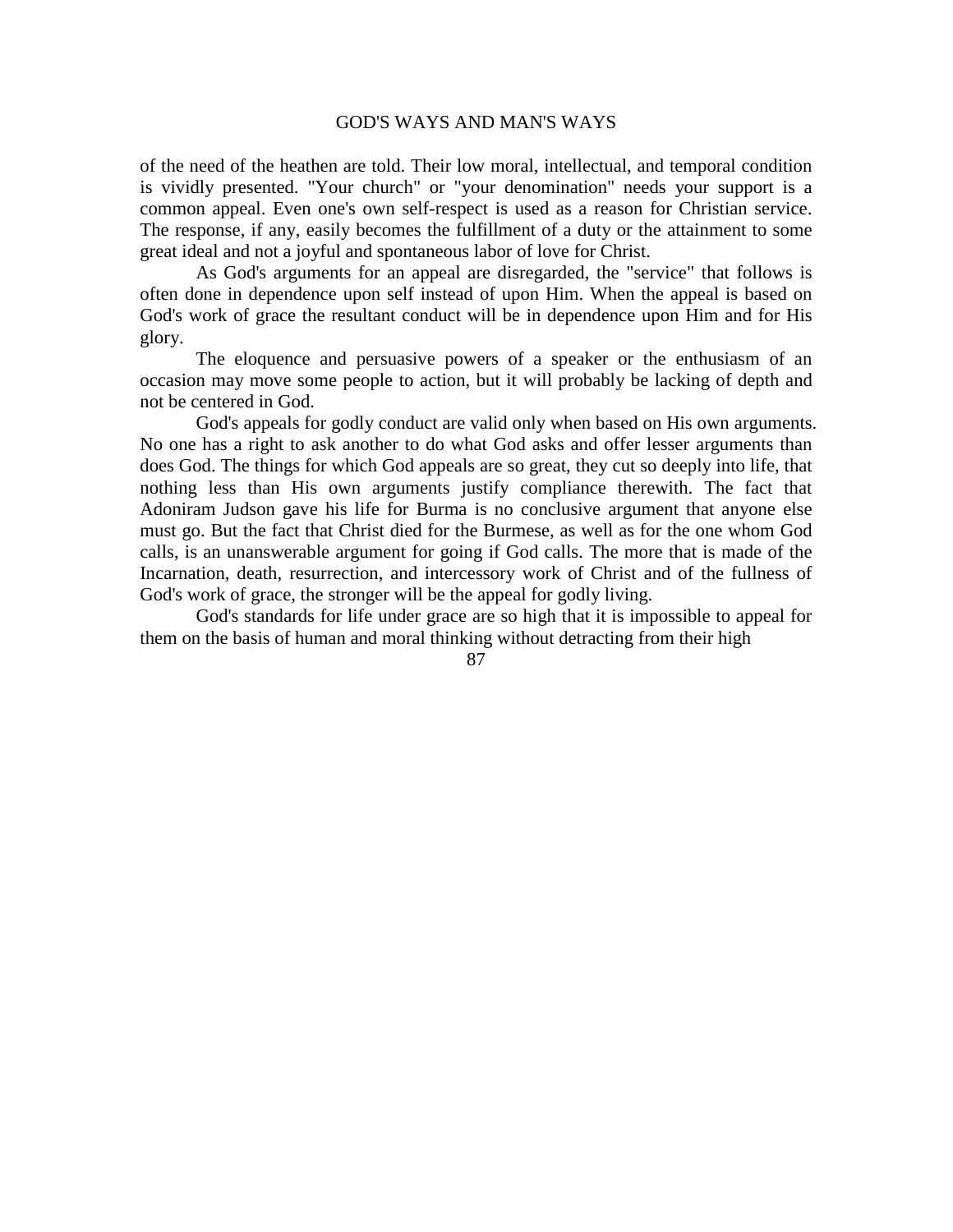requirements. God's own arguments are necessary to hold the appeals up to God's standards. Appeals based on human arguments necessarily lower the standards. By omitting God's arguments, standards for godly living are brought down from the divine plane to the level of human concepts.

Much exhortation is nothing more than a condemnation of vices. While it is often necessary to correct sins of believers this should always be related to God's work of grace for and in them. Vices should be shown as being of the old man and should be put off as being inconsistent with the believer's position before God. Condemnation of vices apart from God's work of grace tends to encourage a feeling of self-righteousness, a holierthan-thou attitude, in those who reform and in those who are not guilty, and a spirit of despair in those who repeatedly fail through personal weakness. Such condemnation emphasizes dependence upon self instead of dependence upon God.

Much prompting to godly living is purely negative. Participation in certain amusements and personal habits and manner of dress are condemned. At times this is done sensationally and unkindly. It becomes a matter of attacking this and forbidding that. Seldom is anything offered to replace that which is condemned. All of this produces a great void in life. As nature abhors a vacuum, so also does human life. There is a record of a life from which an unclean spirit had gone out, but returned, and finding the house swept and garnished but empty he brought seven others more wicked than himself and the last state of that man was worse than the first (Luke 11:25, 26).

While God is much concerned about keeping the lives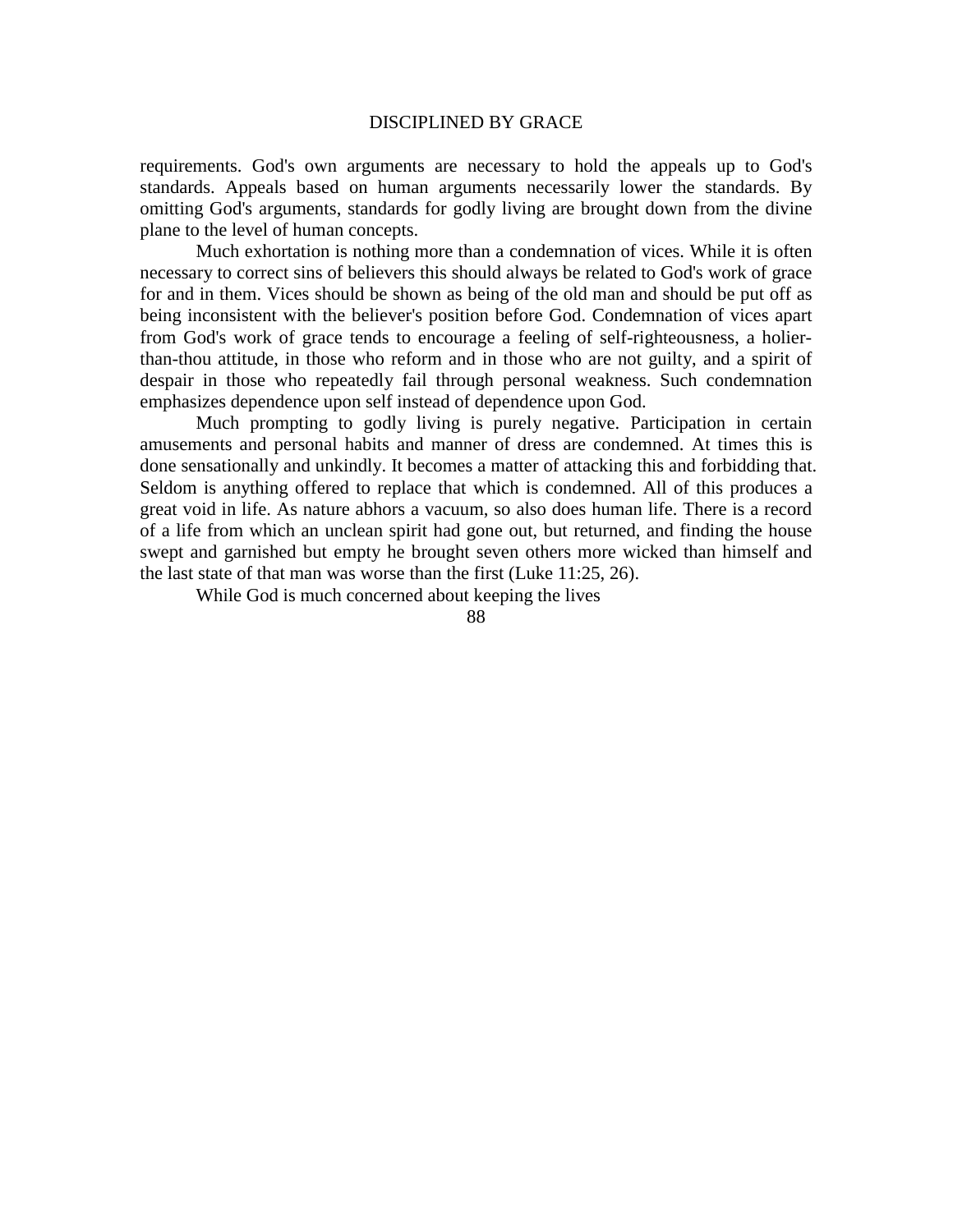#### GOD'S WAYS AND MAN'S WAYS

of His people free from worldly things, His approach is far different from the above. God's way has been well stated in these words: "There are two methods that the Lord graciously adopts, to draw the heart away from the present world. The first is by setting before it the attractiveness and stability of things above; the second is by faithfully declaring the evanescent and shakable nature of things on the earth."

When the heart finds all its satisfaction in the things of God and in His Son, there is no need to condemn the transitory pleasures of the world. God offers far better things in the place of those which are to pass away. Much worldliness in the Church of Christ today is due to a failure to draw the hearts to Christ by teaching and emphasizing His attractiveness.

There is one more difference between the thoughts of God and the thoughts of man in relation to admonitions. God always bases His appeals upon some great fundamental principle and relates individual acts thereto. Man usually deals with individual acts by themselves, apart from any basic principle. This is largely a legalistic point of view which considers specific offenses and results in restrictive regulations with precept upon precept. Much of this type of thinking and teaching is being related to Christian conduct and appeals therefore. Is it any wonder that people, especially young people, have so many perplexing questions about so many details of life and so often say, May I do this, and must I refrain from that? Of this God says, "the letter killeth" (II Cor. 3:6).

Paul, in dealing with the question of eating meat offered to idols, held that there was nothing wrong in so doing because the idol was nothing. But his own life was governed by the great principle: "Wherefore, if meat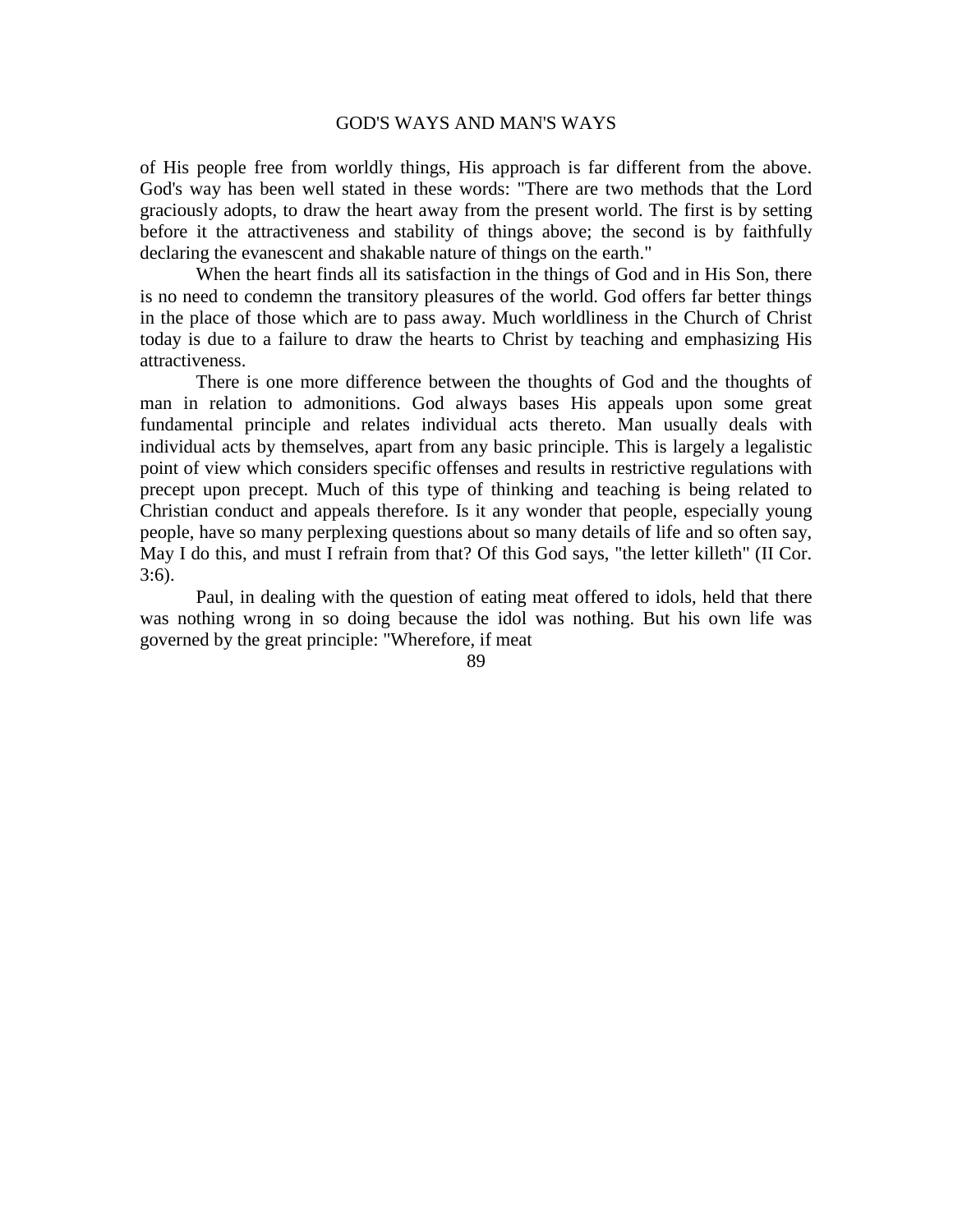make my brother to offend, I will eat no flesh while the world standeth, lest I make my brother to offend" (I Cor. 8:13).

There is unquestionably a place for instruction as to details of the conduct of a believer. Paul frequently mentioned specific things which should or should not be done. He calls upon the Corinthian church to take part in a collection for the saints and relates it to the fact that their labor in the Lord shall not be in vain because of the certainty of the resurrection (I Cor. 15). He urges putting away lying, anger, and stealing as a part of putting off of the old man and putting on of the new man "which after God is created in righteousness and true holiness" (Eph. 4:17-29). How much more conclusive this than a mere condemnation of lying, anger, and stealing!

To omit the basic principles upon which all admonitions of grace are based and to consider specific precepts by themselves is to miss the peculiar nature of grace teachings and to substitute ethical teachings in their place.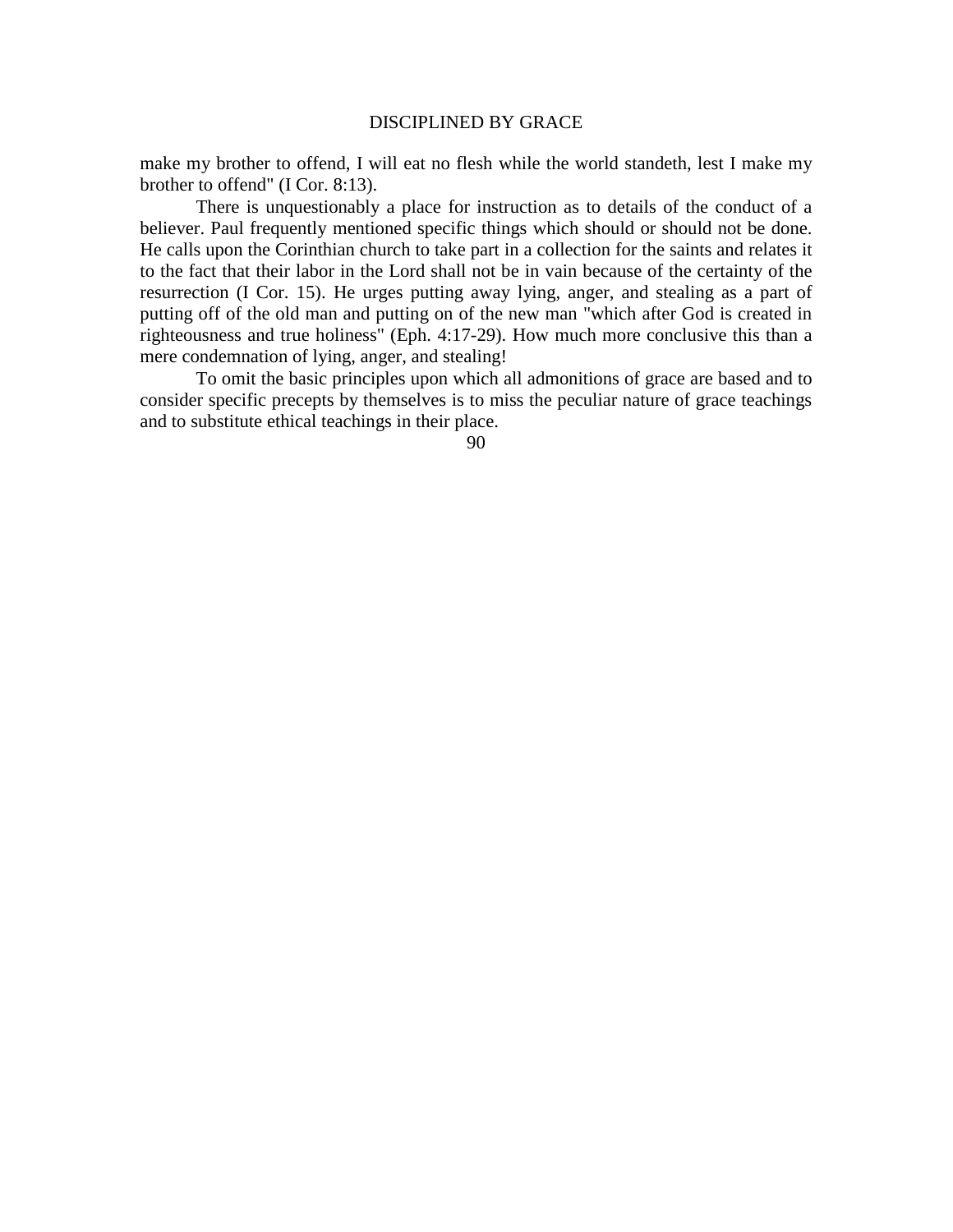## CHAPTER 16

## *Some Promptings by Grace*

THE APOSTOLIC WRITINGS abound in promptings to godly living based upon God's work of grace. Two of these are reserved for separate chapters. The following limited number are mentioned to illustrate the principle.

1. "Know ye not that your bodies are the members of Christ? shall I then take the members of Christ, and make them the members of a harlot? God forbid" (I Cor. 6:15). In this appeal to flee fornication, a reminder is made of the fact that every believer is a member of the Body of Christ, being brought into union with a harlot, not the dishonor which comes upon one who practices it. Here is purely a question of the inconsistency of believers, who are members of the Body of Christ, being brought into union with a harlot. Until believers are taught what it means to be a member of the Body of Christ there is little if any appeal in this passage.

2. "What? know ye not that your body is the temple of the Holy Ghost which is in you, which ye have of God, and ye are not your own? For ye are bought with a price: therefore glorify God in your body, and in your spirit, which are God's" (I Cor. 6:19, 20). This appeal is for a life to the glory of God. It is based solely upon the two facts that the Holy Spirit indwells the believer and that Christ paid the price for his redemption. He is therefore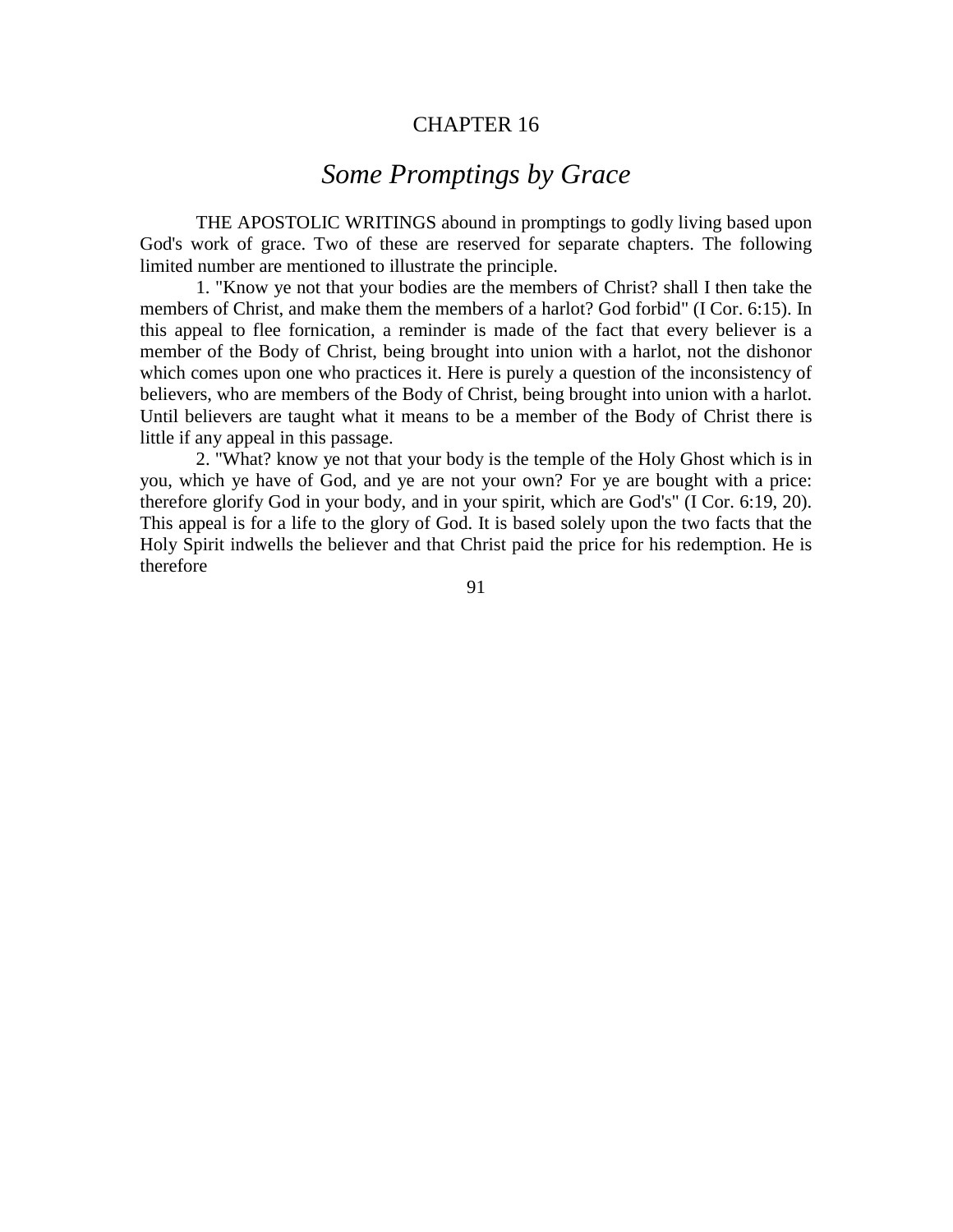not his own, he belongs to Christ. What stronger argument can there be for glorifying God in the body? How seldom these great cardinal truths are thought of as having any relationship whatsoever to the believer's conduct!

3. "And that he [Christ] died for all, that they which live should not henceforth live unto themselves, but unto him which died for them, and rose again" (II Cor. 5:15). Christ died for all. He suffered the most painful death known, death on the cross. Even more, He suffered the indescribable agony of separation from God. "My God, my God, why hast thou forsaken me?" (Mark 15:34). His death for all was apart from any human merit; "while we were yet sinners, Christ died for us" (Rom. 5:8). This is God's reason why all who live (who have received life in Christ) should live, not unto themselves but unto Him, who died and rose again. It is unto a living Person; not unto a prophet whose body is rotting in some oriental grave. Nor is it according to a moral code or high ideals. To live unto self is to live for personal gain. To live unto Him is for His gain. To live unto Him is much more than to refrain from evil practices. It is placing His interests before one's own. It is doing things that please Him, not things that please self.

Grace teaches by emphasizing the great meanings of the death and resurrection of Christ and then appeals to those who have thereby received eternal life to live their earthly lives for Him. It must follow then that the more a believer sees in the death and resurrection of Jesus Christ, the more should his life be lived for Him. A life unto self, even though highly moral and cultured, is seen as inconsistent with the fact that Christ died and rose again. The realization of this great principle will resolve the multiplied questions as to conduct into one simple question: Is this living unto Him who died and rose again, or is it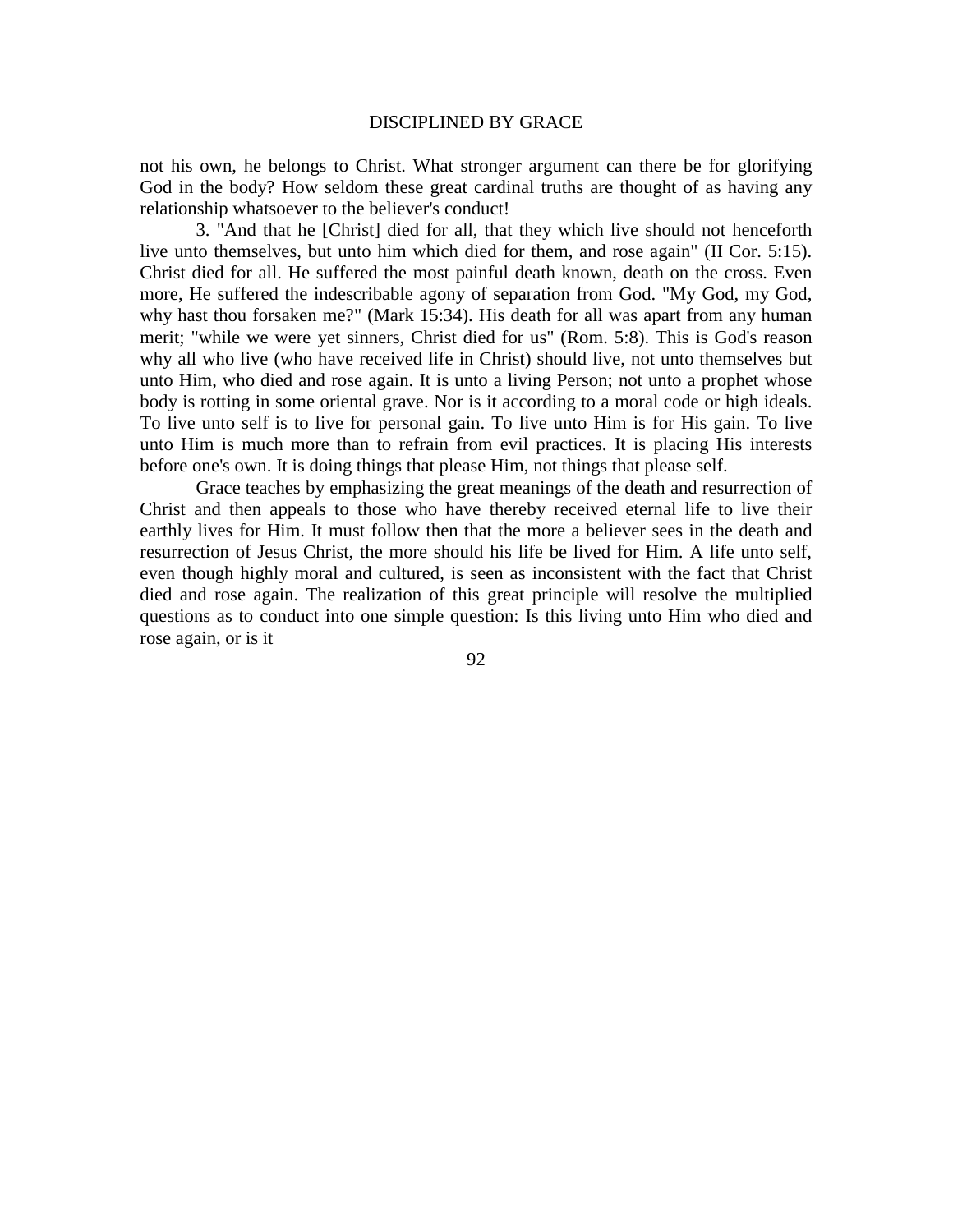#### SOME PROMPTINGS BY GRACE

living unto self? To appeal for a life for Christ apart from this principle is to try to produce an effect without sufficient cause.

4. "Be ye not unequally yoked together with unbelievers: for what fellowship hath righteousness with unrighteousness? and what communion hath light with darkness? And what concord hath Christ with Belial? or what part hath he that believeth with an infidel? And what agreement hath the temple of God with idols? for ye are the temple of the living God; as God hath said, I will dwell in them, and walk in them; and I will be their God, and they shall be my people. Wherefore come out from among them, and be ye separate, saith the Lord, and touch not the unclean thing" (II Cor. 6:14-17). The appeal to believers to be "not unequally yoked" with unbelivers is here based on the fact that the things which a believer is, by his position in Christ, are incompatible with those things which an unbeliever is because he is not in Christ but in Belial. Because there is a cleancut separation between things of God and the world, a believer should come out and be separate and not partake in unclean things. This does not mean asceticism for Paul elsewhere said: "I wrote unto you an epistle not to company with fornicators: Yet not altogether with the fornicators of the world, or with the covetous, or extortioners, or with idolaters; for then must ye needs go out of the world" ( I Cor. 5:9, 10).

5. Paul's appeal to the Corinthian saints to contribute to the poor at Jerusalem is based on these words: "For ye know the grace of our Lord Jesus Christ, that though he was rich, yet for your sakes he became poor, that ye through his poverty might be rich" (II Cor. 8:9). How different from the many human arguments for sacrificial giving is not this reminder that Christ emptied Himself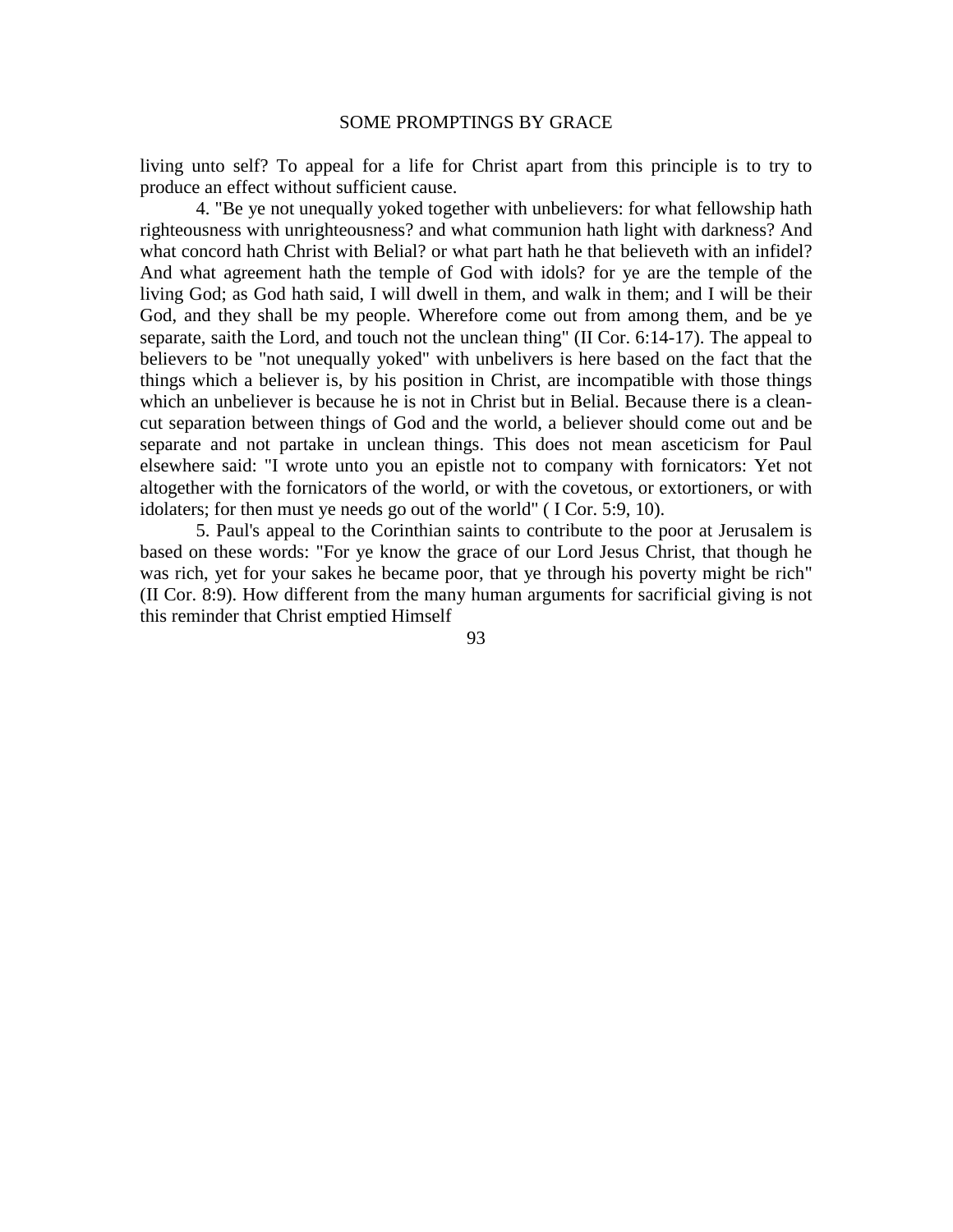of His riches and glory in order that lost sinners might through Him become rich!

6. "If there be therefore any consolation in Christ, if any comfort of love, if any fellowship of the Spirit, if any bowels [compassions] and mercies, Fulfill ye my joy, that ye be likeminded, having the same love, being of one accord, of one mind. Let nothing be done through strife or vainglory; but in lowliness of mind let each esteem other better than themselves. Look not every man on his own things, but every man also on the things of others" (Phil. 2:1-4). The appeal to be likeminded, to live in love, to be of one accord, to let nothing be done in strife or vainglory, to esteem others better than oneself, and to look not on one's own but also on the things of others is based on the fact that there is consolation in Christ, that there is in Him a comfort of love, a fellowship of the Spirit, and compassions and mercies.

7. "If ye then be risen with Christ, seek those things which are above, where Christ sitteth on the right hand of God. Set your affection on things above, not on things on the earth. For ye are dead, and your life is hid with Christ in God. When Christ, who is our life, shall appear, then shall ye also appear with him in glory" (Col. 3:1-4). Every believer is risen with Christ through faith (Col. 2:12). He has been taken out of this evil world of sin and spiritual death. He has been raised up together with Christ and made to sit in heavenly places in Him (Eph. 2:6). This is the most exalted position in God's entire economy. Should not one placed in this exalted position find his fullest enjoyment in the things that pertain thereto? The appeal is to set the affection on the things related to that position and not on the things belonging to the evil world from which one has been delivered. This appeal is not for deeds, but for a life filled with thoughts of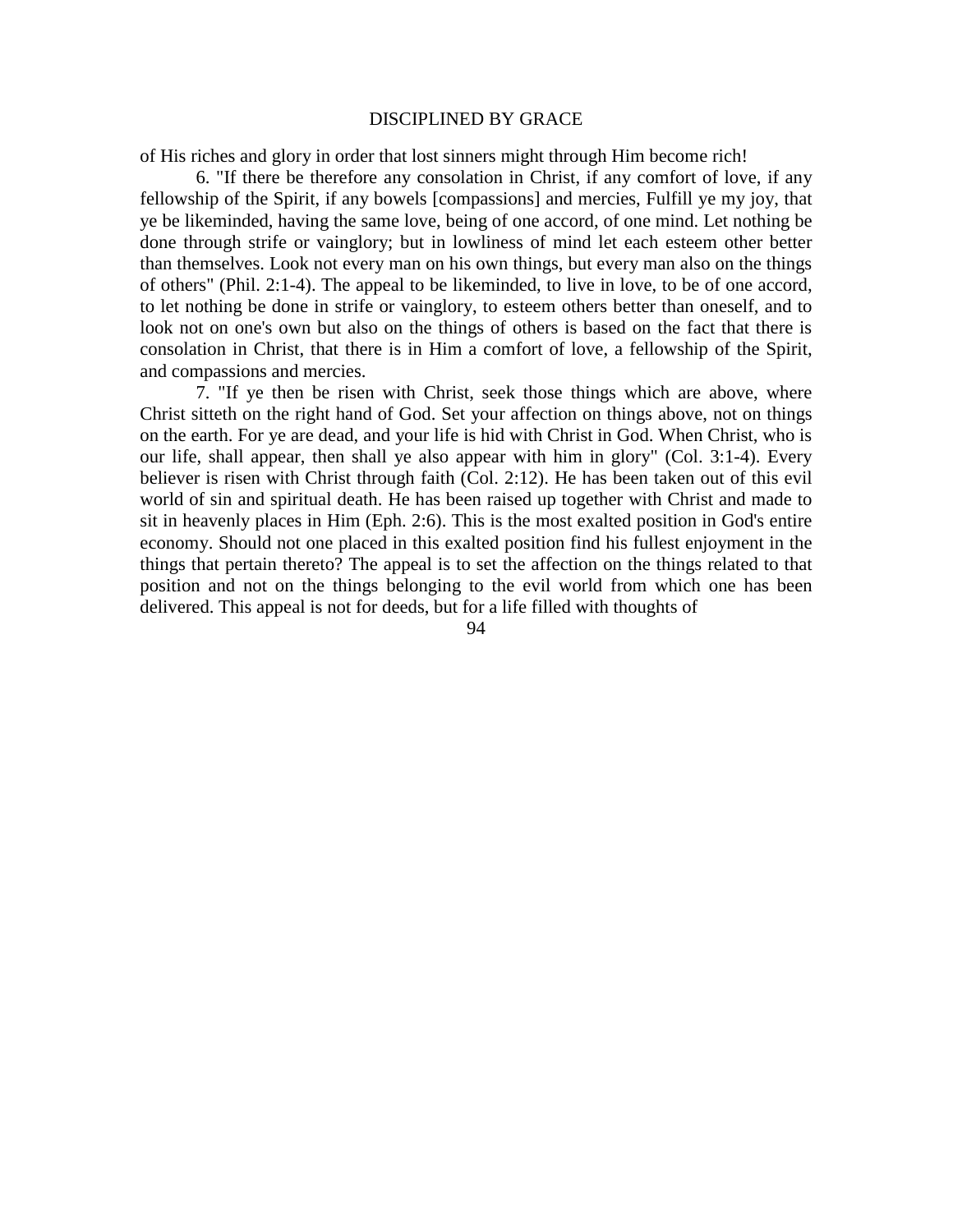#### SOME PROMPTINGS BY GRACE

the heavenly position; for a mind occupied with Christ and His glory, instead of the passing things of this world. The greatness of this position is emphasized by the declaration that the life is hid with Christ in God and when He, Christ, shall appear then shall all believers appear with Him in glory. It takes very little earthly glory to captivate a human being. Why does not this high position, and this infinite glory, to be shared with Christ, captivate believers more, and result in seeking the things above? Is it because they are so seldom if ever told about it? Or is it because, in this rushing nervous age of action, few take time for meditation thereon? Surely God's method of teaching by grace cannot be wrong. Has the church of today failed to recognize this method?

8. These two great things, being risen with Christ and the certain future glory because the life is hid with Christ in God are made the reason for additional appeals. "Mortify [put to death] therefore your members which are upon the earth; fornication, uncleanness, inordinate affection, evil concupiscence, and covetousness, which is idolatry" (Col. 3:5). "But now ye also put off all these; anger, wrath, malice, blasphemy, filthy communication out of your mouth" (v. 8). "Put on therefore, as the elect of God, holy and beloved, bowels of mercies, kindness, humbleness of mind, meekness, longsuffering; Forbearing one another, and forgiving one another, if any man have a quarrel against any: even as Christ forgave you, so also do ye. And above all things put on charity, which is the bond of perfectness. And let the peace of God rule in your hearts" (vv. 12-15). "And whatsoever ye do in word or deed, do all in the name of the Lord Jesus, giving thanks to God and the Father by him" (v. 17). All of these ought to be done for the sole reason that the believer is "risen with Christ" unto a newness of life.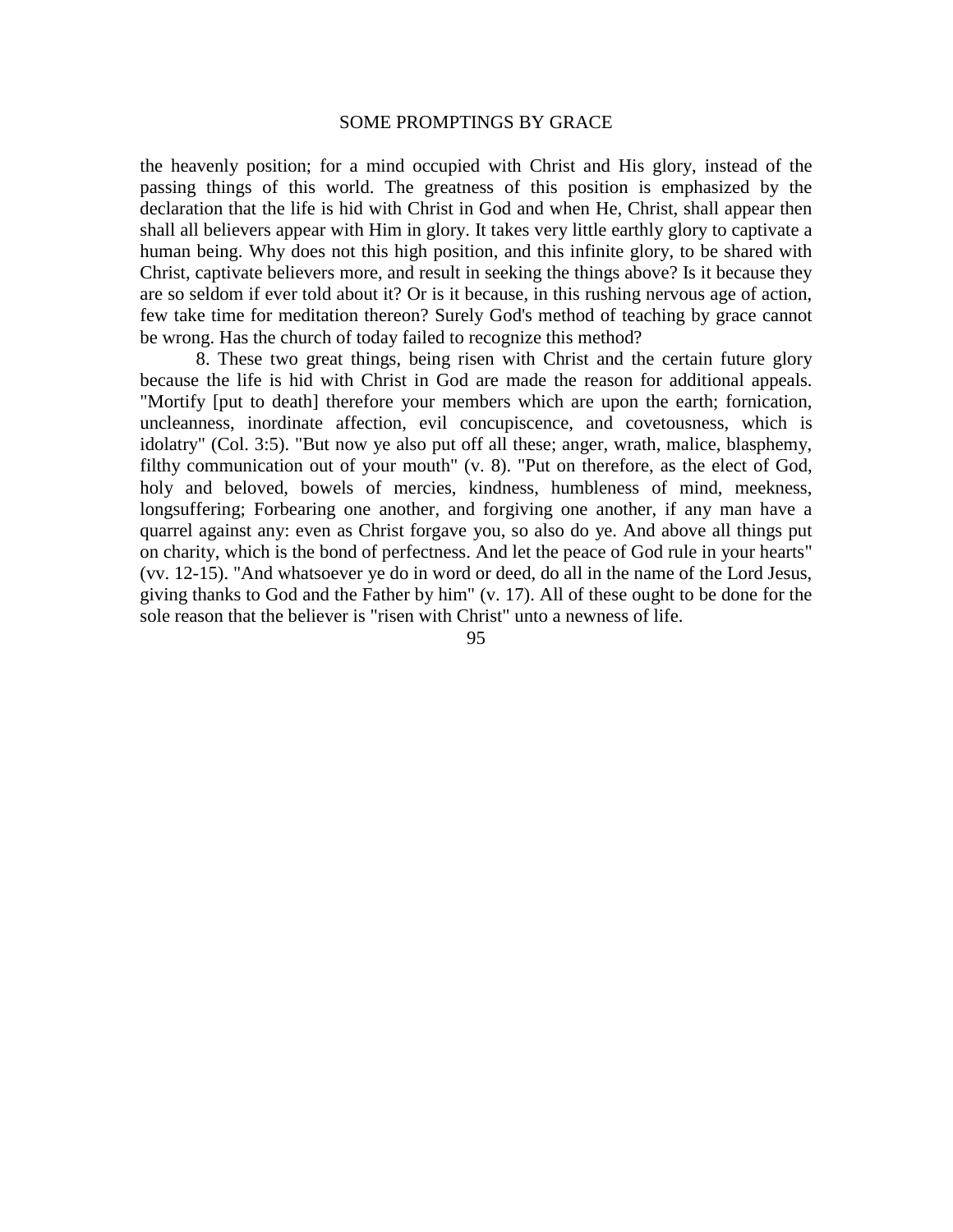9. "As ye know how we exhorted and comforted and charged everyone of you ... That ye would walk worthy of God, who hath called you unto his kingdom and glory" (I Thess. 2:11, 12). This calling is elsewhere said to be "to the obtaining of the glory of our Lord Jesus Christ" (II Thess. 2:14). No other creature of God has been called to the high and glorious position as are believers in the present age of grace. This is that which makes grace infinite. Can any denial of the pleasures of the world, or self-sacrifice, or unstinted giving out of one's self be too great in the light of this calling? And remember, this calling of God is without repentance (Rom. 11:29).

10. "Being born again, not of corruptible seed, but incorruptible, by the word of God, which liveth and abideth forever" (I Peter 1:23) is the reason given for laying aside all malice, and all guile, and hypocrisies, and envies, and all evil speakings, and as newborn babes, desire the sincere milk of the word (I Peter 2:1, 2).

11. "Beloved, now are we the sons [children] of God, and it doth not yet appear what we shall be: but we know that, when he shall appear, we shall be like him; for we shall see him as he is" (I John 3:2). This is a plain, unconditional statement that all believers are now the children of God, and when Christ shall appear all shall be changed into the very likeness of Him. The anticipation of this great transformation into the very likeness of Christ calls for a life on earth that partakes of His purity. "And every man that hath this hope in him purifieth himself, even as he is pure" (v. 3).

The things on which the above appeals, and many others, are based are spoken of as fully accomplished. Nothing can be added to them. There is no uncertainty about them. They are established and unalterable facts. All belong to God's work of grace, and have been brought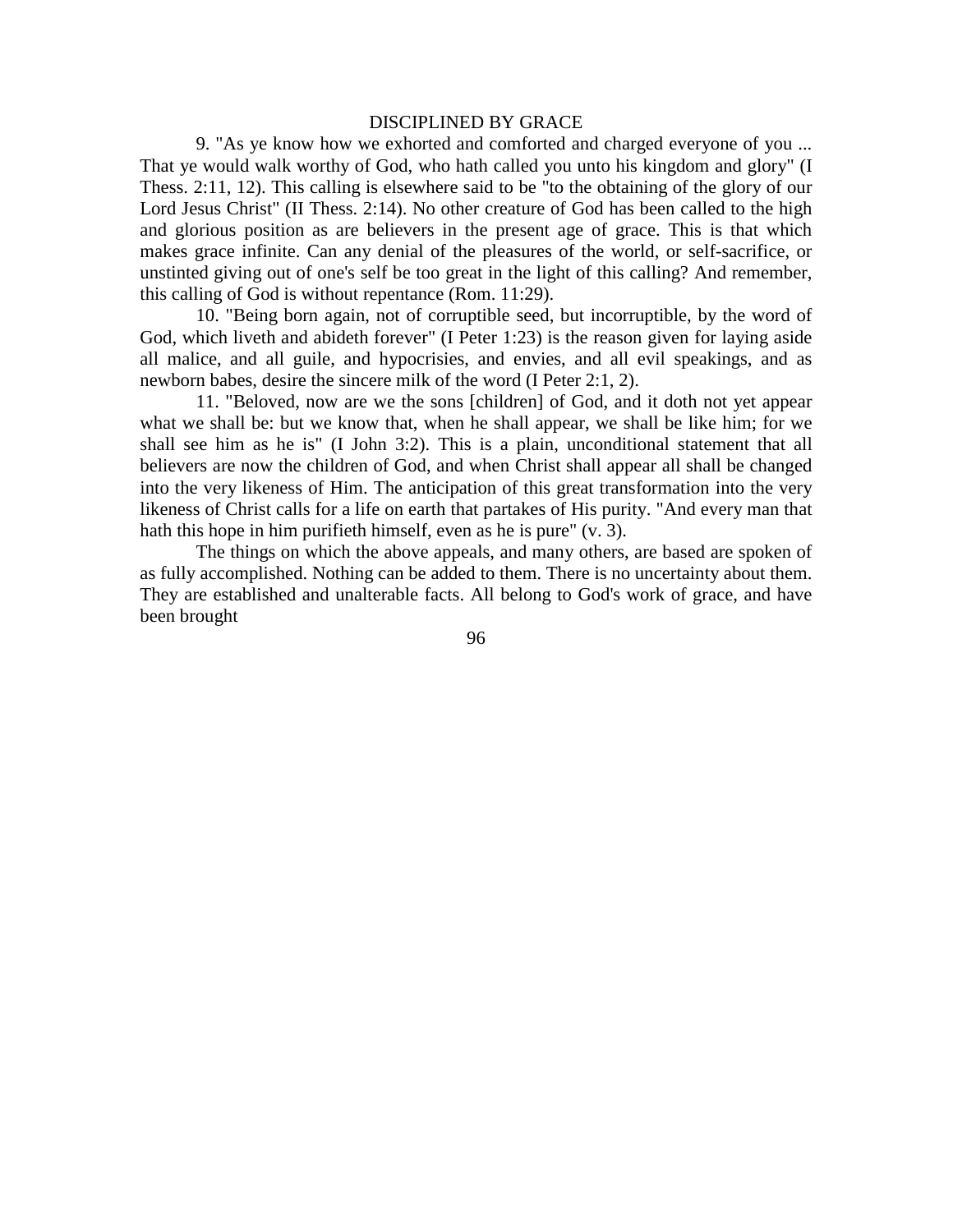### SOME PROMPTINGS BY GRACE

about by Him. They are not conditioned upon any human merit nor action. All are divine values. Not one is on a purely moral or human level. How convincing, how conclusive, and how different these are from man's impotent arguments for Christian conduct!

Present-day neglect and ignorance of God's work of grace and His appeals based thereon are appalling. One of the greatest needs of the day is a clear and faithful presentation of God's work of grace on behalf of the believer, and when that has been done an appeal for conduct on a high spiritual level in harmony therewith.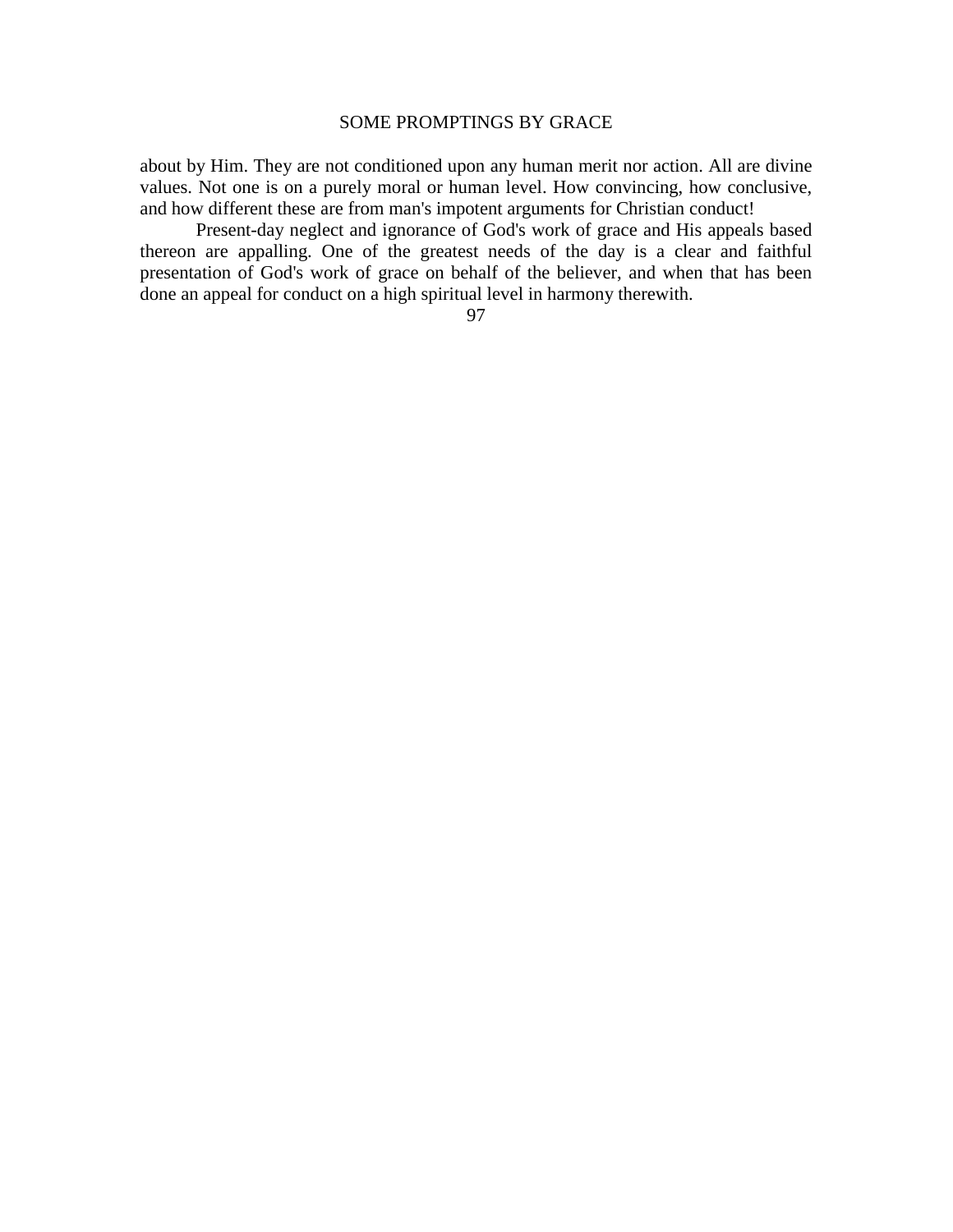# CHAPTER 17 *Present Your Bodies*

I BESEECH YOU therefore, brethren, by the mercies of God, that ye present your bodies a living sacrifice, holy, acceptable unto God, which is your reasonable service. And be not conformed to this world; but be ye transformed by the renewing of your mind, that ye may prove what is that good, and acceptable, and perfect, will of God" (Rom. 12:1, 2).

This passage contains probably the strongest appeal in the Scriptures for a complete surrender to God. It involves the mind as well as the body. The plea is that the body be made a living sacrifice. The word sacrifice signifies a change of ownership for the purpose of being consumed, and that for the benefit of the new owner. A sacrifice is presented by man to God and is something that has real value to the one who offers it. In the Old Testament that which was sacrificed to God had to be perfect. Anything with a blemish or any defect whatsoever was not acceptable unto Him. The sacrifice here in question is to be a living one. This can only mean that the sacrifice of the believer's body is to be continuous and one that brings forth results. Paul said, "I am offered daily." It is also to be holy and acceptable unto God. This is only possible when the body is pure and undefiled by sin.

This sacrifice is called "your reasonable service." To give one's body entirely to God, to be burned out in service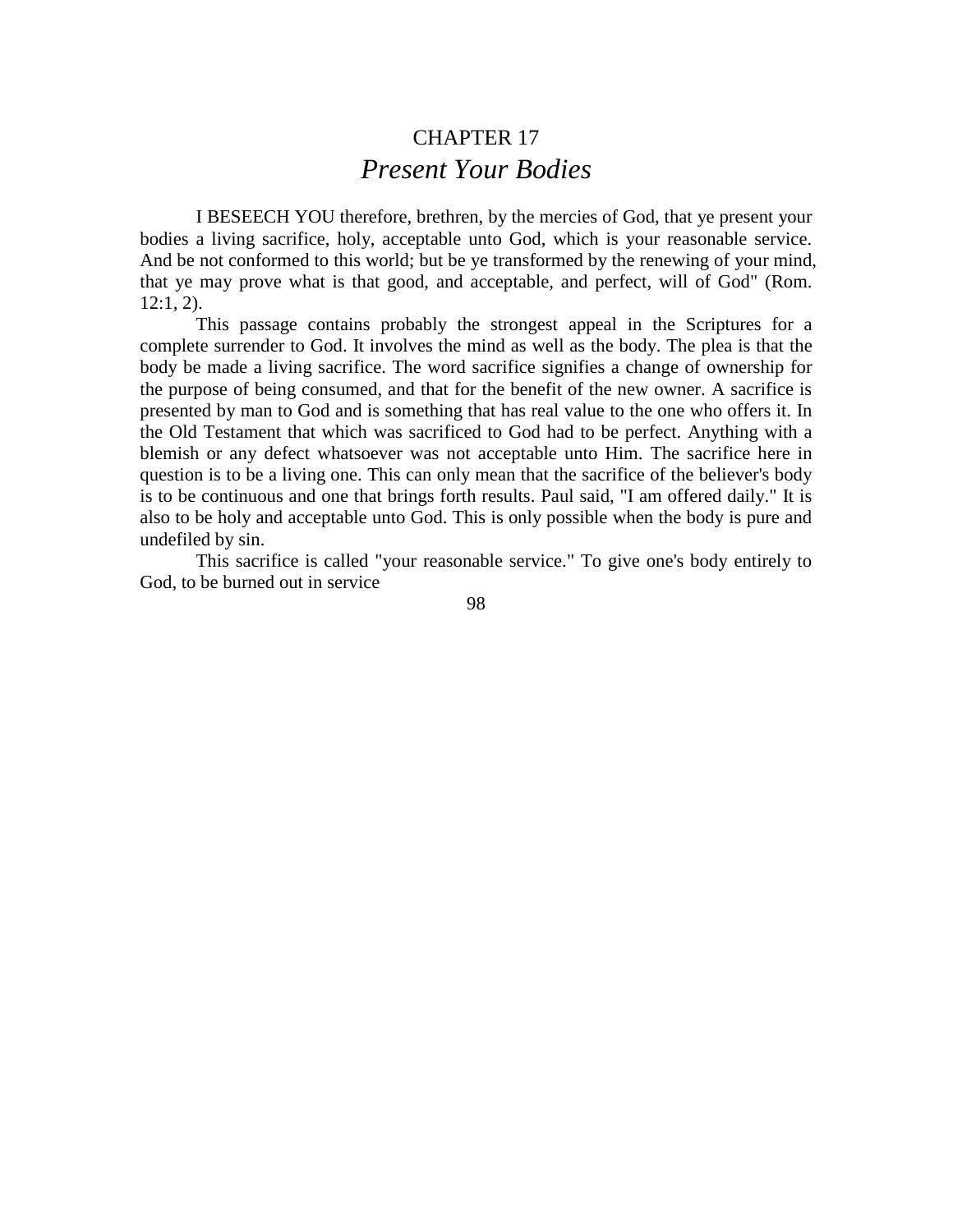#### PRESENT YOUR BODIES

for Him; to deny oneself all things that are pleasant to man for His sake seems to man a most unreasonable thing. Why should anyone give up all that is pleasing in this world, if God so wills, and live solely to please Him?

In addition to the sacrifice of the body, the entire being should be transformed by the renewing of the mind so as not to be conformed to this world, but to the "good, and acceptable, and perfect will of God." The renewing of the mind has to do with the intellect. It is not the emotions that are here considered. The intellect is more stable than the emotions, or the feelings. While it is not denied that there is place in the Christian life for feelings, there is need for a real intellectual transformation. Too many appeals are addressed to the emotions and have little lasting value.

That which Paul here urges is vastly more than living on a high moral plane, and the self-sacrifice called for can never be made to seem reasonable on the basis of any human arguments. Yet it is called a reasonable service. What then makes it reasonable? The whole issue rests on the introductory words: "I beseech you therefore, brethren, by the mercies of God." It is only because of the mercies of God that it is reasonable for those called brethren to comply with this exhortation. This being true, it is essential for one who is to make such a sacrifice to understand these mercies of God. The word "therefore" shows that Paul rests the whole argument on that which he has in the preceding chapters taught about these mercies.

As Paul pleaded on the basis of "the mercies of God," it is perfectly clear that this appeal is without force until these mercies are known, understood, and accepted. The more clearly they are understood the greater is the force of the argument. On the other hand, if the study of these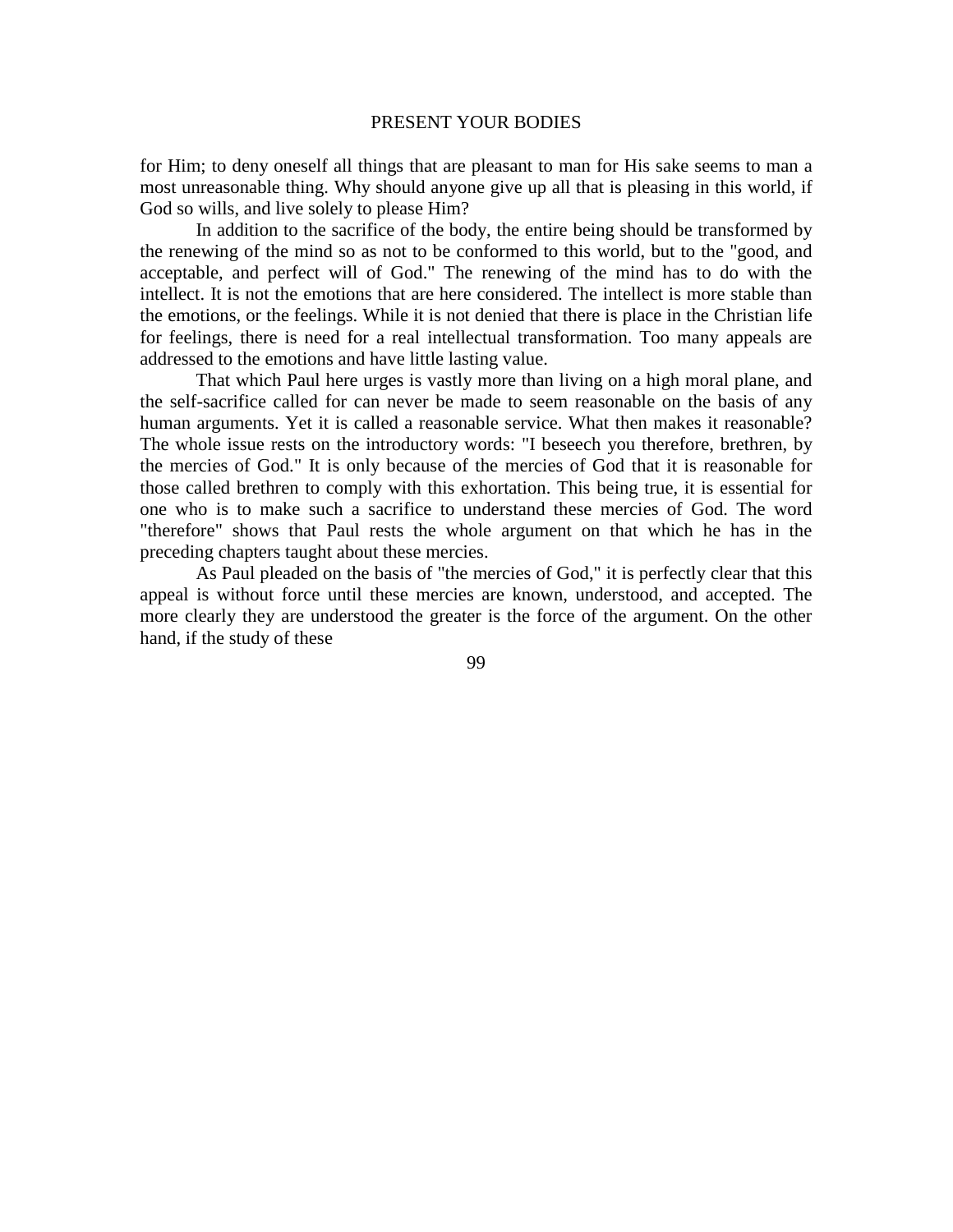mercies of God is neglected the force of the appeal is lost and there is no reason for heeding it. It thus becomes evident that neglect of the study and the teaching of the doctrines of the grace of God can lead to nothing else than failure in godly living. To omit a presentation of God's mercies as a basis for this appeal is to entirely void the appeal. But that very thing is usually done when this passage is used as an appeal for a sacrificial life.

Grace then, here as always, first lays a foundation for its appeal by setting forth the things which God has done for the believer, and then, with that as a basis, makes the appeal for conduct which is reasonable only in view of that which God has done.

Space permits but a brief reference to these mercies of God on which the appeal is based.

The first part of Romans (1:18—3:20 ) deals with the sinfulness of man and concludes that "there is none righteous, no, not one ... there is none that seeketh after God ... there is none that doeth good, no, not one" (3:10-12). Man is shown to be incapable of doing anything whatsoever that is acceptable to God. Being guilty before Him, man is subject to everlasting condemnation.

But a righteousness of God has been manifested by Jesus Christ. This righteousness is offered to all men, even to those of whom it was said, "there is none righteous." Moreover, it is upon all who believe in Jesus Christ. By this he who receives Jesus Christ becomes, in the sight of God, even as righteous as is Christ. In other words, he is justified. All of this has been made possible by the redemption that is in Christ Jesus, because He on the cross satisfied the demands of God's justice. God is therefore free to count everyone righteous who believes in Jesus Christ. All of this has been accomplished by God for man, apart from any human merits (3:21-27).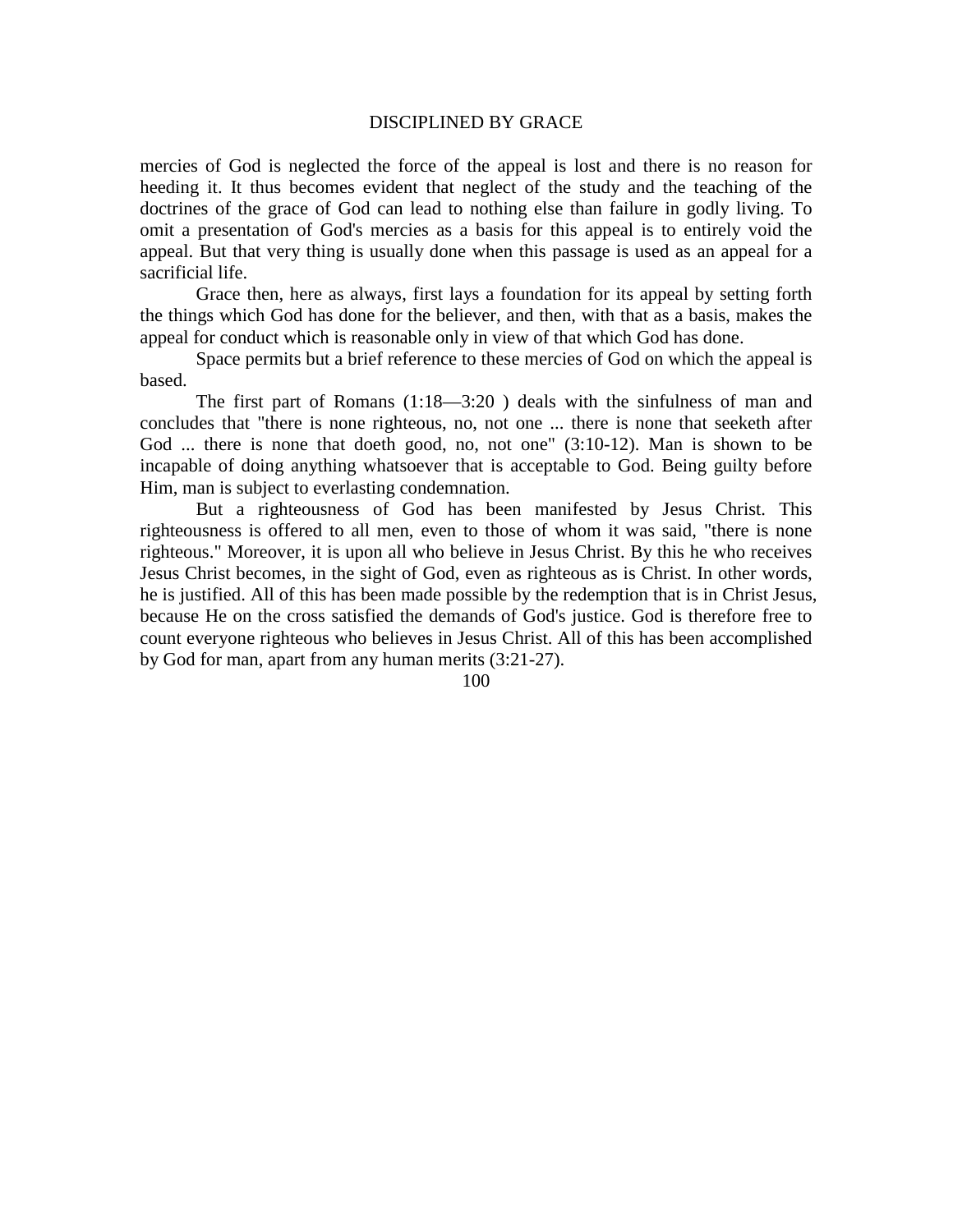#### PRESENT YOUR BODIES

Special emphasis is placed on the fact that man cannot work for his justification. It is the one who believes in Christ that is counted righteous and this is solely because of his faith (ch. 4).

He who is justified has peace with God and has access by faith into the grace wherein he stands (5:2). In other words, God will always respond to his faith with further manifestations of His grace.

God does not only justify one who believes, He has made a provision to save from His wrath everyone who is justified. "But God commendeth his love toward us, in that, while we were yet sinners, Christ died for us. Much more then, being now justified by his blood, we shall be saved from wrath through him" (5:8, 9). If it were not for this mercy of God, the believer's body and mind would forever be subject to the torment of the wrath of God. But according to this statement, it is "much more" to God that the believer be saved from His wrath than the already certain fact that he has been justified. It is that body which is saved from wrath that God asks to have presented unto Himself. It is that mind, which but for this mercy would throughout all eternity be conscious of its lost estate, He wants renewed, so that during this brief span of life it will be in conformity to His will. Is not that most reasonable?

"For if, when we were enemies, we were reconciled to God by the death of his Son, much more, being reconciled, we shall be saved by his life" (5:10). There was a time when we were enemies, that is rebels, to God. The penalty for rebellion is death, but His Son, in a human body, died and paid the penalty for that rebellion. Thereby we have been reconciled to God. We are no more at enmity to Him. Jesus Christ is now living for the express purpose of keeping us saved. Here again is a mercy by which God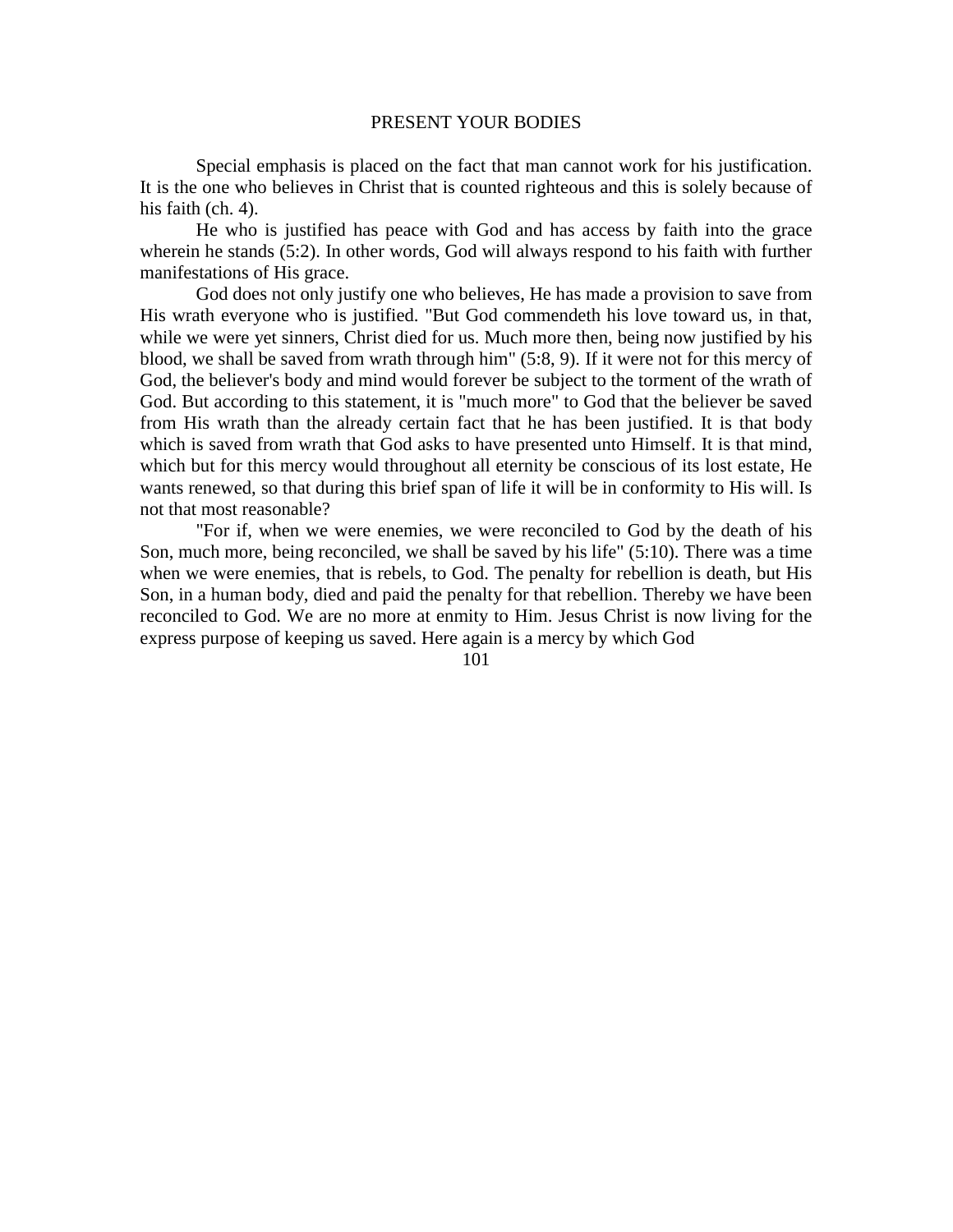pleads for a surrendered life, a life lived for Him. And why should it not be so? Jesus Christ gave His *body* in suffering and death to bring us to God. In His resurrected *body*  He is living in Heaven on our behalf. It truly is a reasonable service to present to God as a living sacrifice the *body* that has been so reconciled and is being so kept by Him. And the mind, which was reconciled at so great a cost ought surely be renewed so that it may know and be conformed to the good and perfect and acceptable will of God.

"But if the spirit of him that raised up Jesus from the dead dwell in you, he that raised up Christ from the dead shall also quicken your mortal bodies by his Spirit that dwelleth in you" (8:11 ). "For I reckon that the sufferings of this present time are not worthy to be compared with the glory which shall be revealed in us" (v. 18). "For whom he did foreknow, he also did predestinate to be conformed to the image of his Son" (v. 29). This conformity to the Son of God is elsewhere explained by Paul, "we look for the Saviour, the Lord Jesus Christ: who shall change our vile body, that it may be fashioned like unto his glorious body" (Phil. 3:20, 21). In these verses is seen a mercy of God so great that it cannot be fully fathomed by the finite human mind. The present mortal bodies of believers, subject to death and corruption, shall be raised from death and made like unto the glorious body of the Son of God. That surely is a glory with which the sufferings of the present time are not worthy to be compared. In view of this mercy of God it is reasonable to present to Him for His use that body which is to be so glorified, even though it does mean suffering for a while..

"For I am persuaded, that neither death, nor life, nor angels, nor principalities, nor powers, nor things present, nor things to come, Nor height, nor depth, nor any other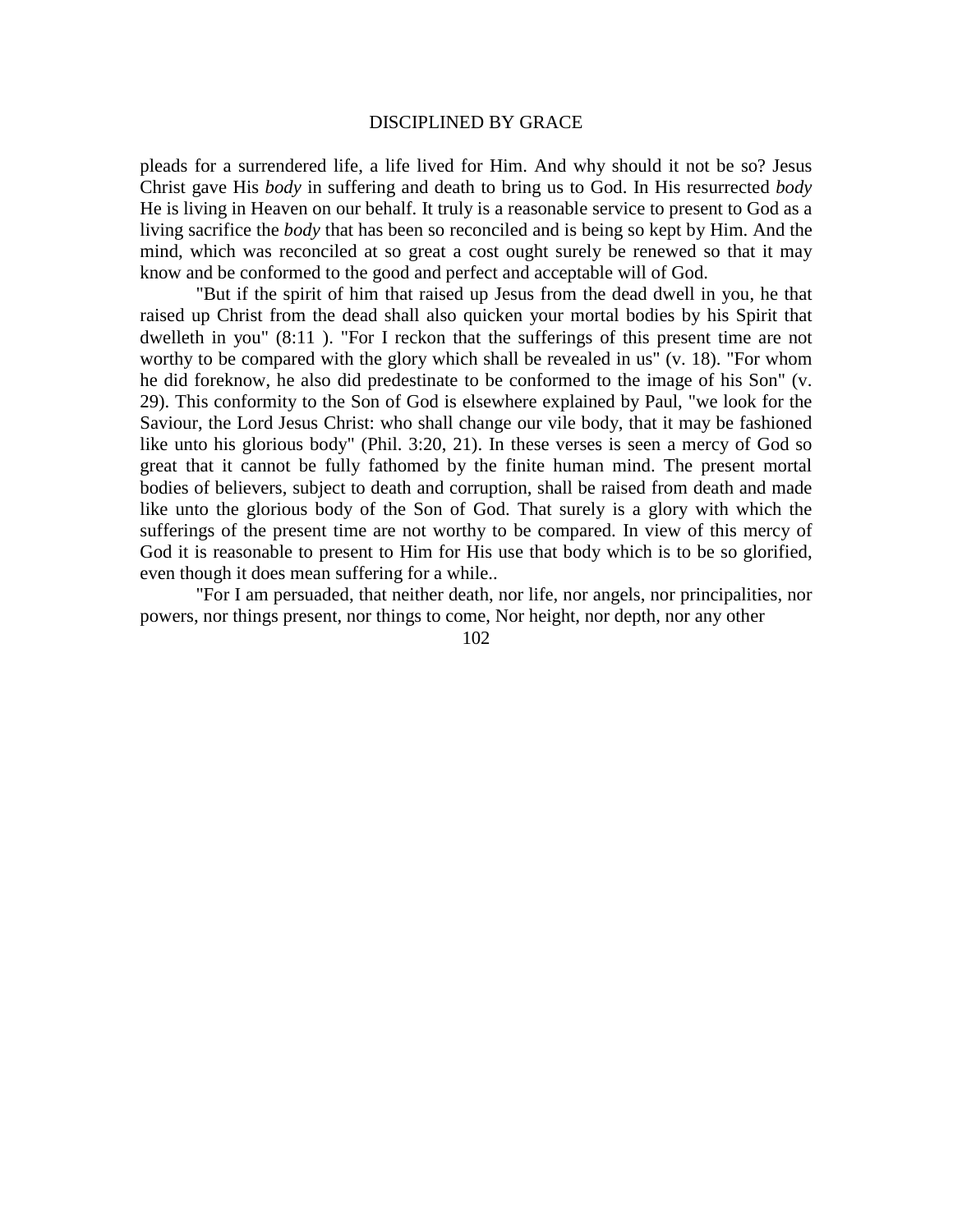#### PRESENT YOUR BODIES

creature, shall be able to separate us from the love of God, which is in Christ Jesus our Lord" (Rom. 8:38, 39). This mercy is the climax of all, and is all-inclusive, for grace is God's love in action, and if nothing can separate the believer from the love of God which is in Christ Jesus, then the believer is assured that God's grace will, for time and eternity, operate in his behalf. It is this unfailing love, this unending love, to which God points in appealing for a mind that is conformed to His good, and acceptable, and perfect will.

These are some of the great mercies of God to which Paul refers when he says: "Therefore, brethren, I beseech you by the mercies of God." These mercies are altogether sufficient reason for a believer to present his body unto God as a living sacrifice, and to conform his own will to the good and perfect will of God. No human appeal, no sacrifice made by other Christians, no question of self-respect, no moral issues, nor any emotional appeal will have the weight which these mercies of God have.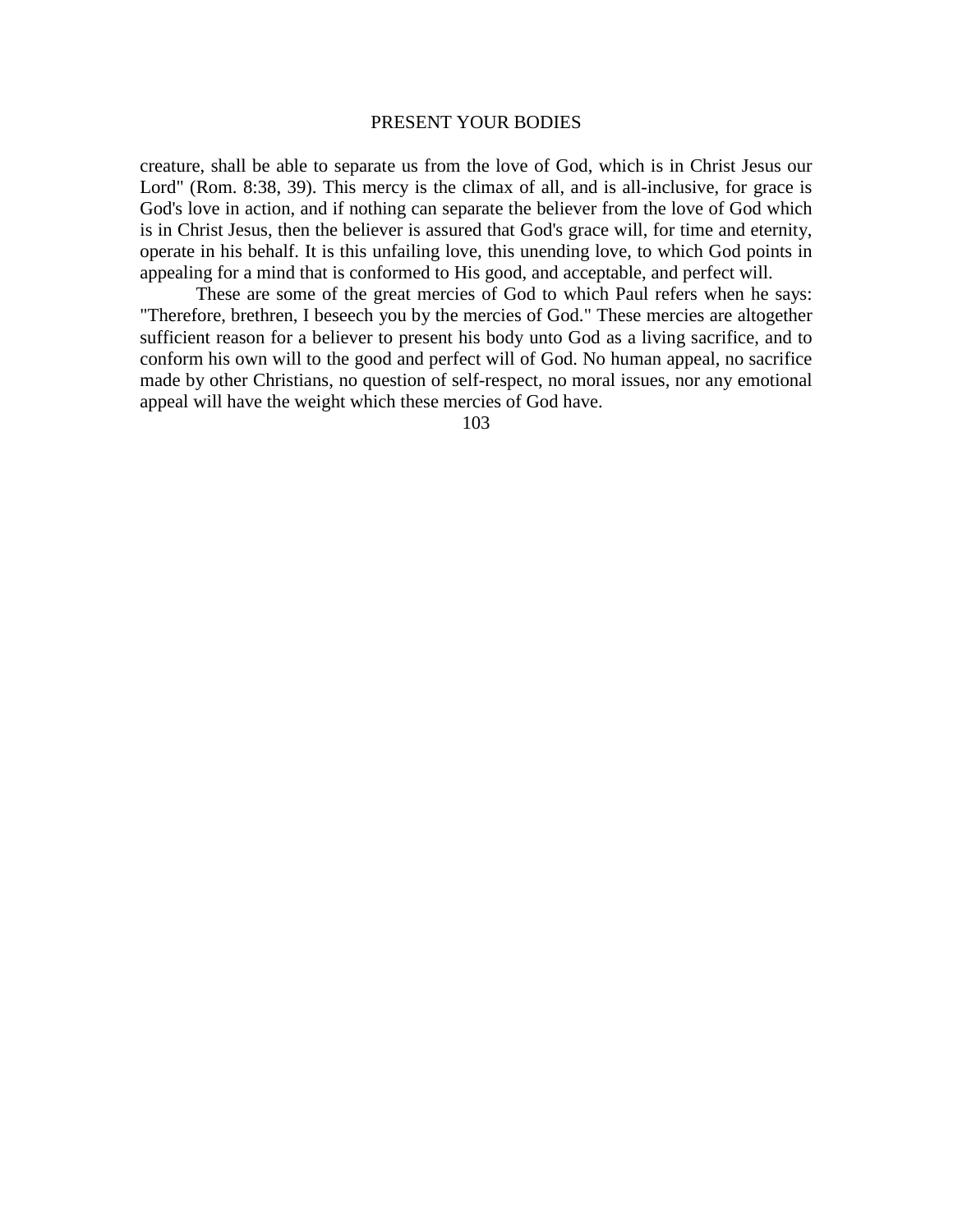## CHAPTER 18

## *Walk Worthy of Your Calling*

I THEREFORE, the prisoner of the Lord, beseech you that ye walk worthy of the vocation [calling] wherewith ye are called" (Eph. 4:1). This appeal is for an earthly life in full harmony with the exalted position to which the believer has been called. The introductory word "therefore" points back to certain things presented in the preceding chapters which are the basis for the appeal. In those chapters is found the greatest revelation of the present position and eternal destiny of all who believe.

The appeal is not to live so as to gain the high calling.. That is impossible, for the position is so high that it cannot possibly be earned, not even by a perfect life, if that were possible. The position belongs to the believer and is his because of God's calling and His own purpose, and is a gift of His grace. As the calling is unalterable (Rom. 11:29), this appeal can never lose its force..

Children born into a royal family are taught to conduct themselves as becomes royalty because they are that by birth. They honor the king and their country only as they so conduct themselves. They are forbidden many things which other children may do. The street waif of the lower East Side of New York cannot be urged to live as a prince. He does not hold that position. The royal position is the basis for the appeal for royal conduct. So when Paul wrote "I therefore," he pointed to the believer's high and exalted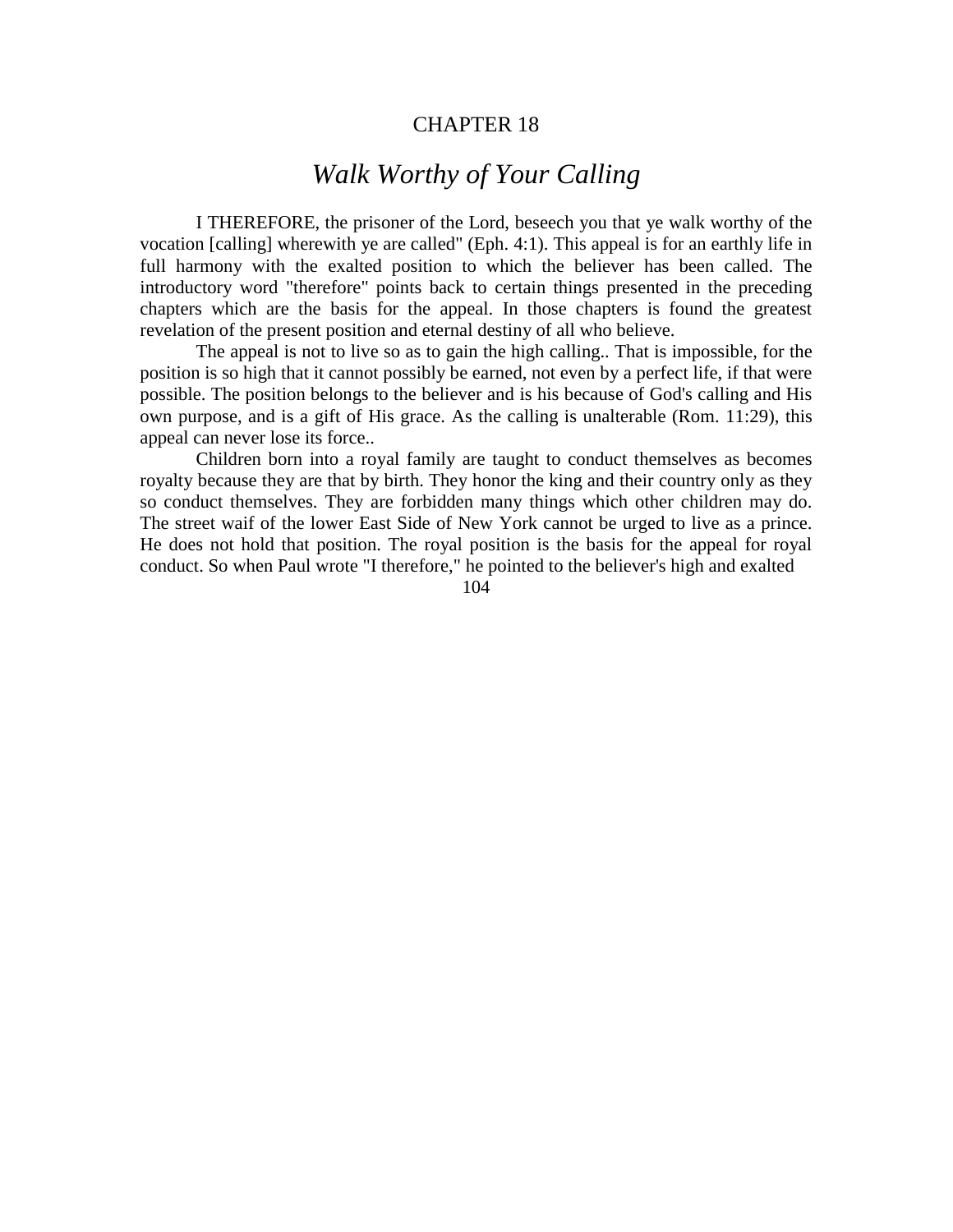#### WALK WORTHY OF YOUR CALLING

calling as the reason, in fact the only reason, for a life in harmony therewith. This calling is sufficient reason for the appeal. When understood it completely eliminates many whys and wherefores as to Christian conduct. A clear understanding and acceptance of all that is included in the believer's calling are therefore essential as the background for a godly life. What then is this calling?

The long list of things which make up the believer's calling is introduced by the words: "Blessed be the God and Father of our Lord Jesus Christ, who hath blessed us with all spiritual blessings in heavenly places in Christ" (Eph. 1:3). This at once identifies the calling as spiritual and related to heavenly things. The walk to be worthy must then be of a spiritual order, on a heavenly plane. This is more than a fine moral life.

"He [God] hath chosen us in him [Christ] before the foundation of the world, that we should be holy and without blame before him in love" (v. 4). This is nothing less than eternal enjoyment of God's limitless love. This position, in His presence, is that of a son, for God has "predestinated us unto the adoption of children [sons] by Jesus Christ to himself, according to the good pleasure of his will" (v. 5). God has Himself determined, according to the good pleasure of His will, that in the eternal state all believers shall be His sons. This is a family relationship, a position higher than that of any other celestial being. All this is because the believer is accepted of God in His beloved Son (v. 6). It is as when a son brings home a bride. Though previously an entire stranger, she is accepted into the family because of her union with the son.

In the beloved Son, the believer also has redemption through His blood, and forgiveness of sins according to the riches of the infinite grace of God (v. 7), and in addition an inheritance purposed by God Himself after the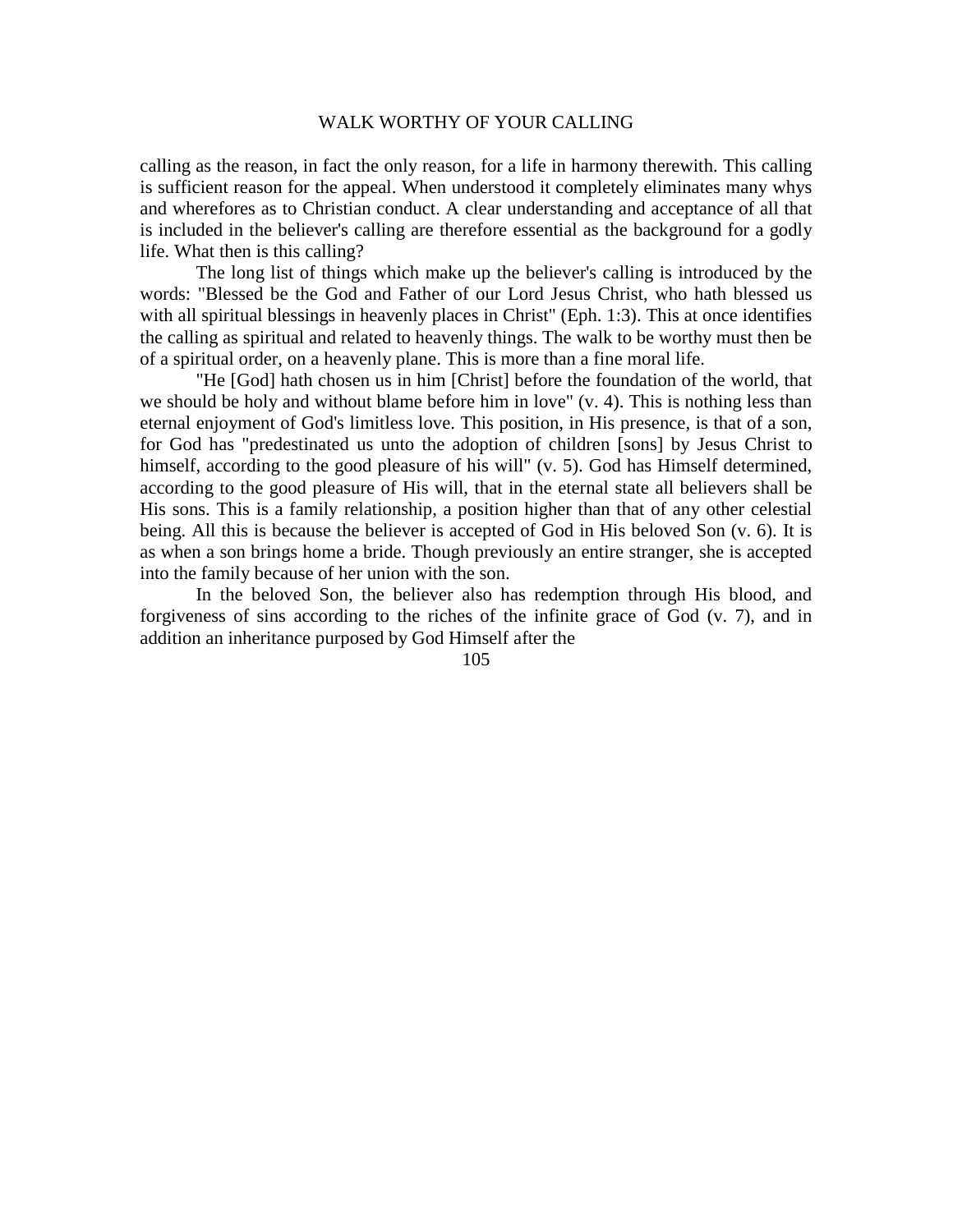counsel of His own will (v. 11). The Holy Spirit has been given as a seal for this and as an earnest that the inheritance shall be received (v. 14).

Then is told why and how God has done all this. "But God, who is rich in mercy, for his great love wherewith he loved us, Even when we were dead in sins, hath quickened us together with Christ, (by grace ye are saved;) And hath raised us up together, and made us sit together in heavenly places in Christ Jesus" (Eph. 2:4-6). God has done all purely because of His mercy and great love. No human merit entered here, it was "when we were [spiritually] dead in trespasses and sins." Even more, He has "made us sit together in heavenly places in Christ Jesus"; the very place where God set Christ when He raised Him from the dead. This position is "far above all principality, and power, and might, and dominion, and every name that is named, not only in this world, but also in that which is to come" (Eph. 1:20, 21). Here again is emphasis on the exalted position of the believer.

God's purpose in all is "that in the ages to come he might show the exceeding riches of his grace in his kindness toward us through Christ Jesus" (2:7). Think of it! Throughout all eternity to be the object of the exceeding riches of God's grace! What an eternity! What a position! What a calling! It is infinite in its glory, and infinite in its duration.

In contrast to this unspeakably high and glorious position, believers are reminded that in the time past they "were without Christ, being aliens ... and strangers ... having no hope, and without God in the world" (v. 12). But now in Christ Jesus they are made nigh by the blood of Christ (v. 13). They are therefore now "no more strangers and foreigners, but fellow citizens with the saints, and of the household of God" (v. 19). And in the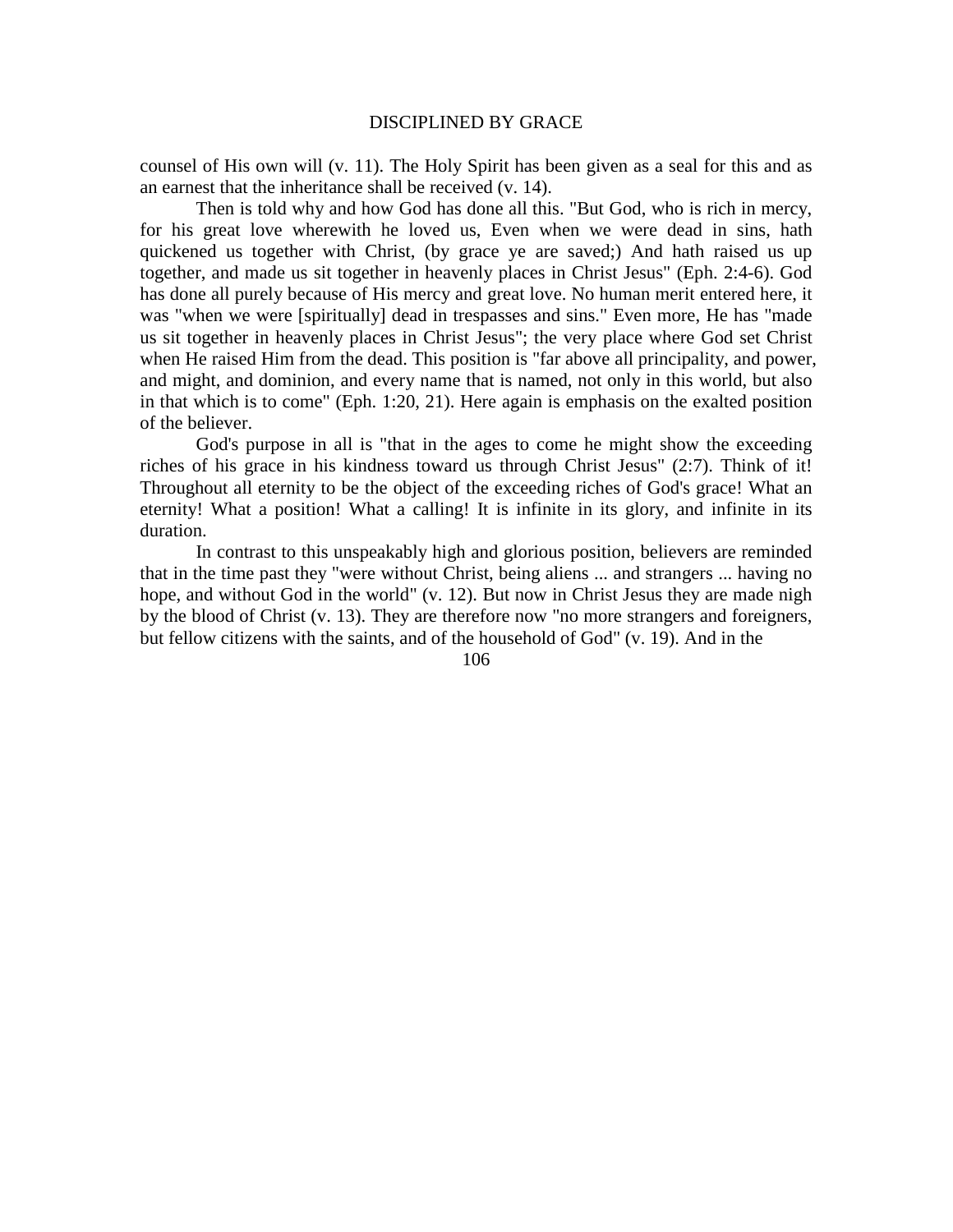#### WALK WORTHY OF YOUR CALLING

Lord they "are builded together for an habitation of God through the Spirit" (v. 22).

All of the above is descriptive of the calling of God of which every believer should walk worthy. It has been asked, "Does your life square with your profession?" There is a more fundamental question: Is your life worthy of your position? That is the only true measure for the believer's life.

It is only after having set forth this exalted position and because of it that the appeal is made for a worthy walk. The first condition of such a walk is not expressed in action, nor deeds, but is a state of mind and heart. It should be "with all lowliness and meekness, with longsuffering, forbearing one another in love; Endeavoring to keep the unity of the Spirit in the bond of peace" (4:2, 3). These are not characteristics of natural man, but of the life that is worthy of the high calling in Christ.

To cause a believer to see, with Paul, that "by the grace of God I am what I am," and that the glorious calling of God is all of grace and in no way to one's self, is God's way of teaching lowliness, meekness, longsuffering, forbearance, and unity of the spirit.

Another condition of the life worthy of the high calling of God is growth and development of the spiritual life. Grace has made special provision for this in giving apostles, prophets, evangelists, pastors, and teachers; "For the perfecting of the saints ... for the edifying of the body of Christ: Till we all come in the unity of the faith, and of the knowledge of the Son of God, unto a perfect man, unto the measure of the stature of the fullness of Christ: That we henceforth be no more children, tossed to and fro, and carried about with every wind of doctrine, by the sleight of men, and cunning craftiness" (4:7, 11-14). Because of this provision for spiritual growth and de-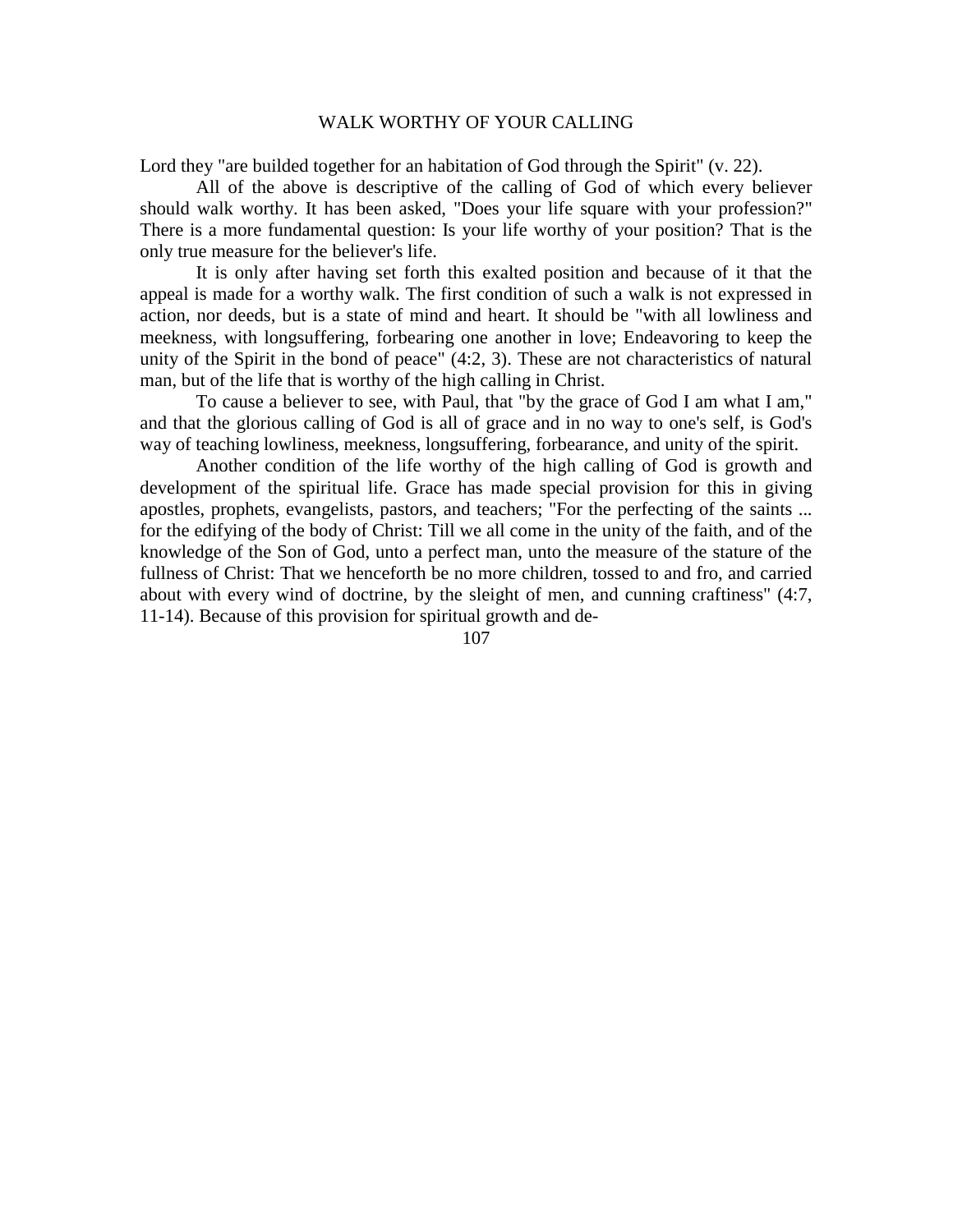velopment, to remain immature and lacking in the knowledge of the things of Christ is to walk unworthy of the calling.

It was only after having discussed the state of mind and heart above that Paul referred to specific acts of conduct. Even then he did so by relating these acts to putting off of the things of the "old man" and putting on the things of the "new man." The "old man" is the natural unregenerated man. His walk is in the vanity of his own mind. His understanding is darkened as to the divine spiritual values. Through ignorance thereof he is alienated from the life of God. He is spiritually corrupt by deceitful lusts (vv. 17, 18, 22). The new man knows Christ and "after God is created in righteousness and true holiness" (vv. 20, 24). The test, therefore, of individual acts is whether they are things that belong to the old or to the new man. If the former they should be put off. But for each act of the old man that is put off there is a corresponding act of the new man to be put on. The walk is not made worthy of the calling by merely putting off the things of the old man; the things of the new man must also be put on. The worthy walk is not negative; it is definitely positive.

The teaching concerning putting off things of the old man, and putting on those of the new is one of the most important of all grace teachings. It does seem reasonable that one who has been taken out of the world and translated into the kingdom of the Son of God should no longer live as does the world, but as a new being. If Christians had a basic understanding of the nature of the old man and of the new and of the things belonging to each, they would see the inconsistency of continuing in the old. Not until Christian conduct is related to the high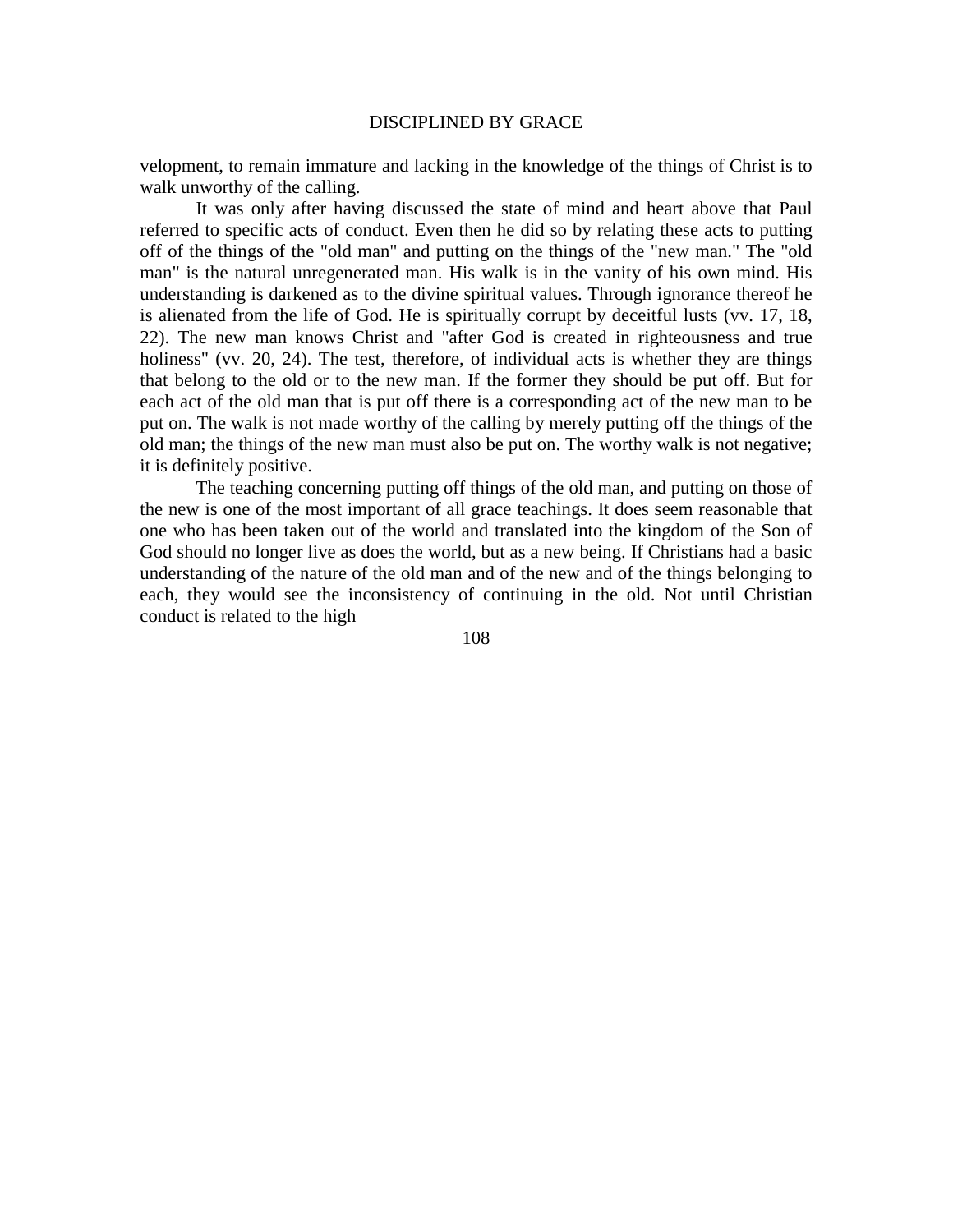### WALK WORTHY OF YOUR CALLING

calling in Christ Jesus can there be a clear understanding as to the why, or why not, of many things.

Only after the contrast between the old man and the new have been set forth are admonitions made concerning specific acts. "Wherefore putting away lying, speak every man truth with his neighbor" (v. 25). "Let him that stole steal no more: but rather let him labor, working with his hands the thing which is good, that he may have to give to him that needeth" (v. 28). "Let no corrupt communication proceed out of your mouth, but that which is good to the use of edifying, that it may minister grace unto the hearers" (v. 29). "Let all bitterness, and wrath, and anger, and clamor, and evil speaking, be put away from you, with all malice: And be ye kind one to another, tenderhearted, forgiving one another" (vv. 31, 32). All above negative qualities are to be put off, being of the old man, and the positive put on as being of the new man.

Another characteristic of the walk worthy of the calling is to be "followers of God, as dear children," walking in love (5:1, 2). Believers should also refrain from things that belong to darkness, and should live as children of light, which they are by their calling (v. 8).

"And he not drunk with wine, wherein is excess; but be filled with the Spirit" (v. 18) is another essential of the walk that is worthy of the calling. He who is so filled with the Spirit will live a joyous life, "giving thanks always for all things unto God the Father in the name of our Lord Jesus Christ" (v. 20).

Relationships with other persons, to be worthy of the calling, should be as though they actually were between the believer and his Lord. Wives are asked to submit themselves to their husbands as unto the Lord (v. 22). Husbands should love their wives as Christ has loved the Church and given Himself for it (v. 25). Servants, or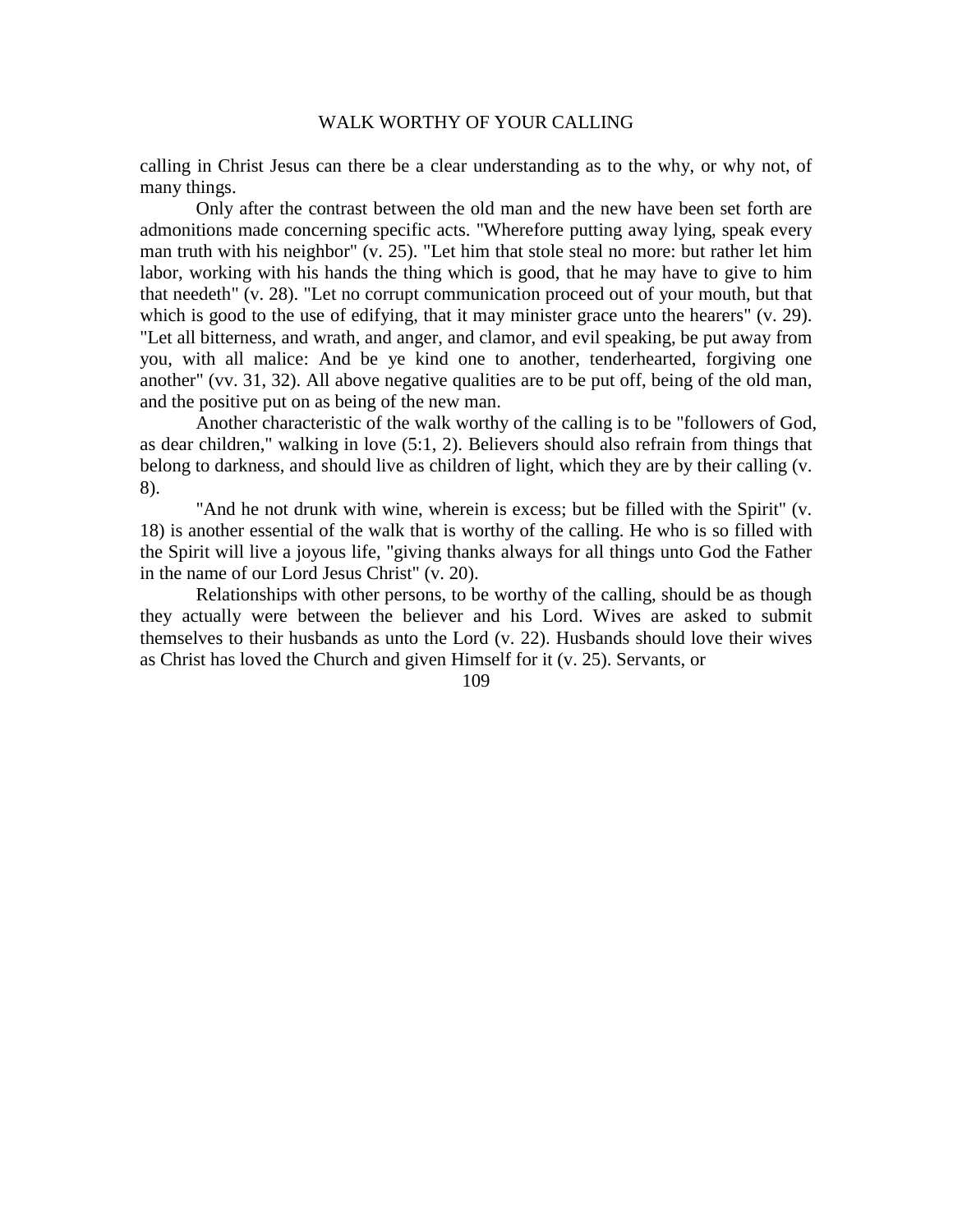slaves as they then were, should serve their masters "with good will doing service, as to the Lord, and not to men"; and masters should do the same to their servants (6:7, 9).

Finally, the worthy walk is said to be a conflict with Satan and the evil spiritual forces of darkness of this world. For this conflict the believer must be girt about with truth, have the breastplate of righteousness, the feet shod with the preparation of the Gospel of peace, the shield of faith, the helmet of salvation, and the sword of the Spirit, which is the Word of God  $(6:12-17)$ .

The admonition closes with the words: "Praying always with all prayer and supplication in the Spirit, and watching thereunto with all perseverance and supplication for all saints" (v. 18).

All of the above are essential to a life worthy of the high calling of God in Christ. This life is on an infinitely higher plane than that governed by merely moral standards. It is life on a divine plane lived on earth. Only the calling is sufficient argument for the admonition.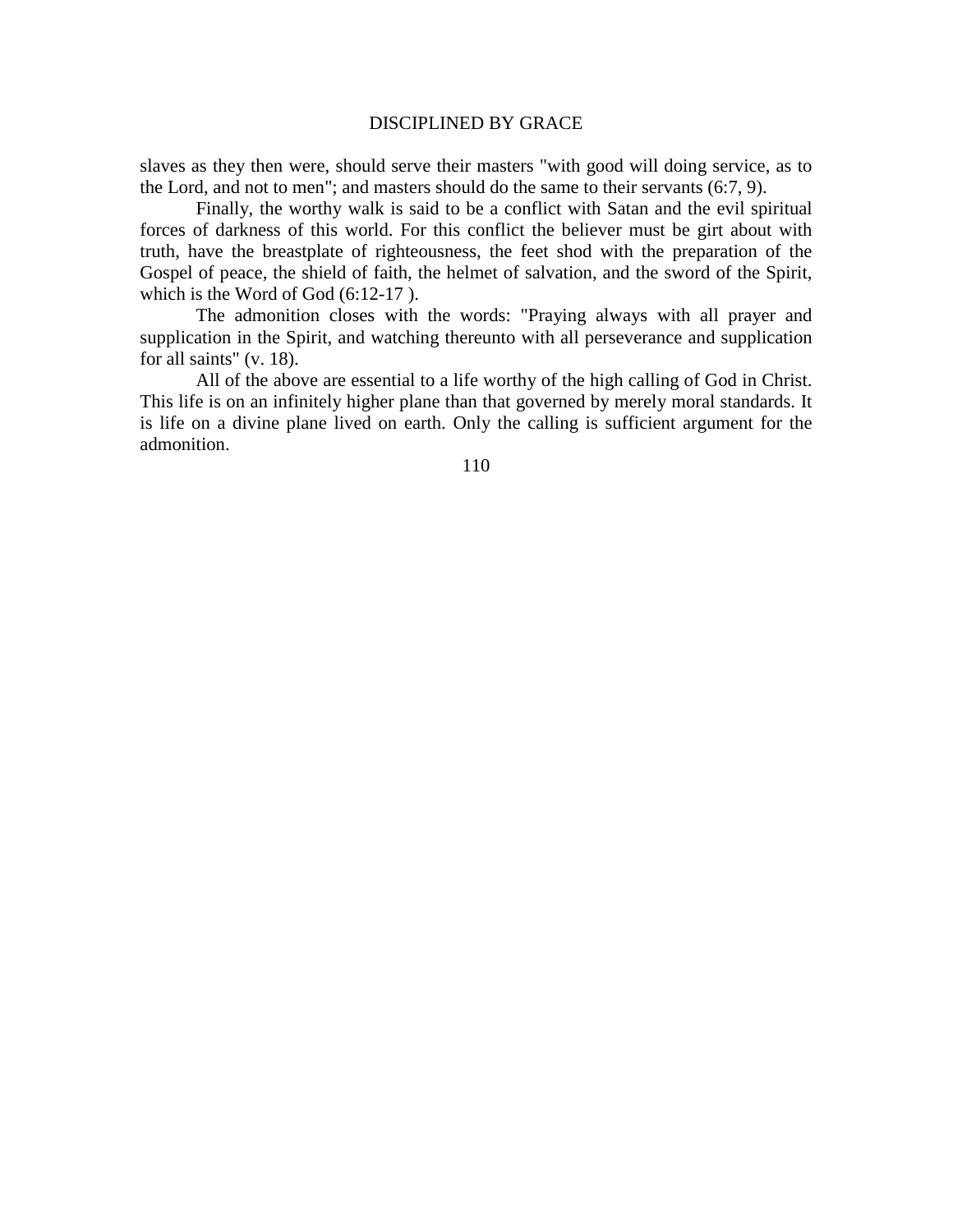#### CHAPTER 19

#### *Chastening*

ONE ASPECT of the discipline by grace is not always recognized as being of grace. It is the chastening of the Lord. The finest passage on this subject is Hebrews 12:5- 11. "And ye have forgotten the exhortation that speaketh unto you as unto children, My son, despise not thou the chastening of the Lord, nor faint when thou art rebuked of him: For whom the Lord loveth he chasteneth, and scourgeth every son whom he receiveth. If ye endure chastening, God dealeth with you as with sons; for what son is he whom the father chasteneth not? But if ye be without chastisement [chastening, A.S.V.], whereof all are partakers, then are ye bastards, and not sons. Furthermore we have had fathers of our flesh which corrected us, and we gave them reverence: shall we not much rather be in subjection unto the Father of spirits, and live? For they verily for a few days chastened us after their own pleasure; but he for our profit, that we might be partakers of his holiness. Now no chastening for the present seemeth to be joyous, but grievous; nevertheless afterward it yieldeth the peaceable fruit of righteousness unto them which are exercised thereby."

Chastening is God the Father dealing with His child in love. "For whom the Lord loveth he chasteneth, and scourgeth every son whom he receiveth." It is a sign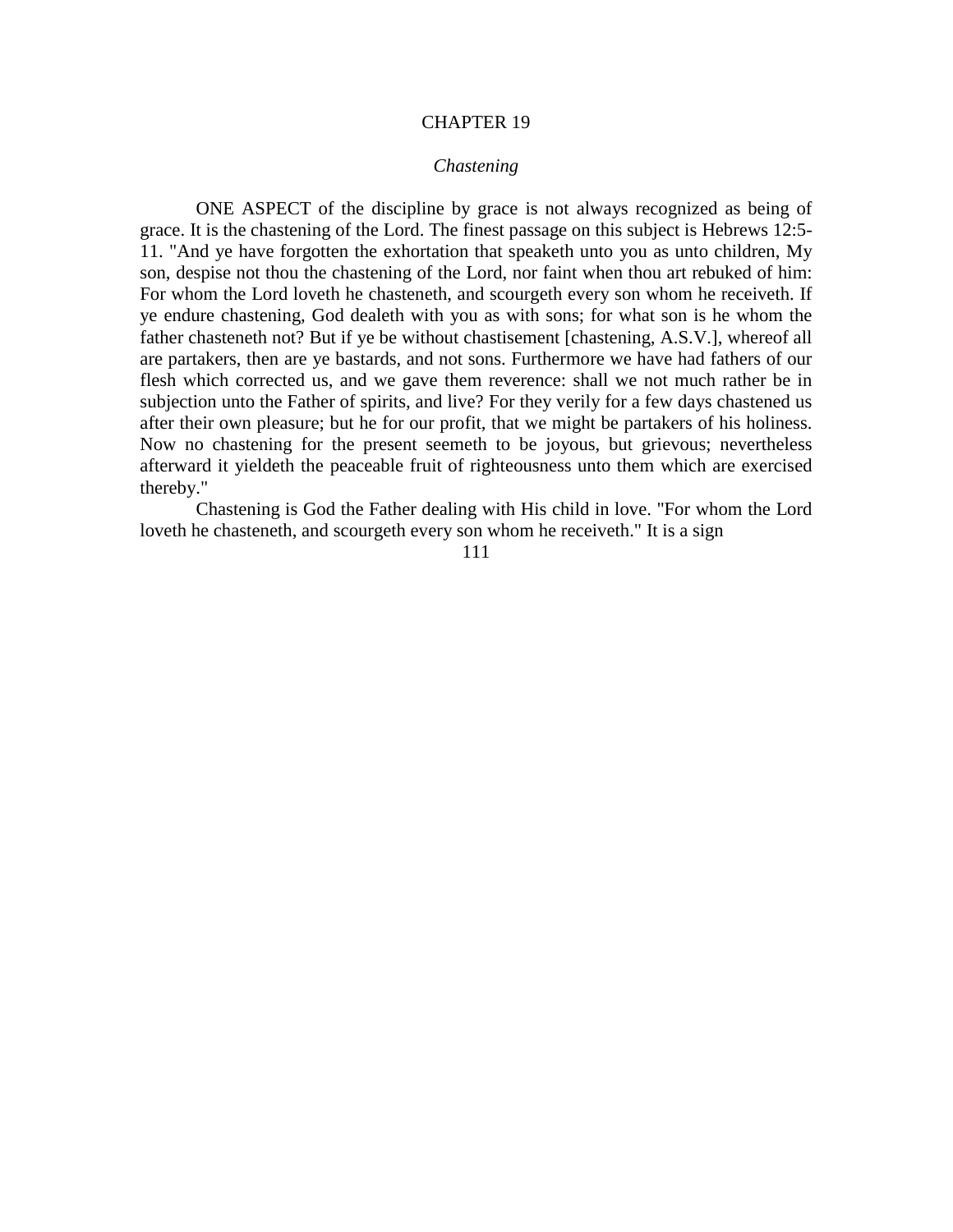of sonship and a reminder that one has not been forsaken by God.

Because chastening is at times accompanied by the visitation of distress and affliction, it is often confused with punishment. This is not true, for punishment is God the judge, in justice, exacting the full penalty of His broken law. Here is no fatherhood of God and no expression of His love. Punishment is the wrath of God poured out upon all who reject His Son. It is condemnation that shall come upon the unbelieving world. The believer in Jesus Christ "shall not come into condemnation; but is passed from death unto life" (John 5:24). He is not under law but under grace (Rom. 6:14).

Let no one presume upon the grace of God and think that because he shall not come into condemnation (that is, be lost) he can live according to the desires of his old carnal nature without suffering the full consequences thereof. God does deal with the sins of believers. This is by chastening and is described by no milder term than scourging. No believer should overlook the warning: "For our God is a consuming fire" (Heb. 12:29). He shall surely burn out everything that is unpleasing to Him.

God's chastening is to correct and to purify. It implies imperfection but not guilt. Gold is chastened that it may become pure. Intense heat melts it into a liquid and thus separates from it all impurities. The dew drop sparkling in the early morning was by the heat of yesterday's sun drawn as vapor from the stagnant pool. The cool of the night condensed it into water so pure that it refracts the rays of the sun into the full beauty of the spectrum. Both of these processes are for the sole purpose of purification. So also is the chastening by the Father's love. It is to remove all which is unpleasing to Him.

This answers the question, Why do the righteous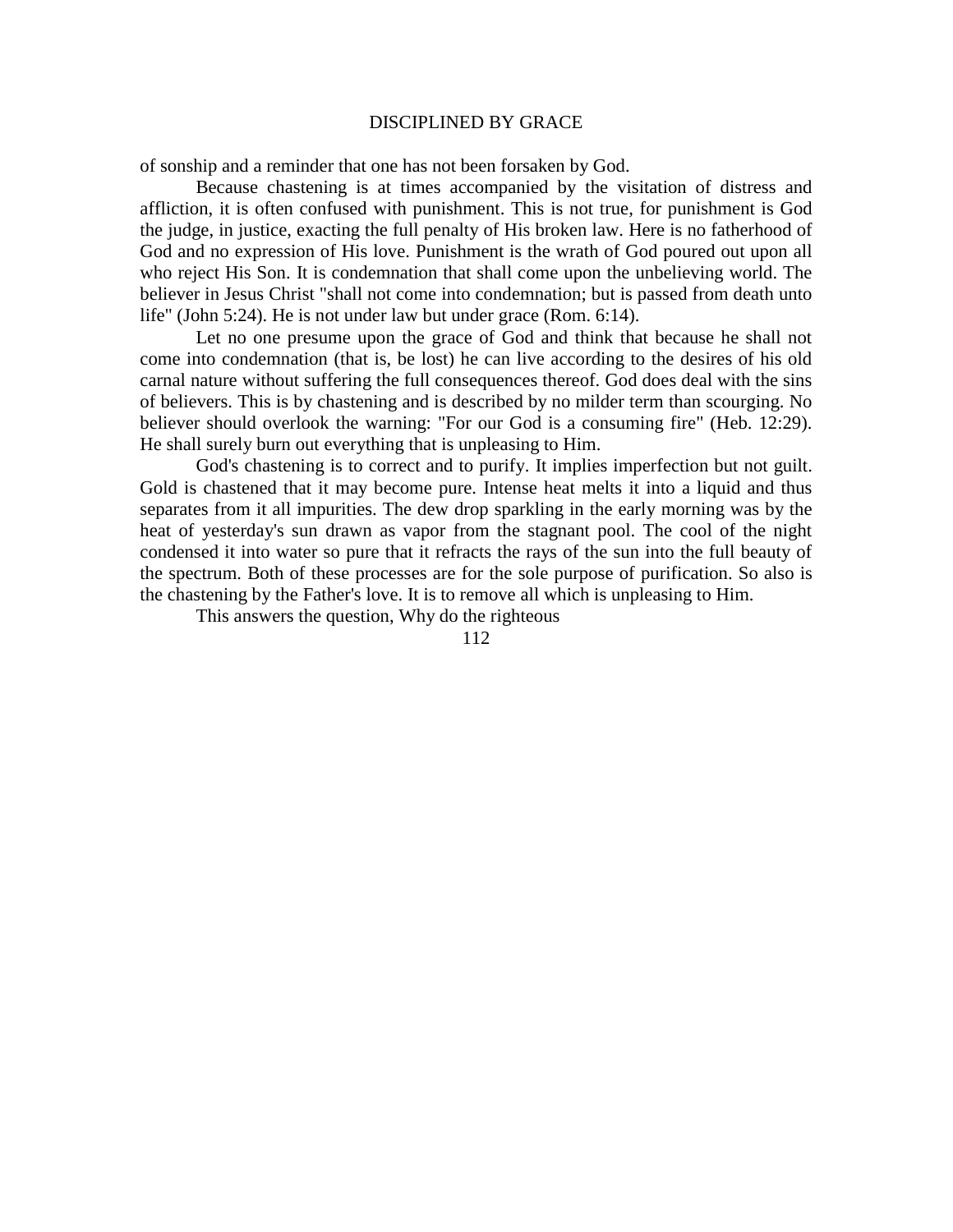#### CHASTENING

suffer? The unrighteous (all who have not accepted the righteousness of God which is Christ) are not, in the sight of God, gold to be chastened. There is no spiritual life to free from the impurities of the world. They are dead in trespasses and sins (Eph. 2:1). While the unrighteous do not suffer by chastening there awaits them judgment and fiery indignation, which shall devour them (Heb. 10:27), unless they by faith receive Jesus Christ.

What then are the impurities to be removed by chastening? As the purpose of the discipline by grace is to produce godly living (and this was seen to be complete dependence upon God), it follows that all in the life of a believer that is not in dependence upon Him is an impurity. Every self-centered thing is included; all dependence upon self, all self-will, all satisfaction of selfish desires, and all glory for self. Many humanly admirable things together with all worldly desires and all immorality require the chastening work of God.

At times chastening is a preventive work. Paul experienced such chastening. These are his own words describing it: "And lest I should be exalted above measure through the abundance of the revelations, there was given to me a thorn in the flesh, the messenger of Satan to buffet me, lest I should be exalted above measure" (II Cor. 12:7). This provision of God's grace was a means to hold in subjection the tendency of the flesh to boast. How necessary that is!

The one purpose of this purifying work of the Father is that we might be partakers of His holiness: "For God hath not called us unto uncleanness, but unto holiness" (I Thess. 4:7). The second purpose is that it might yield "the peaceable fruit of righteousness unto them which are exercised thereby" (vv. 10, 11). Holiness connotes spiritual purity or freedom from sinful affections;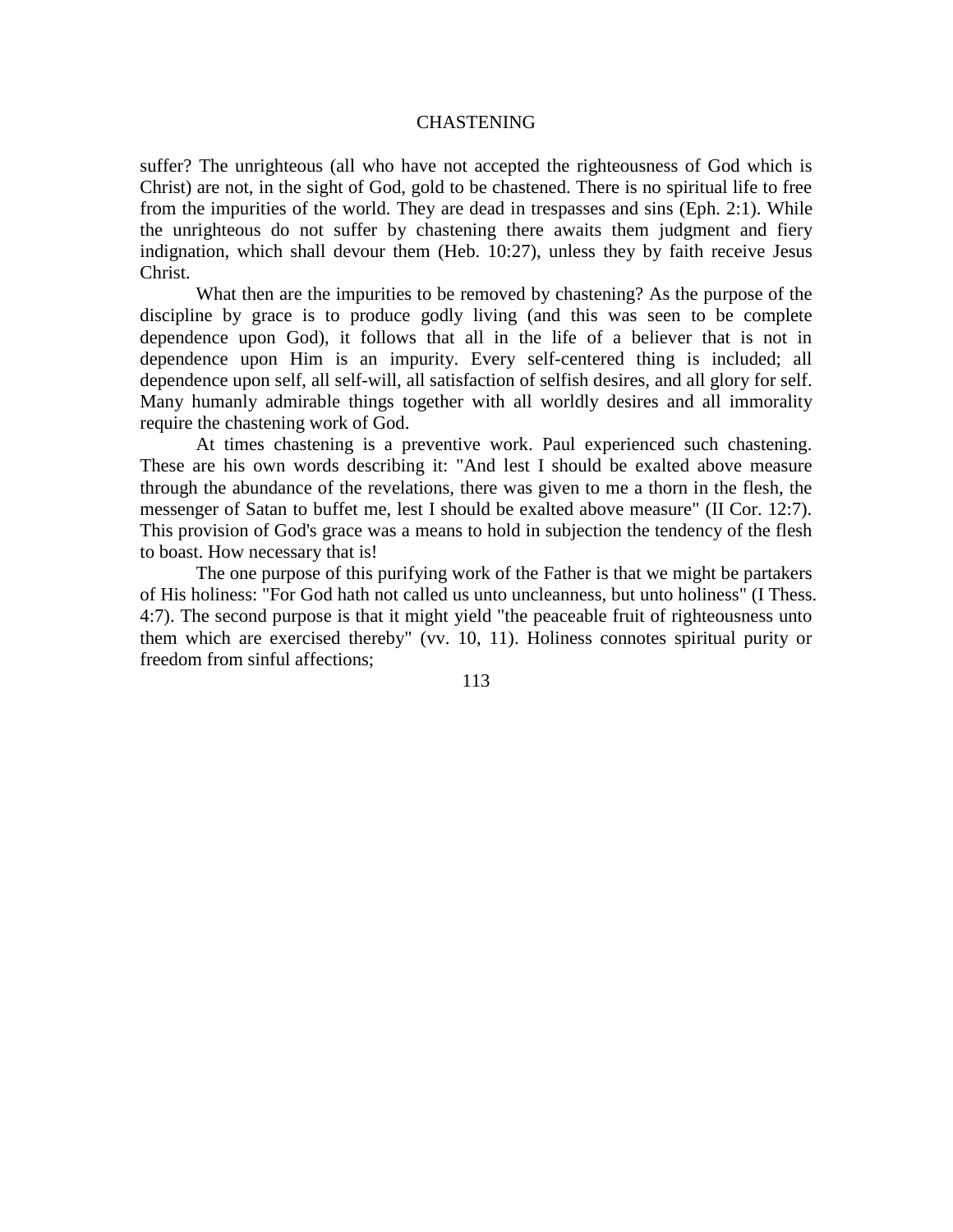in fact, all that is in any way contrary to God's holiness. Righteousness means unswerving rectitude and life to the divine will. Holiness is a state of being; righteousness is the expression of that state.

The peaceable fruit of righteousness is said to be unto them which are exercised by the chastening. This implies possibility of resisting the chastening of the Father. The clay must yield to the potter's "exercise" if it is to become a vessel of beauty. The gold must yield to the "exercise" of the fire to become pure. The drop of water must yield to the "exercise" of the sun's rays and the cool of the night to be transformed into the dew drop. "Yield" is the key word in each case. So the believer is exercised by the chastening only as he yields to the hand of God.

It should be recognized that this fruit of righteousness is *unto* not *by* them that are exercised. It is produced by God in their lives. This fruit is peaceable. Peace comes with the chastening of the Lord to those who are exercised thereby. It is a rest in His wisdom to do all things well.

But some are not exercised by the chastening. They pass through the trials that God sends and come out without yielding to God's hand. These the Lord shall deal with in His own way after this life has been passed. The unmistakable teaching concerning this is: "Now if any man build upon this foundation [Jesus Christ] gold, silver, precious [costly, A.S.V.] stones, wood, hay, stubble; Every man's work shall be made manifest: for the day shall declare it, because it shall be revealed by fire; and the fire shall try every man's work of what sort it is. If any man's work abide which he hath built thereupon, he shall receive a reward. If any man's work shall be burned,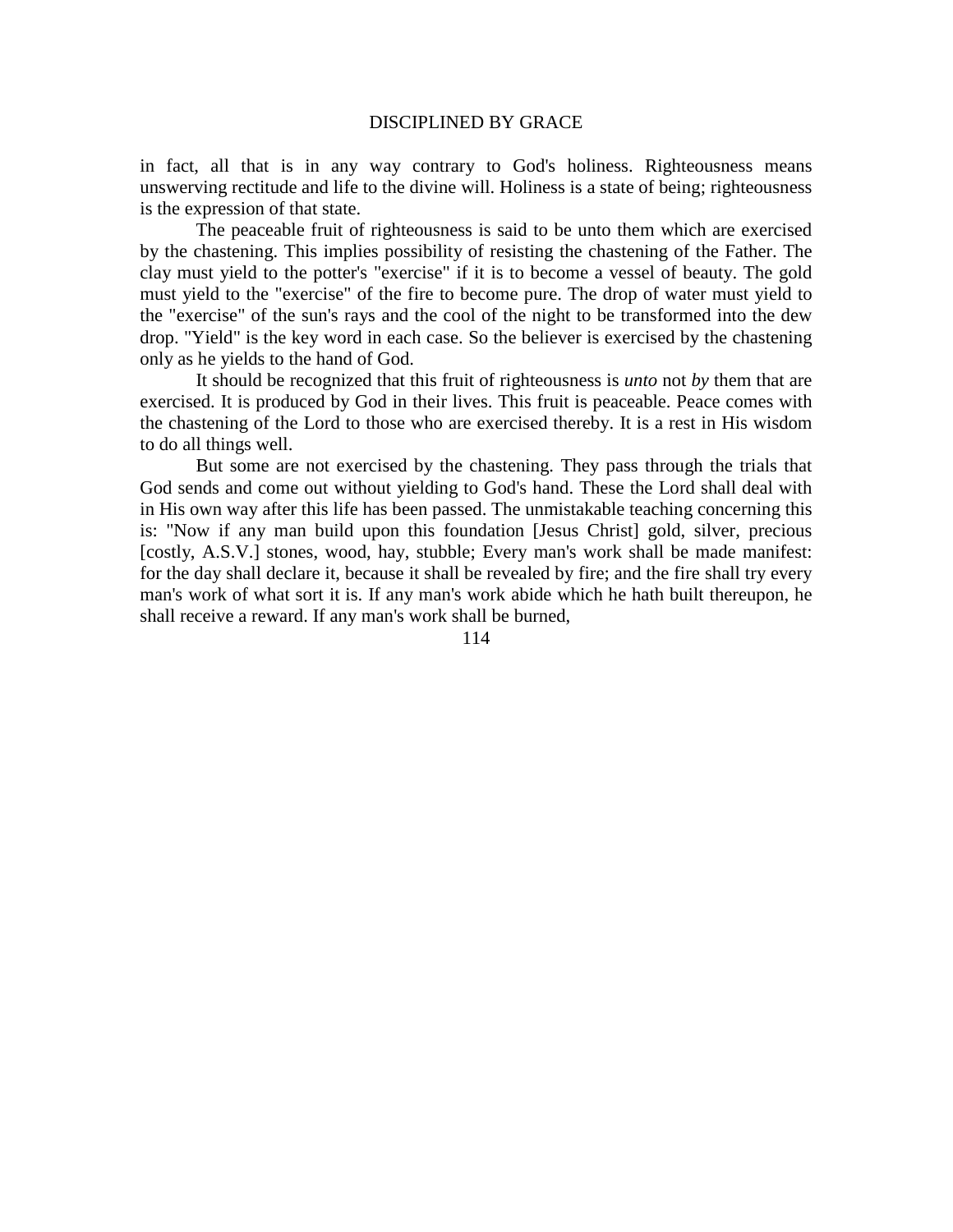#### CHASTENING

he shall suffer loss: but he himself shall be saved; yet so as by fire" (I Cor. 3:12-15).

That the issue here is not the question of eternal life or everlasting damnation is clear from the words "but he himself shall be saved," which are said of the one who suffers loss. That it refers to believers and not to unsaved is clear from the fact that building is upon the foundation Jesus Christ.

Two groups of three words each describe the different materials with which a believer builds. In the one group are things which stand the test of fire; the other, things that are consumed thereby.

Wood, hay, and stubble, used figuratively, speak of humanity and the things of the flesh. Wood is a more valuable building material than hay. It can be shaped and beautifully finished and has a certain degree of durability and stability. Hay lacks both these qualities. Stubble is always spoken of as only being fit for burning. All these represent human accomplishments; things done in self-will, by human power, for selfgratification, and for acceptance by men. To men some seem very attractive and enduring; others have little or no value and are transitory. To God all are the same without value, only to be consumed by His fire.

Gold, silver, and costly stones stand the test of fire and endure. Gold, in the Bible, symbolizes deity, the things of God. Silver symbolizes redemption through Jesus Christ. The costly stones must refer to valuable building stones, as the enduring granite, used for structures of great and lasting value. Believers are called "living stones" built into a spiritual house (1 Peter 2:5, A.S.V.) of which Christ is the cornerstone.

This points to the thought that only those works

<sup>115</sup>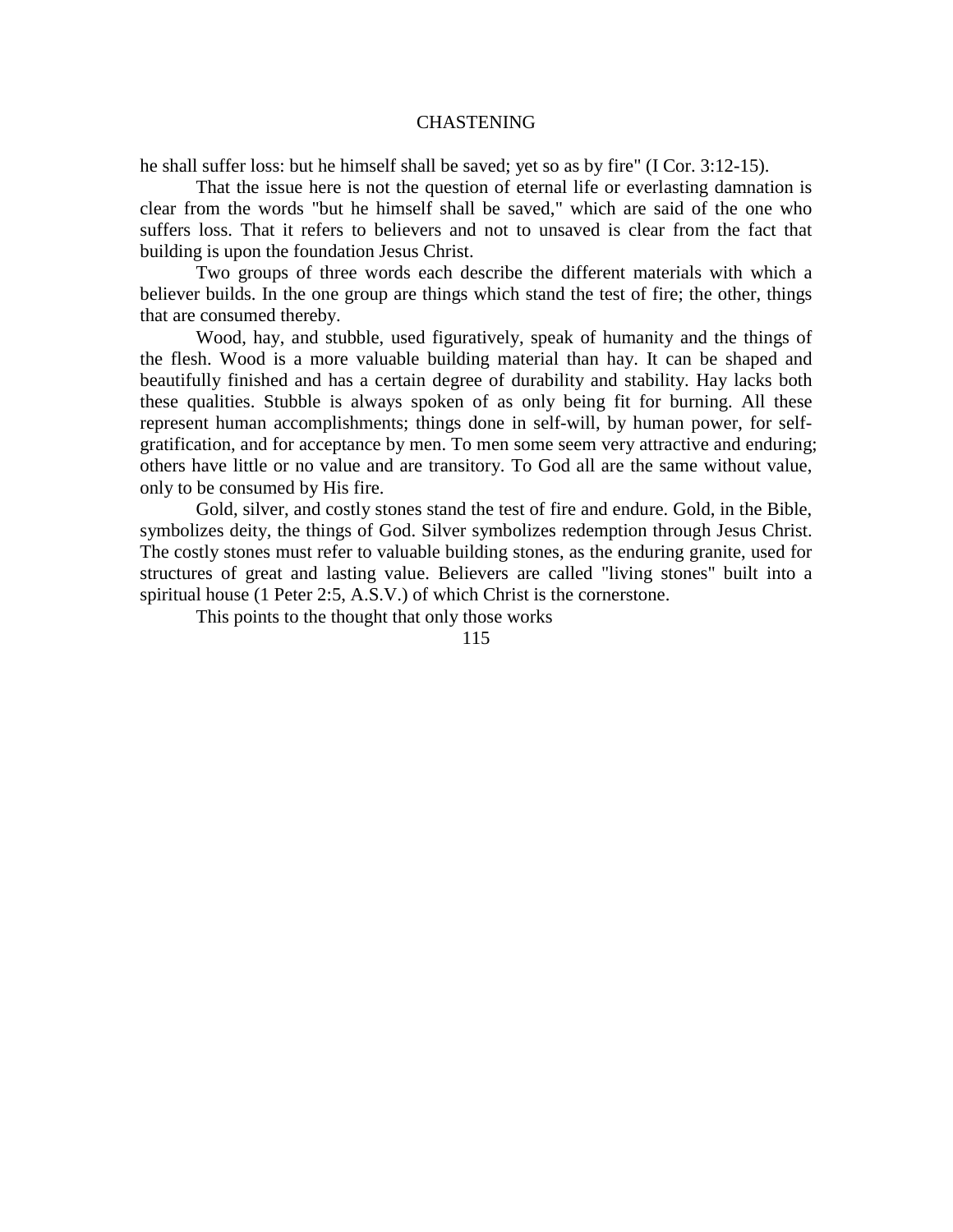which are of God, according to His will and by His power; those which further the redemptive work of Christ; and those which in some way contribute to the building of the church of Christ will survive God's test by fire.

It is a most sobering thought that the consuming fire of God shall burn out everything that does not contribute to God's purpose for this age. For many believers, this may be all their earthly life. The righteous man Lot (II Peter 2:8) was pushed out of Sodom just before it and all that he had accomplished while there were destroyed. Lot himself was saved, yet so as by fire. How many believers are not like Lot?

But those whose building abides shall receive a reward. It is, however, of great importance to recognize that the reward is not given because of the amount of building that has been done but because of the kind of materials used. These materials must be in accordance with God's plan for the building. A great amount of building with wood, hay, and stubble will produce a large fire. A small amount of building with gold, silver, and costly stones will endure and be rewarded. What a disillusionment it will be for large numbers of extremely active believers to find that they shall suffer a great loss instead of receiving a great reward!

It is popularly thought that much and faithful service for Christ will earn for a believer a better position in Heaven. In other words, a personal gain will accrue to one who does much for God. This emphasis is entirely out of harmony with God's plan of grace, because it makes self-gain the object of the endeavor. When this happens the motive is no longer love, and that which is done is not a labor of love for Christ.

Rewards cannot be the payment of a debt owed by God

<sup>116</sup>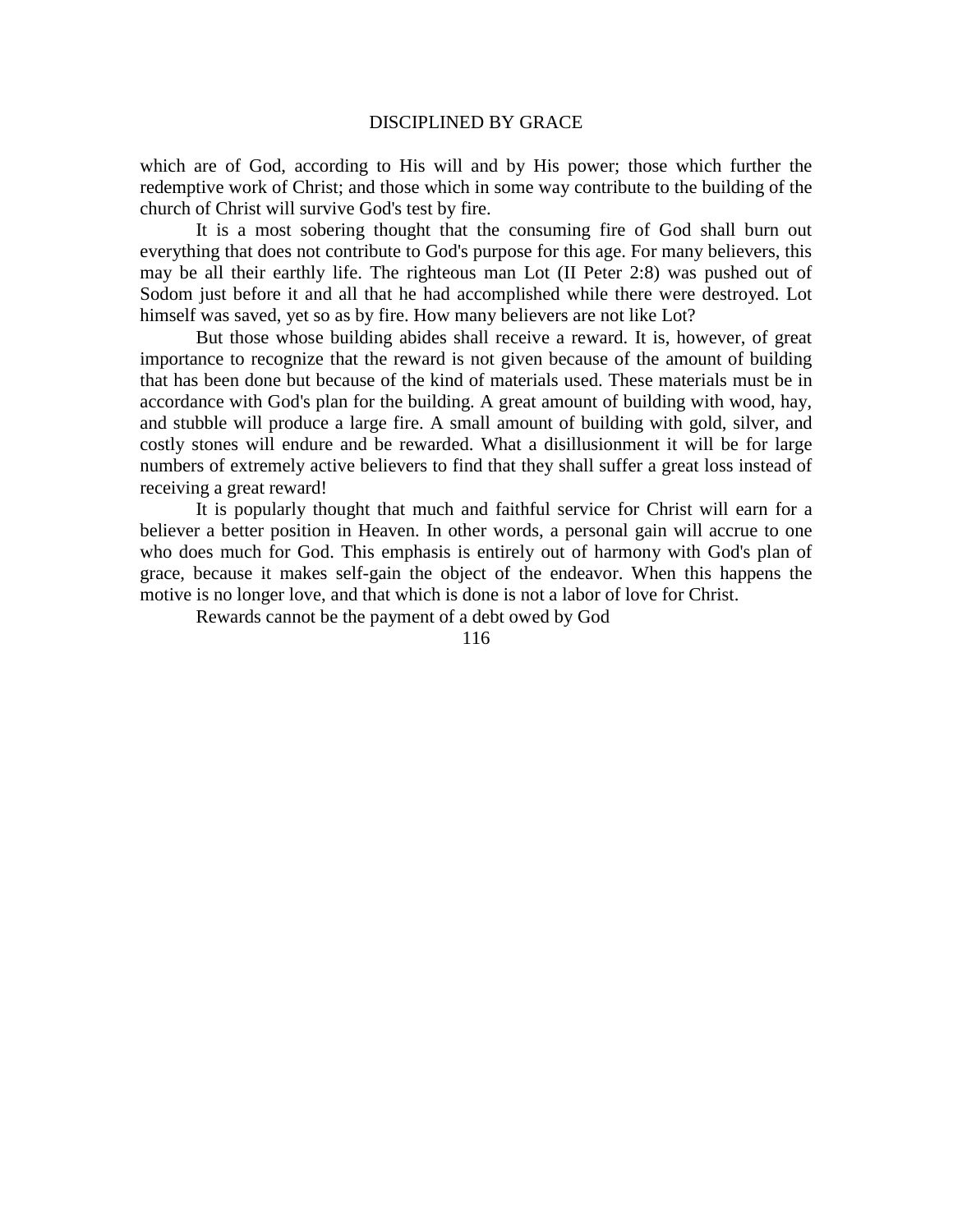#### CHASTENING

to one who has done much for Him, for that would violate the basic principle of grace that God gives everything freely out of His own loving heart. Nothing in the eternal state will have been earned by the efforts of those who by grace and grace alone have been granted access thereto. Rewards will be the gift of God's grace just as truly as is the gift of eternal life.

To make personal gain the motive for endeavor also violates Paul's admonition: "Whatsoever ye do, do all to the glory of God." Even the rewards, or crowns as they are called, shall be a means by which Christ shall be glorified, for the saints shall cast their crowns before His throne saying: "Thou art worthy, O Lord, to receive glory and honor and power: for thou hast created all things, and for thy pleasure they are and were created" (Rev. 4:11).

Rewards then are not to be thought of as being personal gain, but as an incentive to live pleasing unto God, as an indication of His approval of one's life, and as an additional means of glorifying Christ.

He who builds with gold, silver, and costly stones uses the things that are of God. He builds in full dependence upon Him, both His power and His will. The love of Christ, not the expectation of reward, constrains him to build. He is concerned, not with personal glory, but that God be given all the glory. This kind of building and only this, God, through the operation of His infinite grace, rewards. All else shall burn. It is well to again be reminded that "our God is a consuming fire."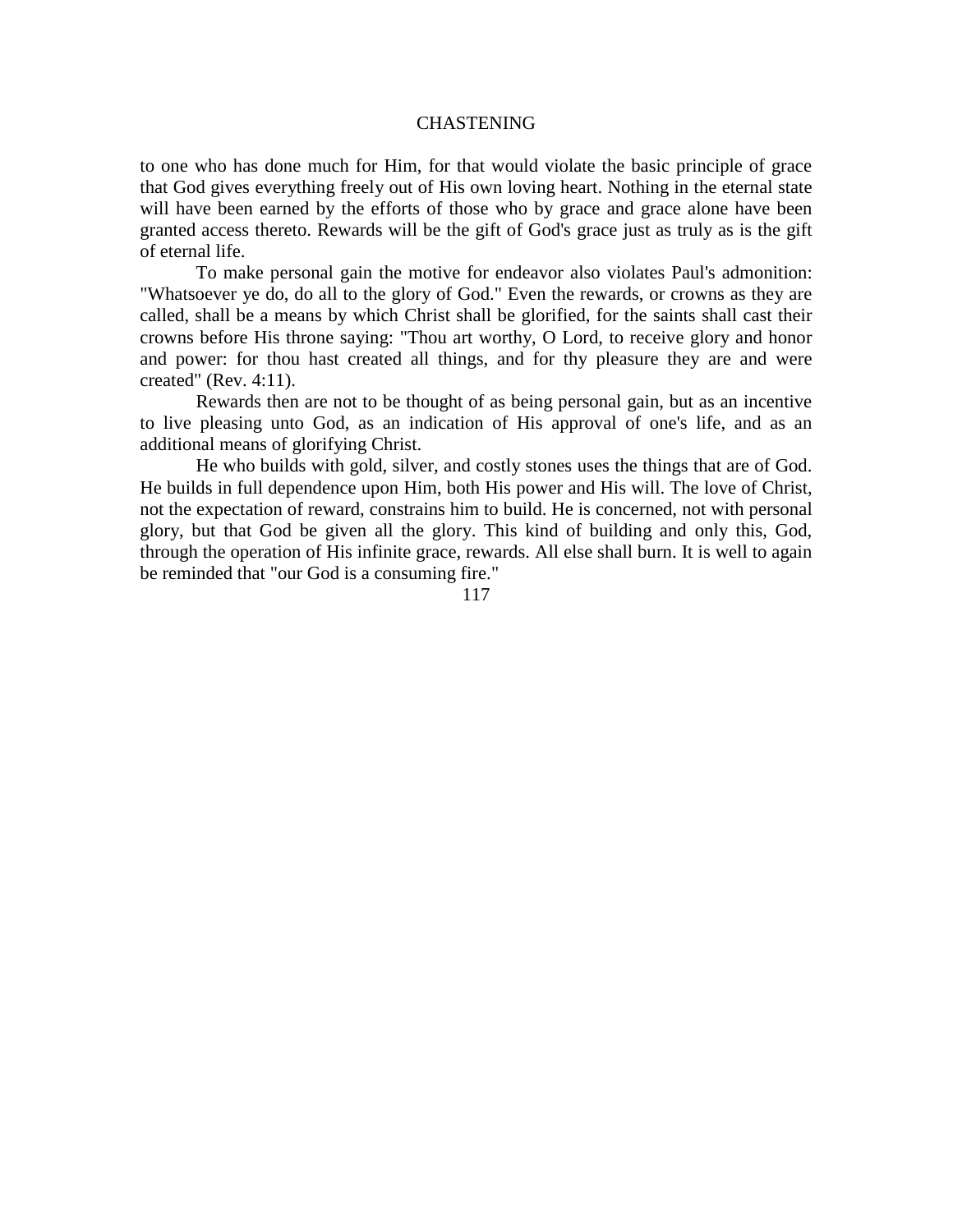# CHAPTER 20

# *Christ Pre-eminent*

THE WORK of the Holy Spirit is to glorify Christ. Jesus said of Him: "He shall glorify me: for he shall receive of mine, and shall show it unto you" (John 16:14). If the work of the Holy Spirit is to magnify Christ, it follows that it is God's purpose that the believer shall see the fullness of beauty in Him. When the mind and heart thus become occupied with Christ, the grace and truth of which He is full must become a great influence for godly living. On the contrary, when a believer struggles in self-effort to do that which he thinks right, the mind becomes occupied with self and the soul is drawn away from Christ. Therefore when the Holy Spirit takes of the things that are Christ's and shows them to the believer He is carrying out God's purpose of teaching by grace.

It was by presenting gifts from Isaac and telling about him that Abraham's servant attracted the heart of Rebecca so that she left her home and family and went with him to become Isaac's bride. So also the Holy Spirit by glorifying Christ seeks to draw believers away from the things of the world and bring them to Christ. The Holy Spirit never leads anyone to look at himself and his own accomplishments, but only and always at Christ and His work.

Paul expressed to the believers at Ephesus his desire and prayer on their behalf in these words: "That Christ might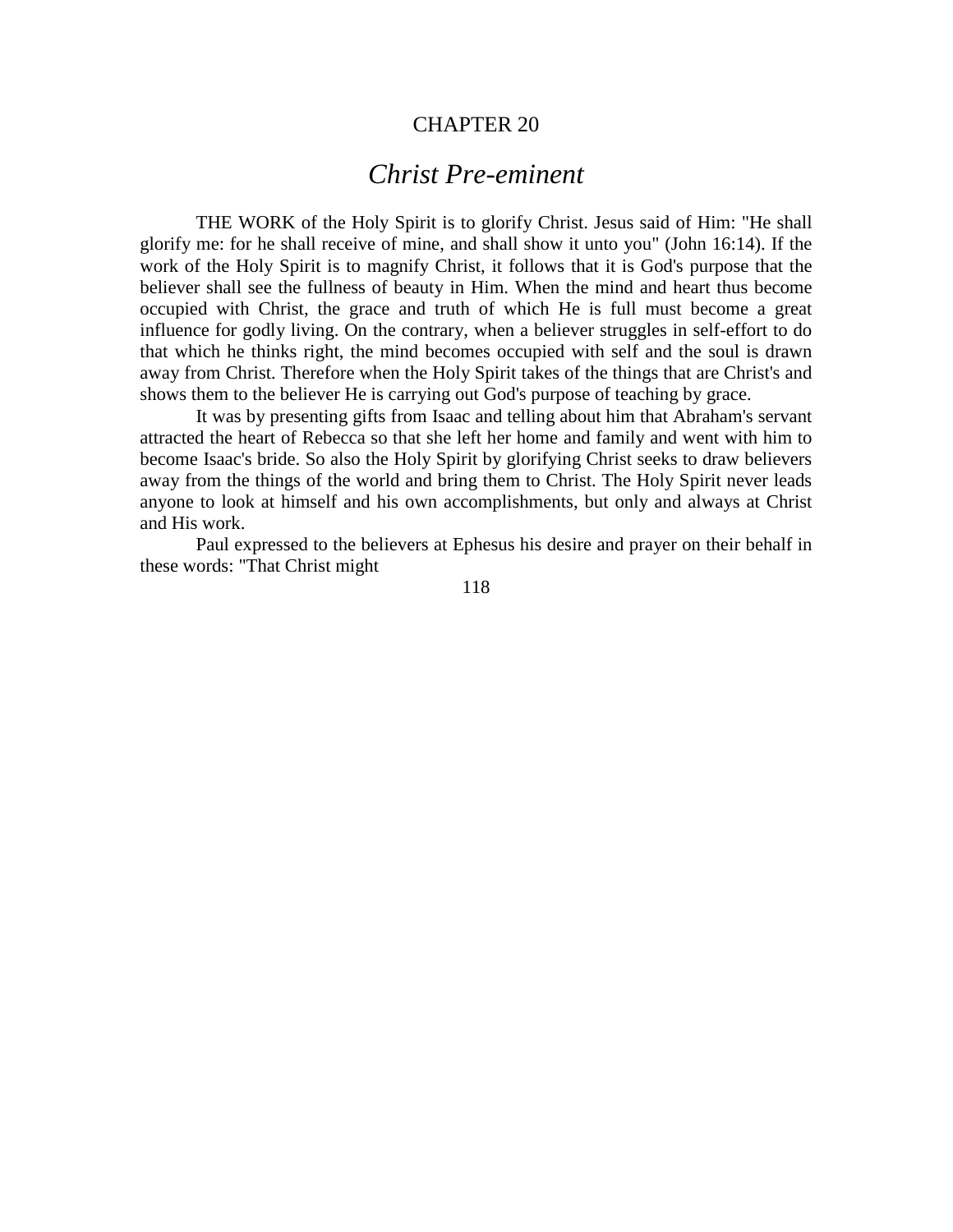#### CHRIST PRE-EMINENT

dwell in your hearts by faith; that ye, being rooted and grounded in love, may be able to comprehend with all saints what is the breadth, and length, and depth, and height; And to know the love of Christ, which passeth knowledge, that ye might be filled with all the fullness of God" (Eph. 3:17-19). Here is emphasis on a Person and His love. It is not a matter of fulfilling commandments or obligations, not duties to perform, nor even of living up to high ideals and moral standards. Paul's desire was that Christ might dwell in their hearts. The heart is the seat of the emotions which stir one's whole being. This is something in addition to an intellectual knowledge of Him, as important as that is. It is a realization of Him as the controlling force of one's own life. It is a consciousness of oneness with Him. The closest thing in human experience to this is that place which a man or woman has in the heart of the other, when they have become true lovers. Then each dwells in the heart of the other by faith. All of the thoughts and acts of the young man are influenced by "her" and have the one end in view of being pleasing to "her" and bringing "her" happiness. On her side, life becomes so occupied with "him" that to please "him" becomes her first desire. The life of neither is full apart from the other. Neither thinks of self apart from the other, and each gives the other the pre-eminence.

When Christ dwells in the heart of the believer by faith, life with all its acts and emotions becomes centered in Him. That is why the Holy Spirit in this age takes the things that are of Christ and makes them known to those who are His. He glorifies Christ so that He may become pre-eminent in the life of the believer.

Paul, expressing his desire for himself, said: "But what things were gain to me, those I counted loss for Christ. Yea doubtless, and I count all things but loss for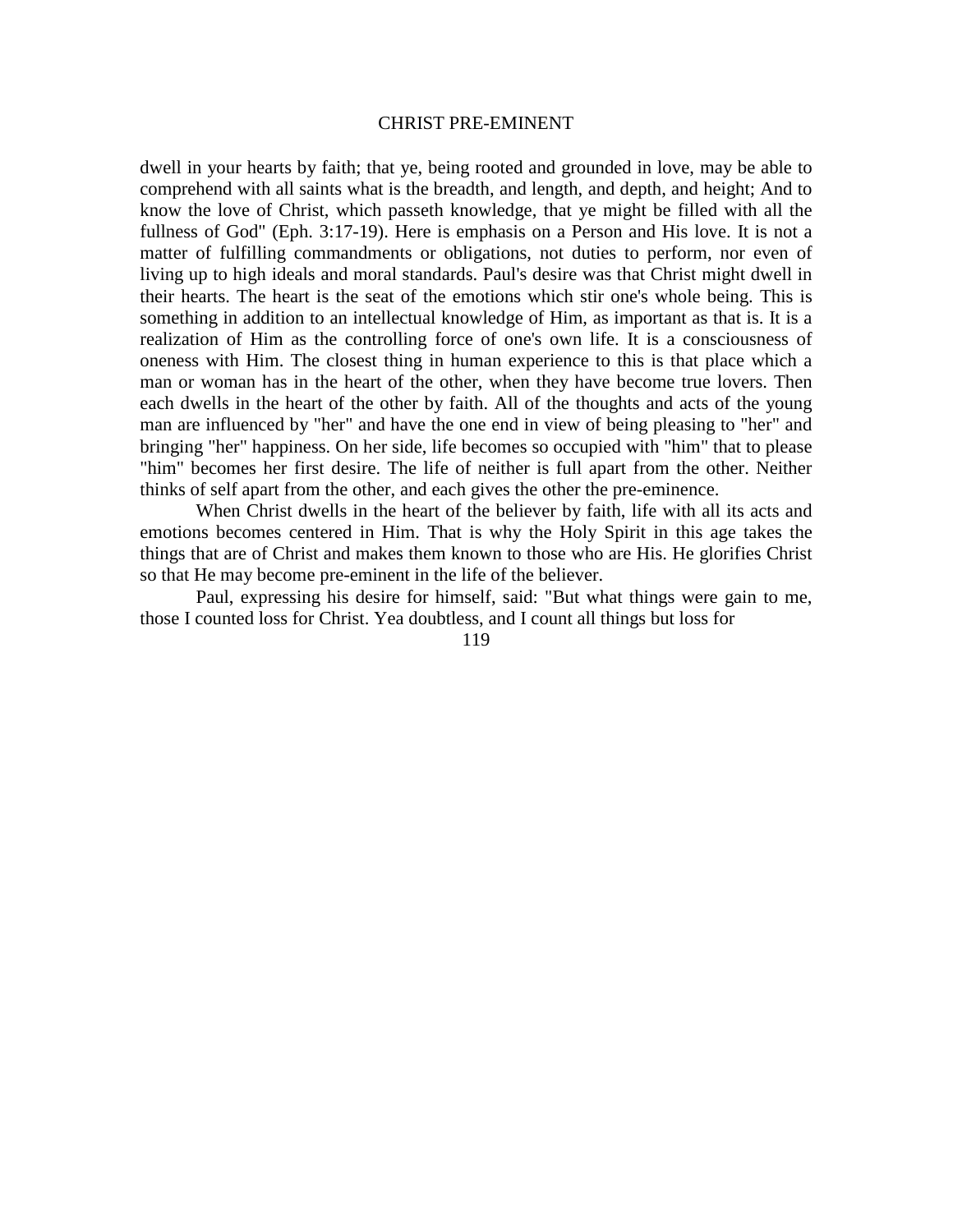the excellency of the knowledge of Christ Jesus my Lord: for whom I have suffered the loss of all things, and do count them but dung, that I may win Christ ... That I may know him" (Phil. 3:7, 8, 10). It was not immoral things that Paul counted for loss and that were put away; nor were they questionable things or forbidden by law. It was highly respectable things which had been of great value to him. And why did he give up these things? Not because he did not have a right to enjoy them, but for the sole reason that he might win Christ, not as his Saviour, but as his all. One infinitely greater and more precious than everything in the world had captivated the soul of Paul.

To please his Lord was Paul's greatest desire. It completely possessed his entire being. His whole life was directly related to Christ. He said: "For to me to live is Christ, and to die is gain" (Phil. 1:21). It cannot be a mere coincidence that to Paul, more than to any other man, God had revealed the exceeding riches of His grace, and that it was first given to him to preach the unsearchable riches of Christ. In the life of Paul is seen, as in no other person, the fullest effect of the grace of God.

Beholding Christ and His glory transforms the life of a believer. "But we all, with open face beholding as in a glass the glory of the Lord, are changed into the same image from glory to glory, even as by the Spirit of the Lord" (II Cor. 3:18). This does not refer to that transformation which shall take place as believers behold Christ when He appears to receive His own unto Himself. It refers to a possibility in the present life, even in anticipation of that great event. To be occupied with self, with one's own interests, with endless questionings as to what may and may not be done, brings distress and enslaves the soul. To behold Christ, and be occupied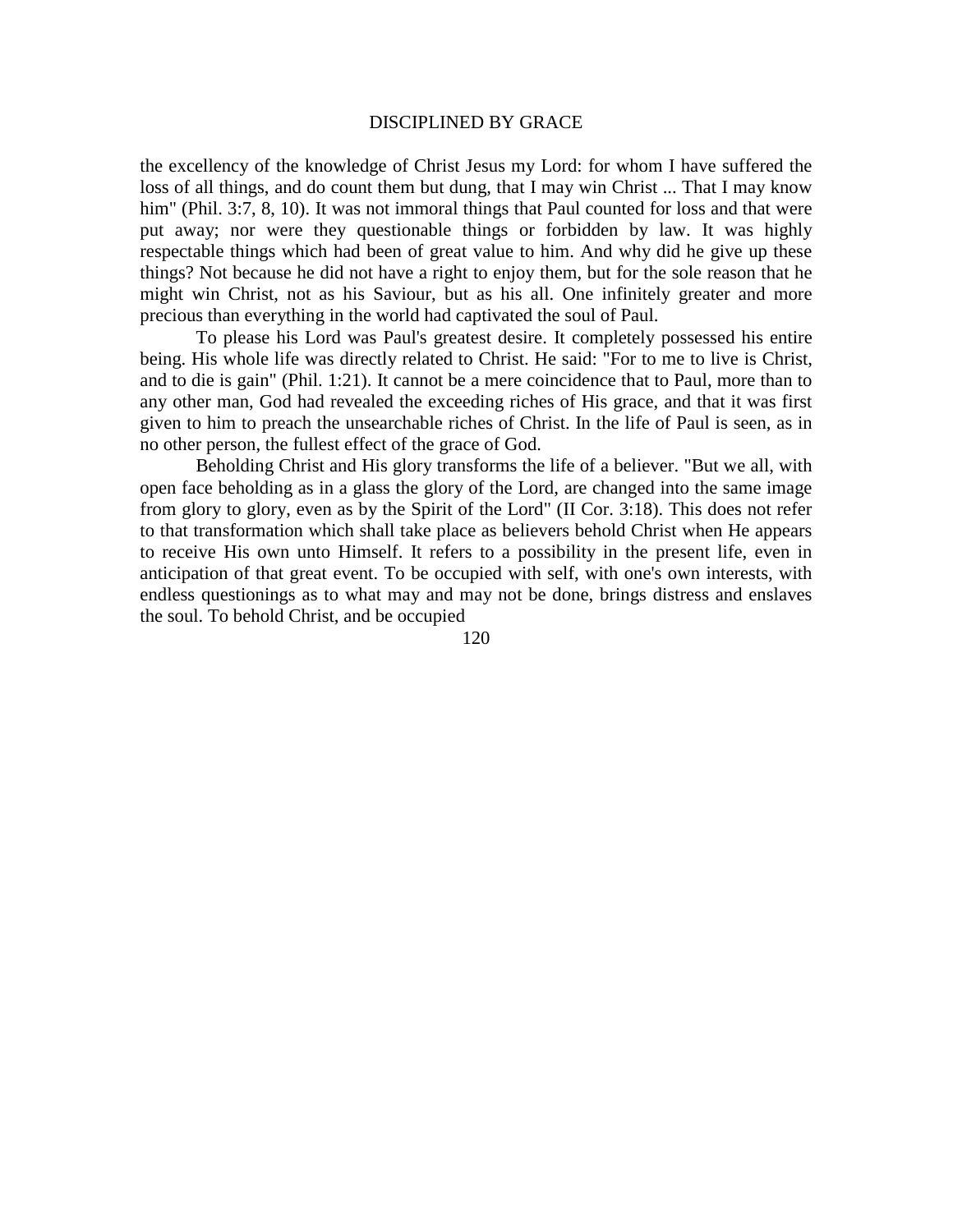#### CHRIST PRE-EMINENT

with Him and His beauty and grace produces liberty and conformity to His image. Someone has said: "To be occupied with self is despair: to be occupied with Christ is glory."

It is God's purpose concerning His Son "that in all things he might have the preeminence" (Col. 1:18). "For of him, and through him, and to him, are all things" (Rom. 11:36). "For by him were all things created, that are in heaven, and that are in earth, visible and invisible, whether they be thrones, or dominions, or principalities, or powers: all things were created by him, and for him" (Col. 1:16, 17). "In whom are hid all the treasures of wisdom and knowledge" (Col. 2:3). "For in him dwelleth all the fullness of the Godhead bodily" (Col. 2:9). He is seated "far above all principality, and power, and might, and dominion, and every name that is named, not only in this world, but also in that which is to come" (Eph. 1:21).

It has previously been seen that grace points to things that God has freely done and bids the believer to live worthy thereof. But grace does even more, it points to Christ by whom all these blessings come and magnifies Him and seeks devotion to Him. This is vastly more than devotion to a cause, or a movement, or an organization. It is devotion to a Person and that Person has of God been made pre-eminent over all things. Grace strives to make Him pre-eminent in the believer's life.

When Christ replaces everything else, even self, as the center of life, the things of the world lose their attractiveness and eternal things take on new value. Then there remains but one question in relation to conduct: Is Christ pleased with this? Is He magnified by it? This will be true even though it means the loss of the earthly life. The greatest desire of the apostle Paul was that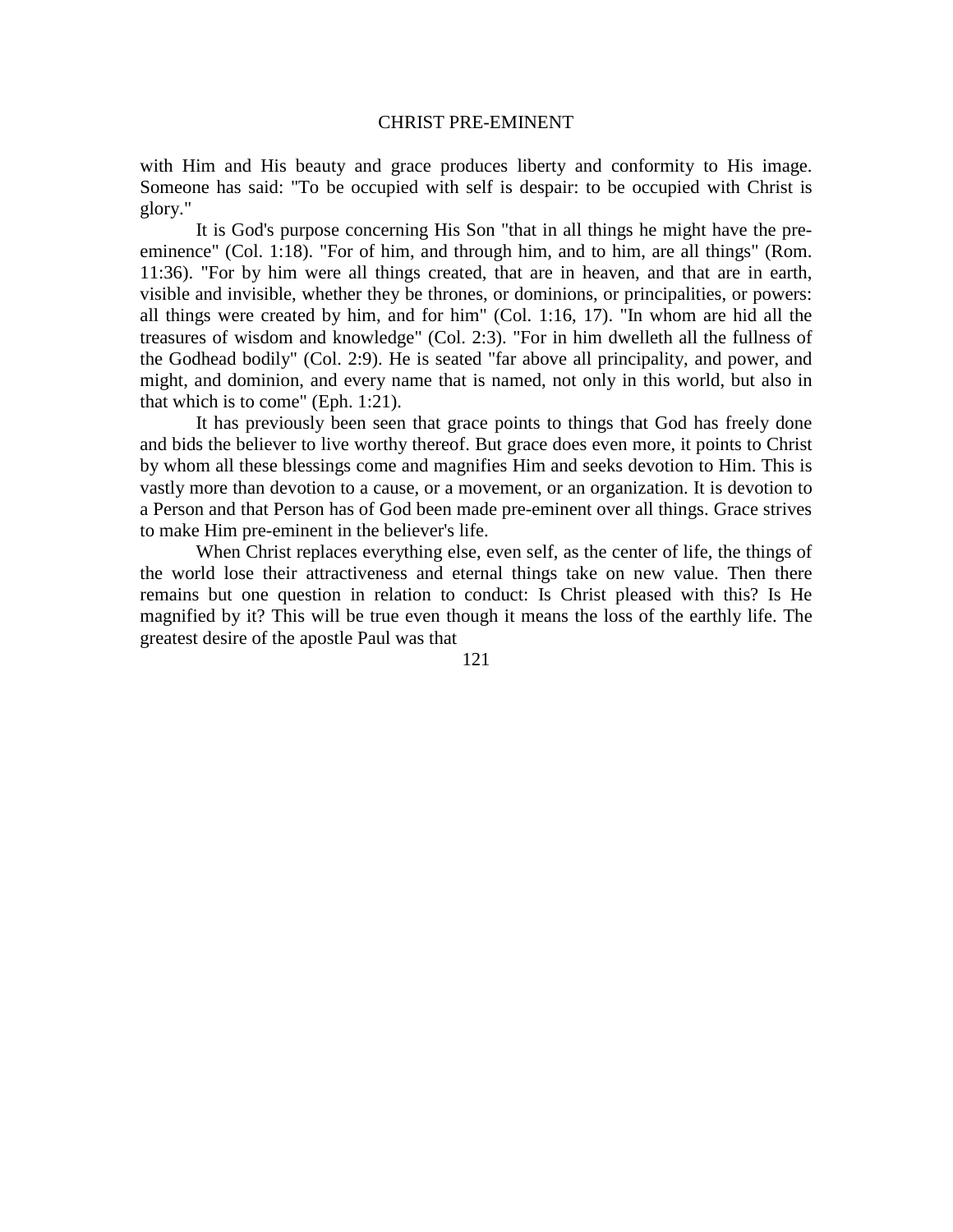always "Christ shall be magnified in my body, whether it be by life, or by death" (Phil. 1:20). It was the Gospel of the grace of God that had so transformed him.

How important is it then to always present the pre-eminent Christ; to tell of His dying love for sinners, His present care for His own, and their future glory in union with Him—in fact, all that is included in the one word grace. This is grace "teaching us" to keep the eyes fixed upon Christ, and thereby draw them from the things of the world, yes, even the finer things of the world, the high moral things, the cultural things, not to mention the questionable things. These worldly things will lose their value when the heart sees Christ in all His grace and glory.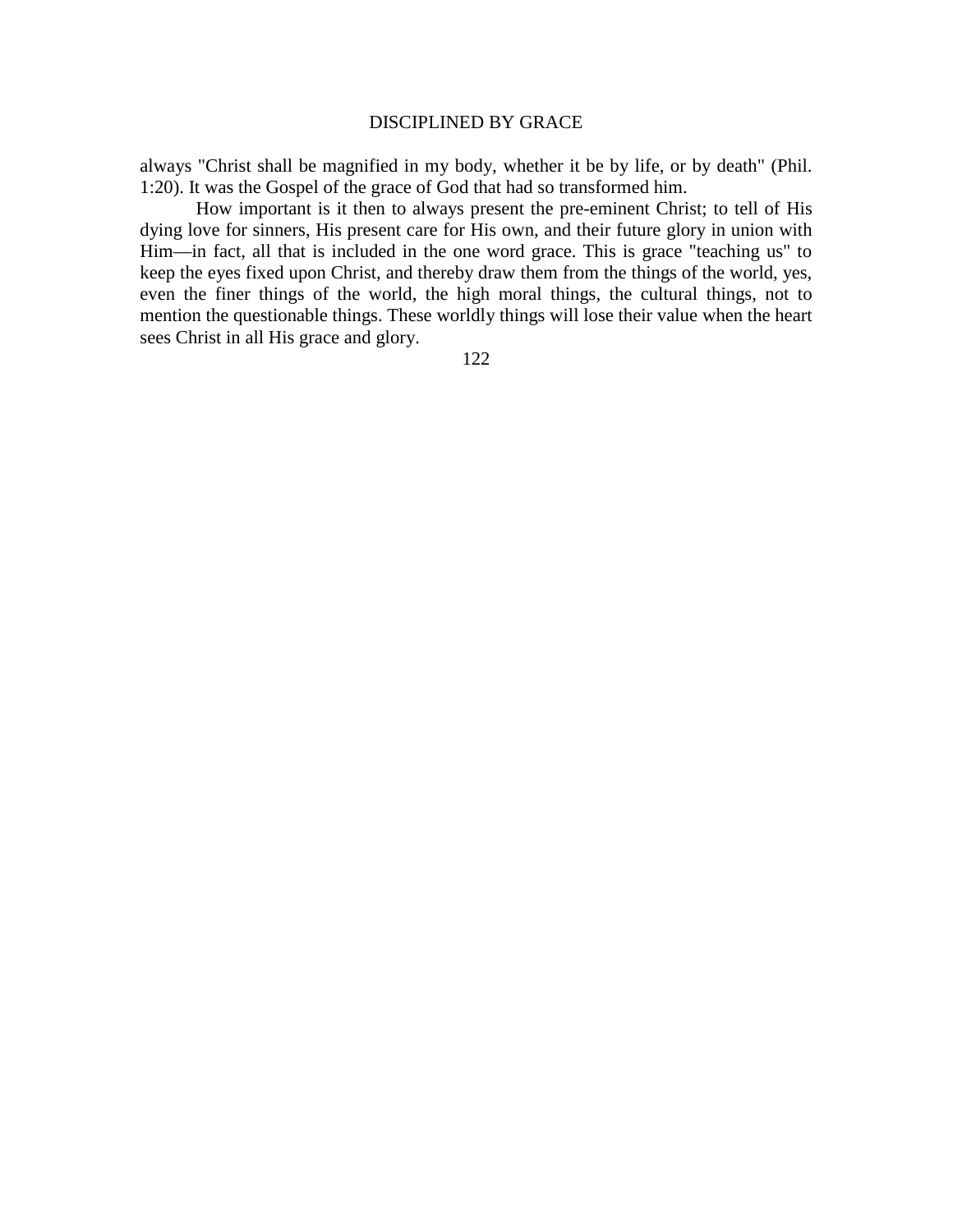# CHAPTER 21

# *Looking for His Appearing*

THUS FAR the discussion of the teaching by grace has been concerned with the present; with denying ungodliness and worldly lusts, and living soberly, righteously and godly in the present world. Grace also teaches to look to the future—to look for "that blessed hope, and the glorious appearing of the great God and our Saviour Jesus Christ." The emphasis here is not so much on His coming as on the fact that the believer should be looking for that event. He should be in a state of constant expectancy of His Lord's return. This state of expectancy will exert an important influence upon the believer's life. That is why grace teaches believers to look for the blessed hope.

The appearing of the Lord Jesus Christ in the clouds to receive His own, His Church, unto Himself is the greatest vision that God has given to any people. This event will usher in the eternal state for everyone who in the present age has believed in Jesus Christ. For all who have died in Christ it shall mean the reuniting of the spirit with the body. Then shall the corruptible bodies be changed into incorruption, and the mortal shall take on immortality (I Cor. 15:53). Then shall they be conformed to the image of the Son of God (Rom. 8:29). They shall be clothed in bodies fashioned like unto the glorious body of Jesus Christ (Phil. 3:21).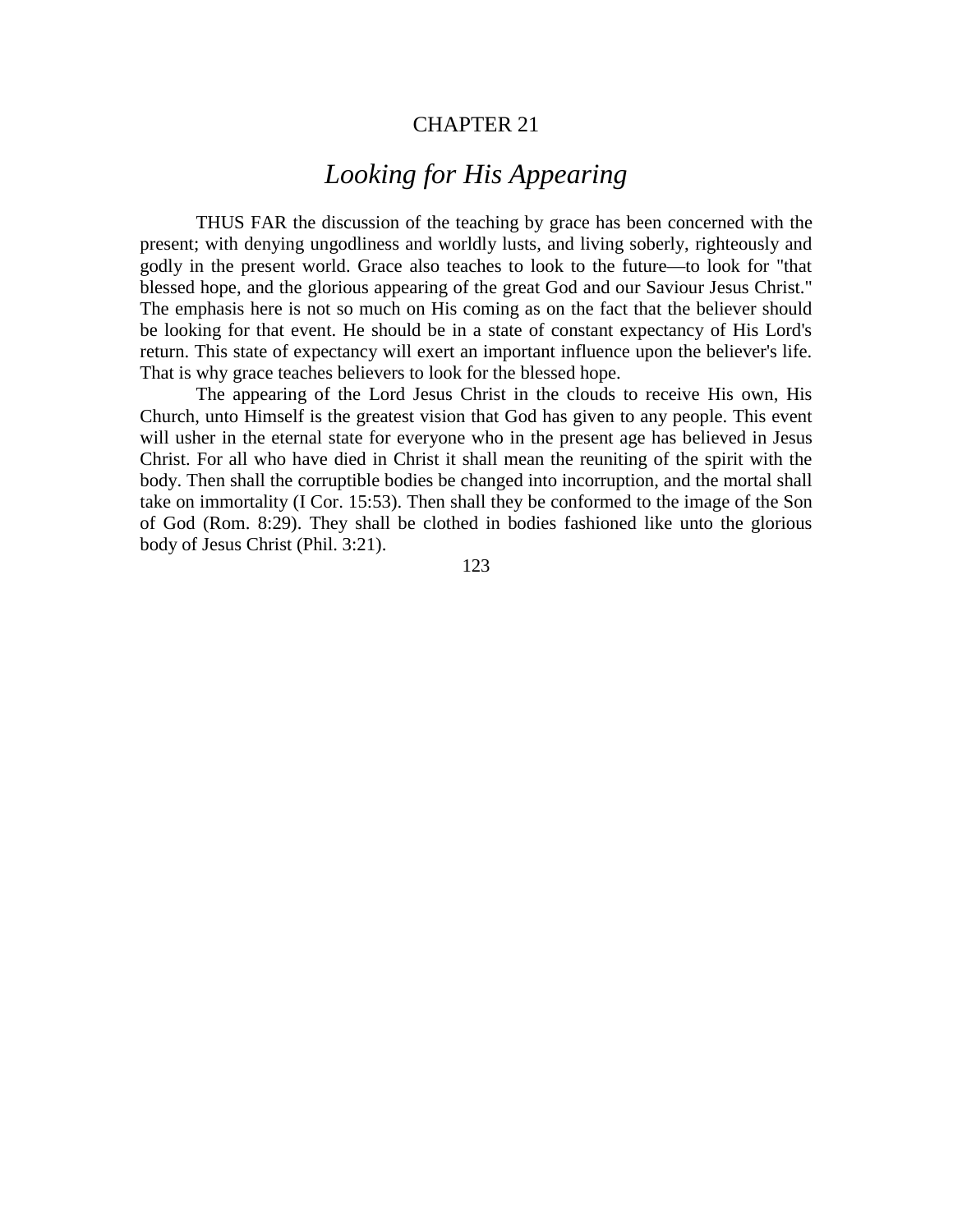This coming for His own must not be confused with Christ's coming to set up His kingdom and rule in righteousness over all the earth as foretold by the Old Testament prophets. When these two events are confused with each other the teachings of grace are largely lost. The first event has to do with a heavenly position for every believer; the second, with earthly blessings, primarily for Israel but also through them to the nations of the earth.

Vision plays a great role in the lives of men. A vision will keep a man in a straight course until it is realized. It will bear him up during days of severe trial and hardships. It will cause him to deny himself things which might interfere with the fullest accomplishment of his vision. A vision is a great disciplinarian. It is a true teacher. A vision is one of the greatest formative influences in the life of any individual or group of people. Vision is so important that it was said of old: "Where there is no vision, the people perish." It is because of this power of a vision to transform the very life of a person that grace teaches the believer to look for the appearing of the Lord Jesus Christ. This being true it is hardly to be expected that the proper outlook upon life will be found among believers who do not look for this great event and are not aware of its importance to them. It is unthinkable that when this truth has gripped a person it will not leave a deep and lasting impression on his life.

Jesus, personally, first announced that He would return to receive His own unto Himself. He said: "Let not your heart be troubled. ... In my Father's house are many mansions: if it were not so, I would have told you. I go to prepare a place for you. And if I go and prepare a place for you, I will come again, and receive you unto myself; that where I am, there ye may be also" (John 14:1-3).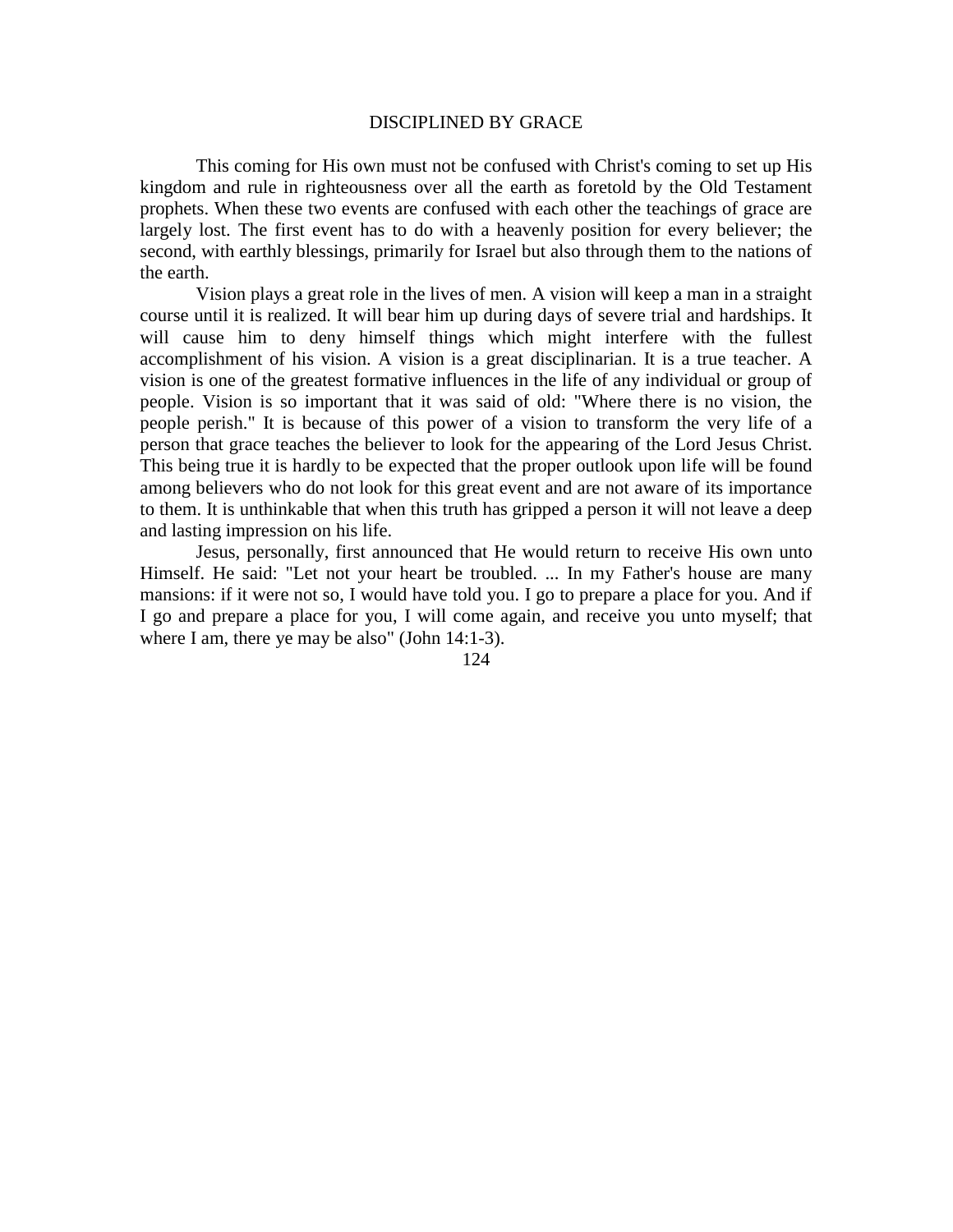#### LOOKING FOR HIS APPEARING

It is important to notice that Jesus in making this initial announcement of His return, began by saying, "Let not your heart be troubled" The disciples were about to pass through the most discouraging period of their lives. Their Master, whom they had followed for three years, and who was everything to them, was about to be taken from them. That, if anything, was ample cause for troubled hearts. It was in view of this that Jesus promised to return and receive them unto Himself. He gave them a vision of an eternity in fellowship with Himself. What if they had to face sorrows, disappointments, losses, and discouragements for awhile? That was but for a moment compared to eternity with Him in the many dwelling places which He went to prepare.

Paul, after describing the Lord's return, closed with the words: "so shall we ever be with the Lord." Then he added: "Wherefore comfort one another with these words" (I Thess. 4:15-18). Nothing can produce an untroubled heart in a world of turmoil as can the promise of the Lord's return. The most punctilious law observance or following the highest moral teachings will not do it. It is grace teaching the believer to look for the Lord's coming to receive him unto Himself that makes it possible to pass through the trials, testings, and losses of this world with an untroubled heart.

Constant anticipation of the appearing of the Lord and of the glorious eternal existence in union with Him enabled Paul to bear suffering. He said: "For I reckon that the sufferings of this present time are not worthy to be compared with the glory which shall be revealed in us" (Rom. 8:18).

Purity of life is another effect produced in a believer by looking for the glorious appearing of the Lord Jesus Christ. "Beloved, now are we the sons of God, and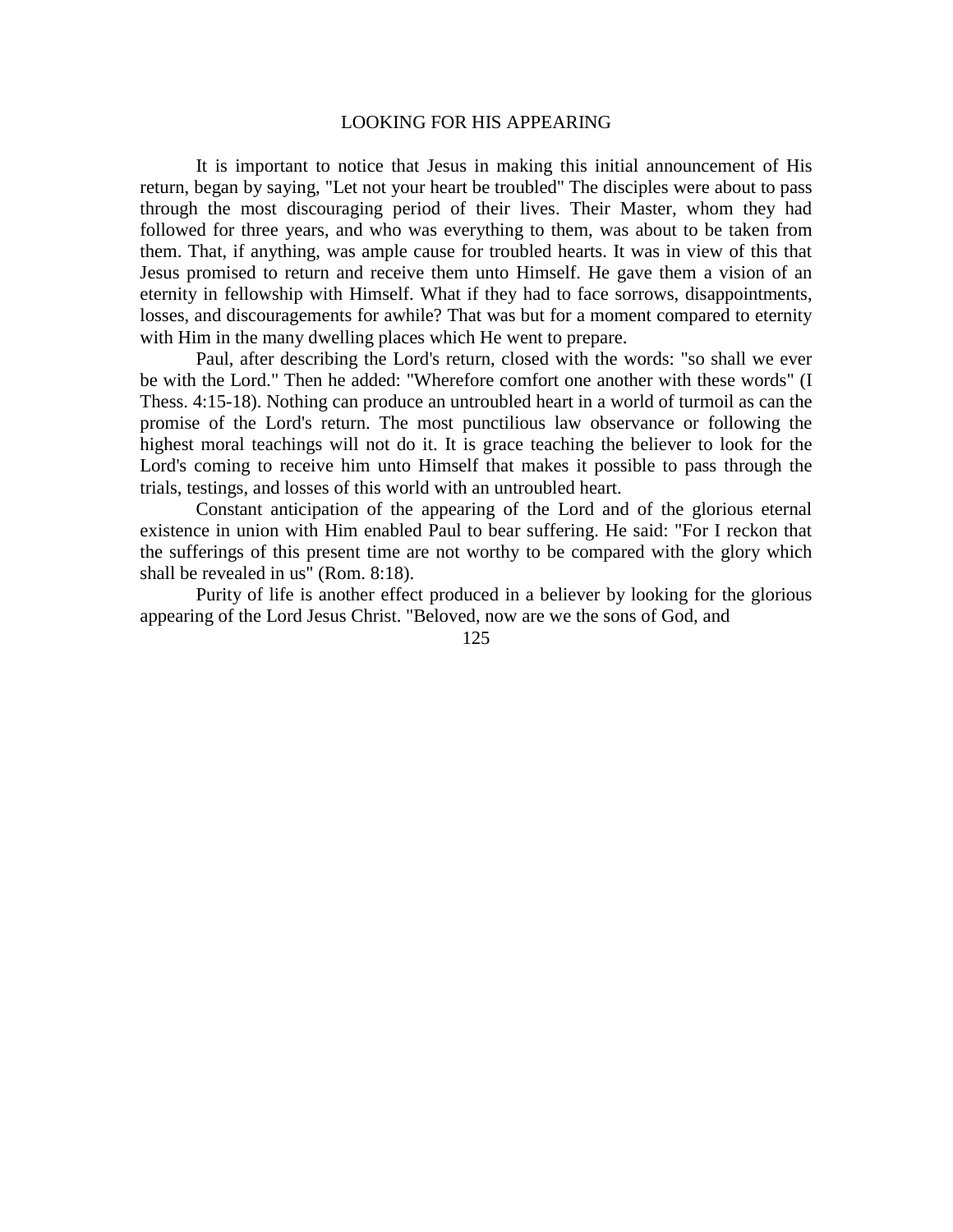it doth not yet appear what we shall be: but we know that, when he shall appear, we shall be like him; for we shall see him as he is. And every man that hath this hope in him purifieth himself, even as he is pure" (John 3:2, 3). There is a striking certainty in the words: "we know that, when he shall appear, we shall be like him; for we shall see him as he is." Here is no "if" nor any condition of human conduct or merit. It is something that every child of God, however weak or failing, may look forward to with full assurance. This is so only because it is a provision of God's infinite grace. On this fact, that every child of God shall be conformed to the image of His Son, is based the admonition: "Every man that hath this hope in him purifieth himself."

Grace teaches to look for His appearing with a full assurance of having part in it, and then says, let that certain hope influence your life here on earth. Grace says, You shall become like the Son of God; in anticipation thereof, live a life as pure as is He into whose image you shall be transformed.

No man-made religion has ever offered such an appeal to its followers. The appeals of these are always offers of reward for human merit. It is significant that whenever there has been any corruption of true Christianity, this method used by grace to teach purity of life and godly living is immediately lost. In the place of the teachings of grace are substituted appeals based on human merit and on fear.

Some teach that unless one measures up to certain standards (never clearly defined) he shall not be received up with Christ when He returns for His own. This makes purity of living a condition for being changed into the image of the Son of God and is a contradiction of the clear teaching by grace.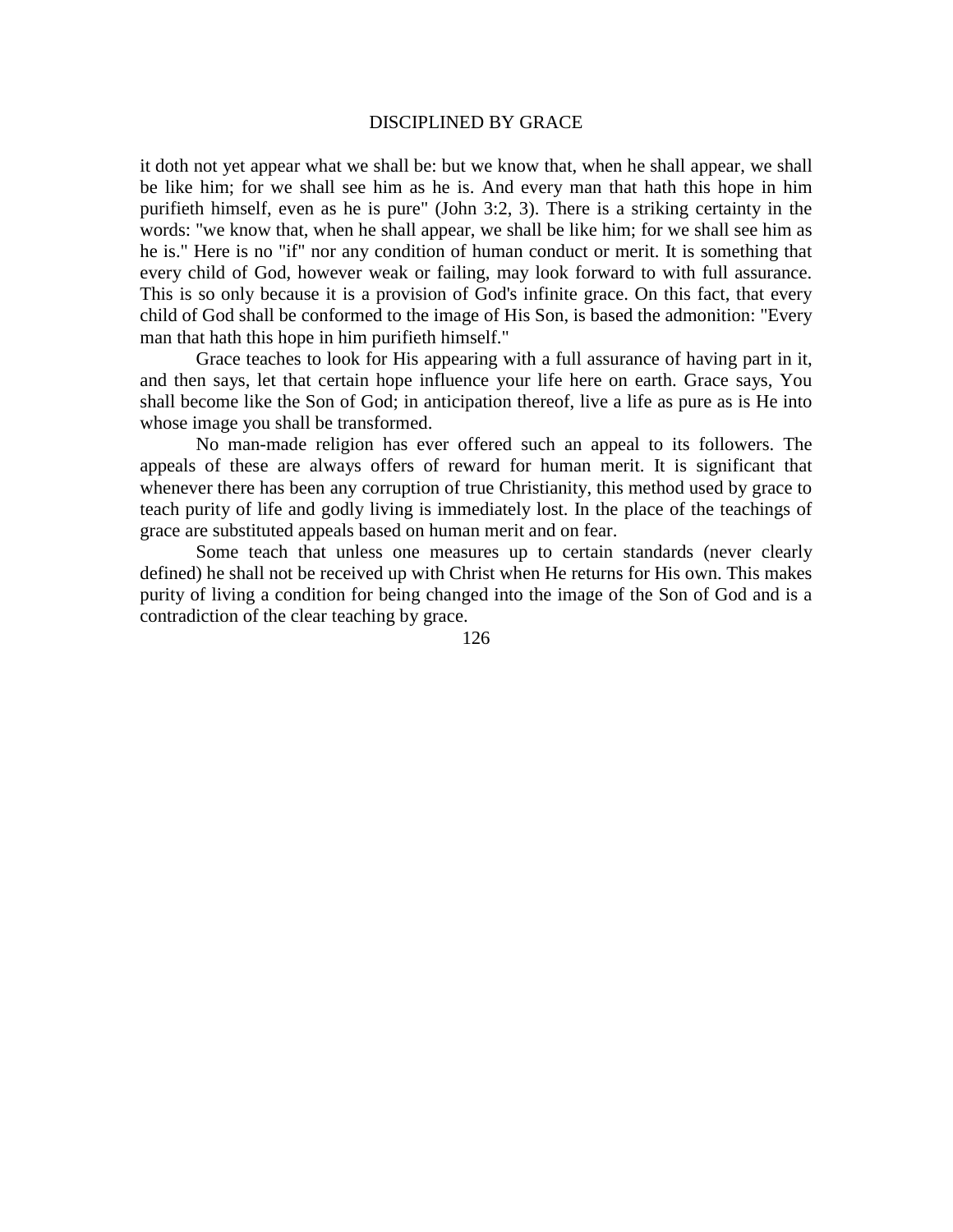#### LOOKING FOR HIS APPEARING

If being transformed into the likeness of the Lord Jesus Christ and entering into a glorious eternity with Him should in the least degree depend upon living up to certain standards, such living would be for personal gain. The motive then would be selfish, and that life would not be lived entirety unto God. Only when God, as under grace, freely gives everything, apart from any and all human merit, is a life entirely for God made possible.

It should not pass unnoticed that the standard of purity which this appeal calls for is nothing less than the purity of the Son of God. It seems pertinent to ask, Do those who teach the need of a pure life as a condition for being received by the Lord at His return set this same high standard? They do not. In fact, they dare not; for by that standard none would be taken. Their standards must necessarily be possible of general attainment. That is not all, those standards are indefinite and vary for different groups and generations. The appeal becomes one for a purity according to limited and variable human standards and not according to God's absolute standard, the purity of His own Son. All appeals for purity of life as a condition for being received by the Lord are not only contrary to God's appeal, but call for a "godliness" according to human standards, that is not worthy of God.

The climax to Paul's great treatise on the resurrection of believers, which shall take place at the appearing of the Lord Jesus Christ, is in part as follows: "Behold, I show you a mystery; We shall not all sleep, but we shall all be changed, In a moment, in the twinkling of an eye, at the last trump: for the trumpet shall sound, and the dead shall be raised incorruptible, and we shall be changed. For this corruptible must put on incorruption, and this mortal, must put on immortality." Then death